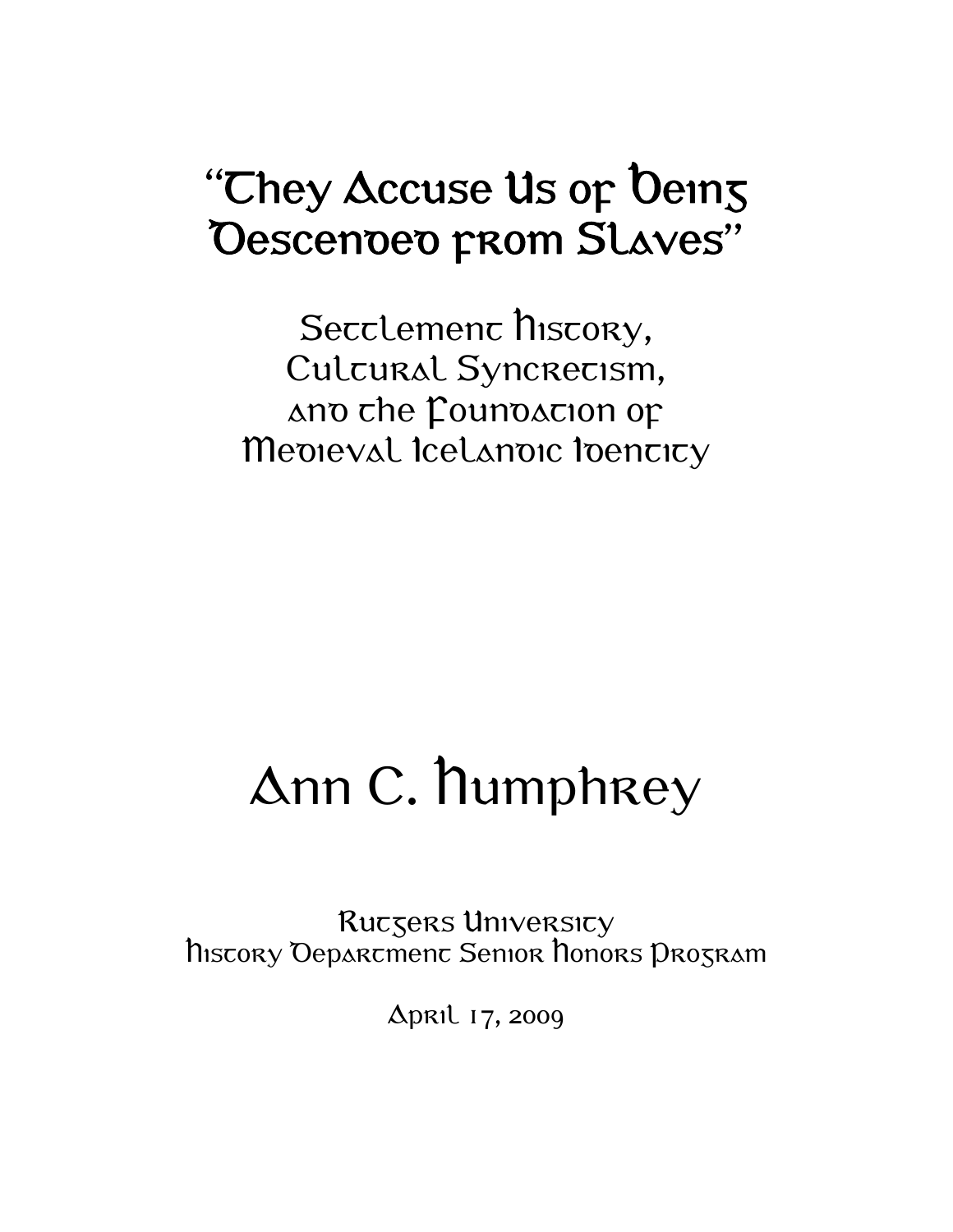# Thank You

Sarolta A. Takács Jim Masschaele Marlene Ciklamini

Maureen & Bruce Dowzycki Matt Berlinski Vingolf Ásatrú Kindred

*Go raibh míle maith agaibh*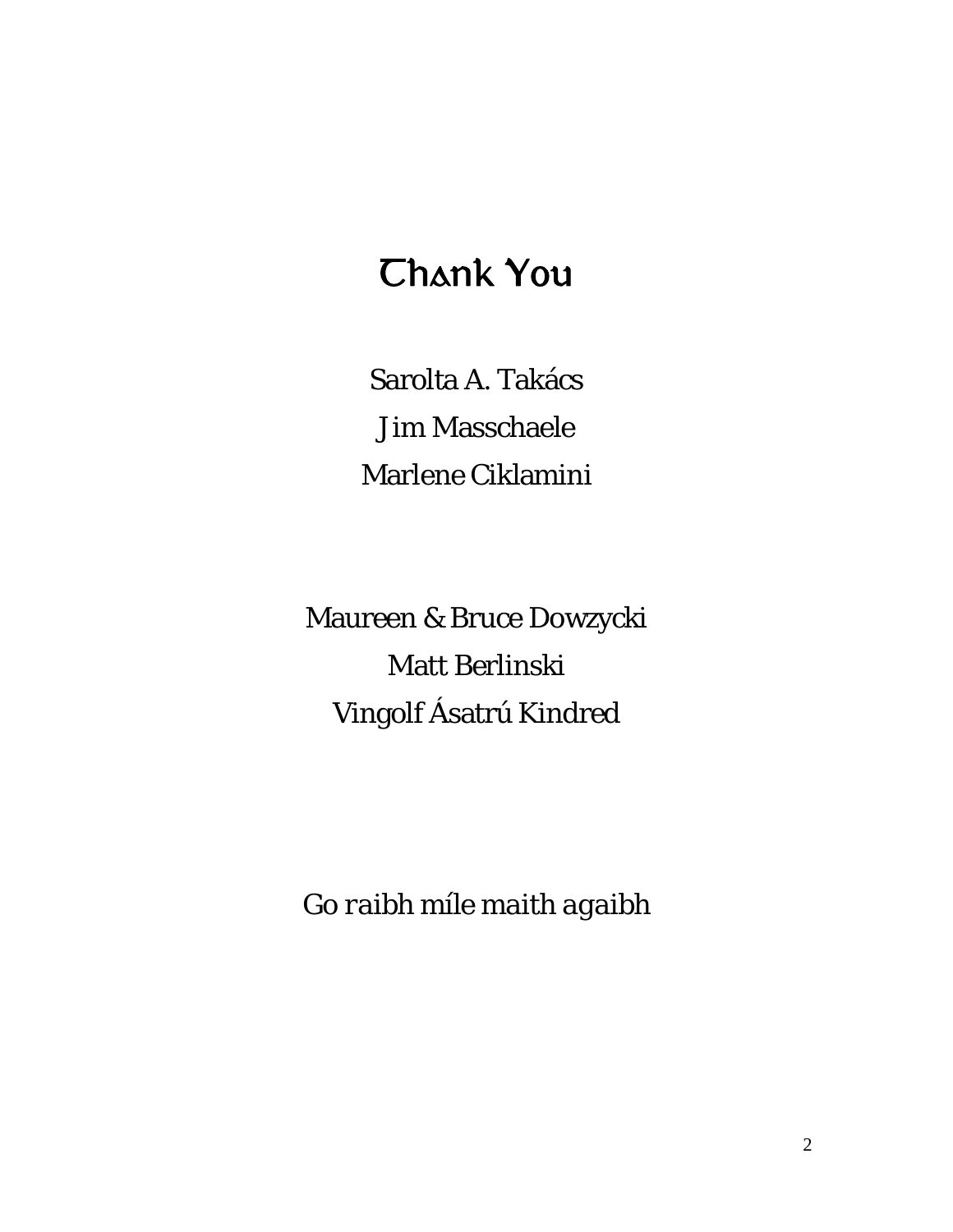# 1. Incroduccion

<span id="page-2-0"></span>On most modern maps of the world, Iceland appears as a skewed blob stowed away in the North Atlantic Ocean. It is easily overlooked or forgotten. Look at a globe, however, and the view changes: Iceland is revealed to be the northwest vertex of an invisible triangle cornered by southern Norway and western Ireland, encompassing Great Britain and its multitude of islands. This area was extremely active in the early medieval period, including the celebrated Anglo-Saxon invasion of Britain, the Irish invasion of Pictland to form the cross-insular Kingdom of Dál Ríata, and the infamous Viking raids on Lindisfarne and other monasteries. This period and region has a dearth of surviving documents and archaeological evidence which can be intimidating to a modern historian, but by no means should the events be ignored or underestimated.

Iceland was settled around the year 870 CE by successive waves of settlers in a sixty-year period until all arable land had been claimed. No traceable migrations occurred before or after this colonization of the ninth and tenth century, right up to the present day. Modern Icelanders are genetically and ethnically the direct descendents of the original settlers. While Iceland is just as modern as any other country, its natives have a linear relationship with their ancestors and thus a sense of timelessness pervades the definition of Icelandic identity. From the creation of the Icelandic nation with the founding of the Alþing in 930 CE, until Iceland lost its independence to the Norwegian crown in 1262, and in many ways right through to the modern period, the nature of being an Icelander has changed little. The celebrated Icelandic author Magnus Magnusson wrote about the country, "However lonely the landscapes, they are peopled by the constant present of the past."<sup>[1](#page-2-0)</sup>

<sup>&</sup>lt;sup>1</sup> Magnus Magnusson, *Iceland Saga* (1987; repr., Stroud, Glouchester: Tempus Publishing Limited, 2005), 51.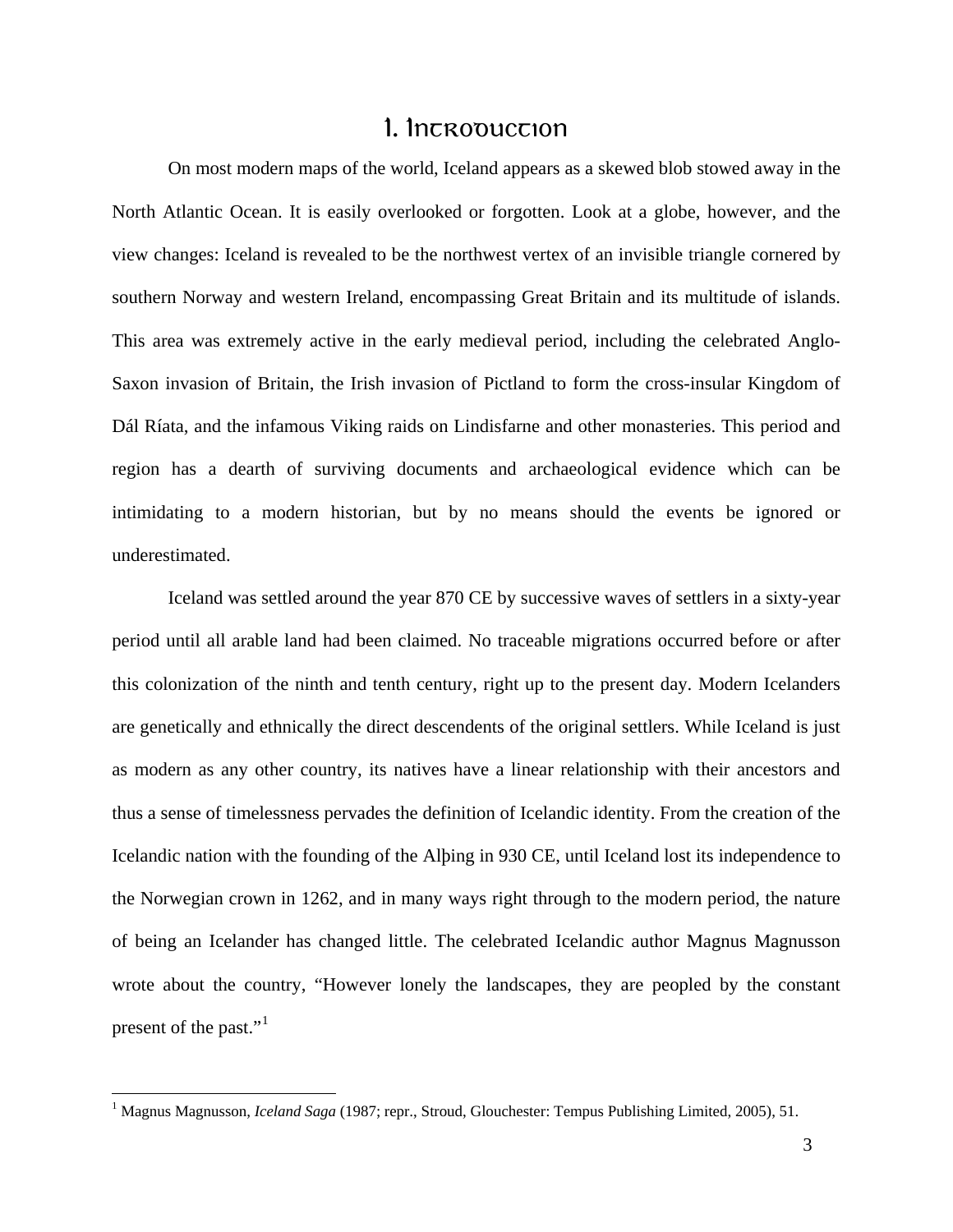<span id="page-3-0"></span> This thesis deals with the foundation of Icelandic identity in the early medieval vernacular literature of the late twelfth and thirteenth centuries. When faced with the loss of national autonomy, Icelanders sought to preserve and embellish their past by partly composing and partly recording historical texts and prose narratives collectively termed *sagas*. The medieval authors wrote of a predominantly Norwegian population, almost entirely heathen in character until the Conversion in 999/1000, with both men and women of high regard involved in the settlement. This identity survived unchallenged for centuries and served many generations of Icelanders well. Then modern genetic study became precise enough to destroy this identity of early medieval origin.

There have been suspicions for decades that Icelanders, ethnically speaking, were not just transplanted Norwegians. Preliminary studies of physical demarcations such as head shapes and blood type have suggested that Icelanders are not similar to Norwegians, but none of these have been convincing enough to go against the centuries of belief in a primarily Norwegian origin. The history of the study of Icelandic heredity is detailed in the following chapter on ethnicity.

Modern genetics has advanced to the point that ancestral homeland can be determined by a simple swab test. Two natural genetic markers exist in the human body: the Y-chromosome for male ancestors and mitochondrial DNA for female ancestors. These experience mutations in a predictable way, and painstaking research has identified genetic groups' homelands based on the type and number of mutations in these markers. The Y-chromosome is handed from father to son in an unbroken line, while mDNA is passed from mother to child intact. While men have both mDNA and Y-chromosomes, they do not pass on the mDNA, making it a sign of their mother's ancestry alone.<sup>[2](#page-3-0)</sup>

<sup>2</sup> For more information, see any works by Bryan Sykes, particularly *Saxons, Vikings, and Celts: The Genetic Roots of Britain and Ireland* (New York: W. W. Norton & Company, 2006).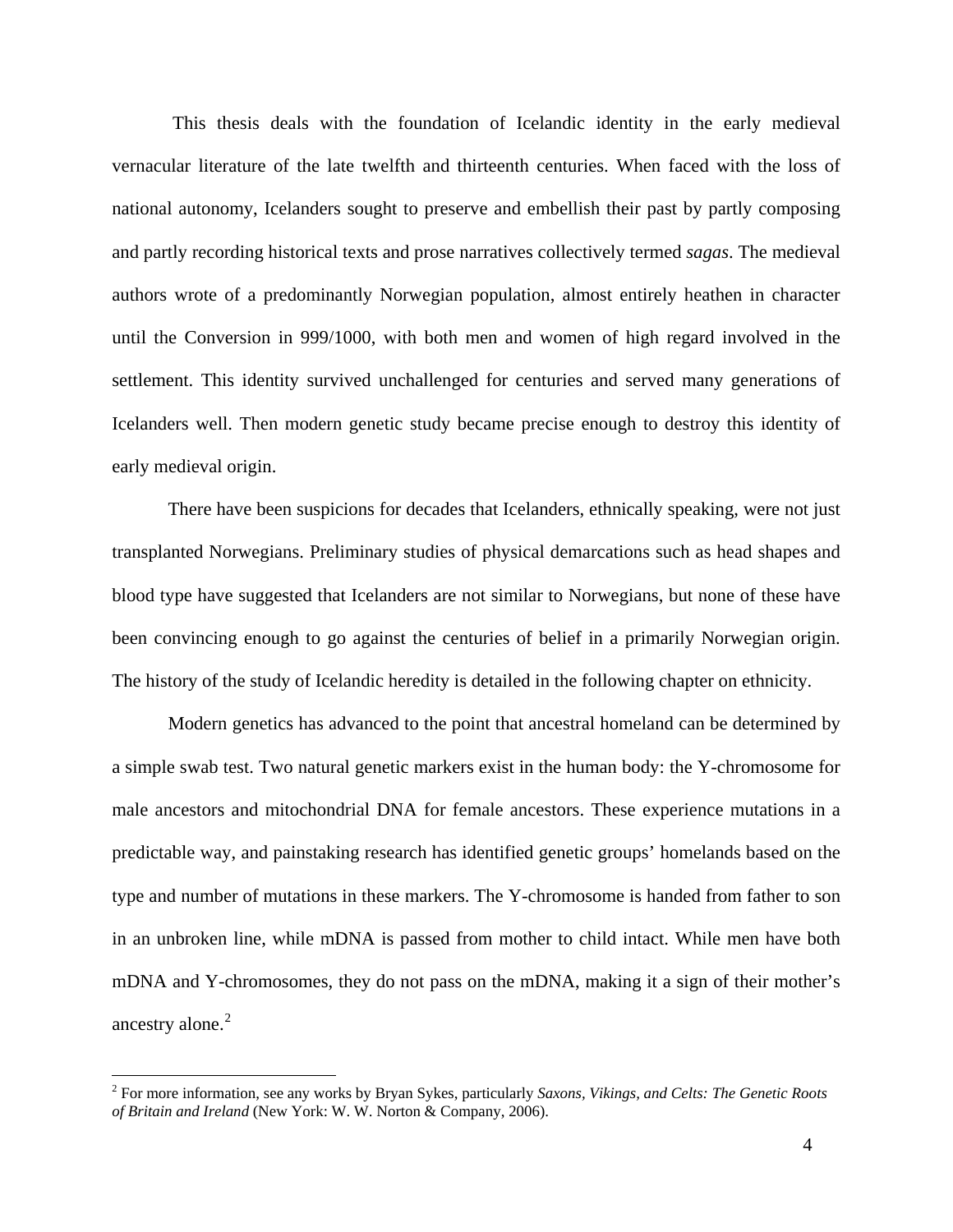<span id="page-4-0"></span>In 2000 and 2001, Agnar Helgason and other geneticists analyzed the Y-chromosomes of 181 modern Icelandic men and the mDNA of 401 Icelandic women. The results were decisive and extraordinary. While 80 percent of Icelandic men studied bore a Y-chromosome of Norwegian origin, 20 percent had one of Irish or Scottish origin. Even more astounding, only 37 percent of the Icelandic women carried mDNA of Norwegian origin; the remaining 63 percent bore Irish or Scottish-origin mDNA.<sup>[3](#page-4-0)</sup> Not only was approximately forty percent of the settlement population from Ireland or Scotland, but a *majority* of Icelandic women came from outside of Norway!

To put this extraordinary discovery into perspective it is appropriate to include a brief history of the North Atlantic during the ninth century. This was the dreaded Viking Age, when Danes invaded northern England and Scandinavian pirates ransacked monasteries and other rich, vulnerable targets up and down the coasts of Ireland, the British Isles, and northern continental Europe. The Anglo-Saxons and other Germanic tribes had settled England and were to hold it for several centuries more; the ancestors of the Normans were just beginning to settle in northern France. The powerful Uí Neíll clan of northern Ireland expanded across the sea to form a great cross-insular kingdom called the Dál Ríata. Confusingly, the medieval term for the Irish was *Scotti*, leading to the portion of Dál Ríata outside of Ireland being known as *Scotland*, Land of the Irish. The language spoken across Ireland and the Dál Ríata was Old Gaelic, and so to avoid confusion, within this thesis all people from Ireland or Scotland will be referred to as "Gaelic" or "Gaels".

<sup>3</sup> Agnar Helgason et al., "Estimating Scandinavian and Gaelic Ancestry in the Male Settlers of Iceland," *American Journal of Human Genetics* 67, no. 3 (2000): 697–717, and Agnar Helgason et al., "mtDNA and the Islands of the North Atlantic: Estimating the Proportions of Norse and Gaelic Ancestry," *American Journal of Human Genetics*  68, no. 3 (2001): 723–737.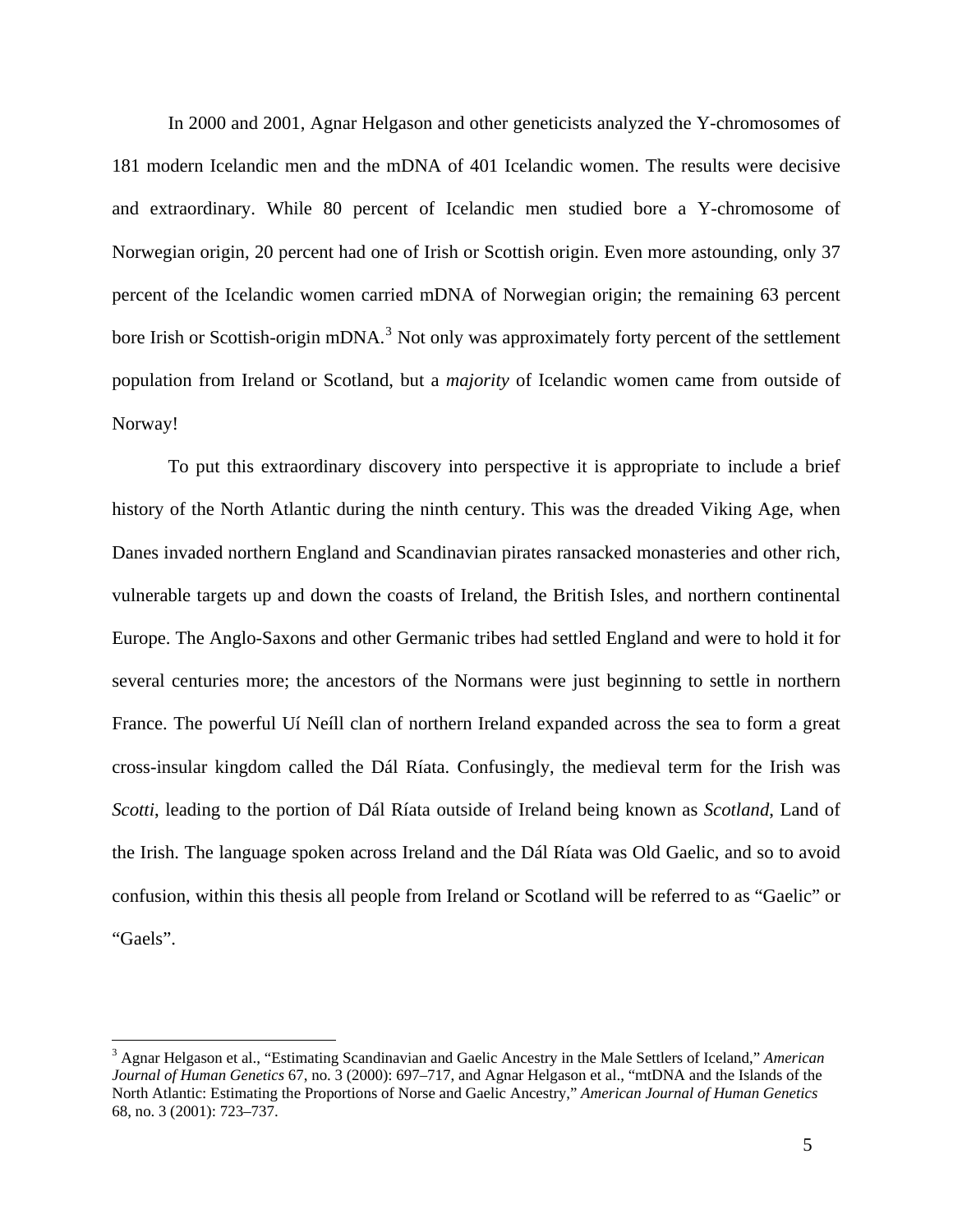<span id="page-5-0"></span>It is not known who the very first person to sight Iceland was, but there is some evidence that Romans may have run into it, and all but factually accepted that Gaelic hermits were living there before the Scandinavian settlers arrived. Lands matching Iceland's description – its day length oddities, position in the north Atlantic, and proximity to the ice-locked sea most notable – have appeared in texts from before the Common Era to texts from Charlemagne's court.<sup>[4](#page-5-0)</sup> Iceland's identification and position as a definite island came in the ninth century. It was not long before many Norwegians from Norway and the British Isles chose Iceland as their refuge from the unification scheme of King Harald Finehair, who gained sole leadership over Norway and then expanded into the British Isles, creating many enemies and exiles as he went. King Harald was only partially responsible, however. "The settlement of Iceland was only one part of the vast Scandinavian expansion which lasted from the beginning of the Viking Age until the end of the colonization of Greenland."[5](#page-5-0)

Iceland was considered the end of the known world at the time of its discovery, but this did not last for long. Explorers traveled from Iceland to Greenland and further into modern-day Canada. This was the fabled Vínland, the existence of which was proven by the modern archaeological discovery of Norse-style houses in L'anse aux Meadows, Newfoundland. At one point around the turn of the first millennium, the Norse language spoken by Icelanders was spoken across the known Western world, from modern-day Newfoundland to Istanbul, Turkey and further west into Russia. Iceland was no cultural backwater or dead-end colony for its first half-century of settlement, despite its ignominious position on a modern map.

<sup>4</sup> Jón Jóhannesson, *A History of the Old Icelandic Commonwealth: Íslendinga Saga*, trans. Haraldur Bessason, vol. 2 of *University of Manitoba Icelandic Studies* (1974; repr., Winnipeg, Manitoba: University of Manitoba Press, 2006), 1-5.

<sup>5</sup> Jóhannesson, *A History of the Old Icelandic Commonwealth*, 27.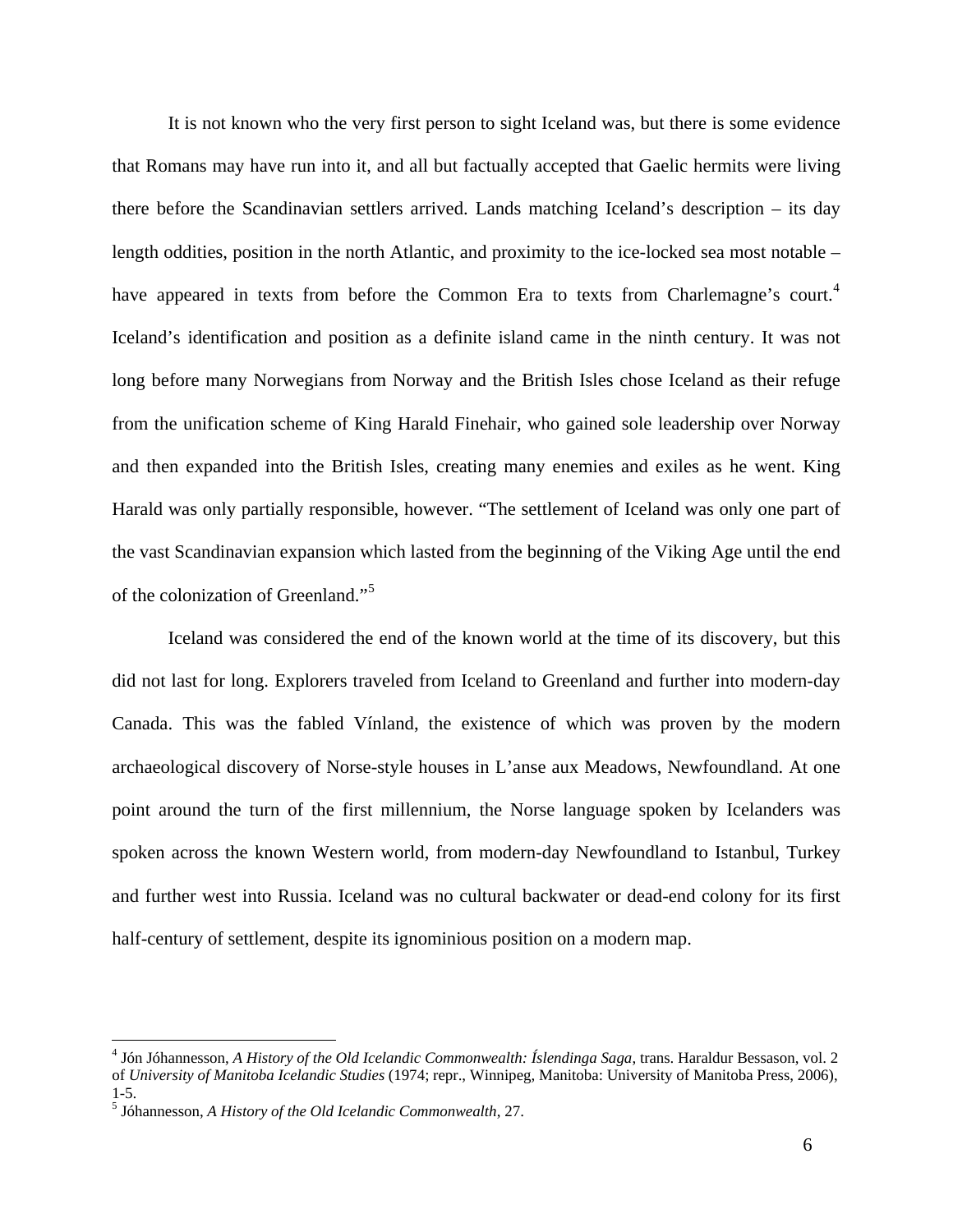<span id="page-6-0"></span>The country of Iceland is more famous today for its geothermal energy and its financial turbulence than for its history. Yet its early history is fascinating and unique among the nations of Europe, for its written record reaches back to the land's very first inhabitants. Iceland has no pre-history; its settlers did not drive out an indigenous population and there are no Icelandic creation myths stretching back through the mists of time. With the settlement of Iceland, humans had colonized all major inhabitable landmasses on the planet.

 This is not to say, however, that Iceland's history is unbiased and factually correct. The history of Iceland describes it as a Norwegian colony made up of exiles from King Haraldr Finehair's unification of Norway and his expansion into the British Isles. Until very recently this has been taken as literal fact, but new evidence has emerged that the settlement was not as straightforward as this. The oldest text on Icelandic history is the *Íslendingabók* ("Little Book of Icelanders"), a "severely concise summary of the important milestones in Iceland's history" composed in the early twelfth century by the historian Ari *froði* ("The Learned").[6](#page-6-0)

*Íslendingabók* was composed just a few centuries after the Age of Settlement, and because of this temporal proximity it has been mostly assumed that the early medieval Icelandic literature was more historical fact than fictive historiographical propaganda. But Iceland was first settled around 874 CE, and its first national proto-government was formed in 930. Widespread literacy arrived with Christianity around 1000. If *Íslendingabók* was written in 1120, it is being trusted to accurately record events almost two hundred years distant, during which time most of the country was illiterate. This would be comparable to a book written in 1966 about the founding of the United States government, without the benefit of document analysis or any kind of national education system which supports modern historical fact.

<sup>6</sup> Ibid., 201.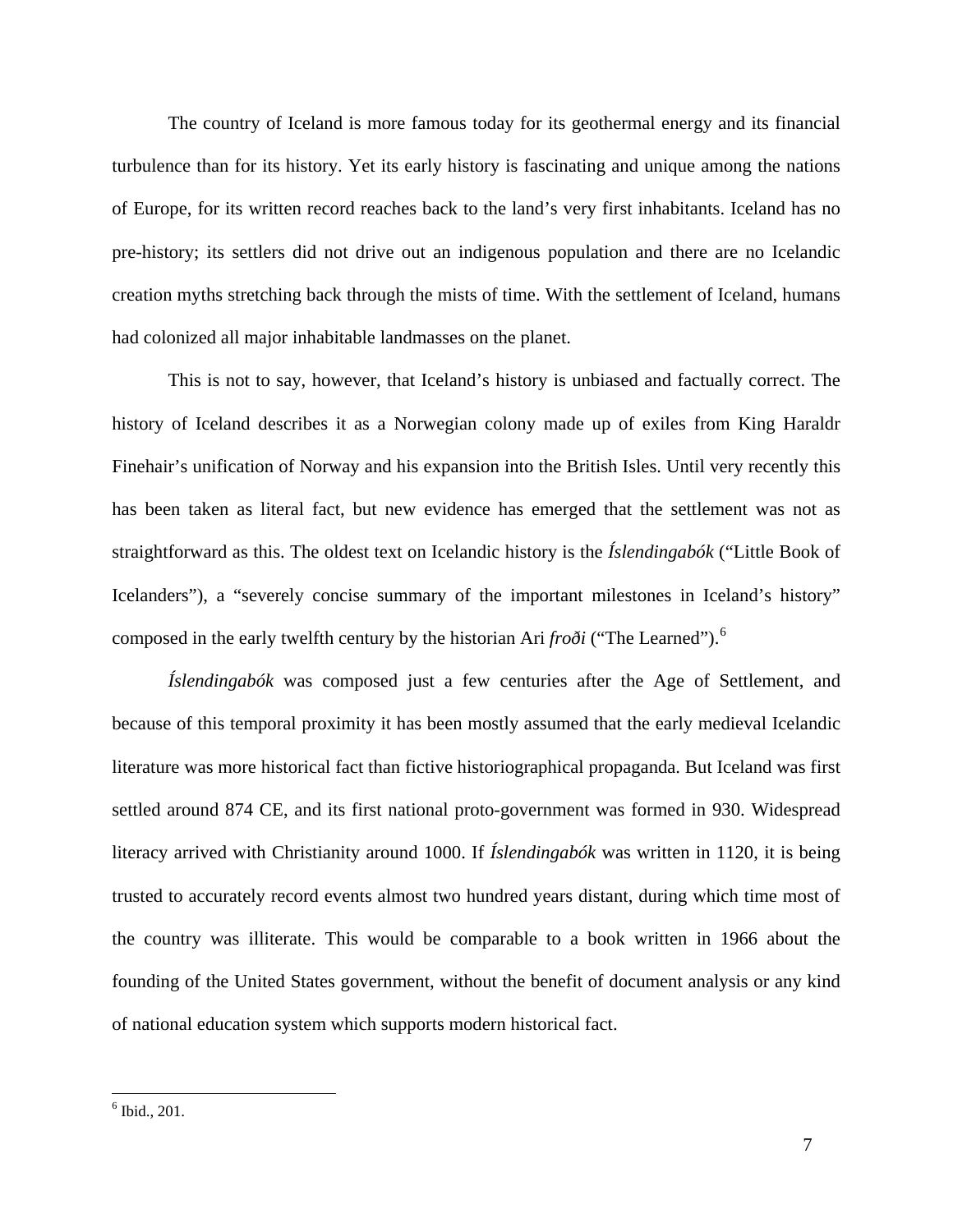The tenacity of oral memory should not be underestimated. The study of artifacts in Iceland, and throughout the world, can often be found to correspond with oral traditions. However, it is not necessary to accept *Íslendingabók* literally. The progeny of *Íslendingabók* was *Landnámabók* ("Book of Settlements", abbreviated *Landnám*), a thirteenth-century historical text of admirable length and quality that serves as a major primary source for this paper. *Landnám* presents another straightforward account of the Settlement and serves alongside *Íslendingabók* as the foundation of Icelandic history.

Icelanders had a very good reason to record a voluminous account of their history. Feuds and the breakdown of an already fragile national government in the thirteenth century led to Iceland's loss of independence to the Norwegian crown in 1262. While *Landnám* was composed before this, possibly existing in a proto-form as early as the twelfth century, the nationalistic spirit demanded an honorable and trustworthy documentation of Icelandic history. Iceland became concerned about its identity in the face of losing it to Norway. The thirteenth and fourteenth centuries were the time of the famous Icelandic saga, or long prose oral narrative in the vernacular. The sagas were believed to be true at the time of their recording, and while their historical worth for the period *depicted* is debatable, as a product of their period of *composition*  they are invaluable.

The basic dilemna and simultaneous motivation of history is that documents reflect what the people who *wrote* them thought and believed. Whether factually true or wholly false, primary source documents preserve their authors' contemporary worldviews, longstanding opinions, and fervent beliefs. Generally speaking, primary source documents that record believable events are accepted as mostly accurate until evidence from elsewhere upsets the status quo. This evidence can come from disciplines such as linguistics, archaeology, or in this case, modern genetics.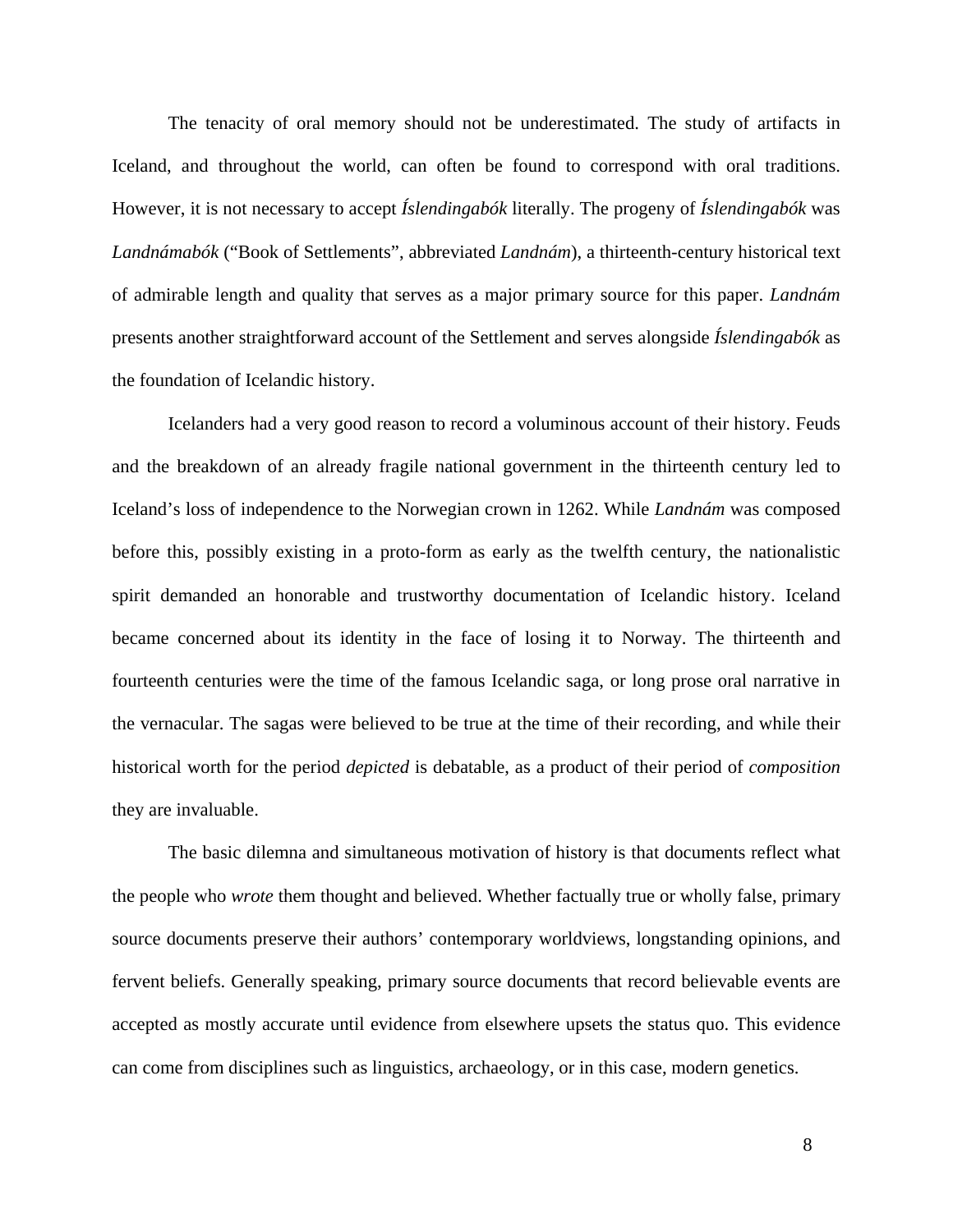Four sagas and *Landnám* serve as the primary source documents for this thesis. The sagas are *Egil's Saga*, the Vínland Sagas (*Saga of the Greenlanders* and *Eirik the Red's Saga*), *Laxdæla Saga*, and *Njal's Saga*. They are all from the thirteenth century, roughly contemporary with *Landnám*, and are famous and beloved among the Icelandic sagas. As such, they are windows into the thirteenth-century mindset. Despite the genetic "fact" of a significant Gaelic presence in Iceland, this has been downplayed or negated in the literature of an Iceland motivated by external pressures to form, cherish, and sustain a national identity. As what did Icelanders remember their ancestors? The analysis of thirteenth-century authors' depiction of their ancestors reveals their prejudices, opinions, and approval or condemnation for the events and dialogue believed to have unfolded centuries earlier.

 The character of figures in the thirteenth-century sagas and *Landnám* are a kind of code for the authors' opinion of them. If every Hebridean is boorish and violent, it is safe to assume that the author feels that way about all or most Hebrideans, whether historical or contemporary. If protagonists practice witchcraft, then the author and his audience condone the use of pre-Christian religious customs – maybe not in a literal, contemporary sense, but they are unapologetic for the action of their ancestors who have contributed to their own Icelandic medieval identity.

 We now know from genetics that the early historians and saga scribe-cum-composers told inaccuracies, intentionally or inadvertently, about the composition of early Icelandic society. The number of Gaels was greatly reduced in the literature. This means that when a Gael *does* appear in the sagas or *Landnám*, great attention must be paid to his or her attributes, dialogue, and actions, as the character inherently becomes an avatar for Gaels in the authors' minds. What did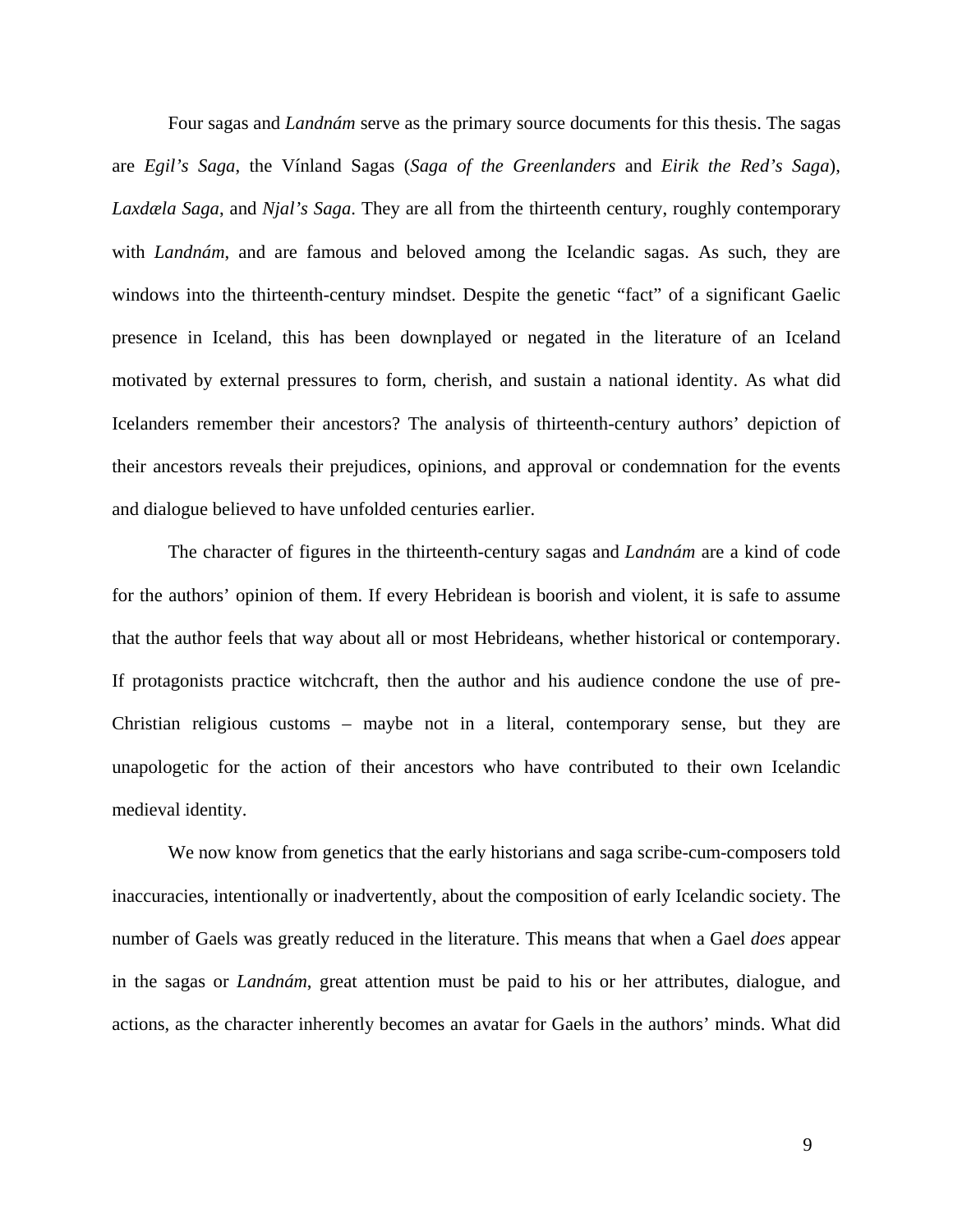thirteenth-century Icelanders believe about the Gaels who made up a significant proportion of their country's settlement population, and why were they forgotten about in Icelandic history?

With a greater proportion of Gaels involved in the settlement than previously believed, three very important aspects of identity in early and medieval Iceland are affected. They are ethnicity, gender, and religion, which form the three main chapters of this thesis. The first two attributes, for the sake of argument, are unchanging from birth and integral to identity. If the ethnicity of a saga figure or historical person is not Norwegian, it is pointed out as a defining characteristic.

Gender and the roles associated with it – the division of labor, appropriate and inappropriate tasks for either gender, agency, and so on – is an extremely important issue for considering early Icelandic society. With a *majority* of Icelandic women of Gaelic descent, Norwegian women were in the minority and society must have been profoundly affected by this imbalance. It was not a case of Norwegian men and women packing up their gender roles and taking them whole to Iceland. Rather, Norwegian men and Gaelic women had to define their duties and responsibilities *ad hoc* as they embodied an intersection of two distinct cultures. It has been suggested that Icelanders were able to play with gender norms in a new, unregulated land, but it appears in the sagas that Icelandic men and women underwent the traditional division of labor found in cultures worldwide: the feminine, domestic, internal sphere and the masculine domain of externality.

Unlike gender and ethnicity, religion can be altered by the individual, and concerning this era of Icelandic history it happens frequently that a character converts from heathenism to Christianity, or takes Christian baptism and "reverts" or "lapses" into heathenism. At first glance religion may seem like a moot identity issue when dealing with the transmission of Gaels at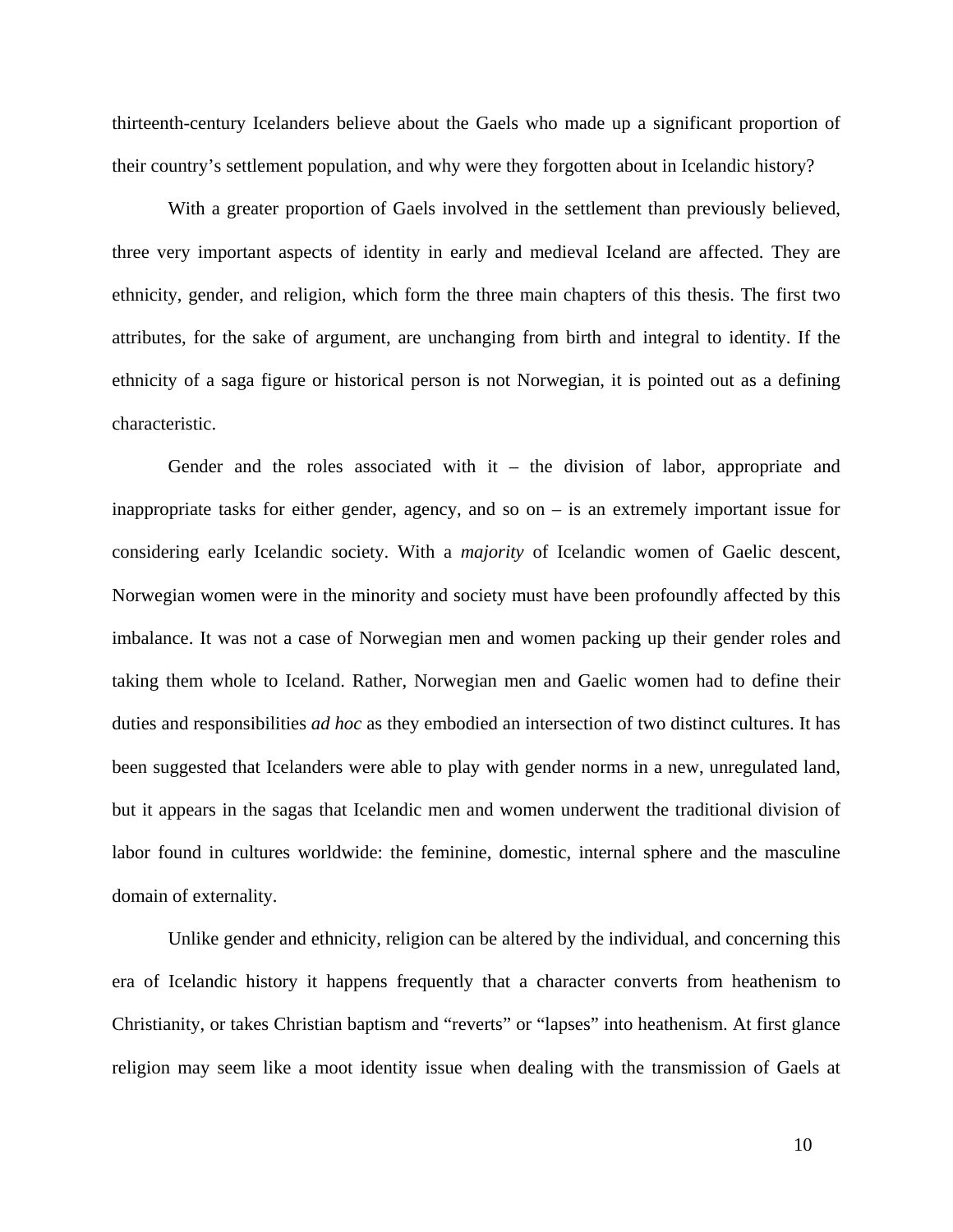settlement to the memory in thirteenth-century literature. Ireland was Christian at the time of the Viking raids and because Iceland was heathen for its first 120 years it seems as if the Gaelic influence on the shape of Icelandic religion either before or after the Conversion would be minimal. However, in many ways the Gaelic impression on Icelandic mythology was profound.

As will be shown in the chapter on religion, Christian Gaels earned respect from their masters and neighbors long before the Conversion and Gaels also make up a considerable proportion of Icelandic sorcerers. Gísli Sigurðsson's *Gaelic Influence in Iceland* (2000) systematically studies how Irish pagan motifs entered and fused with Norse mythology as recorded in Icelandic mythological treatises. He and others before him found these motifs without benefit of proof that there were enough Gaels in Iceland to have such an effect on mythology. Of all the ways the Gaels influenced Icelandic society, the Gaelic religious contribution will be shown to be the most valuable and far-reaching.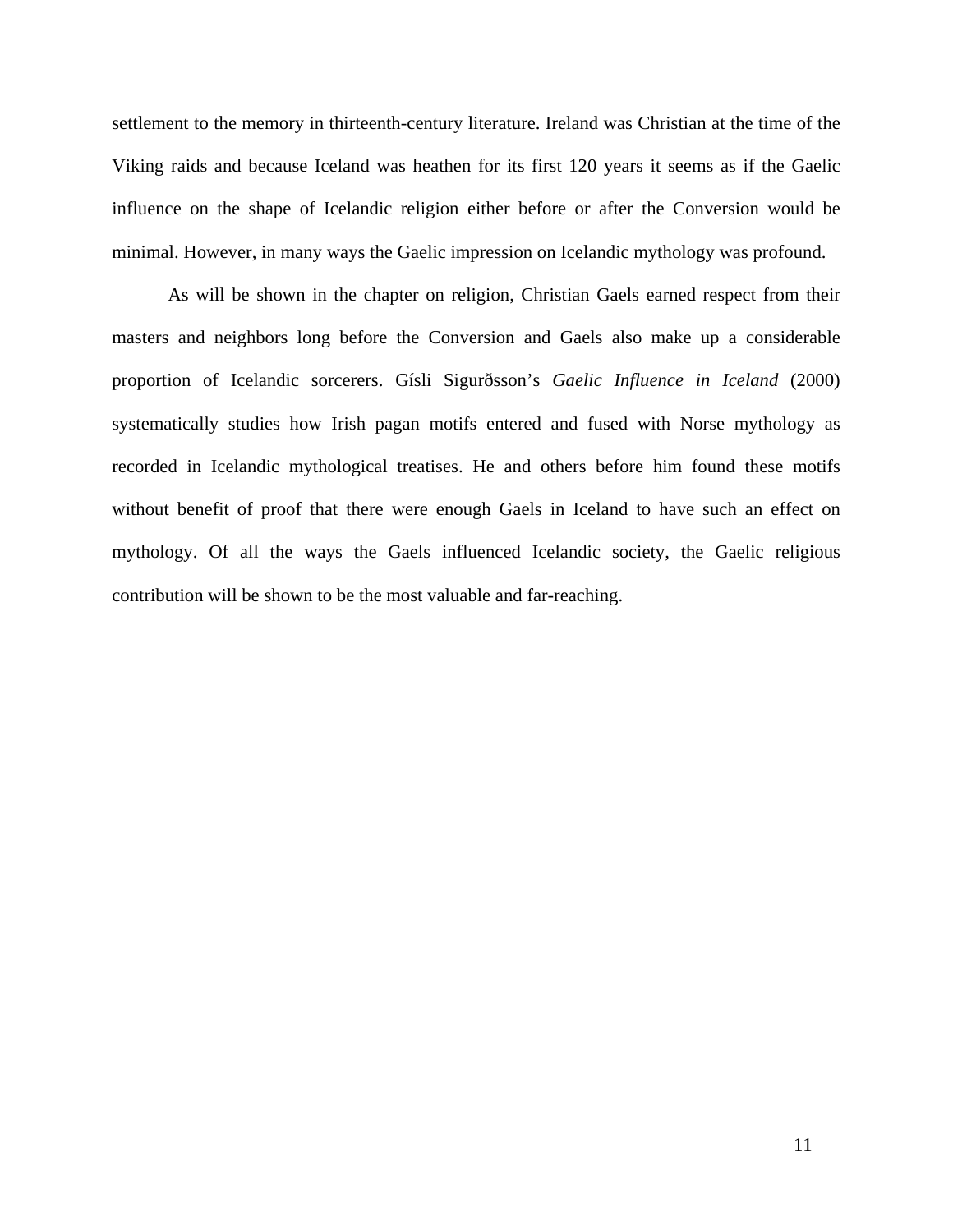# 11. Ethnicity in Early Medieval Icelandic Literature

<span id="page-11-0"></span>*It is often said that writing about the settlements is irrelevant learning, but we think we can all the better meet the criticisms of foreigners when they accuse us of being descended from slaves or scoundrels, if we know for certain the truth about our ancestry.* ...*Anyway, all civilized nations want to know about the origins of their own society and the beginnings of their own race.* 

Epilogue from the Þórðarbók *Landnámabók*[1](#page-11-0)

In Copenhagen in 1939, Barthi Guðmundsson presented a paper called "The Origin of the Icelanders" to the annual Congress of Scandinavists. He argued that the general belief of Iceland's origins as a purely Norwegian colony were false, and colored by the modern interpretation of early Icelandic written history. Icelandic historians recalled that most Icelanders had come from Norway, but Guðmundsson reminded the audience of the Scandinavian political upheavals that had put Danes, Swedes, Sámi, and other northern Europeans into Norwegian lands.<sup>[2](#page-11-0)</sup> The paper was as startling then as it is taken for granted now and began the modern discussion of the ethnic factors surrounding the settlement of Iceland.

 Early anthropologists attempted to uncover Iceland's ethnic origins by the use of funerary skull shapes and measurements, the forerunner of modern genetic studies. From the beginning, the results were unexpected, but not conclusive enough to dramatically alter Icelandic studies. "The Icelanders had an index for medium 'long-heads' (dolichocephalics); also, a low cranium seemed to be a common feature among them. The Scandinavians were also medium 'long-heads' but with high crania".<sup>[3](#page-11-0)</sup> Jón Steffenson, Professor of Medicine at the University of Iceland,

<sup>1</sup> Hermann Pálsson and Paul Edwards, trans., *Landnámabók*, vol. 1 of *University of Manitoba Icelandic Studies* (Winnipeg, Manitoba: University of Manitoba Press, 1972), 6.

<sup>2</sup> Barthi Guthmundsson, and Lee M. Hollander, trans., *The Origin of the Icelanders* (Lincoln: University of Nebraska Press, 1967).

<sup>3</sup> Jón Jóhannesson, *A History of the Old Icelandic Commonwealth: Íslendinga Saga*, trans. Haraldur Bessason, vol. 2 of *University of Manitoba Icelandic Studies* (1974; repr., Winnipeg, Manitoba: University of Manitoba Press, 2006), 21.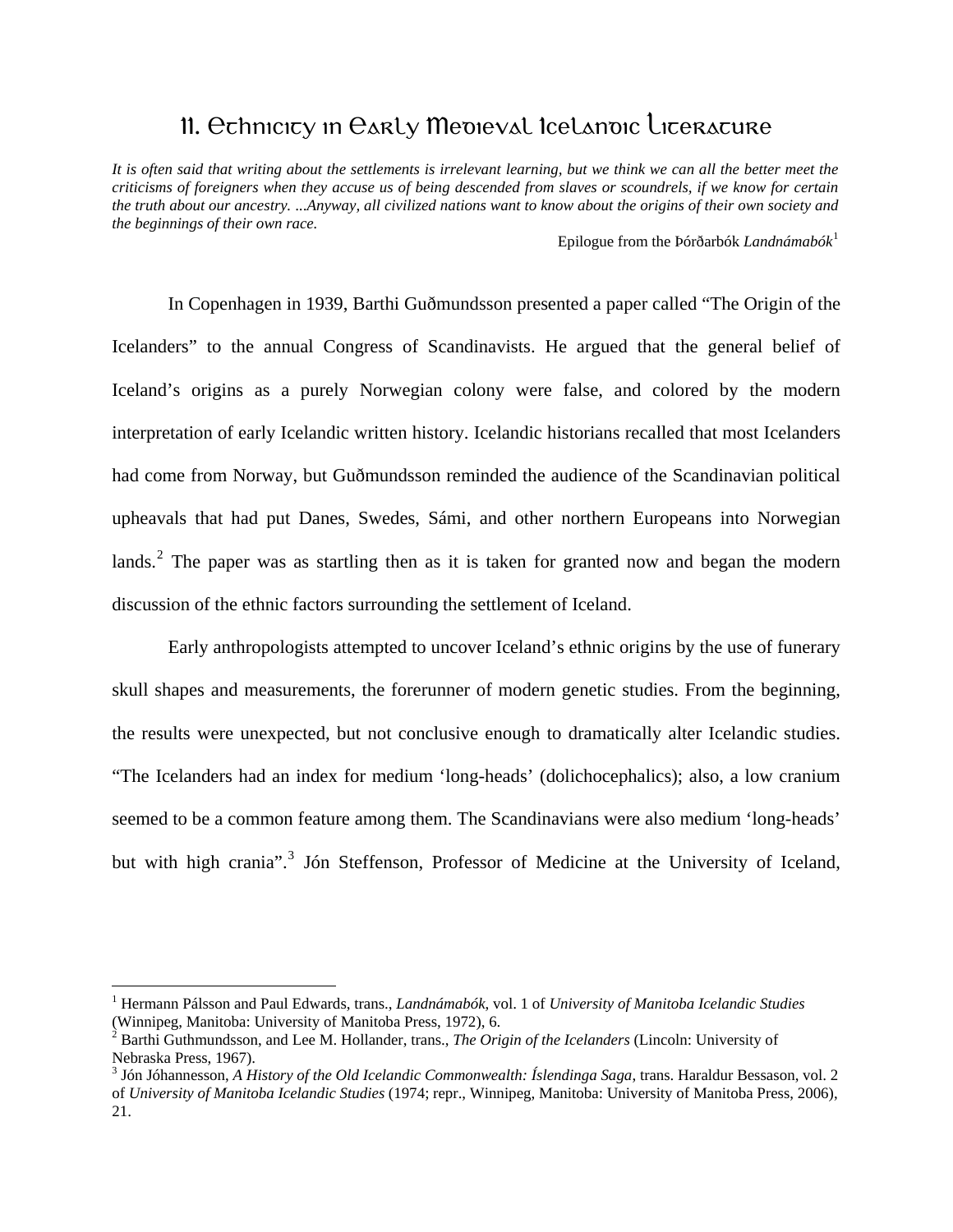<span id="page-12-0"></span>explained this discrepancy by a difference in funerary custom, causing a certain more common class of person to be cremated in Norway but buried in Iceland.<sup>[4](#page-12-0)</sup>

 The next development in genetic studies was the use of the blood-group as an ethnic marker. Unlike hair color, skin tone, skull shape, or a hundred other physical markers, bloodgroup type is distinctive, unchanging, and inherited directly from parent to child. The study of blood group in Iceland revealed the first hints that there were a lot more Irish involved in the settlement that previously thought. The proportions of A, B, and O blood-groups in modern Iceland are distinctive from Norway, most notably a greater proportion of O to A, while Icelandic and Irish blood-groups have almost precisely the same proportions. Arthur Mourant, in his enormous 1976 *The Distribution of the Human Blood Groups* rationalized this by suggesting that O blood-group has a sort of wanderlust that prompted O Norwegians to migrate while A Norwegians remained at home.<sup>[5](#page-12-0)</sup>

 Geneticists, and historians, waited anxiously for a more definitive method to determine ethnic origin. Scholars familiar with both Icelandic and Irish sagas had noticed many similarities between the medieval prose narratives and suggested a cultural relationship. This was denied by sneering scholars who took medieval Icelandic literature literally and believed Iceland to be a near-completely Norwegian settlement. "The Irish hypothesis has not been revived", wrote Theodore M. Andersson in 19[6](#page-12-0)4.<sup>6</sup> A landmark Icelandic history book published in 1974 wrote:

> "...it is still important to determine how great a proportion of the settlers came from the Norse colonies in the British Isles. It is logical to assume that during the earliest period the influences of Celtic culture and the racial intermingling of Celtic and Norse elements was

<sup>&</sup>lt;sup>4</sup> Jón Steffenson, *Samtið og saga* (Reykjavík, 1941-1951), 5:28-59, 112-22, 3:271-293, quoted in Jóhannesson, 21.<br><sup>5</sup> Pruan Suksa, *Saxona, Vikings, and Colta The Canatia Boots of Pritzin and Ireland* (Now York: W. W. No

<sup>&</sup>lt;sup>5</sup> Bryan Sykes, *Saxons, Vikings, and Celts: The Genetic Roots of Britain and Ireland* (New York: W. W. Norton and Company, 2006), 85-9.

<sup>6</sup> Theodore M. Andersson, *The Problem of Icelandic Saga Origins* (New Haven and London: Yale University Press, 1964) 60.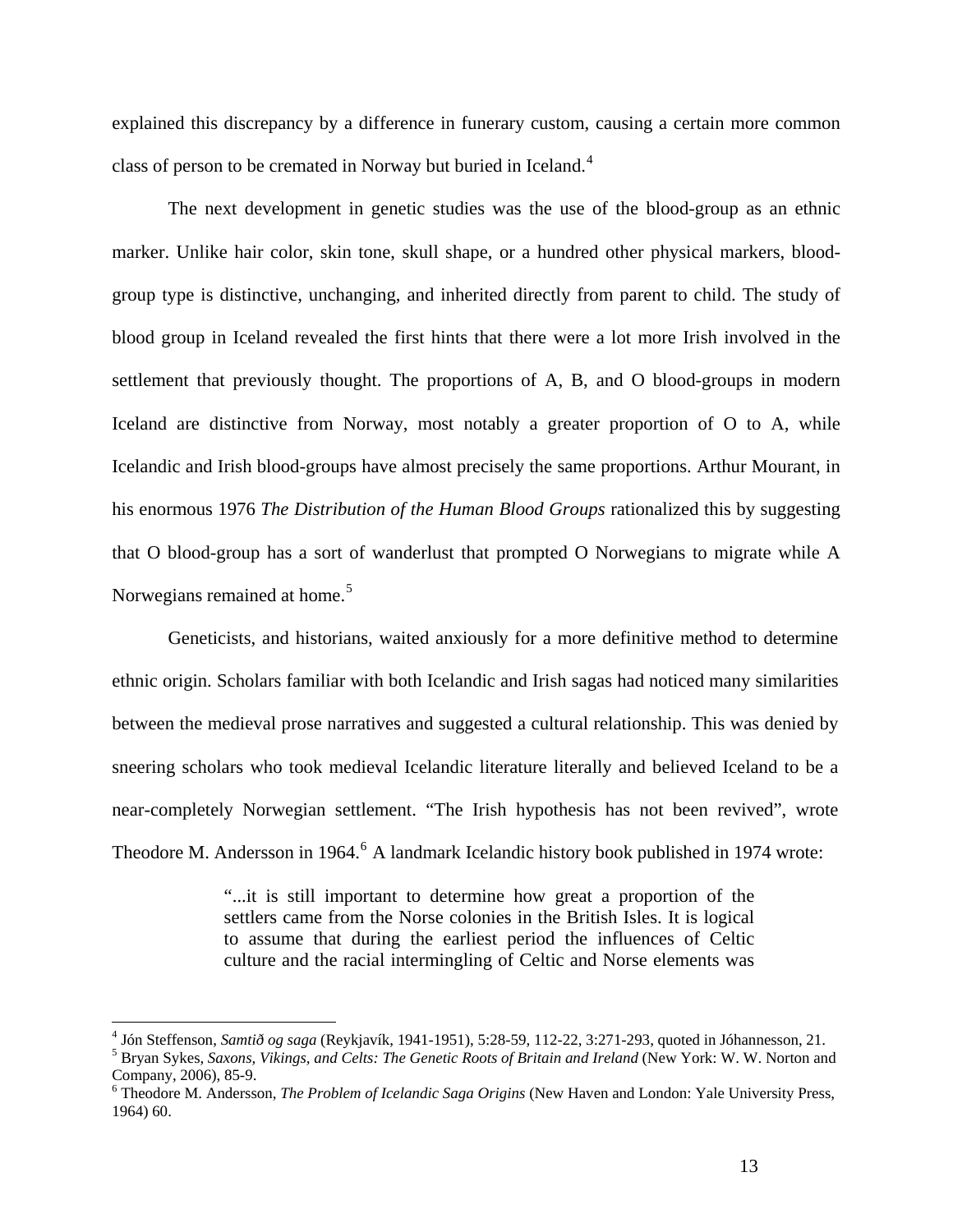in direct proportion to the number of immigrants from those colonies."<sup>[7](#page-13-0)</sup>

<span id="page-13-0"></span>Indeed, the "Irish hypothesis" lay dormant until 1988, when Gísli Sigurðsson, an Icelandic student at the National University of Ireland, wrote his master's thesis on Irish and Scottish words, stories, and settlers who appeared in medieval Icelandic literature. This was published as The Gaelic Influence in Iceland.<sup>[8](#page-13-0)</sup> While not so remarkable upon its publication, *Gaelic Influence* has enjoyed increased popularity and weight after Agnar Helgason's outstanding genetic studies discussed in the introductory chapter.

We know through these modern genetic studies that there were many more Irish, and thus many less Norwegians, involved in the settlement of Iceland than previously thought. The majority of figures in the sagas, and settlers and descendents in the *Landnám*, are of Norwegian descent or inferred to be so by their names and lack of further identification. But not a small number of figures and settlers are identified as coming from outside of Norway, or inferred to be from their names or attributes.

 When reading the Sagas of Icelanders, the question of their historicity always arises. Some argue that the sagas are pure fiction composed by an inspired scribe or group of oral narrative authors, while others contend that they were handed down, immaculate, from the time of the events described to their written form. The truth is somewhere in between. This thesis paper need not enter the debate; this is not about what happened during the formation of Iceland, but rather what early medieval Icelanders *thought* had happened. The actions and character of saga figures – warriors, foreigners, slave-women, and so on – demonstrate not what historical

<sup>7</sup> Jóhannesson, 16.

<sup>8</sup> Gísli Sigurðsson, *Gaelic Influence in Iceland: Historical and Literary Contacts, a Survey of Research* (1988, repr. Reykjavík: University of Iceland Press, 2000).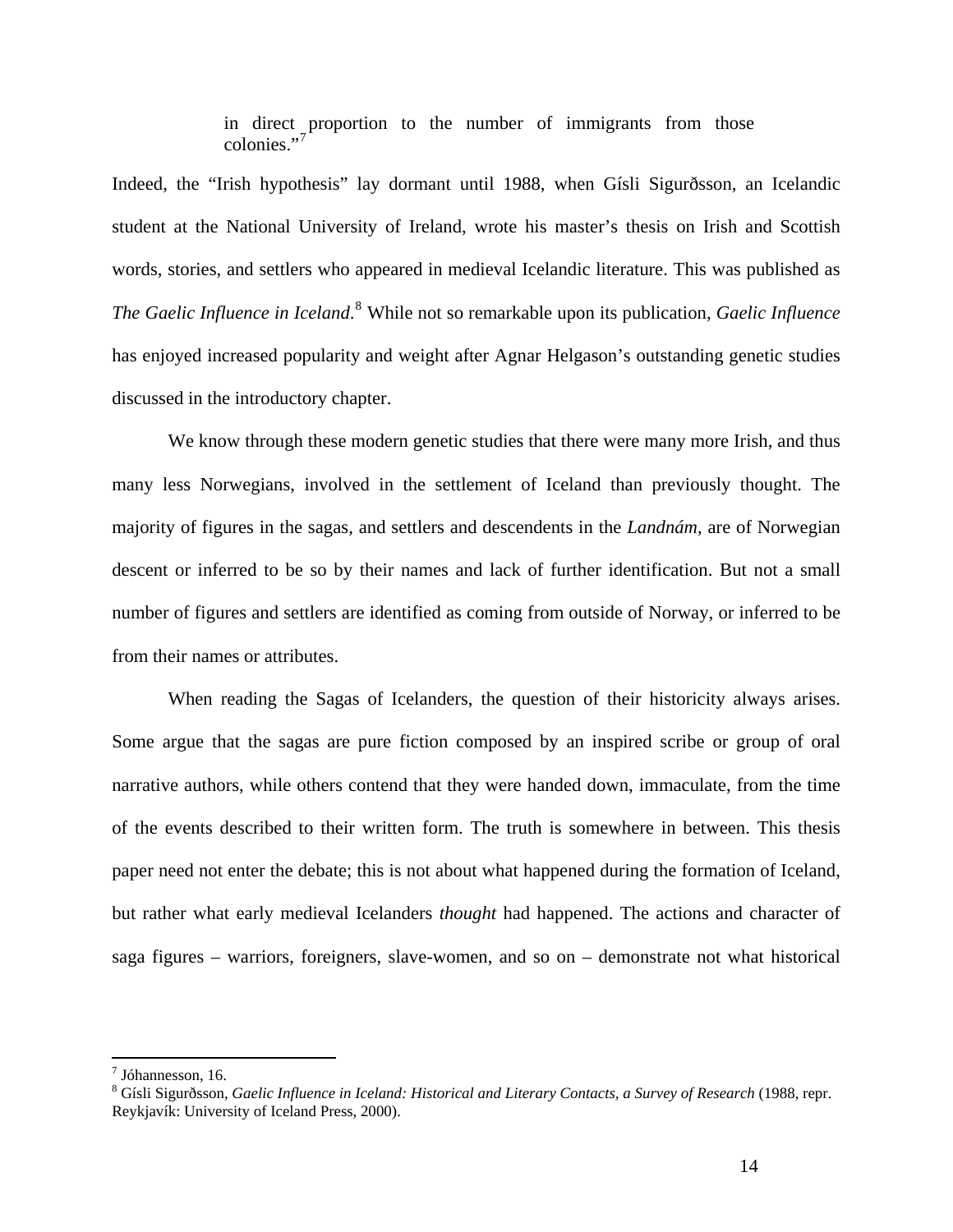<span id="page-14-0"></span>people said and did, but rather contemporary, thirteenth-century Icelandic views of the people described.

The majority of the Irish who appear in the sagas and *Landnám* are slaves or freed slaves. By the genetic evidence it appears that the reverse of that is also true; when a slave appears in a saga they are more likely than not of Gaelic descent. This distinction is not hard and fast, but where a slave or freedman has a name that is apparently of Gaelic origin, they are included in this discussion.

 Other ethnicities and countries of origin appear among the figures portrayed in the sagas and to a lesser degree *Landnám*. These are mentioned in this discussion as indicators of an even more ethnically diverse Icelandic culture than preciously though. The early medieval Icelanders did not remember or see their country as a little Norway in the middle of nowhere. The inclusion of residents and merchants from faraway places in the literature indicates that Iceland was no backwater at the time of composition and/or the setting of the narrative.

 What did early medieval Icelanders believe about their non-Norwegian forebears? In the sagas, were they villains, heroes, background characters, stock types? Did people of a certain type of origin always behave a certain way (according to the opinions and memory of the author)? What kind of claims did non-Norwegian settlers make in *Landnám,* and what else were they remembered for?

### *Landnámabók*

*Landnám* records that the very first inhabitants of Iceland were actually Irish. Known as papar by Norwegians,<sup>[9](#page-14-0)</sup> these were Irish holy men who pursued the *potior peregrinatio* and

<sup>&</sup>lt;sup>9</sup> Pálsson and Edwards, 15.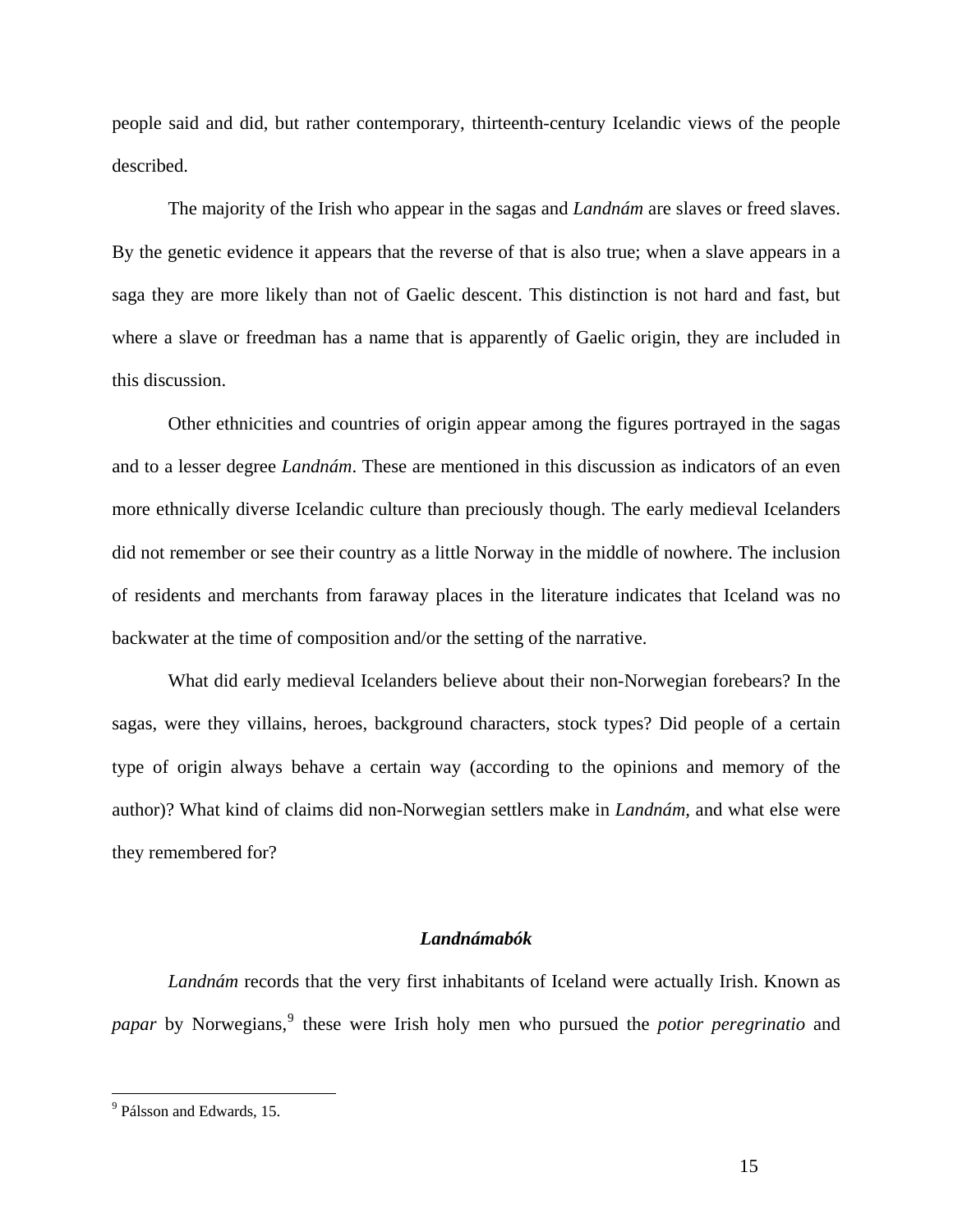<span id="page-15-0"></span>departed their country in flimsy boats to live as solitary hermits or drown in the attempt<sup>[10](#page-15-0)</sup>. Irish sources write frequently of wandering monks who disappear into the Atlantic, and sometimes record the adventures of those who return. The most celebrated of the clerical voyage tales is the *Navigatio sancti Brendani Abbatis*, which details the circular journey of St. Brendan and his followers in what is presumably the north Atlantic. While the "accuracy" and purpose of the *Navigatio* and other voyage tales is debated,<sup>[11](#page-15-0)</sup> the point for this thesis is that *Landnám* is very likely correct about the Icelandic *papar*.

 The record does not state what happened to the *papar*, but it is generally assumed that they either departed voluntarily or were forcefully removed from Iceland when the newcomers arrived<sup>[12](#page-15-0)</sup>. Either way, it is extremely unlikely that the celibate men would contribute to the Icelandic genes, or that their austere way of life would leave much archaeological evidence. *Landnám* remarks that "people found Irish books, bells, croziers"<sup>[13](#page-15-0)</sup> but these items have not been found.[14](#page-15-0) There is no archaeological record of the *papar* anywhere in Iceland despite several islands bearing their name, for example Papey, Papós, and Papýli.<sup>[15](#page-15-0)</sup>

 The "first" settler of Iceland is an elusive title, though *Landnám* unambiguously designates one candidate named Ingólfur Arnarson. The first settlement took different people several attempts and it also depends on the reader's definition of a settler. Various reports of classical, Irish, and Scandinavian sailors hinted at an uninhabited landmass to the northwest and by the mid-ninth century, adventurers actively sought the island. "A man called Gardar

<sup>&</sup>lt;sup>10</sup> John Carey, "The ethos of early Irish pilgrimage" (lecture, University College Cork, Ireland, January 10, 2008). See also J. Carney, "Review of *Navigatio sancti Brendani Abbatis,*", and Thrall, William Flint, "Clerical Sea Pilgrimages and the *Imrama,*" both in *The Otherworld Voyage in Early Irish Literature*, ed. Jonathan M. Wooding, (Dublin: Four Courts Press, 2000).

<sup>&</sup>lt;sup>11</sup> Robert Powell, "St. Brendan" (lecture, University College Cork, Ireland, November 21, 2007).

<sup>&</sup>lt;sup>12</sup> John Carey, "The Irish in the North Atlantic" (lecture, University College Cork, Ireland, February 21, 2008). <sup>13</sup> Pálsson and Edwards, 15.

 $14$  Jóhansson, 7.

<sup>15</sup> Magnus Magnusson, *Iceland Saga* (1987; repr., Stroud, Glouchester: Tempus Publishing Limited, 2005), 23.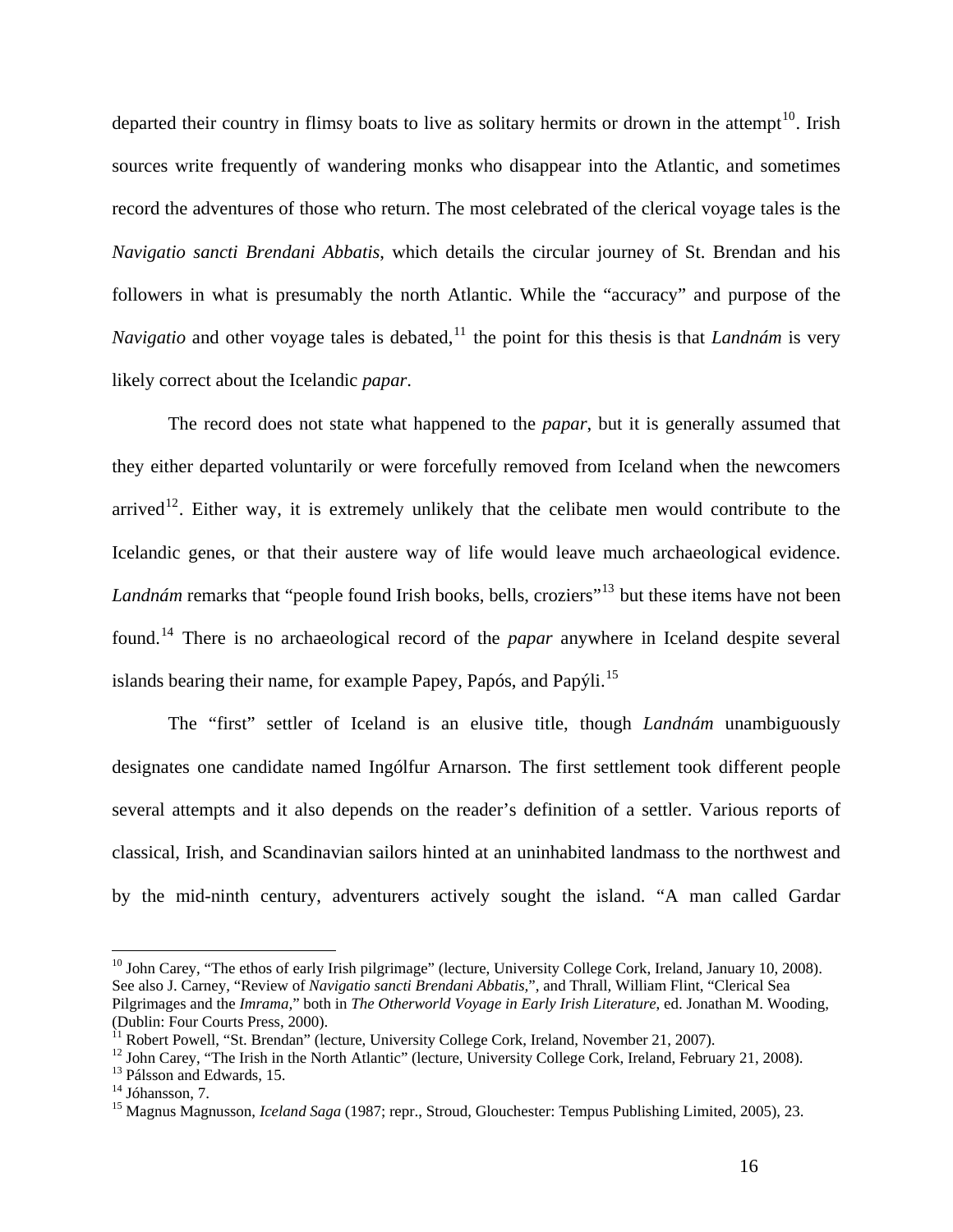<span id="page-16-0"></span>Svafarsson, of Swedish stock" sailed around Iceland to ascertain that it was an island and then wintered there. "In the spring, after he'd put out to sea, a boat drifted away from his ship with a man called Nattfari aboard, and a slave and a bondwoman. Nattfari settled down there....Gardar sailed back to Norway".<sup>[16](#page-16-0)</sup>

> [The modern city of] Reykjavík has always argued loftily that Nattfari does not count because he was left behind by accident and did not *intend* to settle. The people of Húsavík [Nattfari's district] still resent this Reykjavík usurpation of the political honours from little brother up north. Indeed, in 1974, when the rest of the country held the official commemoration of the 1100th anniversary of Ingólfur Arnarson's arrival, the good people of Húsavík had rather pointedly held their own commemorative celebrations four years earlier, in 1970.<sup>[17](#page-16-0)</sup>

Nattfari is an unusual, but not immediately recognizable name, possibly Swedish in origin. The ethnicity of Nattfari, the slave, and the bondwoman is unknown but highly unlikely to be Norwegian. It is likely that there was a ethnic motive for the authors of *Landnám* to pass over the importance of these accidental settlers; Norway was considered the mother country of Iceland during the composition of *Landnám* and it just would not do to have foreigners receive the honor of being proclaimed the first settlers.

But this is not "whitewashed" history for two important reasons: the first is that the medieval authors do not explicitly invalidate Nattfari's claim as modern Reykjavík residents do. The second is that, after all, Nattfari and his companions are recorded. Their memory survived for 200 years; people preserved their tale through oral tradition. Whether the historical Nattfari, slave and bondswoman actually existed, someone in eleventh-century Iceland believed that they did *and* that they preceded the celebrated Ingólf. Was it a descendant of Nattfari who kept his memory alive? An early Húsavík resident seeking political glory for his district?

<sup>&</sup>lt;sup>16</sup> Pálsson and Edwards, 17.

 $17$  Magnusson, 53-4.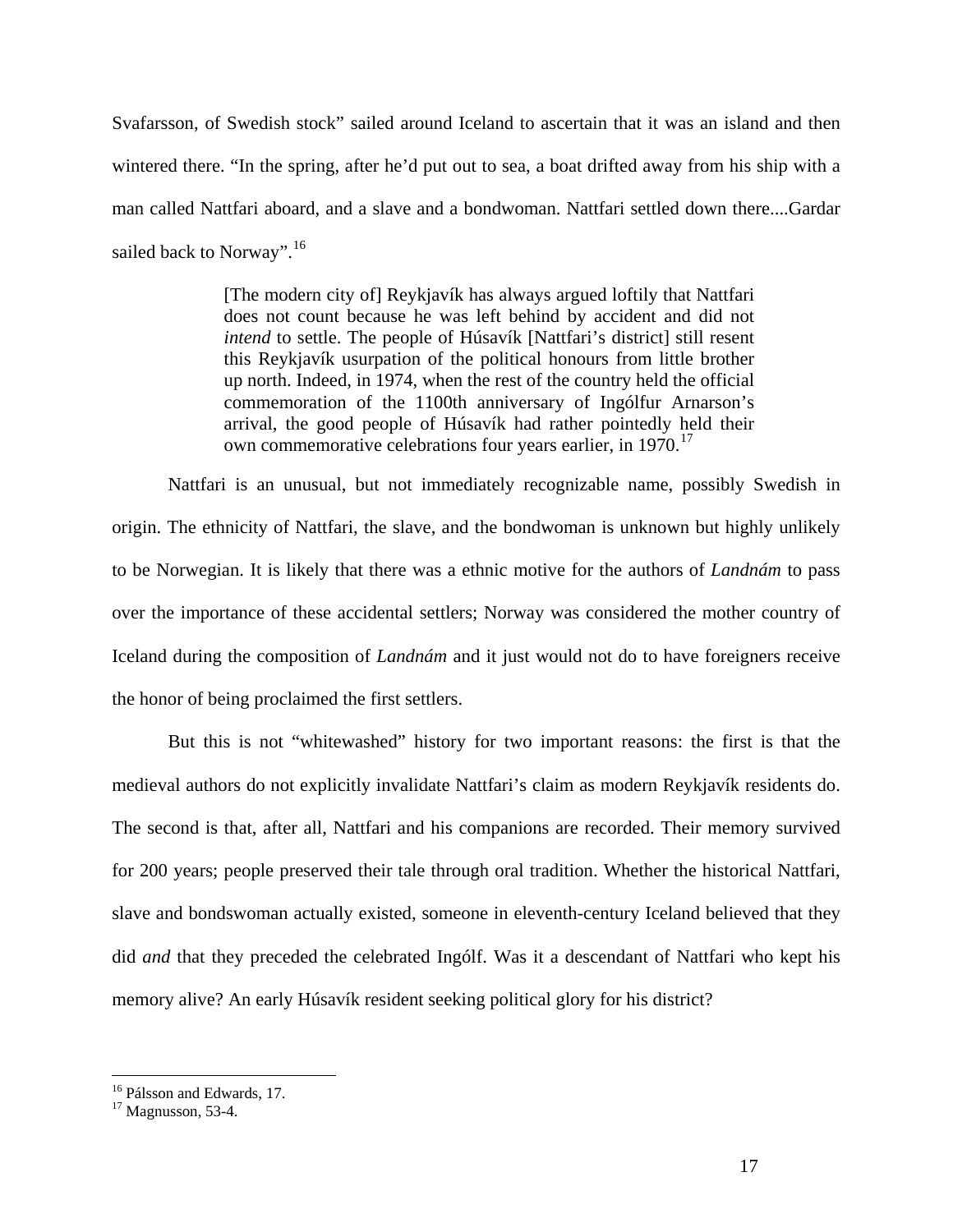<span id="page-17-0"></span>Keeping the motivations of *Landnám*'s authors in mind for later, let us now turn to the story of Ingólf Arnarson. Ingólf was the blood-brother of a man named Leif. When they decided to move permanently to Iceland,

> "Leif went on a viking expedition to the west and plundered in Ireland. Once he found a large underground chamber there and went inside. It was dark until light started coming from a sword someone was holding. Leif killed the man and took the sword and a good deal of money besides. After this he was known as Hjorleif. He plundered all over Ireland and took a great deal of loot, including ten slaves called Dubthak, Geirraud, Skjaldborn, Halldor, Drafdit – the rest of them aren't mentioned by name."<sup>[18](#page-17-0)</sup>

Of the names listed, only one is recognizably Irish: Dufbak or Dubthach.<sup>[19](#page-17-0)</sup> The passage recalls how lucrative raiding in Ireland was for Vikings, as well as the ease in taking humans captive. The underground chamber described could be a Neolithic-era passage tomb, or the early medieval Irish architectural feature called a *souterrain*, both of which could have been and were used to hide from a Viking raid. $^{20}$  $^{20}$  $^{20}$  While the episode may have not happened to the historical Hjorleif exactly as presented, it is proof that eleventh century Icelanders remembered raids on Ireland with some accuracy.

 The slaves feature prominently in the story of Hjorleif and his blood-brother Ingólf's settlement. They "knead together flour and butter, saying it was good for thirst" when drinking water runs out on the journey to Iceland. The *Landnám* authors record them calling the mixture *minthak*, [21](#page-17-0) the Norse approximation of the Early Irish *menadach*, meaning a penitential gruel of flour and water or butter. Dubthach acts as leader to the rest of the slaves and sets up a plan to lure Hjorleif and his men into the Icelandic wilderness and murder them. After the slaves kill

<sup>&</sup>lt;sup>18</sup> Pálsson and Edwards, 19.

<sup>&</sup>lt;sup>19</sup> The internal *b* of Early Irish is pronounced with a "v" sound. E. G. Quin, *Old-Irish Workbook* (Dublin: Royal Irish Academy, 1975; repr. Ireland: ColourBooks Ltd., 1992), 4.

<sup>&</sup>lt;sup>20</sup> Tomás Ó Carragáin, "Ireland and the Romans" (lecture, University College Cork, Ireland, February 13, 2008).<br><sup>21</sup> Pálsson and Edwards, 20.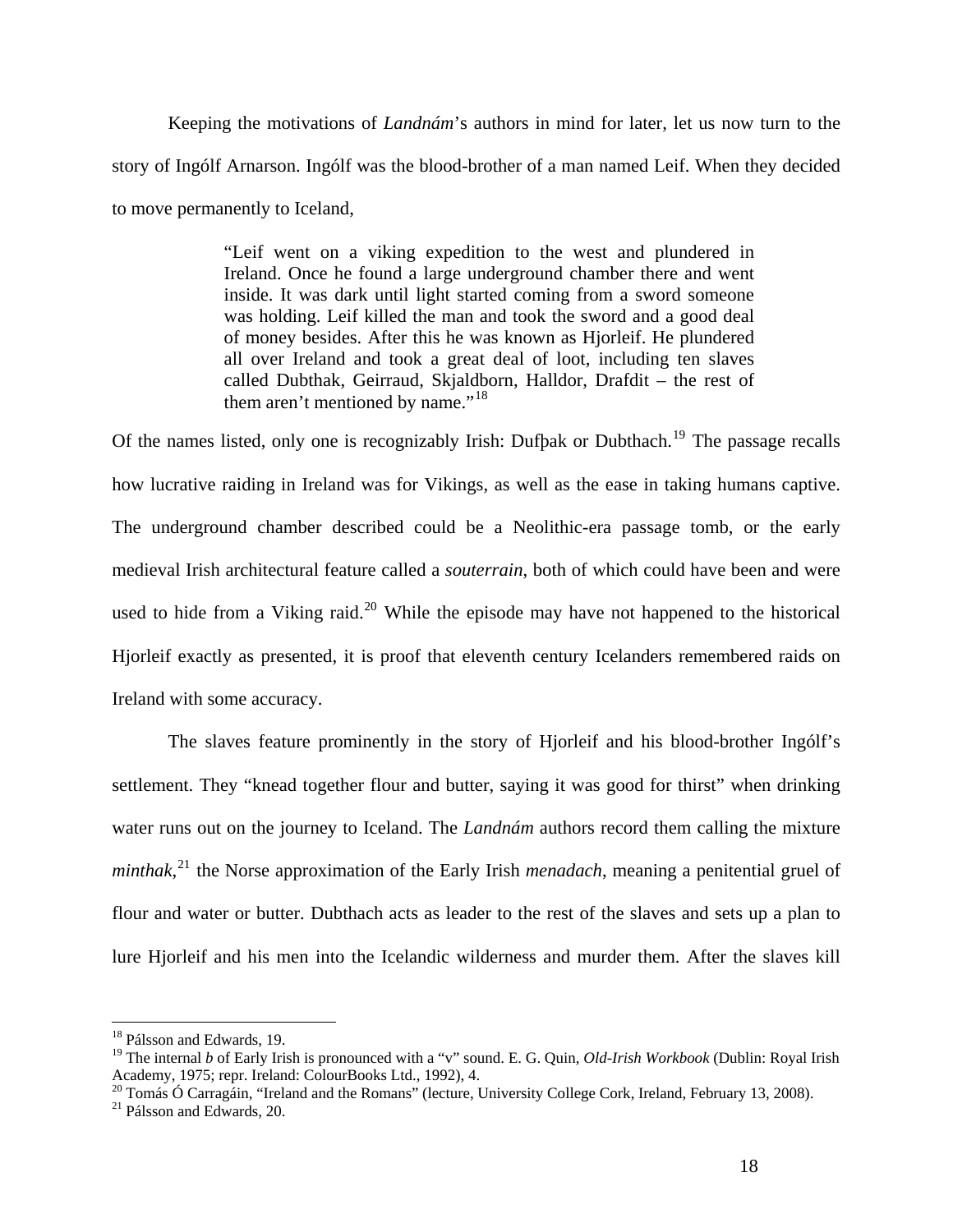<span id="page-18-0"></span>Hjorleif and his men, they "ran away with the dead men's boat and their wives and goods". They escape to the islands that are now known in their honor as "Westmanna Islands since the men came from the west [of Norway]". $^{22}$  $^{22}$  $^{22}$ 

 Ingólf catches up with the rebel slaves thanks to two "good" slaves' discovery of Hjorleif's body. The rebel slaves are killed, while the good slaves, Vifil and Karli, travel with Ingólf west to Reykjavík. Karli walks away from Ingólf with a slave girl, apparently without punishment, while Vifil is given his freedom and settles on his own farm. "Karli" is a fairly common name in early medieval Icelandic literature and this Karli is not necessarily Gaelic. However, the only Vifil in contemporary literature is a British slave who is also granted his freedom, this time by Auðr the Deep-minded in *Laxærdal Saga*, his story will be treated in more detail below.

 Despite being preceded and accompanied by settled slaves, Ingólf is noted in *Landnám* as "most famous of all the settlers...the first man to settle here permanently".<sup>[23](#page-18-0)</sup> Why did the authors of *Landnám* include such an easily disproved statement? Was it intentionally ironic, or were they somehow unaware of their contradiction? Was this a aimed dart at those of Gaelic origin or those whose ancestors were enslaved? It is possible that the authors innocently amalgamated conflicting traditions about Iceland's first settler. While some people remembered and supported the idea of slaves or freedmen being the first settlers, others preferred a man from Norway to hold the title. If every Icelander believed that Ingólf alone was the first settler, traditions about Nattfari and the others would not have been included in this important written history. Perhaps it was people of Gaelic ethnicity, the descendents of freedmen and –women, who maintained the belief that slaves were the first real settlers of Iceland.

<sup>&</sup>lt;sup>22</sup> Pálsson and Edwards, 21.

 $^{23}$  Ibid.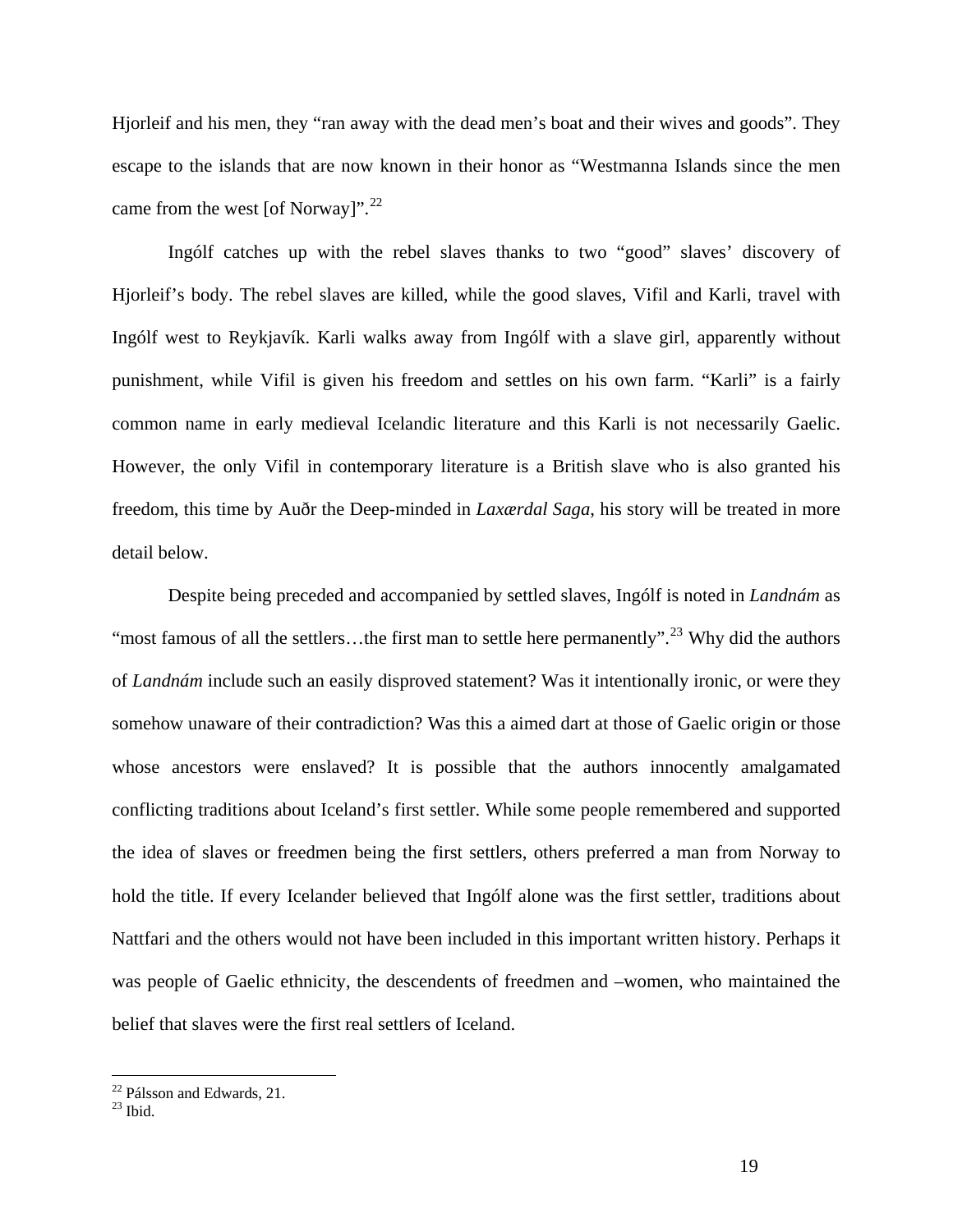<span id="page-19-0"></span>*Landnám* is unambiguous about the next Irish settler mentioned: "There was a man called Avang, of Irish descent, the first settler at Botn".<sup>[24](#page-19-0)</sup> The medieval residents of Botn, at the landward end of Hvalfjord, had no qualms about recalling the "politically incorrect" ethnicity of their region's first settler. "Avang"<sup>[25](#page-19-0)</sup> is also remembered for building a wooden "ocean-going" ship. This casual comment is a bit surprising, as contemporary wooden ships, built without nails or hacksaws, required tremendous skill, great strength, and a lot of time to be constructed.<sup>[26](#page-19-0)</sup> The leather-sided *currach* of Avang's homeland was a less complicated vessel, but *Landnám*  emphasizes that "a great wood" supplied the "timber".<sup>[27](#page-19-0)</sup> Did the historical Avang construct a *currach* that later Icelanders remembered as a more Scandinavian wooden ship? Was Avang a ship-builder by trade, running a workshop to construct a boat from Icelandic timber, or an isolated and diligent worker who managed to build a ship on his own?

"Thorgeir Meldun was granted land by Bjorn [the Gold-Bearer] above Grims River...."<sup>[28](#page-19-0)</sup> "Meldun" is the Norse approximation of the common Gaelic name Maeldún.<sup>[29](#page-19-0)</sup> The fact that he was "granted" land makes it likely that Thorgeir was a freed slave of Bjorn, particularly as his country of origin or reason for settlement is not included. Here is a prime example of an slave or man of Gaelic origin whose descendents are recorded<sup>[30](#page-19-0)</sup> but whose ancestry is omitted. Did the authors know Meldun to be an Irish name and assumed their readers to know as well, or had they preserved the name without memory of the ethnicity?

 The next Gaelic settler in *Landnám* is remembered as such, and also preserves his name. "Kalman, a Hebridean by origin" is likely the Norse approximation of Colman. Kalman has a

 $24$  Ibid., 25.

<sup>&</sup>lt;sup>25</sup> Amlaib? Abann? No Irish name is immediately suggested.

<sup>&</sup>lt;sup>26</sup> Nancy Marie Brown, *The Far Traveler: Voyages of a Viking Woman* (United States: Harcourt, Inc., 2007), 14-17.<br><sup>27</sup> Pálsson and Edwards, 25.

 $28$  Ibid., 29.

<sup>&</sup>lt;sup>29</sup> For example, the title character of *Immram curaig Maeíl Dúin*, The Voyage of Mael Dún's Boat. <sup>30</sup> "Thorgeir married Geirbjorg...their son was Veleif the Old." Pálsson and Edwards, 29.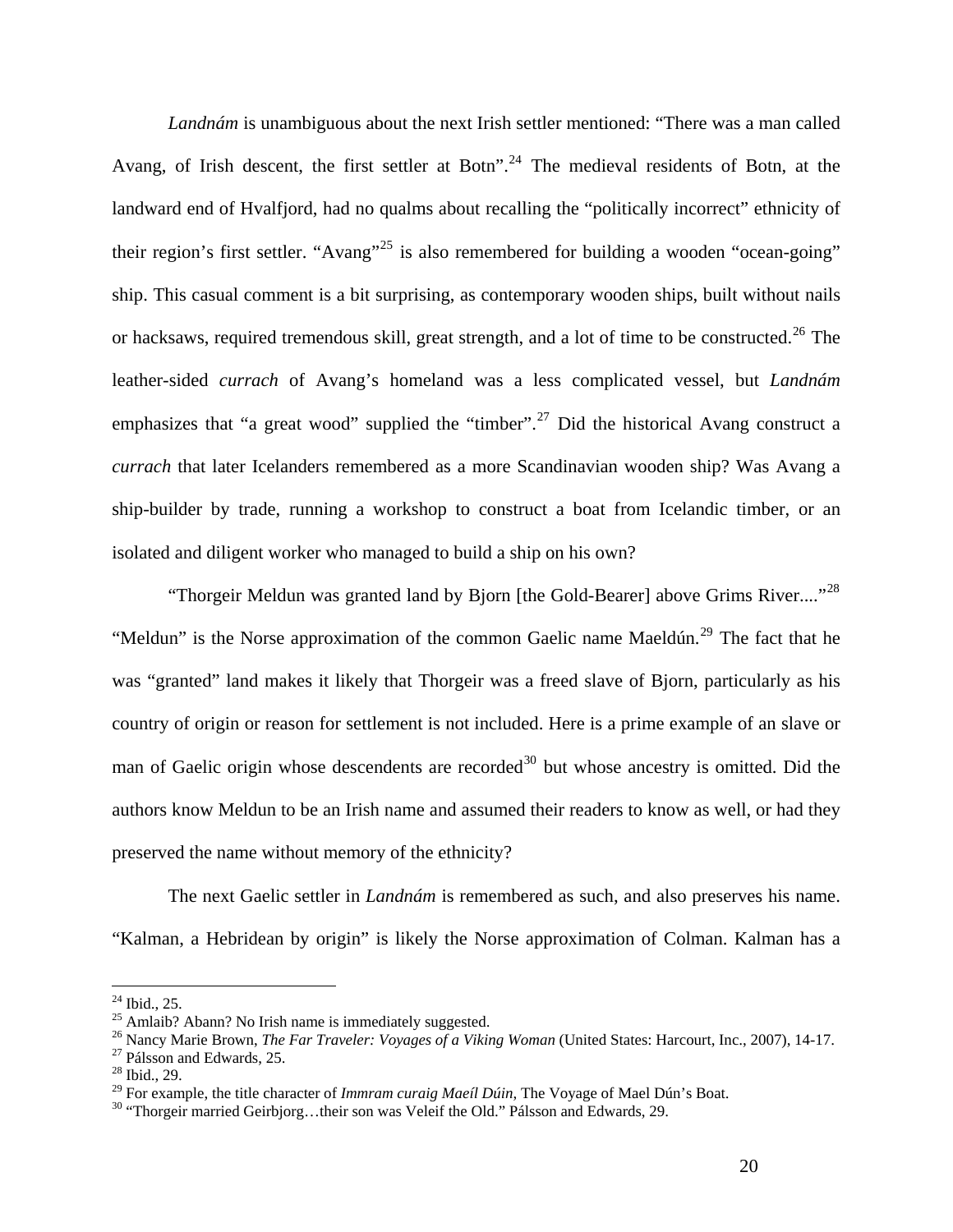<span id="page-20-0"></span>brother named Kylan (Cilian) whose son Kari "quarreled over an ox with Karli Konalsson of Karlastead, a freedman of Hrolf of Geitland...Kari egged his slave into killing Karli."<sup>[31](#page-20-0)</sup> Kari may be Corre, while Konal is almost certainly Conall: this is a group of Gaels with distinctively ethnic names. Also fascinating is that the son of a Hebridean has a slave; to eleventh-century and perhaps even ninth-century Icelanders, the ability to own a bondsman did not depend on being ethnically Norwegian or even Scandinavian.

Were Kalman to have a Norse name, it would be suspected that he or his family had originated from Norway and lived in a Norse settlement in the Hebrides. However, his obviously Gaelic name, along with the names of his family, indicates strongly that he was a Gael. The next Hebridean in *Landnám* is one Alfgeir, who serves as a juryman at a "door court" and has a ship that is burnt in the chaos resulting from the trial.<sup>[32](#page-20-0)</sup> Nothing is said of his personality or descendents. This Hebridean with a Norwegian name, and prestige in Iceland, is likely to have originated from Norway. A third Hebridean named Sæmund is recorded as a partner in Viking raids<sup>[33](#page-20-0)</sup> and is thus probably of Norwegian heritage, and a fourth, named Bard, has no futher information apart from his land-claim and descendents.[34](#page-20-0) The other Hebrideans in *Landnám* have further information about their heritage; they are covered more below.

Though *Landnám* is long on names and short on inconsequential side-stories, the garbled remnant of an Irish tale appears in the record of Audun the Stutterer. Audun's wife was "Myrun [Muireann], daughter of King Maddad of Ireland".

> One autumn, Audun saw a dapple-grey horse come racing down from Hjardarwater, make straight for his herd of horses and floor the stallion. Audun went and caught the grey horse, hitched him to a twoox sledge and hauled home all the hay from his home-meadow. The

 $31$  Ibid., 32.

 $32$  Ibid., 42-3.

 $33$  Ibid., 83, 88.

<sup>34</sup> Ibid., 95.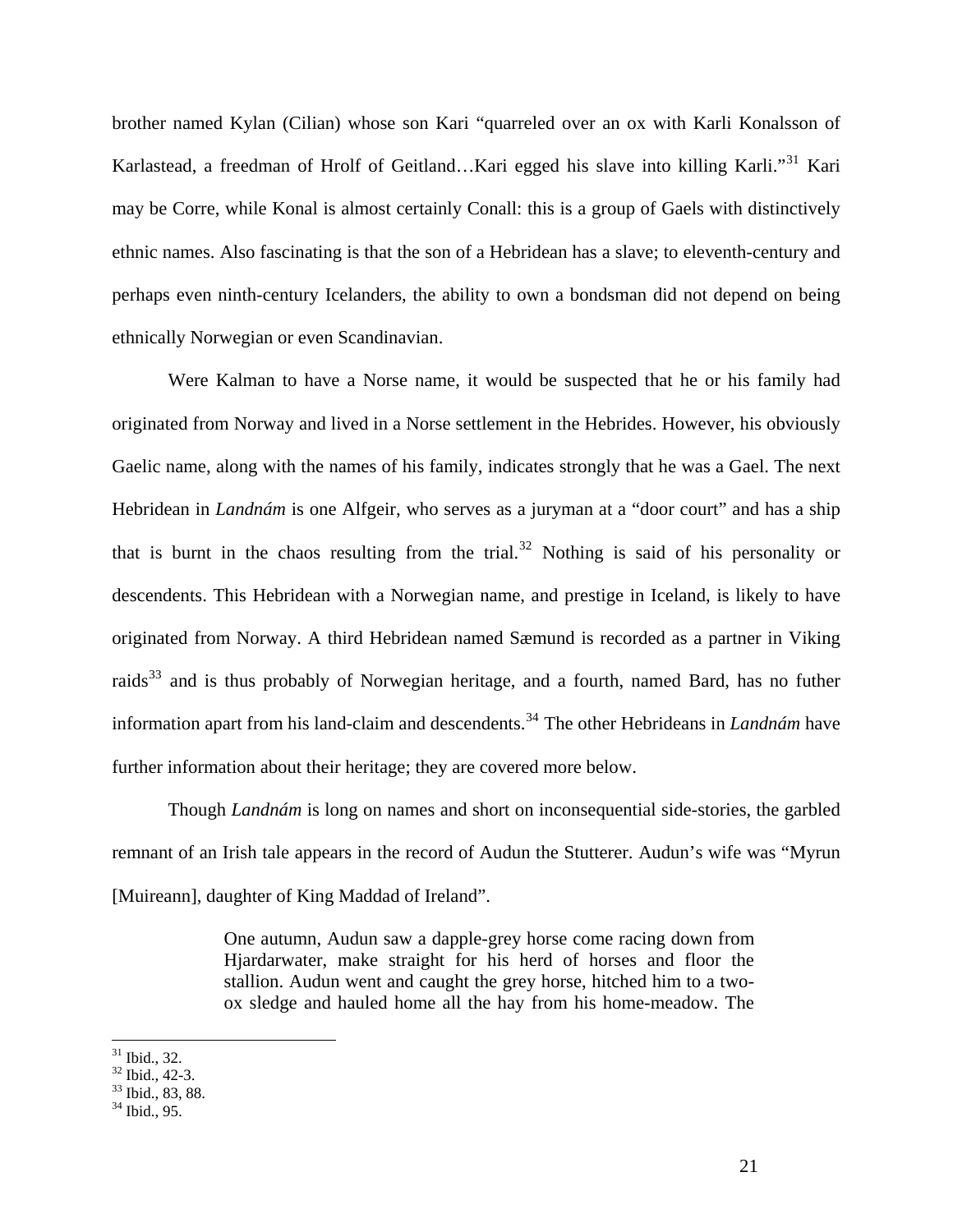horse was quite manageable till noon, but later in the day he began stamping into the ground right up to the fetlocks. After sunset he tore the harness apart, galloped back to the lake, and that was the last anyone ever saw of him.<sup>35</sup>

<span id="page-21-0"></span> This recalls the Irish story of the *each-uisge* or water-horse. The *each-uisge* is a mythological creature which will appear as a fine, strong horse and be a great boon to the farmer or lord who bridles him – provided that the horse never catches sight of water. If it does, it will run to the bottom of the lake or ocean, with the rider still attached, and destroy him.<sup>[36](#page-21-0)</sup> Audun is much luckier with this supernatural horse, but the characteristics of the horse – appearing from water, being a strong and capable animal, and then inexorably returning into water – evoke a strong resemblance to the Irish *each-uisge*. It is particularly remarkable that Audun's wife is an Irish noblewoman. Not only is the ethnicity of Audun's descendents remembered, but an Irish mythological beast is associated with him.

 "Auð [the Deep-minded] had freed a slave called Erp, son of Earl Meldun [Maeldun] of Argyll [in Dál Riata]…. Erp's mother was Muirgeal, daughter of King Gljomal of Ireland". In the midst of so many "Nordified" Gaelic-origin names butchered beyond recognition, "Muirgeal" is distinctly in the original spelling. Was Muirgeal, whose name means "sea-bright", literate and thus able to spell her name? *Landnám* records that "[s]he was a clever woman" and that Auð "bought Muirgeal for a high price",  $37$  which may indicate literacy. Why is she Muirgeal and not Mjurgal or Murgol? How did the proper spelling of her name survive centuries of nearilliteracy? Someone learned must have preserved her memory along with her spelling, or perhaps one of the authors of *Landnám* knew how to spell that particular name in Early Irish.

<sup>35</sup> Ibid., 44.

<sup>&</sup>lt;sup>36</sup> "For these [the *each-uisge*], we are told, were common once, and used to come out of the water to gallop on the sands and in the fields, and people would often go between them and the marge and bridle them, and they would make the finest of horses if only you could keep them away from sight of the water; but if once they saw a glimpse of the water, they would plunge in with their rider, and tear him to pieces at the bottom." W. B. Yeats, ed. *Irish Fairy and Folk Tales* (Barnes and Noble, 1993), 140.<br><sup>37</sup> Pálsson and Edwards, 51.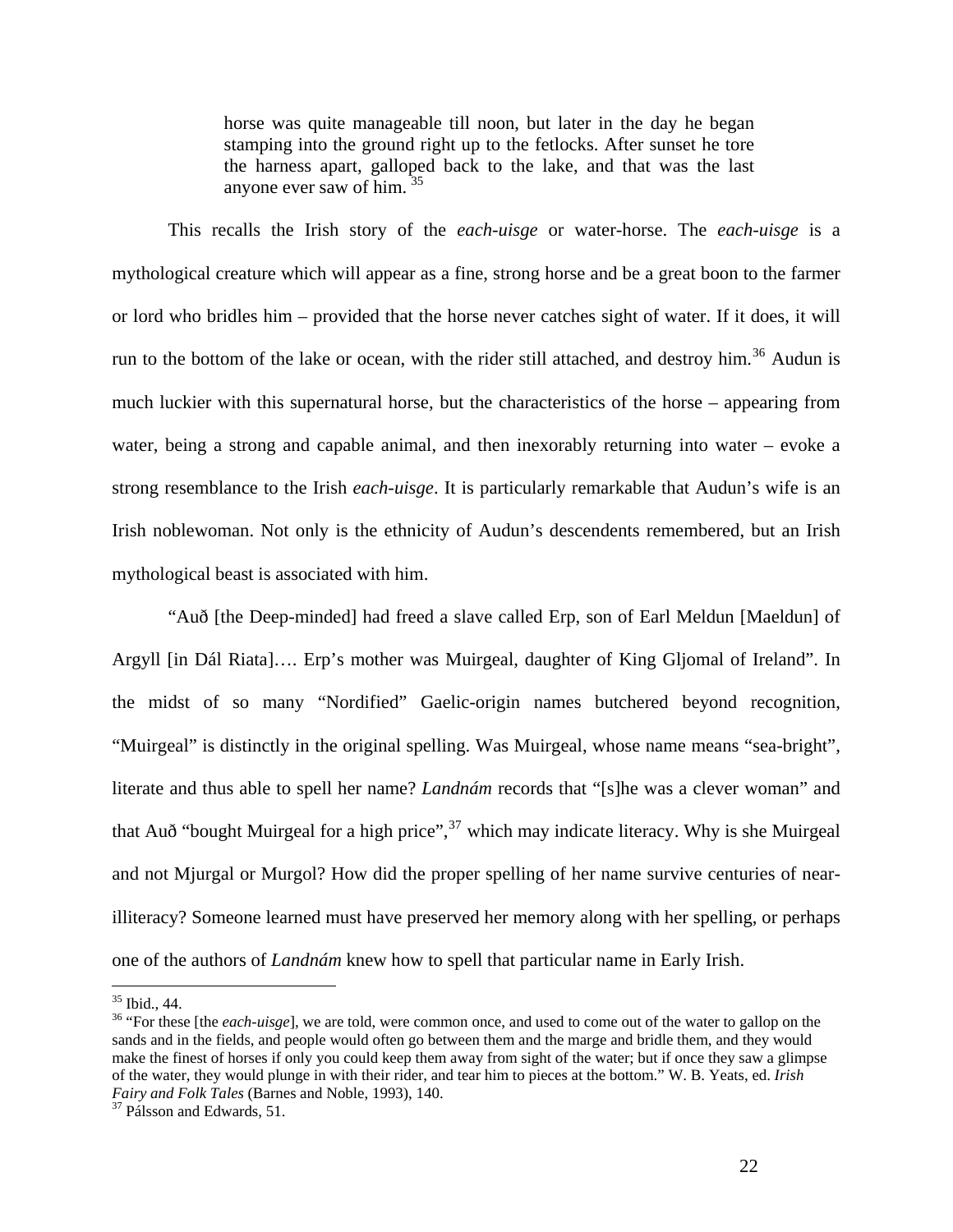<span id="page-22-0"></span> While the great majority of non-Norwegian settlers are from Ireland, Scotland, or the Hebrides, there are several examples of different origins whose identities were preserved in *Landnám*. "A famous man in Norway called Skutad-Skeggi had a son, Bjorn, nick-named Fur-Bjorn because he used to go trading to Novgorod. When Bjorn got tired of trading voyages, he went to Iceland.... He was the father of Midfjord-Skeggi, a great fighting man and sea-going trader."<sup>[38](#page-22-0)</sup> Fur-Bjorn and son are considered Norwegian-Icelandic, yet both are remembered for making daring travels to the East. "There was a man called Fridleif, a Gotlander on his father's side, but with a Flemish mother."<sup>[39](#page-22-0)</sup> Nothing more is said about Fridleif's continental heritage. The use of the conjunction "but" is of interest; it hints that there may have been a social difference between people of "pure" Norwegian heritage and those who only had one parent from Norway.

The most interesting entry in *Landnám* in terms of ethnicity is the tantalizing "Hildir, Hallgeir, and their sister Ljot were of British stock. They went to Iceland and took possession of land...."<sup>[40](#page-22-0)</sup> What does "British" mean? Did this refer to the Germanic Anglo-Saxons, or the Celtic Britons or Welsh? The names appear more Germanic than Celtic, but it has been shown that unfamiliar names for Icelandic memories have the tendency to become corrupted, or become more Icelandic in nature. The particularly exciting part of this entry is the memory that Hildir and his siblings actively settled in Iceland as landowners. This is not the story of foreigners brought to Iceland and granted land there; along with Avang above, this is the memory of non-Scandinavian landowners making independent settlement.

Most settlers had no ancestors listed but many had their parents and in some cases grandparents recorded. A particular entry stands out with a great and convoluted ancestry for an

<sup>38</sup> Ibid., 81.

<sup>39</sup> Ibid., 94.

 $40$  Ibid., 133.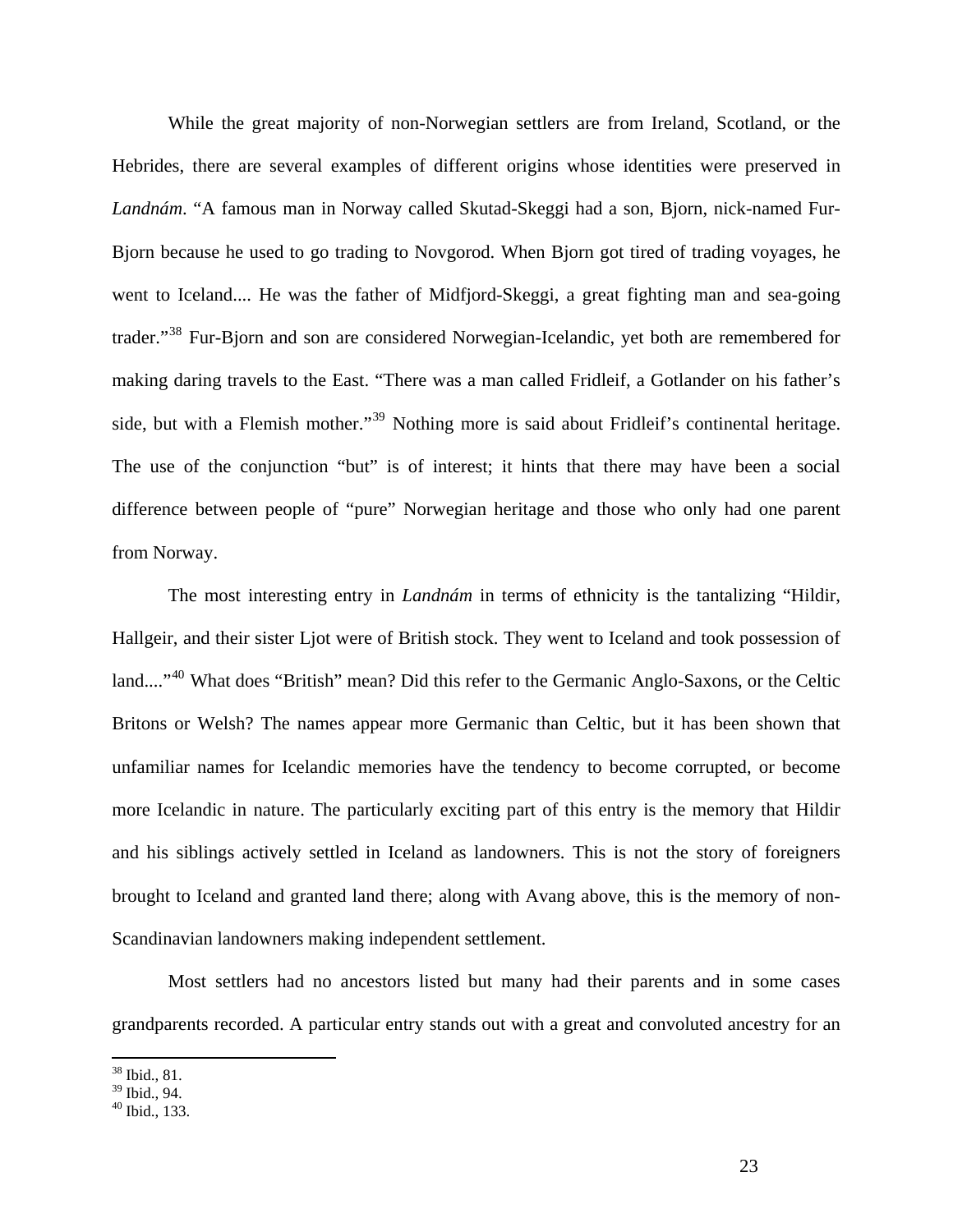<span id="page-23-0"></span>otherwise unremarkable settler. If the geneaology provided in *Landnám* is correct, "Strife-Bjorn, the first man to settle between Grjot and Deildar Rivers", had a king of Uppsala as a great-greatgrandfather, a Swedish chieftain for a great-grandfather, a Russian king as another great-great-grandfather, and a great-great-grandmother who was "sister of Dagstygg, king of the giants."<sup>[41](#page-23-0)</sup> Almost believable before the giants entered the picture, this illustrous family tree is an indication of the medieval Icelandic passion for geneaology as well as the *Landnám*'s authors' intent to paint as noble a picture of the settlers as possible.

The story of one of the "noblest settlers",  $42$  Helgi the Lean, was intimately tied up in Ireland and the Hebrides. "Eyvind [Helgi's father] went on viking expeditions to the British Isles and was particularly active off the coast of Ireland. He married Rafarta, daughter of King Kjarval [Ciarball] of Ireland, and settled there, and that's why Eyvind was called the Easterner". Eyvind lived in Ireland with Rafarta, whose name is unrecognizable, and they had a son named Helgi. Helgi was sent to the Hebrides for fosterage for two years and when he returned "he'd been so starved they didn't recognize him. They took him away with them and called him Helgi the Lean; he was brought up in Ireland."<sup>[43](#page-23-0)</sup>

While it is more likely that Helgi underwent a growth spurt than he was actually starved, his life indicates a thriving Norse community and period of cultural integration within the British Isles. He married a daughter of Ketil Flat-nose, the patriarch of the family described in *Laxærdal Saga*, and moved to Iceland with her to make one of the country´s largest land claims. Whether or not the historical Helgi the Lean was the child of a Norse man and an Irish woman, and grew up in Ireland and the Hebrides, the *Landnám* authors do not hesitate to include him among Iceland's noblest settlers.

 $41$  Ibid., 92.

 $42$  Ibid., 109.

 $43$  Ibid., 96.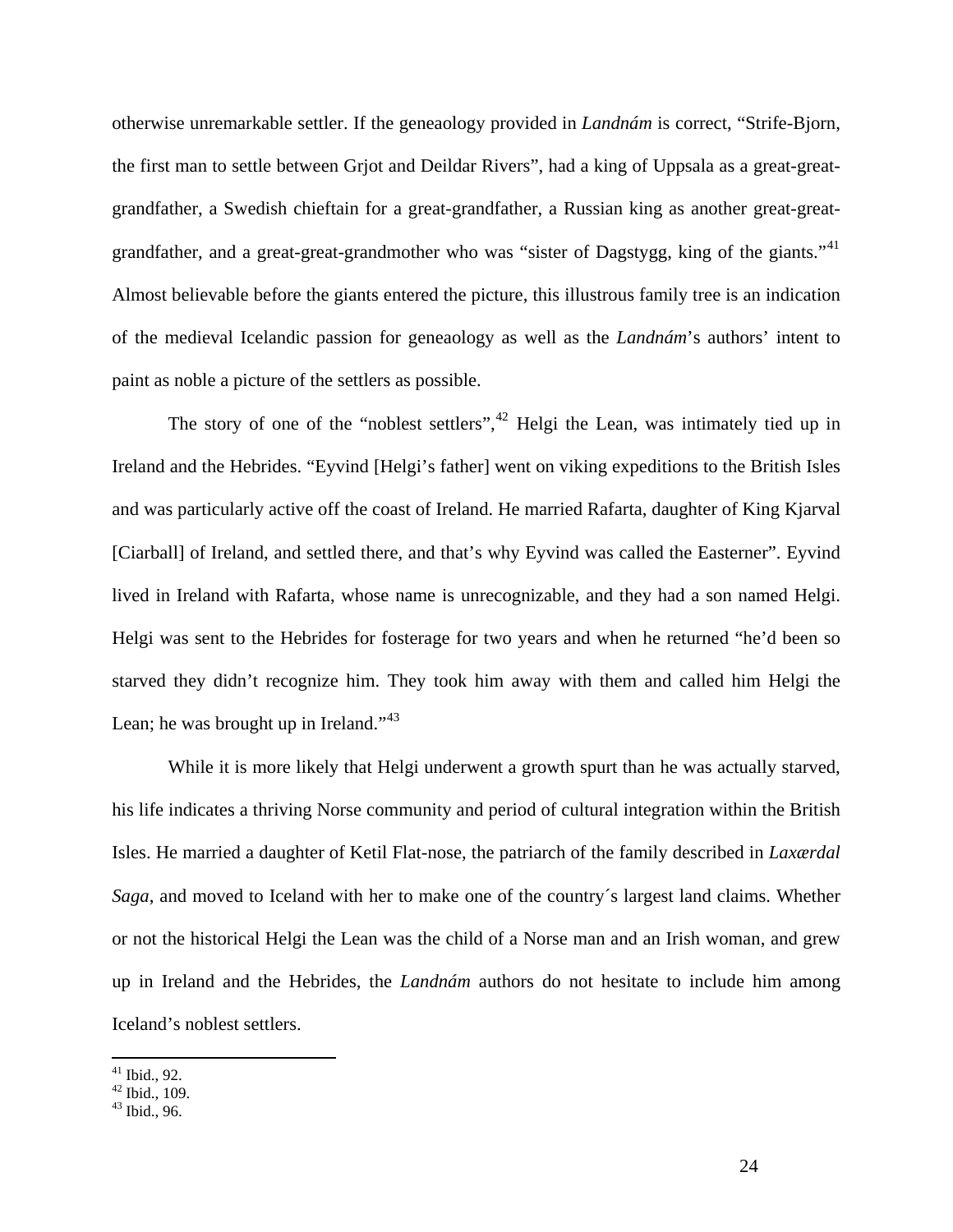<span id="page-24-0"></span>"Ketil [the Foolish] went from the Hebrides to Iceland. He was a Christian…. Ketil made his home at Kirkby, where the Papar had been living before and where no heathen was allowed to stay."[44](#page-24-0) Without evidence to the contrary, it appears that the Hebridean Christian Ketil earned his epithet "The Foolish" by his religion. The Christian authors of *Landnám* included a justification of Ketil's foolish ways in the story of a settler several entries below Ketil. "Hildur wanted to move house to Kirkby after Ketil died, not seeing why a heathen shouldn't farm there, but as he was coming up to the fence of the home meadow, he dropped down dead"[45](#page-24-0). The impression is that, were Ketil still alive during this episode, he would have been renamed "The Really Rather Wise", and it is fascinating that *Landnám* preserves his contemporary epiphet. Either Ketil the Foolish was not redeemed when his country became Christian centuries later, or he was considered foolish for reasons apart from his religion not preserved in the history.

The next entry features "Vilbald, brother of Askel Hnokken", two Irish settlers. Vilbald "...went from Ireland to Iceland in a ship he called the Kudi"<sup>[46](#page-24-0)</sup> and settled land that he later lost when he turned down a challenge of single combat for it.<sup>[47](#page-24-0)</sup> Vilbald re-settled and kept his new land, but his prudent and/or cowardly refusal is never explained. The name of his ship is also likely Gaelic, "kudi" is not an Old Icelandic word<sup>[48](#page-24-0)</sup> and could be Early Irish. Vibald's brother appears forty entries later, complete with patrilineal geneaology: "Askel Hnokkan, son of Dufthak [Dubthach], son of Dufniall [Dubniall], son of Kjarval [Ciarball], son of King Kjarval of Ireland, took possession of land...".<sup>[49](#page-24-0)</sup>

<u>.</u>

<sup>44</sup> Ibid., 123.

<sup>45</sup> Ibid., 124.

<sup>46</sup> Ibid., 124.

<sup>47</sup> Ibid., 125.

<sup>48</sup> Geir T. Zoëga, *A Concise Dictionary of Old Icelandic* (1910; repr. Mineola, NY: Dover Publications, Inc., 2004).

<sup>49</sup> Pálsson and Edwards, 137.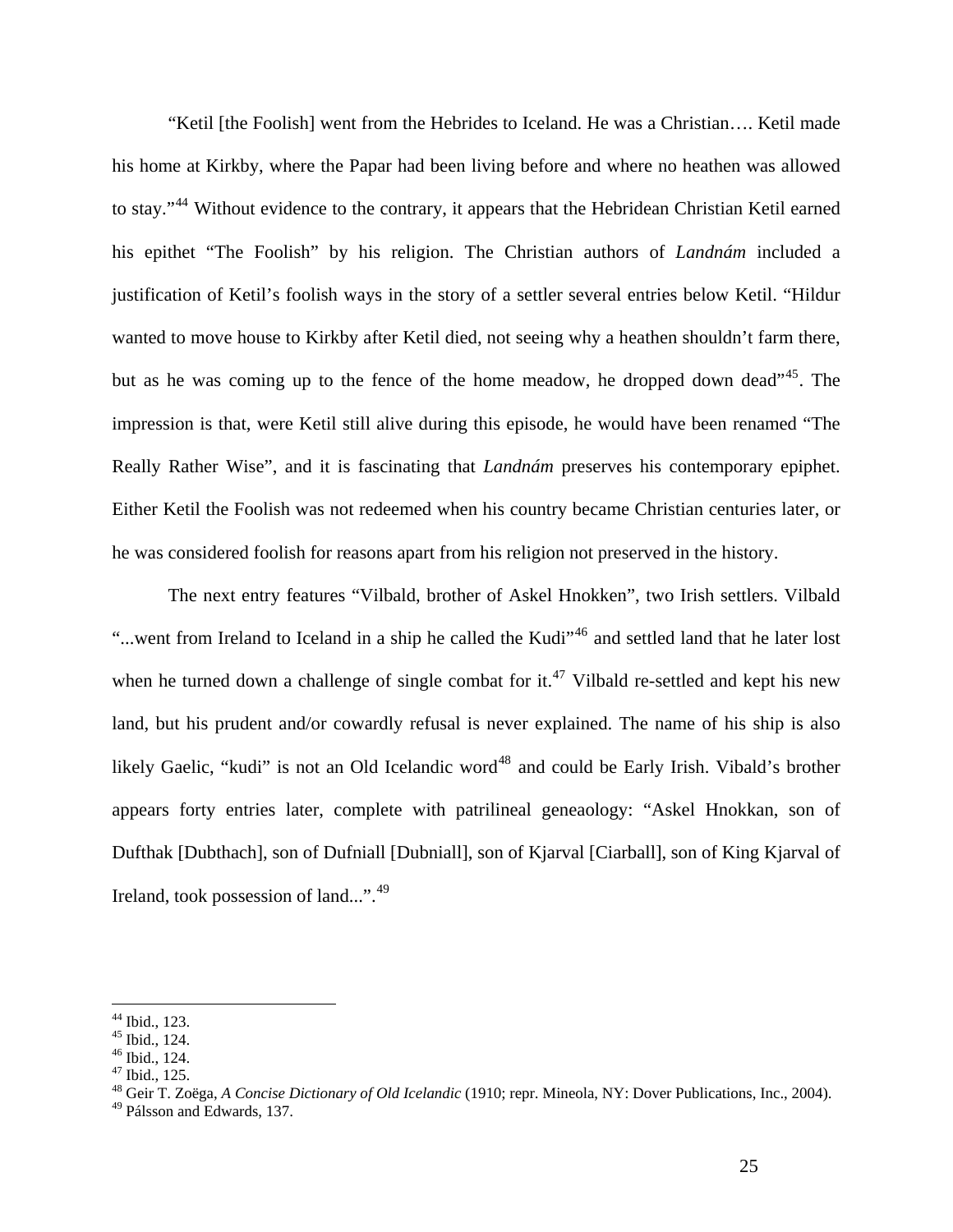<span id="page-25-0"></span>Between Vilbald and Askel's entries is another Dufthak, the third appearance of the name in *Landnám*. This Dubthak is described in two places as "a great sorceror"<sup>[50](#page-25-0)</sup> who inhabits Dufthaksholt. However, in the earlier entry, Dufthak is granted his land by Ketil Trout, while in the later entry he is curiously introduced with "The brothers had a freedman called Dufthak, of Dufthaksholt".<sup>[51](#page-25-0)</sup> The previous entry was that of Hildir and Hallgeir, the British settlers, and this indicates that, by one method or another, the authors of *Landnám* remembered British settlers "having" an Irish freedman. Was he some kind of indentured servant or hired laborer for Hildir and Hallgeir?

It is recorded that Ketil Trout's son and "Dufthak quarrelled over grazing", indicating that Dufthak was involved in some kind of animal husbandry, but whether these were his livestock or the British brothers' is not mentioned. It is also possible, though unlikely, that this Dufthak is Askel's father. Askel's method of getting to Iceland is not recorded and his separation in the text from his ship-owning brother may indicate that they arrived separately. However, Dufthak is a common enough Gaelic name that it is no stretch of the imagination to have a Dufthak and a son of a Dufthak in the same area who are unrelated.

It appears that within *Landnám* there was little prejudice against non-Norwegian settlers and freedmen. As shown, Gaelic slaves, freedmen, and independent settlers are generally introduced without ethnic comments or opinions on their personality, it appears that having so many Gaels in *Landnám* did not bother the authors. In addition to the isse of the first settler covered above, another ironic moment is captured in the medieval Icelandic history:

> Earl Rofnvald had three illegimate sons: one was called Hrollaug, the second Einar, and the third Hallad who forfeited his earldom over Orkney. When Earl Rognvald heard about it, he summoned [all of] his sons asking which of them would like to go to the islands.

<sup>50</sup> Ibid., 130, 133.

<sup>51</sup> Ibid., 133.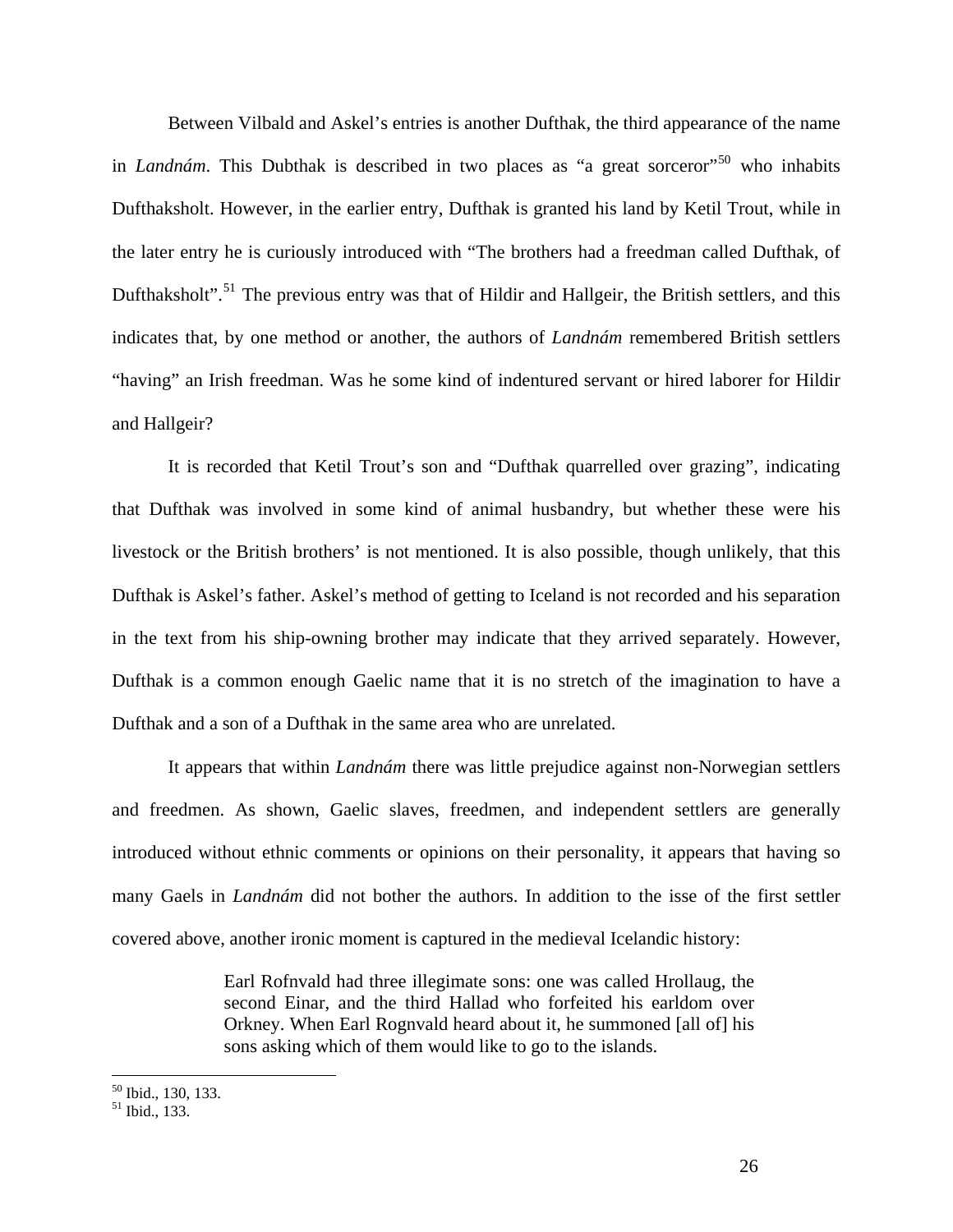...Finally Einar came up and said, "Let me go to Orkney. I can promise you something you'll like most of all and that's never to let you see me again." The earl said, "I'm very glad you're going away, but I don't expect much of a man whose mother's descended from slaves on both sides". Afterwards Einar went west and conquered the whole of Orkney, as is told in his saga. $52$ 

<span id="page-26-0"></span> Simple but effective: the Norwegian earl inexplicably dislikes his son by a slave-woman and doubts he will prosper because of his ancestry, but Einar succeeds with flying colors. This story could be the Icelandic response to the accusatory Norwegians in miniature: despite being the son of a slave, Einar is a success. Recall the epilogue to *Landnám* from the introduction, where twelth-century Icelanders are accused of being descended from slaves. "The Icelanders were evidently concerned about defamatory remarks about their ancestors, even though they considered such statements un-founded."<sup>[53](#page-26-0)</sup>

 A final list of slaves and Gaels mentioned in *Landnám* is included to round out the treatment of this important text within this chapter. Auð the Deep-minded grants land to her freeman, "a Scot called Hundi".<sup>[54](#page-26-0)</sup> A slave named Kjaran (Ciaran) runs a farm under Geirmund Hell-skin, a former viking who *Landnám* acknowledges as "the noblest born of all the original settlers of Iceland". A slave named Atli runs another of Geirmund's farms with "fourteen slaves under him".<sup>[55](#page-26-0)</sup> Hallstein Thorolfsson is described as having taken slaves from Scotland and setting them to work making salt on an island.<sup>[56](#page-26-0)</sup> Thorn Bjornsson marries "Thorgerd, daughter of Thorir Slouch and Fridgerd, daughter of King Kjarval of Ireland".<sup>[57](#page-26-0)</sup> It is interesting to note both

<sup>52</sup> Ibid., 120.

<sup>53</sup> Jóhannesson, 22.

<sup>54</sup> Pálsson and Edwards, 53.

<sup>55</sup> Ibid., 58-9.

<sup>56</sup> Ibid., 62.

<sup>57</sup> Ibid., 93.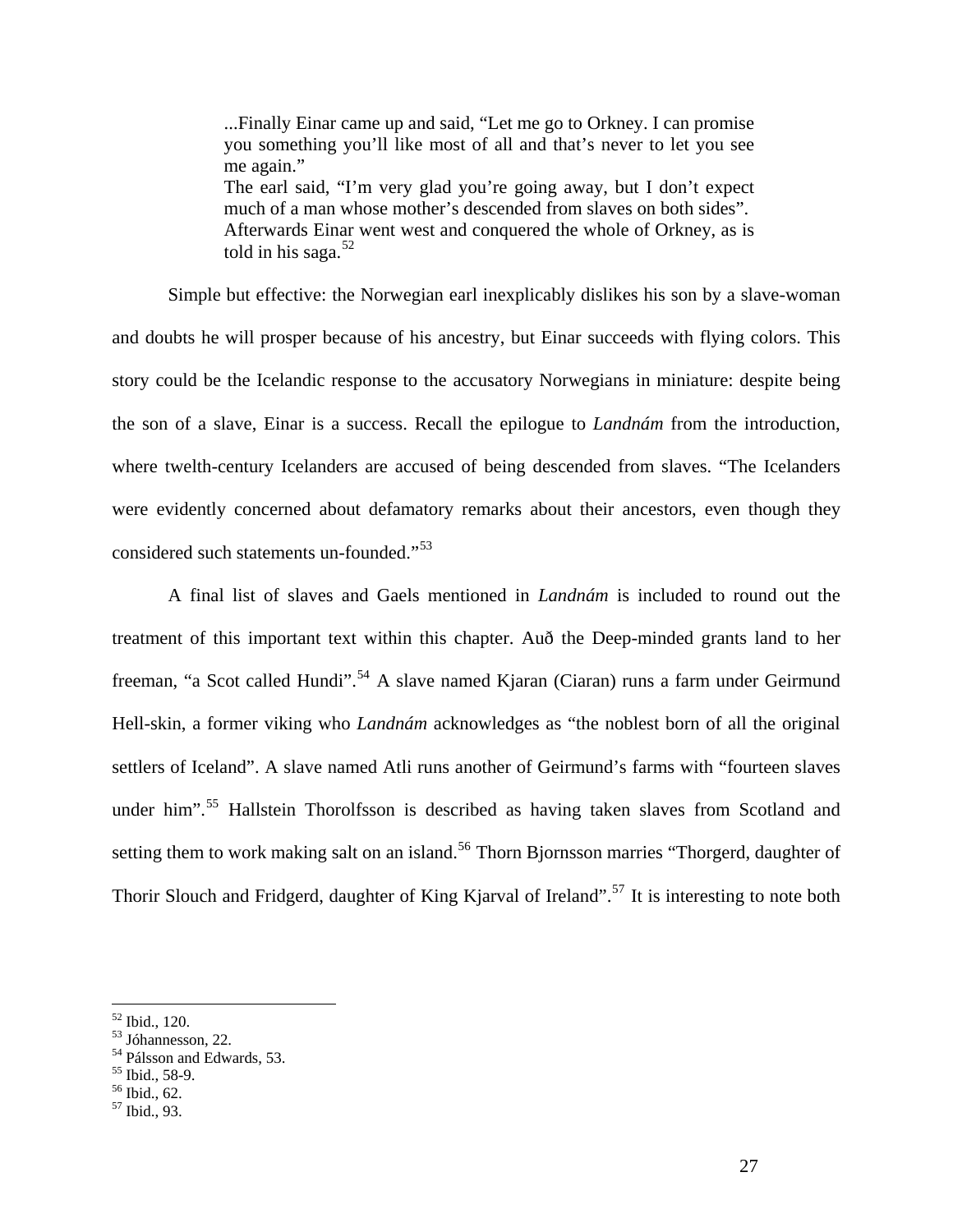<span id="page-27-0"></span>that Fridgerd is a Scandinavian name, and Ciarball seems to have fathered half the slaves of Iceland; this is surely a sign of false or inflated geneaologies.

Ketilbjorn the Old buries a great fortune of silver with the help of two slaves, Haki and Bot, then kills them so they would not reveal its location.<sup>[58](#page-27-0)</sup> A murderer named Einar the Shetlander is named in Hallkel Ketilsson's geneaology, and Thorgrim Bild is recorded as having "a freedman called Steinrod, son of Melpatrek [Maelpadraig] of Ireland...Steinrod was a remarkably fine man". The mother of Alf of Agder's nephew is "Kormlod, daughter of King Kjarval of Ireland",[59](#page-27-0) and this finishes the mention of slaves and Gaels within *Landnám*.

Clearly the amount of Gaels mentioned in *Landnám* is not a small number. Take into consideration that the historical text "tells the story of some 430 of the principal settlers"<sup>[60](#page-27-0)</sup> and that "[t]he population that colonized Iceland must have amounted to thousands; if we assume that it was around 50,000 in 1100 [the first census]...it is unlikely such a number could have grown from less than 10,000 in the early 10th century".<sup>[61](#page-27-0)</sup> Also consider that *Landnám* was written in response to "'the criticism of foreigners'" in an attempt to prove the nobility and Norwegian-ness of Icelanders, and thus the authors probably kept the number of Gaels artificially low to protect both ethnic and class concerns. All this taken into consideration, it is not hard to accept the genetic results that approximately forty percent of the population was of Gaelic ancestry.

## *Egil's Saga*

*Egil's Saga* is the celebrated saga of the tenth-century warrior-poet Egil Skallagrimson who lived a very long life and died soon after Iceland's conversion in the year 1000. The saga

<sup>58</sup> Ibid., 144.

<sup>59</sup> Gormflaith and Kiarball. Ibid., 145.

 $60$  Magnusson, 203.

<sup>61</sup> Gunnar Karlsson, *The History of Iceland* (Minneapolis: University of Minnesota Press, 2000), 15.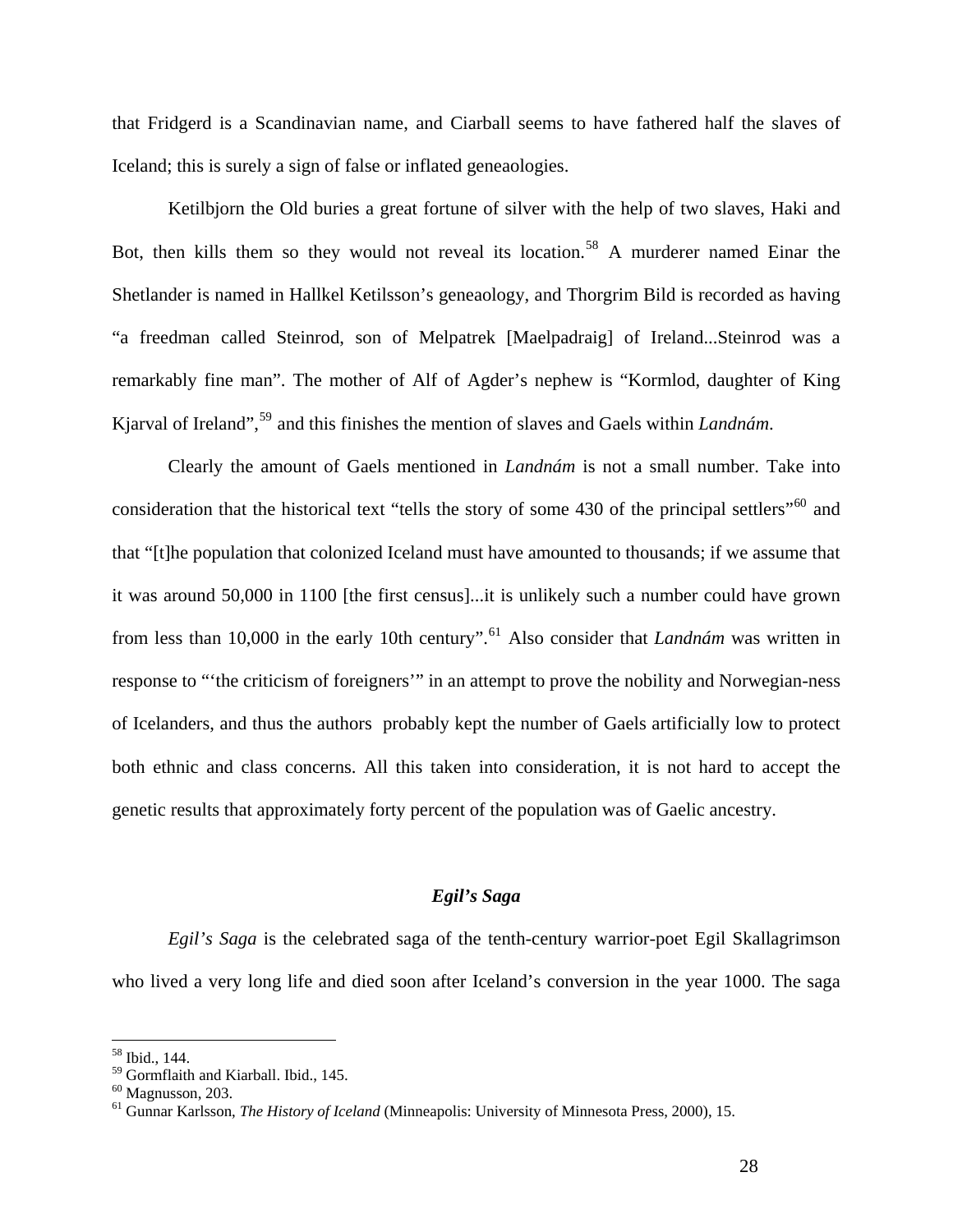<span id="page-28-0"></span>was written between 1220 and 1240, and is one of the few sagas definitely written before the end of the Commonwealth in 12[62](#page-28-0).<sup>62</sup> The story begins in Norway in the midst of political upheaval and details the stories of Egil's grandfather and father. Egil finally comes on to the scene in the thirty-first chapter and the next hundred and thirty pages detail an extraordinary life. Fortunately for the modern reader interested in ethnicities, Egil and his male forebears travel across the North Atlantic and allow many glimpses of the medieval Icelandic memory of the islands' inhabitants.

An inheritance issue arises early in *Egil's*. Two men, Thorolf and Bard, become very close while fighting for King Harald of Norway and when Bard suffers a fatal injury, he makes the king ensure that Thorolf will get his inheritance. The king complies and Thorolf takes Bard's lands and marries his widow. Thorolf is then approached by two brothers whose father's inheritance had gone to Bard, and are still seeking to claim it for themselves. Thorolf replies, "'I heard you make this same claim with Bard, and he did not sound as if he thought there was any justification for it. He said you were bastards."<sup>[63](#page-28-0)</sup> The brothers promise Thorolf that they could produce evidence that their father had paid a bride-price for their mother, the difference between a legitimate marriage and concubinage. Thorolf insists "…I am told your mother was taken by force and carried off to your father's house"<sup>[64](#page-28-0)</sup> and refuses to take the brother's claim seriously. This scene in *Egil's* recalls the downside of taking a Gaelic slave as wife: any offspring would be considered illegitimate. Clearly, however, this was not a strong enough deterrent for many Icelandic settlers.

<sup>62</sup> Bernard Scudder, trans., "Egil's Saga" in *The Sagas of Icelanders*, ed. Örnólfur Thorsson (1997; repr., New York: Penguin Books, 2001), 3-7.

 $63$  Scudder, 19.

<sup>64</sup> Ibid., 20.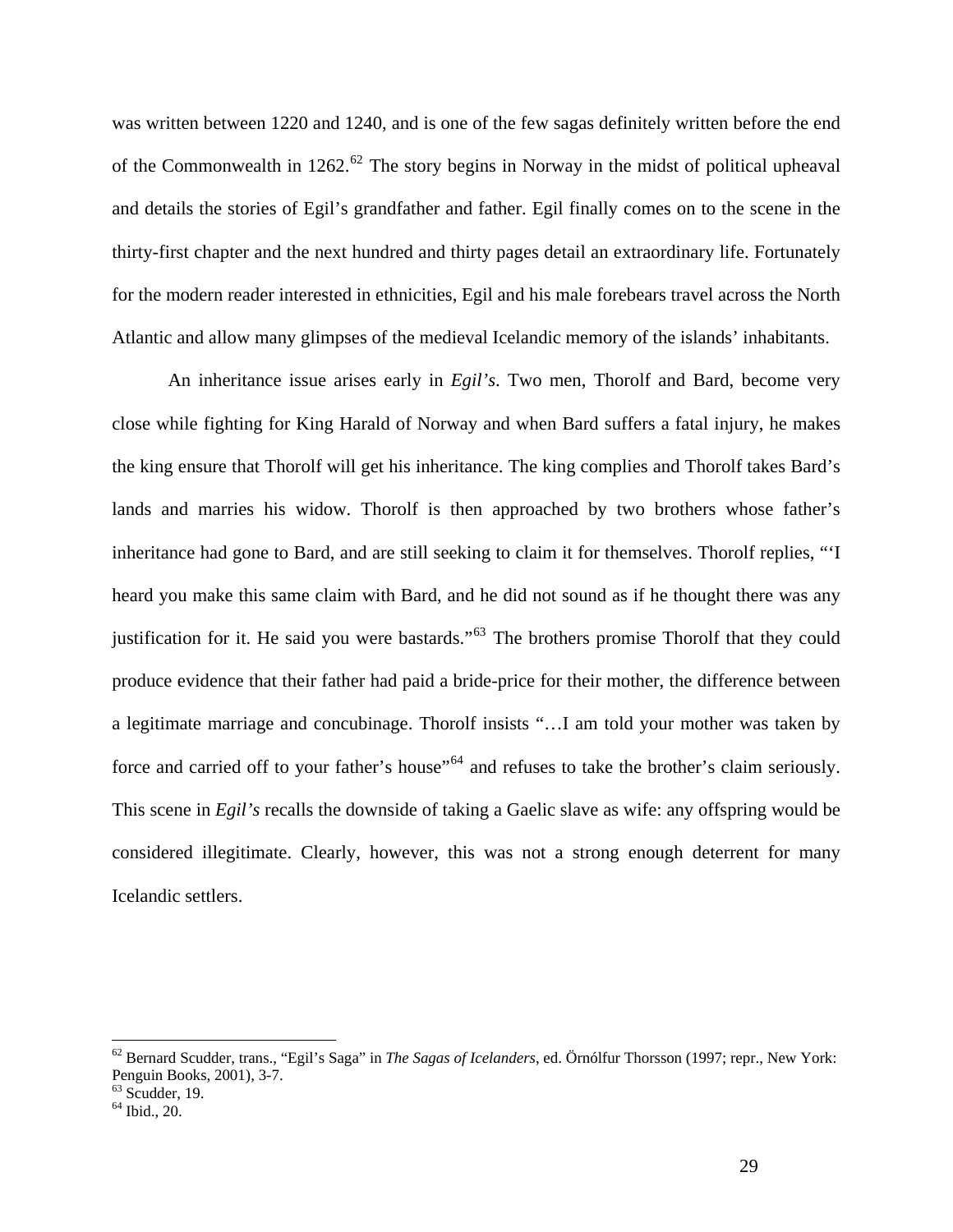<span id="page-29-0"></span>This episode foreshadows one of the main story arcs of *Egil's*. An Icelandic man named Onund who is close to the king of Norway<sup>[65](#page-29-0)</sup> uses his privilege to steal his father-in-law's inheritance from Egil. As Egil is already outlawed by the king and thus has nothing to lose, he challenges the powerful Onund for his share of the inheritance. "'…You can be sure that I have got the better of plenty of people like you, Egil, even when I have considered there to be much less reason than you with your claim on an inheritance for your wife, because everyone knows she's the daughter of a slave-woman."<sup>[66](#page-29-0)</sup>

Later, when arguing in a court, Onund adds that Egil's wife's "mother was captured and made a concubine without her kinsmen's approval, and taken from one country to another…" and also calls Egil's wife herself a "slave-woman".<sup>[67](#page-29-0)</sup> The surprise is that the woman in question is actually Norwegian, but as she left Norway to elope with her future husband she is considered a slave! Clearly, the distinction between slave and free was extremely fuzzy for the author or authors of the saga.

"Ketil [Gufa] had sailed over from Ireland, and brought many Irish slaves with him."<sup>[68](#page-29-0)</sup> A digression within the saga tells the story of Ketil and his Irish slaves, who run away, set fire to houses with people still inside them, steal their cattle and goods and continue running. They are individually captured and killed, and oddly, each place they are killed becomes named after them: "[The avengers of the victims] killed the slave named Kori at the place now known as Koranes…. They found Skorri on Skorrey Island, where they killed him, then rowed out to the

 $65$  Now Eirik Blood-axe, and his equally famous wife Gunnhild.

<sup>&</sup>lt;sup>66</sup> Ibid., 95-6.

<sup>67</sup> Ibid., 97.

<sup>68</sup> Ibid., 148.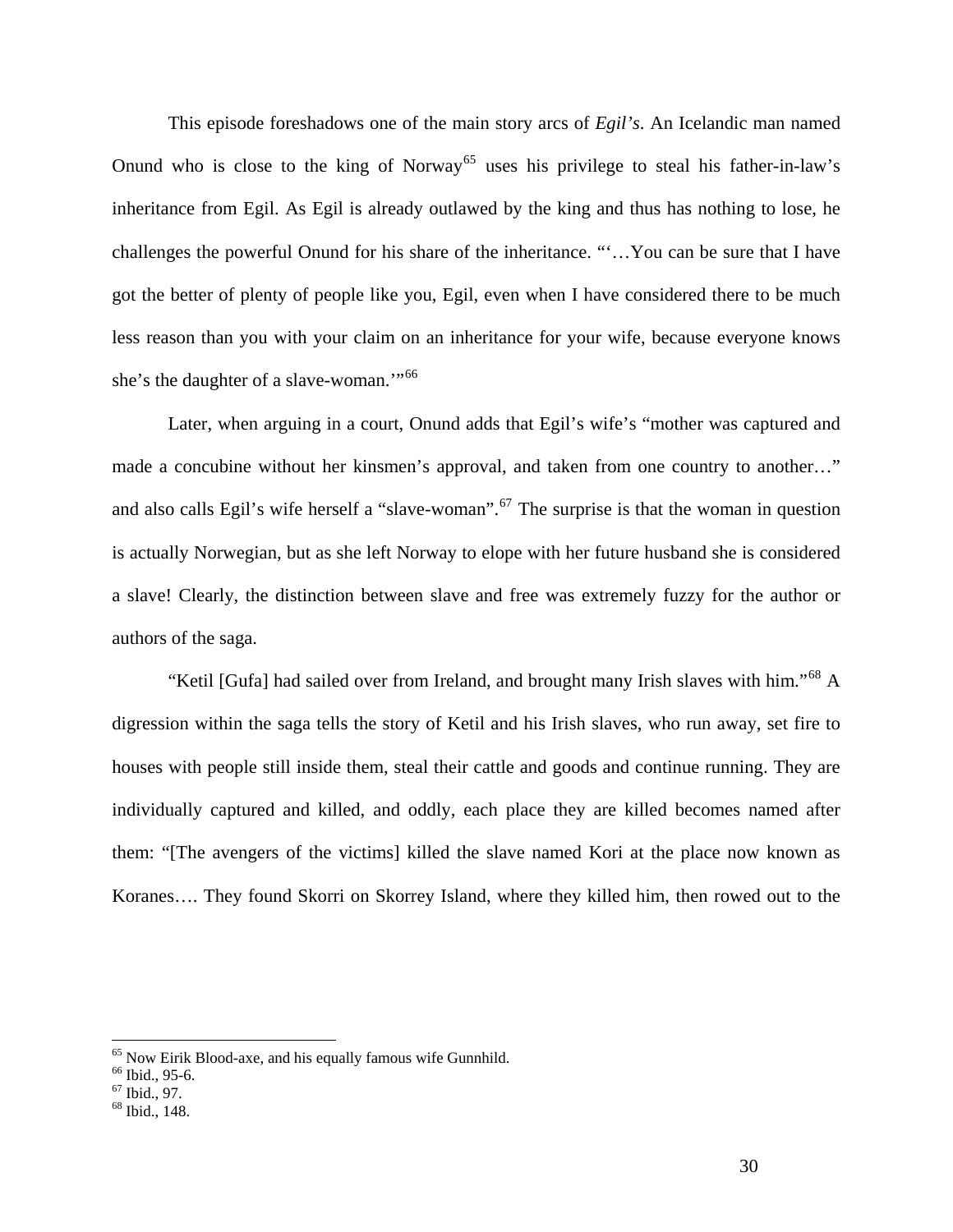<span id="page-30-0"></span>skerry where they killed Thormod, which has been called Thormodssker (Thormod's skerry) ever since."<sup>[69](#page-30-0)</sup>

The slaves are clearly remembered as murderers and thieves, yet their names are preserved by landscape identification. It is possible that the landscape name came before the saga, and was used as a literary device by the author to add veracity to their story. The calm recollection of the slaves' barbarianism alongside their pursuers' ruthlessness indicates that the Iceland recalled in the sagas was wild and operated on a vigilante justice system. Yet the literary arrangement of Irish atrocities beside Norwegian ones indicates that the authors did not elevate the actions of either party; neither are sanctified or condemned. Both the Irish and Norwegian Icelanders were considered equal players in a brutal game by the thirteenth-century authors.

### *The Vínland Sagas*

*The Saga of Greenlanders* and the *Saga of Eirik the Red* were composed between 1220 and 1280 and together are called *The Vinland Sagas*. They were written down separately in Iceland and present a fascinating study for the oral historian; they include many of the same people and events from between 970 and 1030, but the great differences between the two sagas demonstrate the ravages of time and oral memory. *The Vinland Sagas* together tell the story of the expeditions and limited settlement of "Vínland", an oft-debated but not definitively placed land somewhere on the eastern coast of North America. The Norse settlement at L'anse aux Meadows in Newfoundland provides archaeological evidence of *The Vinland Sagas'* veracity,<sup>[70](#page-30-0)</sup> but the exact identity of the clustered houses is unknown.

<u>.</u>

<sup>69</sup> Ibid., 147.

<sup>70</sup> Keneva Kunz, trans., "The Vínland Sagas" in *The Sagas of Icelanders*, ed. Örnólfur Thorsson (1997; repr., New York: Penguin Books, 2001), 626-52.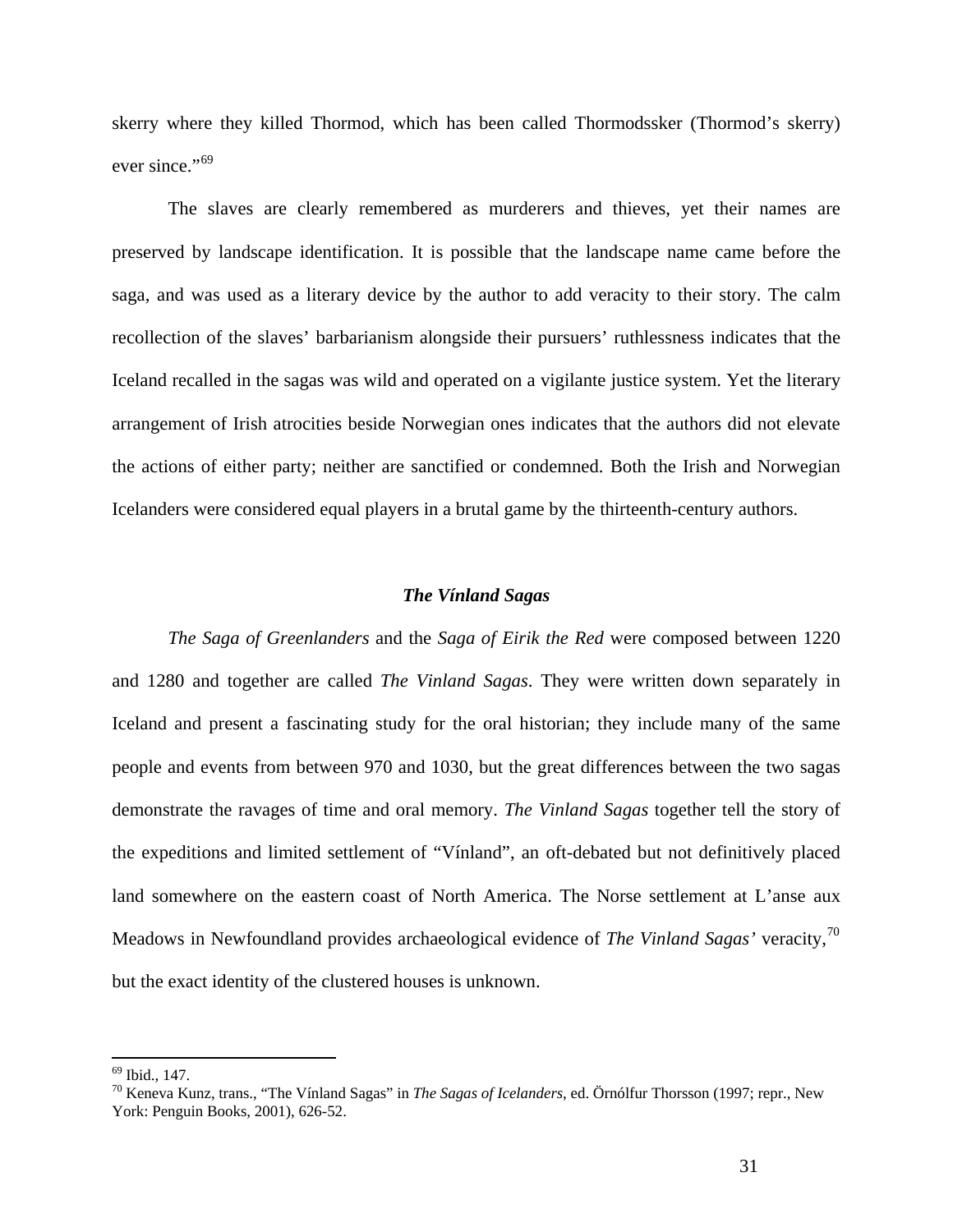<span id="page-31-0"></span>*Greenlanders* is shorter and less fantastical than *Eirik the Red*, but both contain figures of non-Norwegian origin. They also both contain episodes concerning *skraelings*, or the natives of Vinland, but as they are presented as alien enemies and contribute in no way to the settlement of Iceland they are not considered. Despite not being about the settlement of Iceland per se, *The Saga of Vinlanders* are included as the Icelandic memory of its sister settlements and its inhabitants.

*Greenlanders* opens with a man named Herjolf deciding to join Eirik the Red on his trip to Greenland.

> One of the men on Herjolf's ship was from the Hebrides, a Christian, who composed the drapa [type of poem] of the Sea Fences (Breakers). It has this refrain:

*I ask you, unblemished monks' tester [Christ] to be the ward of my travels; may the lord of the peaks' pane [heaven] shade my path with his hawk's perch [hand]*. [71](#page-31-0)

A Hebridean Christian who is thus almost certainly a Gael is remembered as being a "man" on a ship headed for Greenland, not as a slave. He is also remembered for composing an elegant poem that was remembered in the  $13<sup>th</sup>$  c., perhaps in its entirety. Herjolf, the Hebridean, and the rest reach Greenland. Herjolf's son Bjarni follows him but becomes lost and encounters many unknown lands before reaching Greenland; when Eirik the Red's son Leif hears this he is interested in the lands and sets off on a southern expedition.

> One evening it happened that one man, the southerner Tyrkir, was missing from their company. Leif [Eiriksson] was very upset by this, as Tyrkir had spent many years with him and his father and had treated Leif as a child very affectionately.

...Tyrkir had a protruding forehead and darting eyes, with dark wrinkles in his face; he was short in stature and frail-looking but a master of all types of crafts.

Leif then asked him, 'Why were you so late returning, foster-father, and how did you become separated from the rest?'

 $71$  Ibid., 636.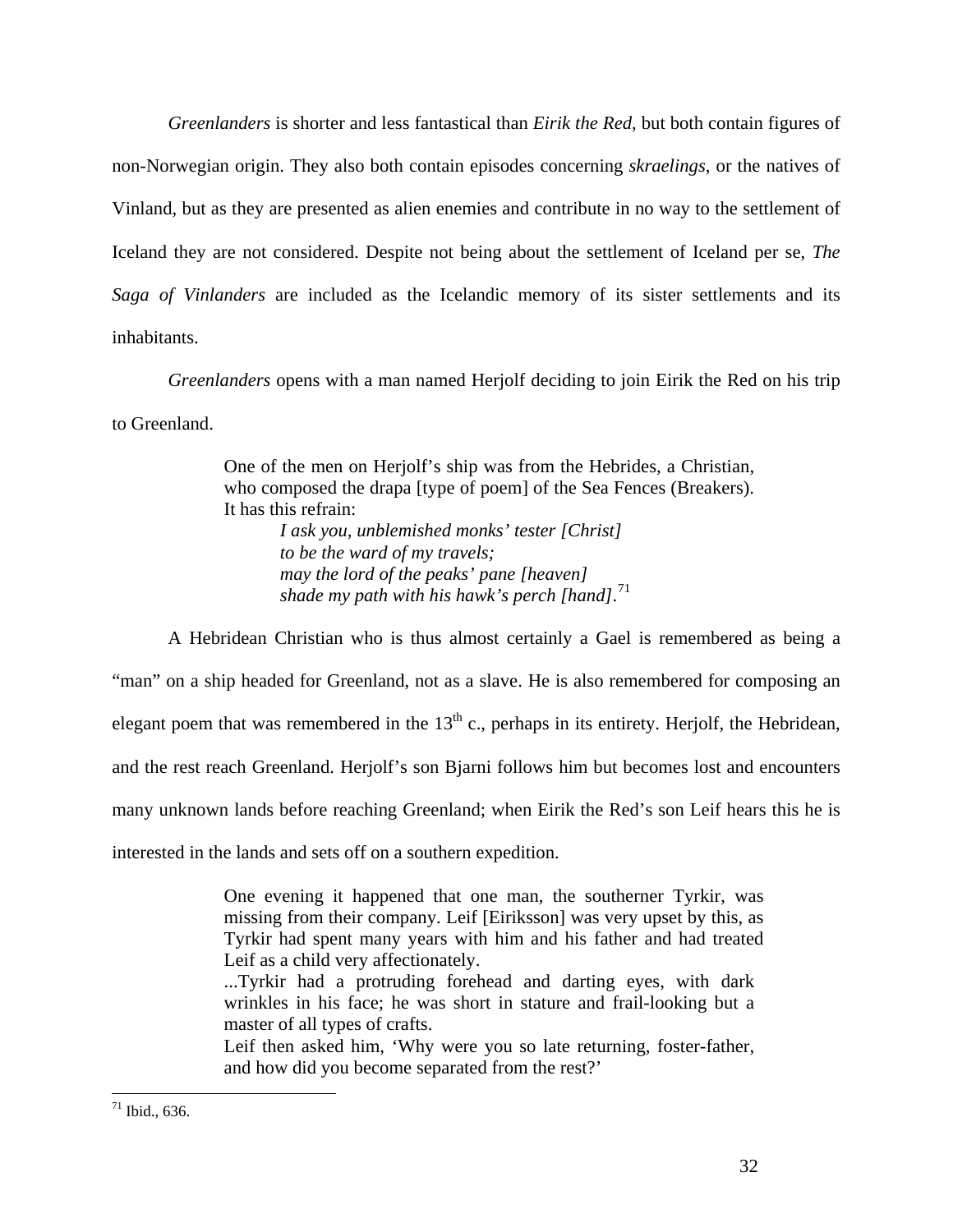<span id="page-32-0"></span>For a long time Tyrkir only spoke in German, with his eyes darting in all directions and his face contorted. The others understood nothing of what he was saying. After a while he spoke in Norse: 'I had gone only a bit farther than the rest of you. But I have news to tell you: I found grapevines and grapes.' 'Are you really sure of this, foster-father?' Leif said. 'I'm absolutely sure,' he replied, 'because where I was born there was no lack of grapevines and grapes.<sup>[72](#page-32-0)</sup>

Tyrkir is remembered as coming from "a more southerly country"<sup>[73](#page-32-0)</sup> and speaking German, though the definition of both the country and the language were fairly fluid at the time of the saga's events. Whatever form of Frank Tyrkir was, he is recorded as being kind, even a "foster-father" to Leif. He has an unusual appearance but is remembered for his skill at crafts and is at least bilingual. Finally, it is remembered that the discovery of this non-Norwegian is what named the new land: Vínland, land of grapevines.

Another "southerner" appears near the end of *Greenlanders*, this time "from Bremen in Saxony". He attempts to purchase a wooden prow decoration from one of the men who had been to Vínland, Thorfinn Karlefsni, when they meet in Norway. Karlefsni does not want to sell the wood, which was made of a maple or burl wood from Vínland, but when the southerner offers the high sum of half a mark Karlefsni obliges.<sup>[74](#page-32-0)</sup> The medieval Icelanders behind this saga recall the shrewd businessman from Saxony who found a price for the priceless souvenir from Vínland.

*Eirik the Red* begins with the story of Oleif [Amlaib], a king of various areas in Ireland and Scotland. He is Auð the Deep-minded's husband and his story sets up the migration of many Icelanders in connection with Auð's escape from the British Isles when their son, Thorstein, is killed.

 $72$  Ibid., 640.

 $73$  Ibid., 638.

 $74$  Ibid., 651.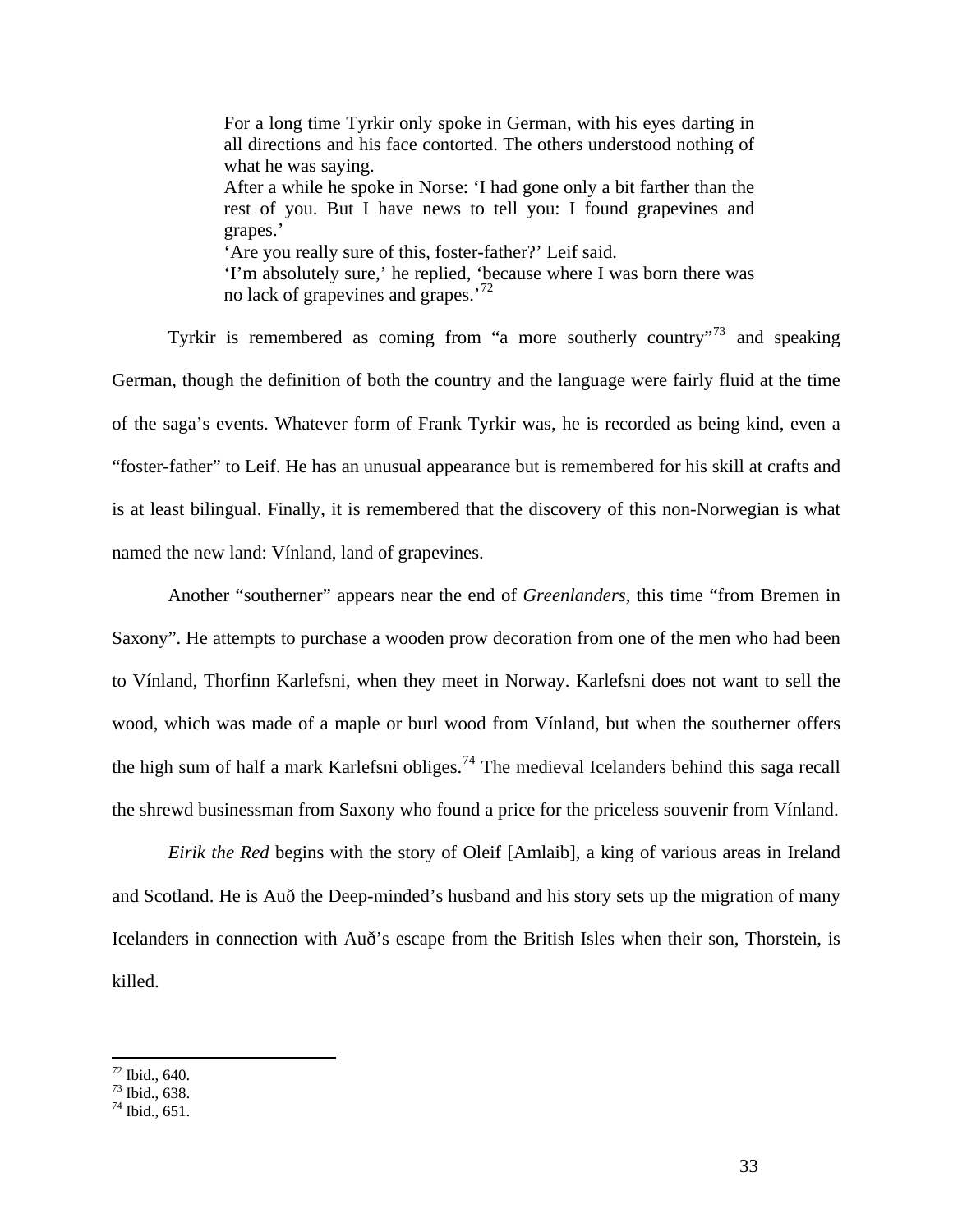<span id="page-33-0"></span>"Thorstein became king there [in Scotland] until the Scots betrayed him and he was killed in battle."[75](#page-33-0) In this and the *Saga of the People of Laxærdal* the treachery of the Scots is emphasized in Thorstein's death. Interestingly, his father Oleif "was killed in battle in Ireland"<sup>[76](#page-33-0)</sup> after becoming a king there yet there is no mention of deceit among the Irish; it appears that death in a "fair" battle is acceptable but death by betrayal is worth remembering. Despite Thorstein having conquered various regions of Scotland, the origin of his traitorous Scots is unmentioned. No motivation is provided, making it appear that *all* people in Scotland betrayed him simultaneously for no reason.

"Accompanying her on her journey to Iceland were many men of good family who had been taken prisoner by Vikings raiding around Britain and were called bondsmen."<sup>[77](#page-33-0)</sup> One of the most interesting dynamics of the North Atlantic slave trade was that the captors often recognized the nobility of their victims; this was not chattel slavery and contained no racism. Even though the British, including Gaels, Welsh, and Anglo-Saxons, were enslaved by Vikings and forced into a life of servitude in Iceland, they are remembered as "men of good family".

"A man named Thorgeir farmed at Thorgeirsfell. He was very rich in livestock and was a freed slave. He had a son named Einar, a handsome and capable man, with a liking for fine dress."<sup>[78](#page-33-0)</sup> Often slaves were freed on the death of their owners or for commendable service; Thorgeir's circumstances are not explained. Without racism, the abilities and opportunities for freed slaves was theoretically the same for free-born men. However, classism persisted: "Orm…told him of the recent visit by Einar of Thorgeirsfell, who was becoming a man of

 $75$  Ibid., 653.

<sup>76</sup> Ibid., 653.

 $77$  Ibid., 653.

 $78$  Ibid., 655.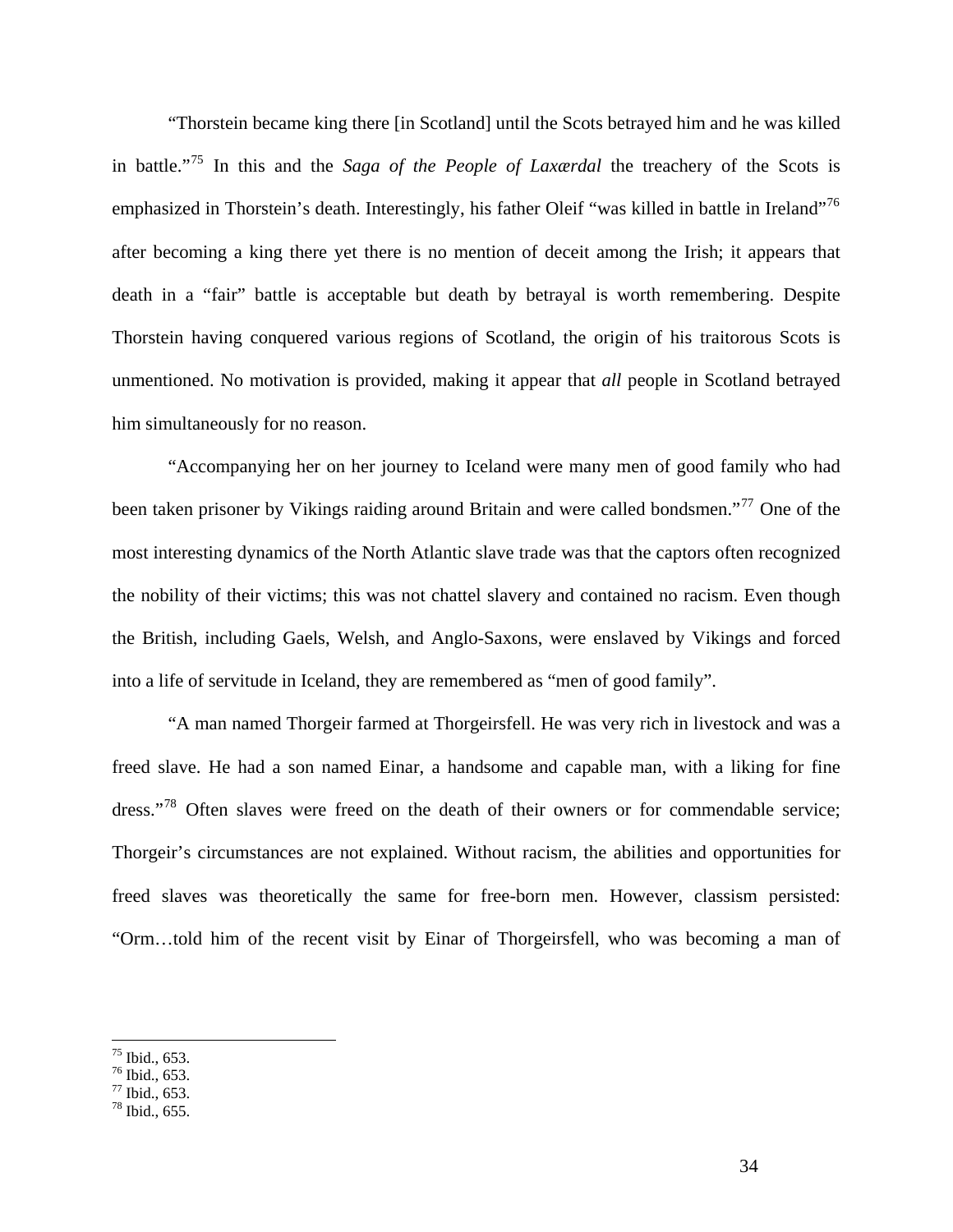<span id="page-34-0"></span>promise. …Thorbjorn answered, 'I never expected to hear such words from you, telling me to marry my daughter to the son of a slave...."<sup>[79](#page-34-0)</sup>

The son of a freed slave is remembered as "handsome and capable" and "a man of promise"; clearly there is no ethnic bias on the part of the saga author nor the people who had remembered Einar's characteristics through the generations between his life and his record. However, Thorbjorn is recorded as being hesitant, even upset about marrying his daughter to the son of a freed slave. The medieval Icelandic saga authors may be recording a common issue in early Icelandic society: while some people did not consider heritage or ancestry when evaluating a person, others would, and this would create friction between people of different social opinions.

"Leif fell in love with a woman named Thorgunna [in the Hebrides]. …When Leif was leaving Thorgunna asked to go with him. ….Leif said he was reluctant to abduct a woman of such high birth from a foreign country – 'there are so few of us'  $[sic]$ <sup>30</sup>. This enigmatic passage raises many questions: what ethnicity is Thorgunna? Why is she living in the Hebrides? How was she of high birth? And who is the "us" that Leif refers to? The author of *The Far-traveler* interprets this as Leif not having enough men to defend them in the ensuing fight that would surely follow if Leif took Thorgunna. Does this automatically mean that Thorgunna was a Gael, and thus her father would object to her marrying a Norwegian, requiring Leif to "abduct" her?

Leif leaves Thorgunna in the Hebrides and moves on to Greenland, and eventually goes forth on his celebrated Vínland voyage.

> When Leif had served King Olaf Tryggvason and was told by him to convert Greenland to Christianity, the king had given him two Scots, a man named Haki and a woman called Hekja. The king told him to call upon them whenever he needed someone with speed, as they were

 $79$  Ibid., 656-7.

<sup>80</sup> Ibid., 660.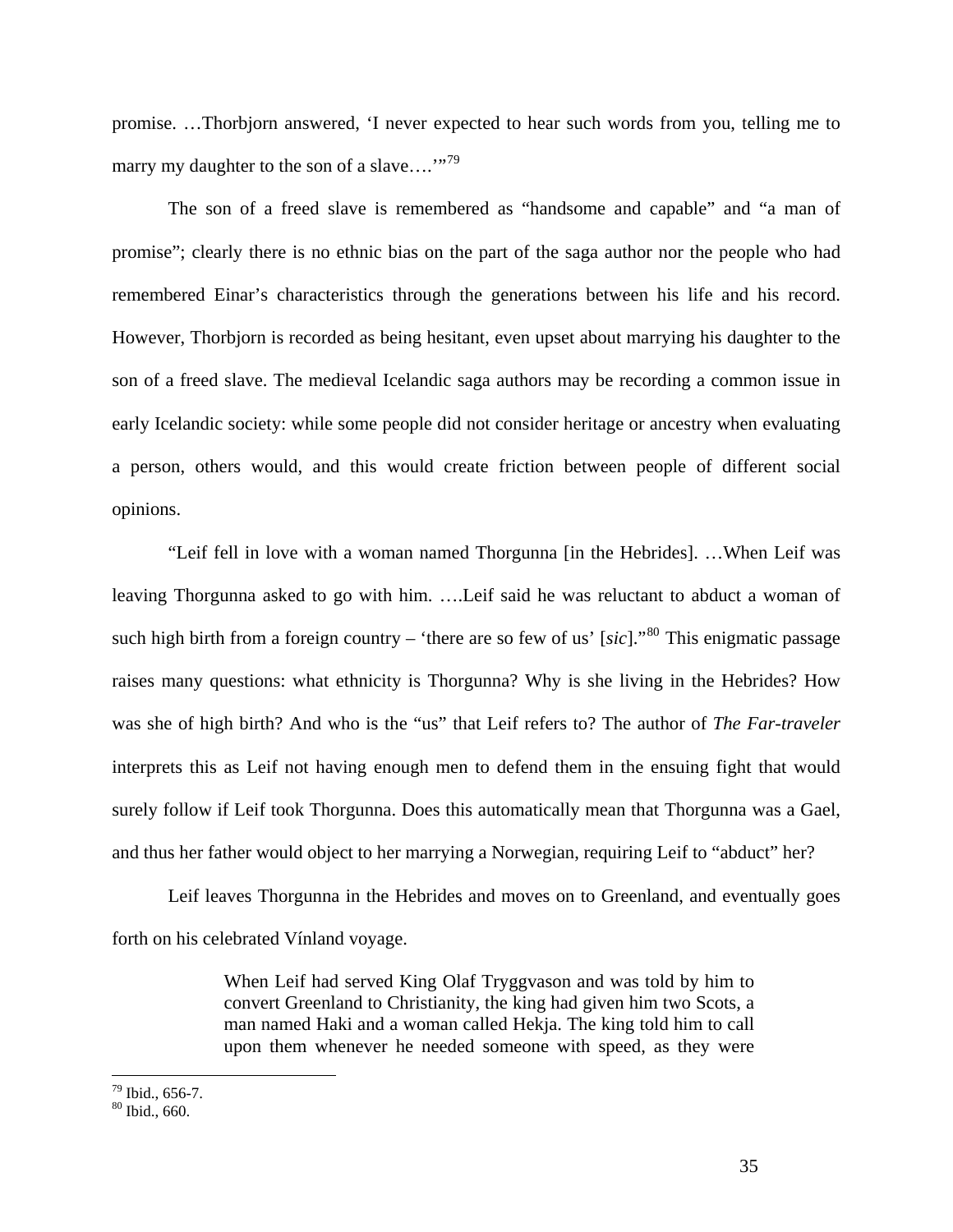fleeter of foot than any deer. …they put the two Scots ashore and told them to run southwards to explore the country and return before three day's time had elapsed…. After three days had passed the two returned to the shore, one of them with grapes in hand and the other with self-sown wheat.  $81$ 

<span id="page-35-0"></span>Haki and Hekja are remembered for their speed on foot and deployed as reconnaissance in the new land. The saga also records that Haki and Hekja wore a strange garment called a "*kjafal"* not resembling anything worn in Scotland or Iceland at the time, which could indicate that they had come from elsewhere or were wearing clothes especially for the act of running. It is noteworthy that a Scot found the grapes in *Eirik the Red's Saga* while Tyrkir the southerner discovered them in the *Saga of the Greenlanders*.

## *Laxdæla Saga*

*Laxdæla Saga* opens with the story of two people mentioned previously in this chapter, Helgi the Lean<sup>[82](#page-35-0)</sup> and Unn or Auðr the Deep-minded.<sup>[83](#page-35-0)</sup> Helgi is half-Irish, while the husband and son of Unn are both famous Viking chieftains in the British Isles. When both die in battle, Unn escapes from Caithness to Iceland via the Orkney and Faroe Islands, marrying off two granddaughters along the way.[84](#page-35-0) *Laxærdal* begins with two figures with close ties to the British Isles, and Gaels play important roles throughout the saga.

 Upon arriving in Iceland and establishing her land-claim, Unn frees her slaves and grants them land. Two of these distributions are recorded in *Landnám*, that of Hundi the Scot<sup>[85](#page-35-0)</sup> and Vifil, who will be discussed at the conclusion of the chapter. She also frees Erp, son of Earl

 $81$  Ibid., 667.

<sup>82</sup> Keneva Kunz, trans., "The Saga of the People of Laxardal" in *The Sagas of Icelanders*, ed. Örnólfur Thorsson (1997; repr., New York: Penguin Books, 2001), 276.

<sup>83</sup> Both names are used and refer to the same woman; within *Landnám* and other sources she is Auðr while within *Laxærdal* she is Unn. For the discussion of *Laxærdal* she will be referred to as Unn. 84 Ibid., 278-9.

<sup>85</sup> Ibid., 280. See footnote 54.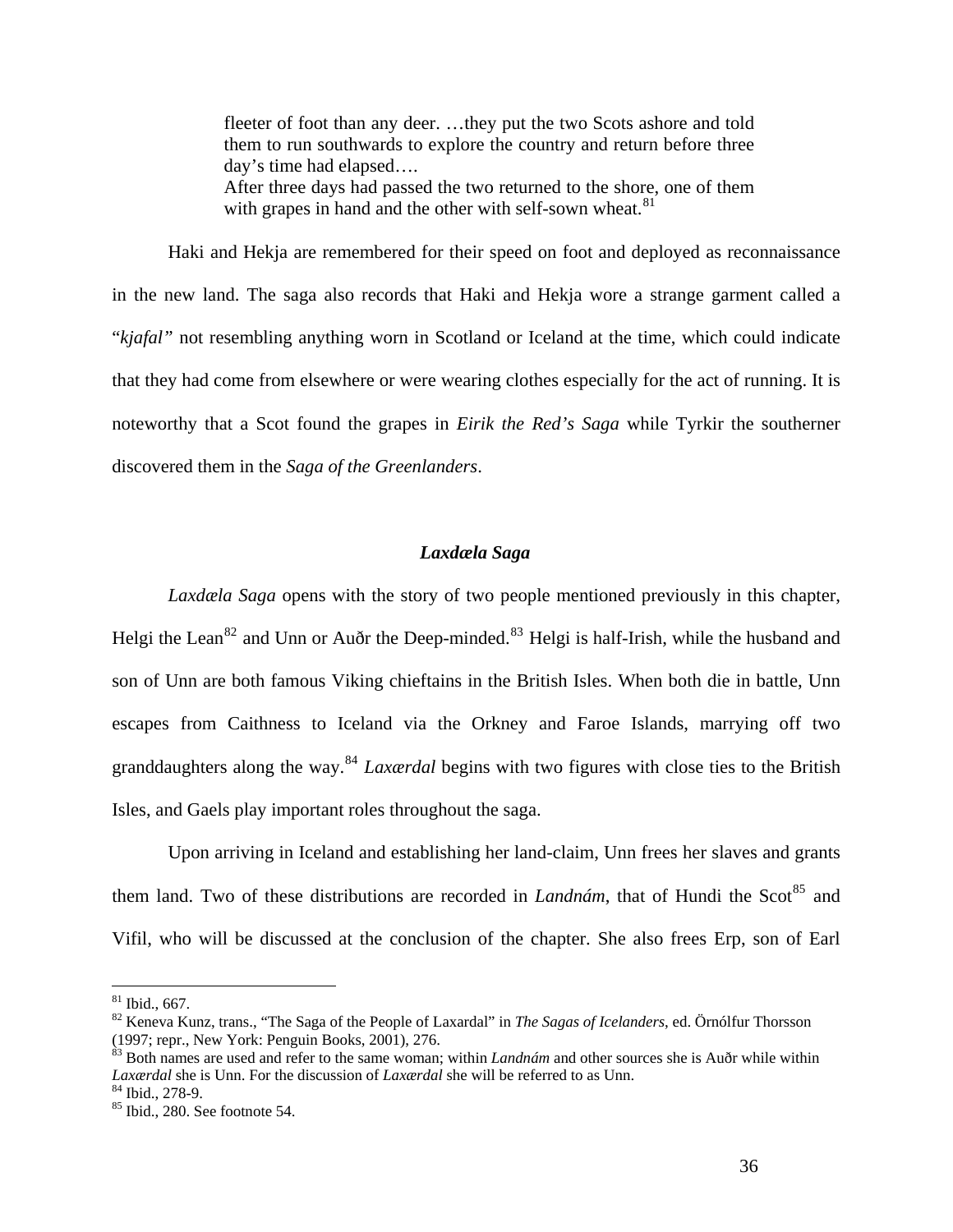<span id="page-36-0"></span>Meldoon<sup>[86](#page-36-0)</sup> and demonstrates a curiously gracious attitude to her former slaves: "For your services you will be rewarded; we have now no lack of means to repay you for your efforts and your loyalty. ...I have made a free man of Erp.... It was far from my intention that such a well-born man be called a slave."<sup>[87](#page-36-0)</sup> Unn values Erp's aristocratic background and seems to apologize for having him serve as her slave, yet she does not explain how this curious situation arose.

The confusion over the status of enslaved foreign royalty plays an important role in *Laxærdal*. Hoskuld purchases a slave-woman in Norway as a concubine from a slave-trader named "Gilli the Russian".<sup>[88](#page-36-0)</sup> Despite her inability to speak, Hoskuld sleeps with the woman and she bears him a son. The slave-woman rears the son, named Olaf, and one day Hoskuld catches her speaking to the boy. She reveals that her name is Melkorka (Mael Corcra or -curcaigh) and that she is the daughter of a king in Ireland named Myrkjartan (Muirchertach). Hoskuld is overjoyed and chides her for "conceal[ing] such noble birth" while Hoskuld's wife remarks dryly "that she had no use for people of dubious origin".<sup>[89](#page-36-0)</sup>

As Olaf grows older, his connection to Irish royalty becomes a boon. He visits Ireland and meets his grandfather, who remarks that he is "of good family on his father's side as well",  $\frac{90}{20}$  $\frac{90}{20}$  $\frac{90}{20}$ indicating an Irish acknowledgement of Icelandic standing. This also works the other way when the famous Egil Skallagrimsson says "'He's of even better family on his mother's side than his father's".<sup>[91](#page-36-0)</sup> Finally, Olaf's son Kjartan, named after his great-grandfather, is described as "No fairer or more handsome man has ever been born in Iceland".[92](#page-36-0) Clearly, the authors of *Laxærdal*

 $\overline{a}$ 

88 Ibid., 287.

<sup>86</sup> Maeldún, discussed above.

<sup>87</sup> Ibid., 280.

<sup>89</sup> Ibid., 290.

<sup>&</sup>lt;sup>90</sup> Ibid., 310.

 $91$  Ibid., 313.

<sup>&</sup>lt;sup>92</sup> Ibid., 321.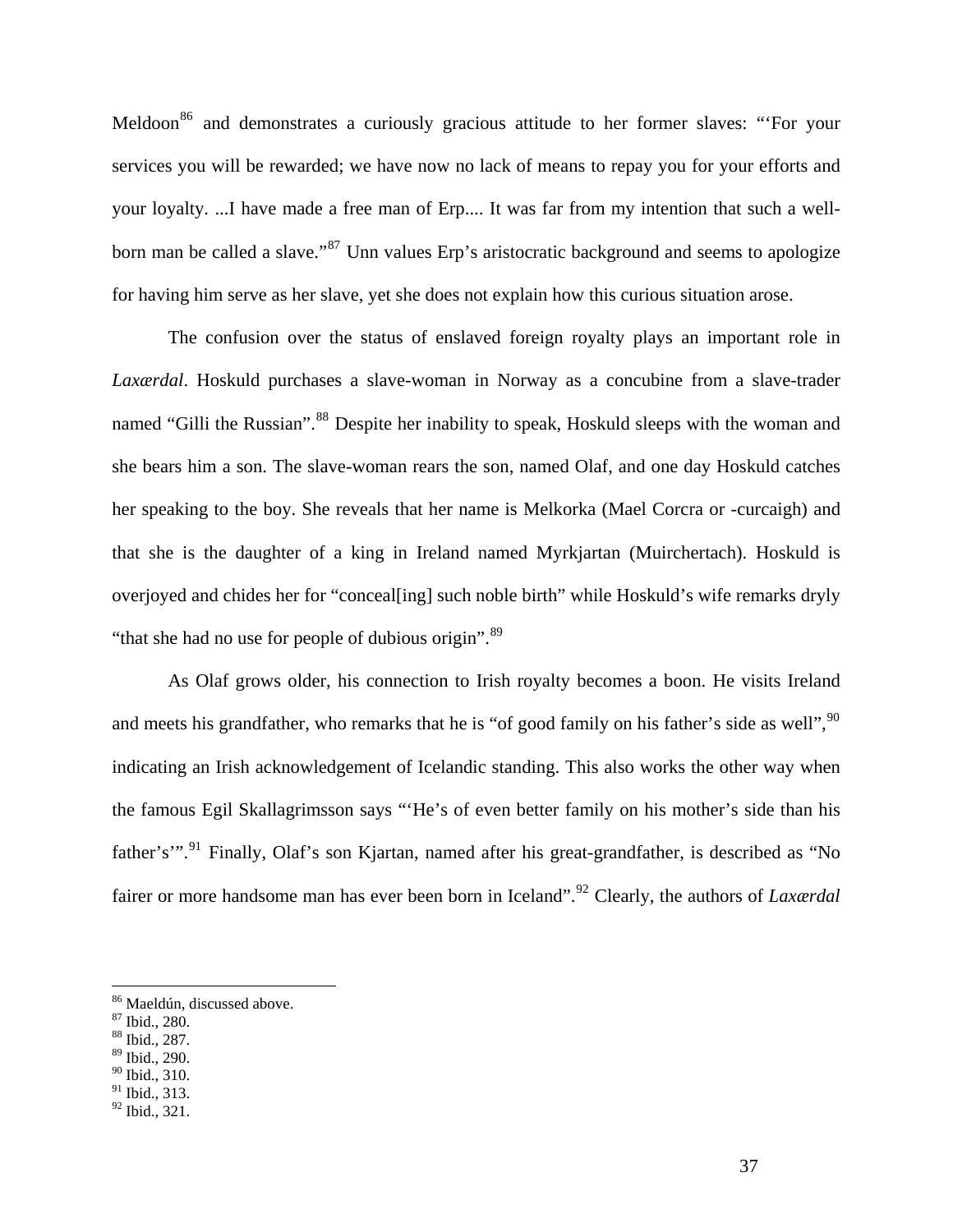<span id="page-37-0"></span>found nothing wrong with Olaf's heritage, as the only sign of displeasure with the Irish comes from the jealous Jorunn.

Not every Gael in *Laxærdal* is remembered fondly, however. A settler named Hrapp is "of Scottish descent on his father's side, but his mother's family had lived in the Hebrides, where he was born. A big, strong man, he was never willing to back down... Most people cared little for Hrapp. He pushed his neighbors around...."<sup>[93](#page-37-0)</sup> A whole family of sinister Hebrideans is also found in the saga: "A man named Kotkel had only recently immigrated to Iceland, along with his wife, Grima and their sons...all of them skilled in witchcraft and accomplished magicians...their presence was anything but welcome".<sup>[94](#page-37-0)</sup> Hrapp and Kotkel's family are remembered as nuisances who upset the social order with their powers, respectively physical strength and supernatural skills. While the Irish in *Laxærdal* are royal in some way or another, the Hebrideans are common folk. The difference between them may reflect an aristocratic prejudice, or perhaps even a longstanding racial prejudice.

Yet snobbery prevails on the part of the Norwegians. Kjartan Olafsson spends time in Norway and becomes close to Ingibjorg, the king's sister. When he readies to return to Iceland to marry a particular Icelandic woman, Ingibjorg gives him a fine head-dress for his bride. "'You are to give it to her as a wedding present, as I want Icelandic women to know that the woman you have consorted with here in Norway is hardly the descendant of slaves".<sup>[95](#page-37-0)</sup> Ingibjorg says this to the grandson of a slave whose very name reveals his heritage, no doubt an intentional irony by the medieval Icelandic author.

<sup>93</sup> Ibid., 285.

<sup>&</sup>lt;sup>94</sup> Ibid., 333.

<sup>&</sup>lt;sup>95</sup> Ibid., 357.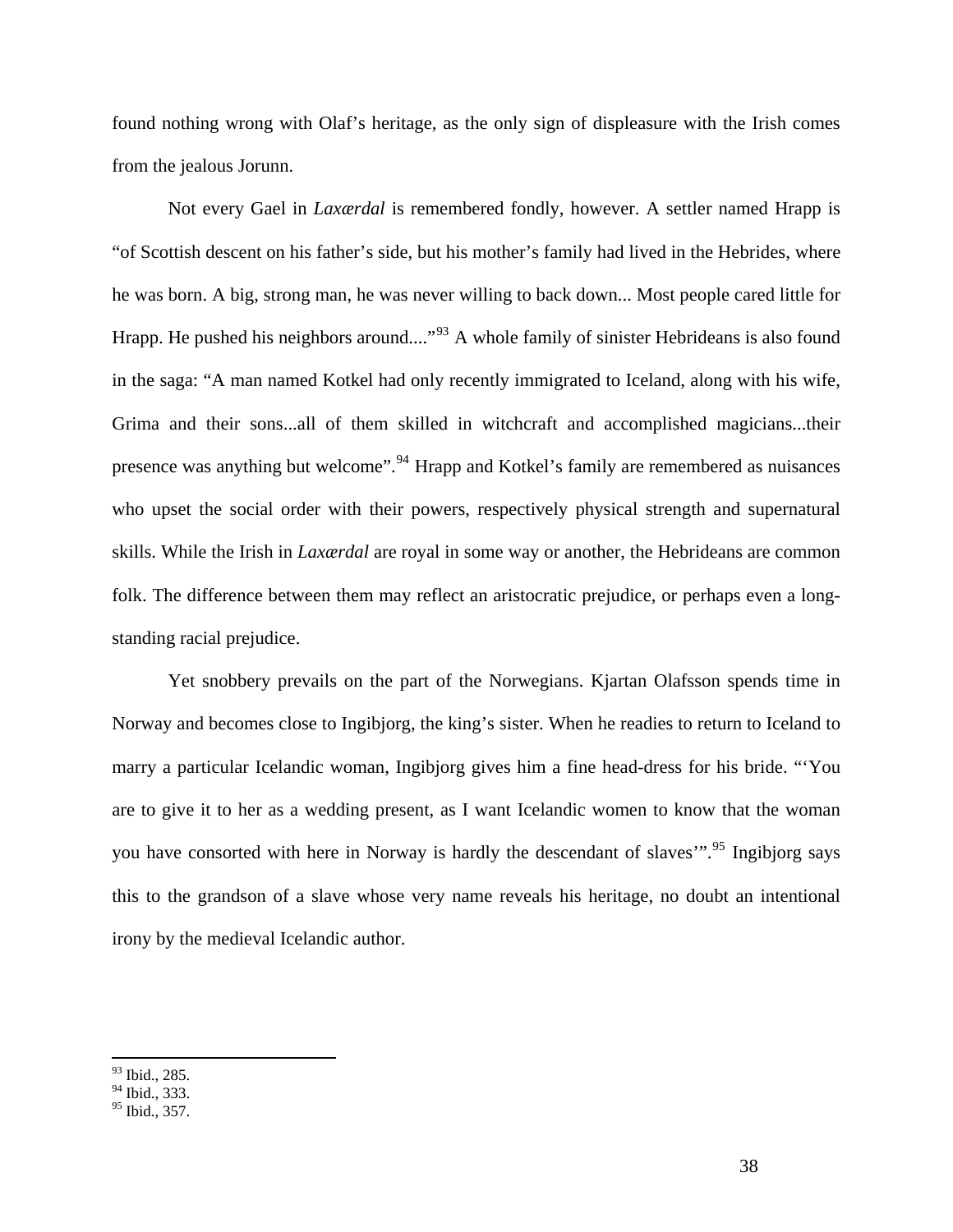### *Njál's Saga*

<span id="page-38-0"></span>*Njal's Saga* is the last of the sagas considered within this thesis. It is considered to have been composed at the end of the thirteenth century, possibly at the beginning of the fourteenth, and thus is the last of the major sagas that can be termed "thirteenth-century". A major saga it is, as *Njal's* is by far the longest of the so-called family sagas where the action revolves around an extended family rather than an individual. A modern paperback translation fills 310 pages, but the action and intrigue sustains the reader to the end. Most excitingly, the saga contains a lengthy depiction of the Irish Battle of Clontarf, which will be discussed below. While the title character has an Irish name (Niall), according to the saga's genealogy he is of standard Norwegian ancestry. The importance of ethnicity in *Njal's* is embodied in the character of Thjostolf and several other men of Gaelic origin.

"Thjostolf was her [Hallgerd Long-Legs's] foster-father, a Hebridean by ancestry."[96](#page-38-0) This sentence is intriguing. Thjostolf, who has a Norwegian name, is an Icelander by birth, possibly by several generations as Hallgerd was born in the early tenth century.<sup>[97](#page-38-0)</sup> But the author or authors of *Njal's Saga* emphasizes that Thjostolf had Gaelic ancestry, which becomes important later in the saga. Thjostolf's introduction continues, "He was strong and a good fighter and had killed many men and paid no compensation for them. It was said that he did nothing to improve Hallgerd's character."[98](#page-38-0) Hallgerd Long-Legs is a forceful female character within the saga, and she utilizes Thjostolf as her "hit-man" when the need arises, a role Thjostolf does not seem to mind playing.

The issue of Thjostolf's ethnicity arises early in the saga when he is visiting Hallgerd and her husband Glum.

<sup>&</sup>lt;sup>96</sup> Robert Cook, trans., "Njal's Saga" (1997, repr. Penguin Classics: 2001), 18.

<sup>97</sup> Ibid., xl.

<sup>98</sup> Ibid., 18.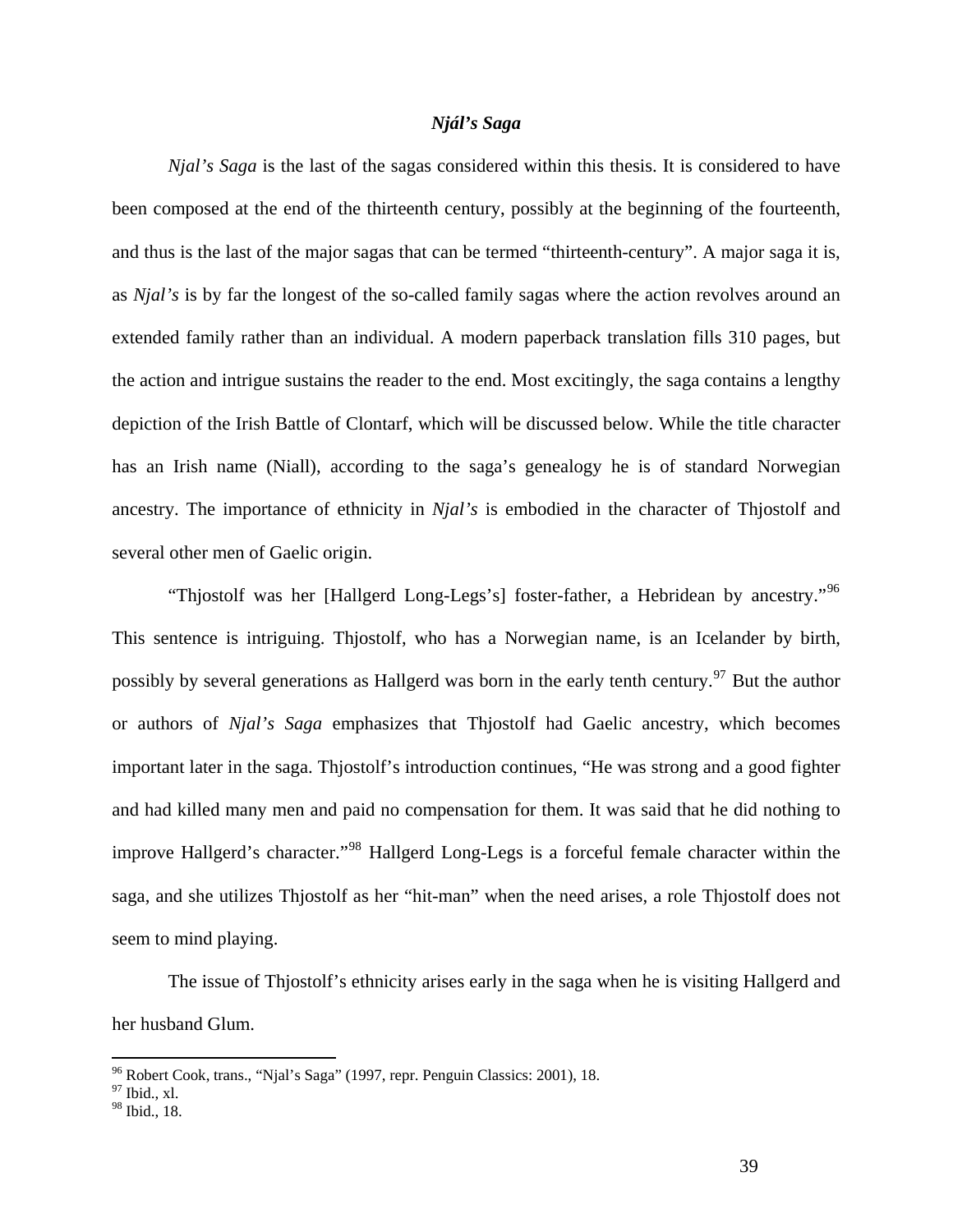One autumn they had a bad time bringing in the sheep, and Glum was short many wethers. He spoke to Thostjolf, 'Go up to the mountain with my servants and see if you can find any of the sheep.' 'Searching for sheep does not suit me,' said Thjostolf, 'and besides, the simple fact is that I don't want to follow in the footsteps of your slaves.'<sup>[99](#page-39-0)</sup>

<span id="page-39-0"></span>As Hallgerd's foster-father, Thjostolf was entitled to honorable conduct, but the request from

Glum to assist him in farming duties was not an egregious breach of error. It seems that Thjostolf

is very sensitive about his ancestry and refuses to agree to an appeal in case it is meant to be an

order. When Glum and Thjostolf argue, Glum uses this against Thjostolf, a fatal mistake:

They went south from Thverfell and found some nervous sheep and pursued them as far as the mountain, but the sheep got away up the mountain. Each blamed the other for this… '…Now I have to put up with insults from you, a fettered slave!' Thjostolf said, 'You'll be saying whether I'm a slave or not, for I'm not about to yield to you.' $100$ 

Thjostolf then kills Glum.

"He [Hallbjorn the White] brought a slave named Melkolf out to Iceland; Melkolf was Irish and quite unlikeable."<sup>[101](#page-39-0)</sup> This amusingly brief portrayal underlines the treatment of Thjostolf; just as Thjostolf is depicted as sensitive and violent, Melkolf is only known for being unlikeable. Melkolf may be Malcolm, and it is possible that King Malcolm I appears later in *Njal's*.

Grim and Helgi Njalsson are blown off-course and end up at an unrecognizable island. They anchor and then are approached by thirteen ships whose inhabitants are described as Vikings, and the two groups speak to each other: "One man gave his name as Grjotgard, and another as Snaekolf, sons of Moldan of Duncansby in Scotland and kinsmen of the Scottish king

<sup>&</sup>lt;sup>99</sup> Ibid., 31.

 $\frac{100}{101}$  Ibid., 32.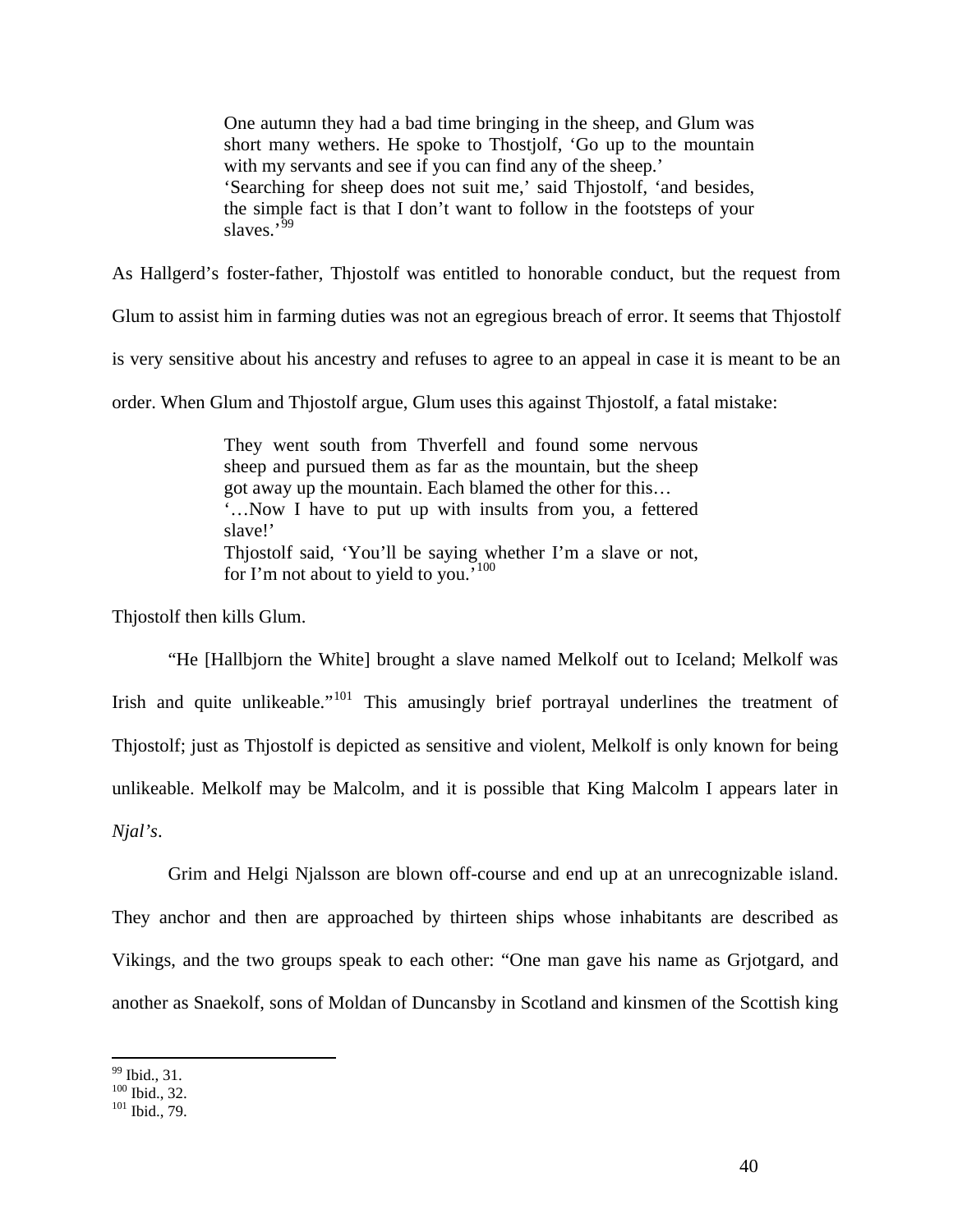<span id="page-40-0"></span>Melkolf."<sup>[102](#page-40-0)</sup> It is possible that these are Norse vikings who are only political kinsmen or kinsmen by marriage of King Melkolf (Malcolm?). Snaekolf and Grjotgard are unusual names that may be Gaelic in origin, and if this is so it is likely that these are seaborne warriors whom the thirteenth-century Icelandic author of *Njal's* felt worthy of the title "Viking".

Towards the end of *Njal's* is the celebrated and oft-researched "Brian episode", where the saga recounts events leading up to and including the famous Battle of Clontarf (Irish *Cluain Tarbh*) in 1014 CE. The battle, which took place in what is now a Dublin suburb, is generally portrayed as an Irish struggle led by the High King Brian Bóru against Norse interlopers in Ireland, and an Irish victory led to the expulsion of all Norse from Ireland. The historical truth is a lot grayer than this, as there were Viking and Irish mercenaries on either side, and the "expulsion" was neither immediate nor permanent.<sup>[103](#page-40-0)</sup> The "Brian episode" of *Njal's* has been corroborated with Irish sources and agreed to be, in general, a fairly accurate depiction of the Battle of Clontarf. For the purposes of this thesis, the depiction of the Irish is sufficient for evidence of thirteenth-century ethnic beliefs. It should be mentioned at this point, however, that an extended account of an Irish battle that accords with contemporary foreign sources is a clear indication of Icelandic interaction with Irish politics and warfare in the eleventh century, and continued interest through the thirteenth century, the time of composition.

#### **Conclusion of "Ethnicity"**

 The story of Vifil connects three of the five sources utilized in this chapter. In *Landnám*  he is described as a freedman of Auðr who asks her in a roundabout way for a farm and receives

<sup>&</sup>lt;sup>102</sup> Ibid., 136.

<sup>103</sup> Tomás Ó Carragáin, "The Vikings" (lecture, University College Cork, Ireland, March 3, 2008).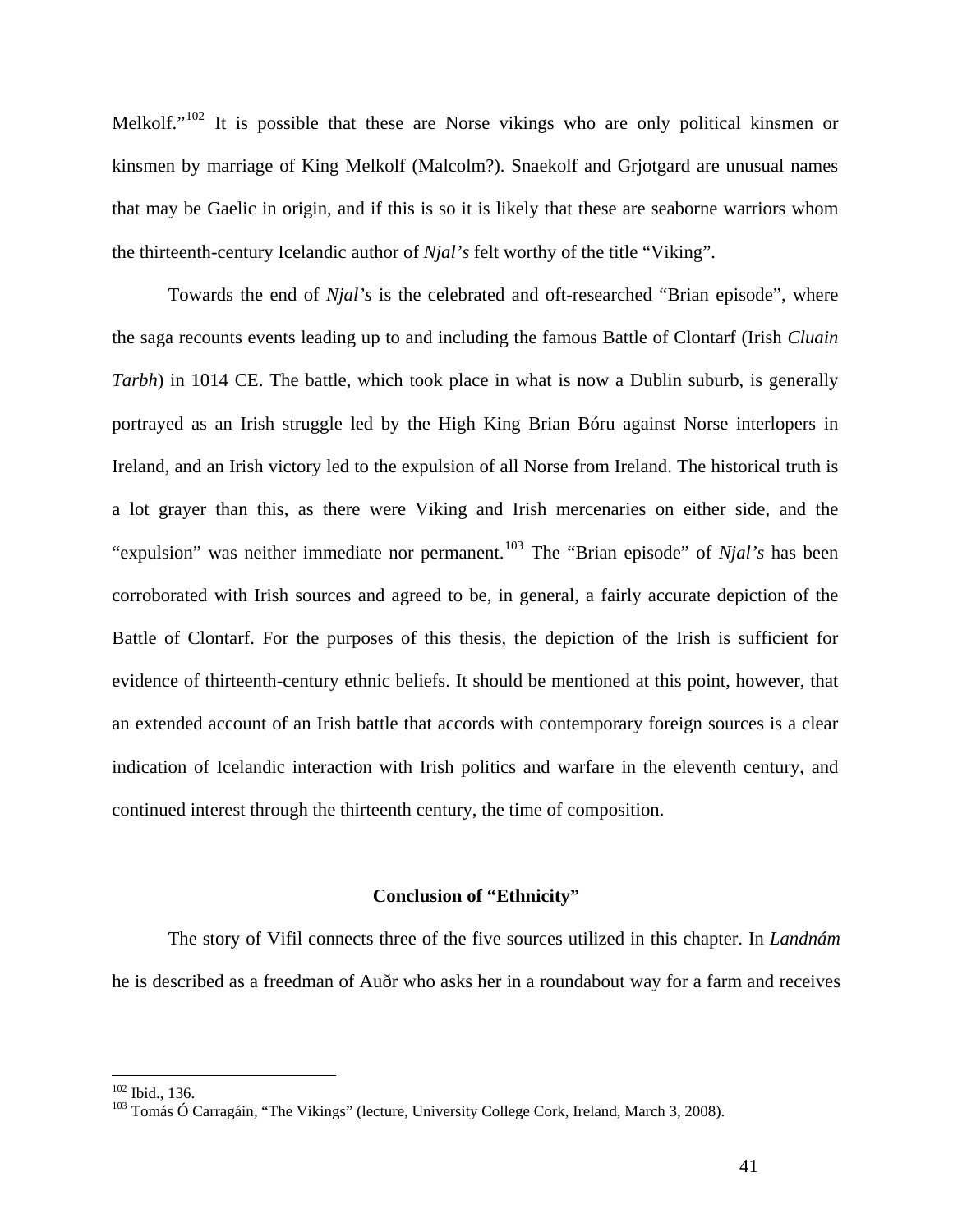<span id="page-41-0"></span>Vifilsdale.[104](#page-41-0) In *Laxærdal* he is only remembered as the fourth slave to receive a land grant from Unn.<sup>[105](#page-41-0)</sup> Finally, in *Eirik*, he is recorded as "a man of very good family who had been taken prisoner in Britain and was called a bondsman until Aud gave him his freedom".[106](#page-41-0) It would be foolish to assume that the sagas and *Landnám* were composed in a vacuum, making Vifil's triple presence authenticate his existence. However, his memory in three separate works of the twelfth and thirteenth centuries in Iceland indicates that he was well-liked as a character if not a historical persona.

In his article entitled *Ireland and the Irish in Icelandic Tradition*, Jónas Kristjánsson classified all Irish appearing within *Landnám* and the sagas into four groups. These are free Christian Irish who settle in Iceland on their own, Irish slaves who are loyal, slaves who rebel, and slave-women who become important through marriage or motherhood.<sup>[107](#page-41-0)</sup> While many of the Gaels described above fall into these categories, Kristjánsson limits his work by distinguishing Scottish and Irish settlers and slaves. As explained in the introductory chapter, there was little to no difference between the inhabitants of western Scotland and Ireland at this time, hence the use of the term "Gael". A cursory look at the Gaels collected in this chapter reveals the limitations of Kristjánsson's groupings: there is Karl Kylansson who forces his own slave to murder, Dufthak of Dufthaksholt the great sorcerer, Haki and Hekja the brave explorers, and the Kotkel family of magicians, none of whom fit comfortably in a category.

 Instead, the Gaels within *Landnám* and the earliest sagas present a varied picture: there are Christians and sorcerers, good freedmen and murderous slaves, free common settlers and royal slaves, all from the British Isles. There are also figures from outside Norway, presented as

<sup>&</sup>lt;sup>104</sup> Pálsson and Edwards, 52.<br><sup>105</sup> Kunz, 280.<br><sup>106</sup> Kunz, 654. <sup>106</sup> Kunz, 654. <sup>107</sup> Jónas Kristjánsson, "Ireland and the Irish in Icelandic Tradition," in *Ireland and Scandinavia in the Early Viking Age*, ed. Howard B. Clarke, Máire Ní Mhaonaigh and Ragnall Ó Floinn (Dublin: Four Courts Press, 1998), 259-76.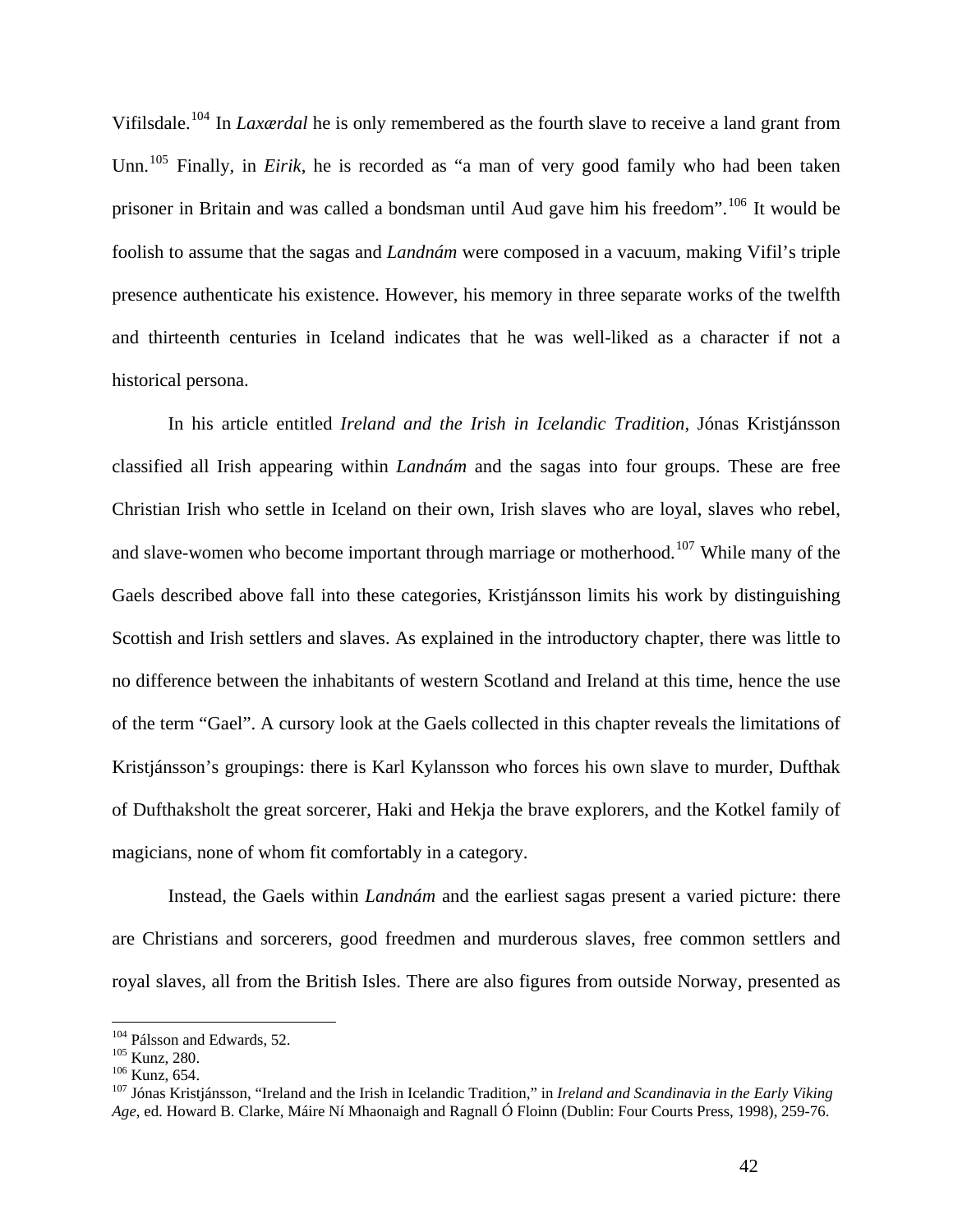shrewd merchants and intrepid explorers. While those of Norwegian descent make up the majority in medieval Icelandic literature, "foreigners", particularly those of Gaelic ethnicity, are a sizeable component and portrayed as people rather than stereotypes.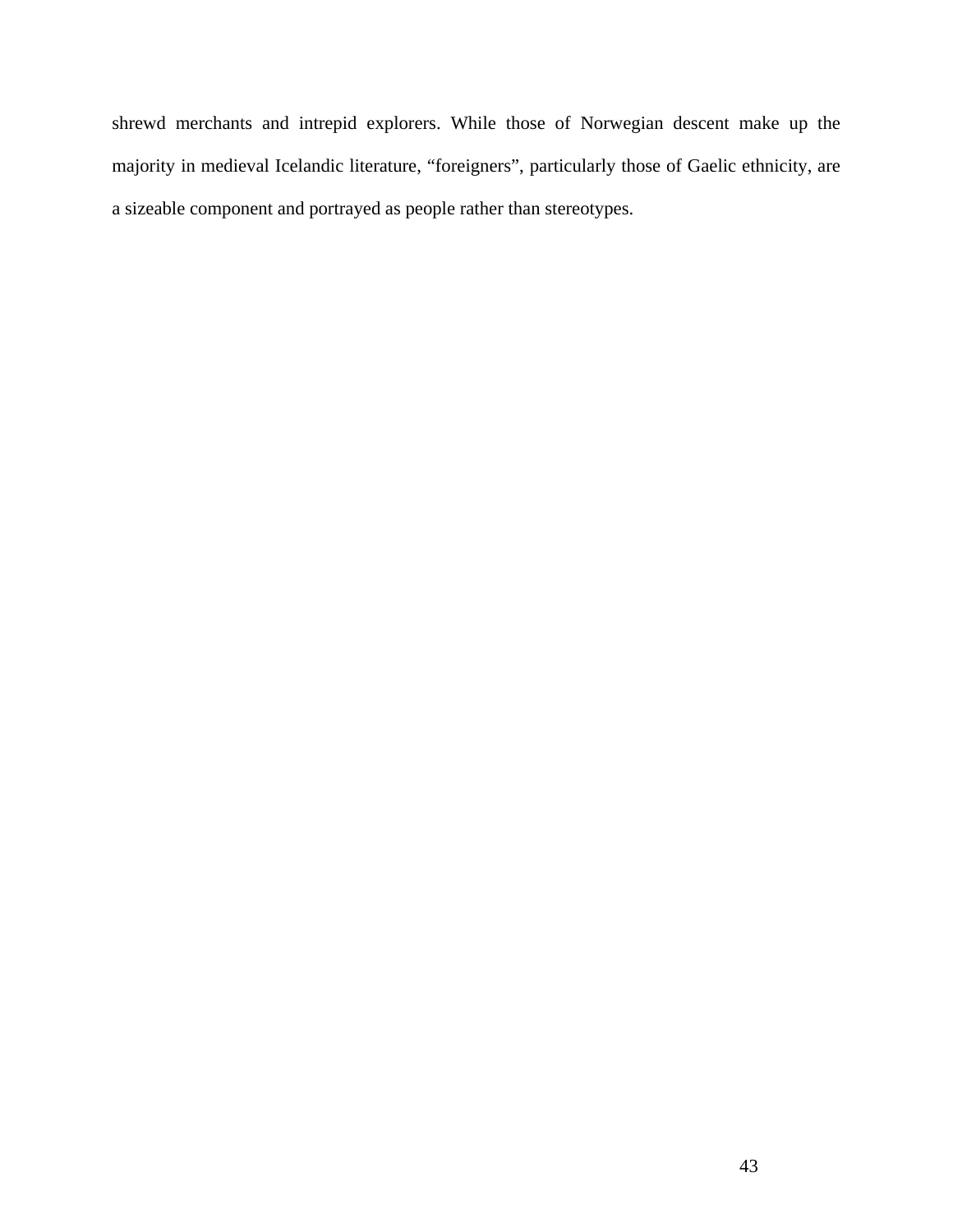# III. Gender in Early Medieval Icelandic Literature

<span id="page-43-0"></span>*Olaf told her his own name and his father's, and added, 'You must think it bold of a slave-girl's son to dare sit down beside you and strike up a conversation with you.' Thorgerd replied, 'You must think you've done more dangerous things in your life than talk to women.'*  Laxdæla Saga $<sup>1</sup>$  $<sup>1</sup>$  $<sup>1</sup>$ </sup>

One of the most striking features of the sagas of early medieval Iceland is the women within them. They play pivotal roles and while they are frequently described as beautiful, they are also admired for intelligence, piety, common sense, or other good qualities having nothing to do with appearance. While these saga women are not out raiding or fighting, these are not the silent statues of the stereotypical medieval woman. In certain situations they can even be terrifying in appearance and incite brutal violence from their husbands or sons, and the author commends rather than abhors their subtly active character. The raging question of settlement-era Icelandic gender studies is: how accurate are the sagas in their portrayal of women? Were settlement-era women so influential? Were thirteenth-century women, the contemporaries of the saga and *Landnám* authors, as strong-willed as the ancestors their husbands and sons wrote about? Or did a "Golden Age" treatment of the Icelandic settlement extend to the women and their remembered power?

While these questions are far beyond the scope of this paper, and indeed may prove impossible to answer, it is very important to remember the results of the Icelandic genetic study. A majority of women came from Ireland and the British Isles, meaning that there were more Gaels than Norwegians among the women in the initial settlement. This would deeply affect the proto-society of Iceland's first generations, and also cause repercussions for decades and perhaps even centuries afterwards. With a majority of Icelanders raised by a Gaelic woman or Gaelic woman's daughter, grand-daughter and so on, societal concepts of women must have been

<sup>&</sup>lt;sup>1</sup> Keneva Kunz, trans., "The Saga of the People of Laxardal" in *The Sagas of Icelanders*, ed. Örnólfur Thorsson (1997; repr., New York: Penguin Books, 2001), 314.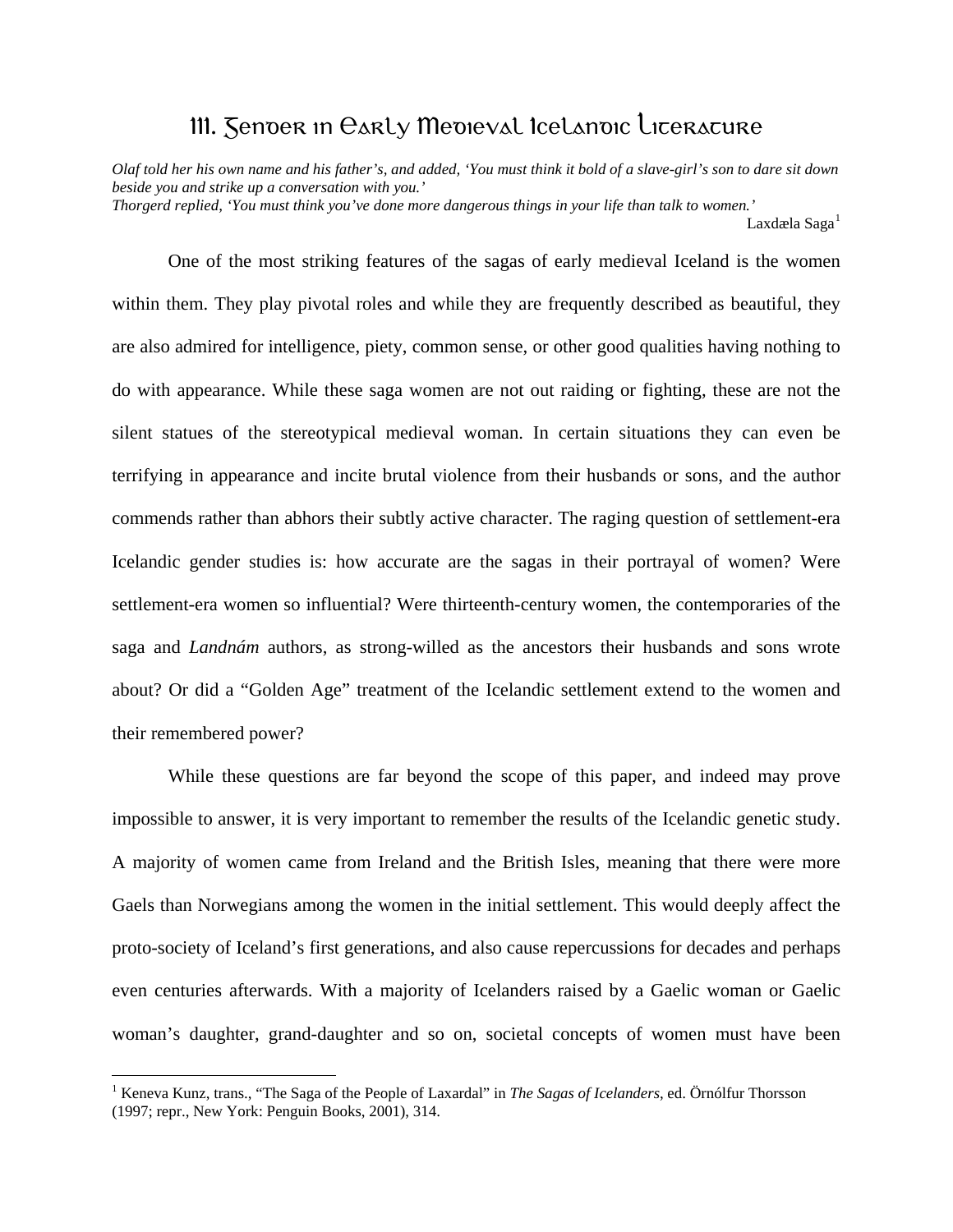<span id="page-44-0"></span>adjusted from a Norwegian or Scandinavian opinion of the female sphere of influence to a more Gaelic one.

Extended vernacular prose narratives are shared by both early medieval Iceland and Ireland. They also share a respect for native pre-Christian traditions and reverence for landspirits, as discussed in the chapter on religion below. Finally, the two cultures also contain great literary admiration for strong female women, but it is unknown whether this is a coincidence or caused by the great number of Gaelic women in Iceland. The famous women of Ireland are wellknown for their influence and character, whether mortal (Emer, Medb), divine (An Mhor-rigáin, Étaín), or holy (St. Brigid, St. Gobnait).

It is believed that this respect was also found in common society, but should not be taken too far as an example of proto-feminism. In a University College Cork lecture, Professor John Carey commented that while women got closer to a fair deal in Ireland than they would have gotten elsewhere in Europe at the time, medieval Ireland was at least as patriarchal as any other contemporary society.<sup>[2](#page-44-0)</sup> "For every law circumscribing [Irish] women there was another that allowed them considerable liberties...Women in early Ireland were no goddess-queens, but neither were most of them prisoners or slaves."<sup>[3](#page-44-0)</sup> They may have not had the agency or standing of men, but they were not ignored or abused as a whole; they were second citizens but citizens nonetheless.

It is not known exactly why Irish women were so influential within their society, but it is certainly possible that they carried their prestige into Iceland to create the powerful Icelandic female figure found throughout the sagas and *Landnám*.

<sup>&</sup>lt;sup>2</sup> John Carey, "*Echtra Connlae*" (lecture, University College Cork, Ireland, October 4, 2007).<br><sup>3</sup> Lise M. Bitel, *Land of Waman; Tales of Sax fr. Condar from Early Ireland* (Ithega: Corpell U

Lisa M. Bitel, *Land of Women: Tales of Sex & Gender from Early Ireland* (Ithaca: Cornell University Press, 1996) 10-1.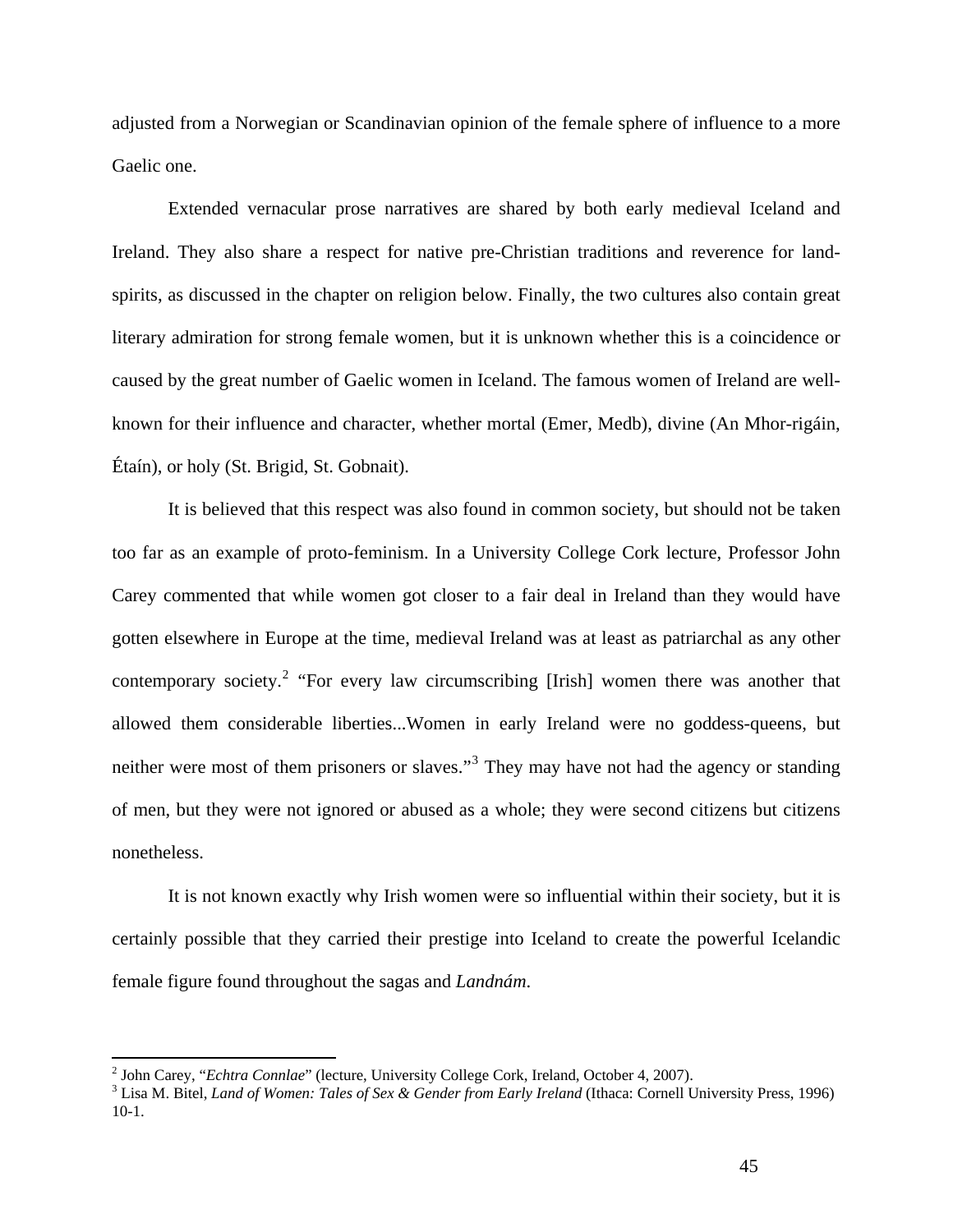<span id="page-45-0"></span>"Women participated more fully and freely in both the settling of Iceland and in its written history than in any other migration of peoples within medieval Europe. …Some Scandinavianists have argued that in Iceland Europeans had a chance to experiment with social and political organizations unencumbered by the customs of the homeland; other scholars believe, however, that the Icelanders brought with them to the new land the customs of the old, including gender relations."<sup>[4](#page-45-0)</sup>

We know that there were many Gaelic women in Iceland, far more than previously thought. But why were there so few Norwegian women? In the early medieval ages, despite images of men dying left and right in warfare, men had much longer life expectancies than women. Women were married and became mothers at very young ages, resulting in a great number of pregnancy-related deaths because their bodies were not fully mature for childbirth. This gender imbalnce was true in Scandinavia as well as much of the world before the advent of early modern medicine. Women and girls were also involved in animal husbandry and taking care of the sick, exposing them to many illnesses that they were then susceptible to. Infanticide was also practiced as evidenced by repeated laws against it. While the exposure of newborns results in no archaeological evidence, it is likely that female infants, who required dowries and were not able to provide as much physical labor as their brothers, made up the great majority of victims.<sup>[5](#page-45-0)</sup> "[Norwegian] pagan society had exposed both deformed and healthy babies, among the latter females in greater numbers than in males."<sup>[6](#page-45-0)</sup> In the land-starved Norse countries, particularly western Norway, the supermortality of women, whose numbers were reduced soon after childbirth anyway, resulted in a great number of landless and unmarried young men leaving their home in search of land, wealth, and women. Ireland and the British Isles should have foreseen the Viking invasions even before Harald Finehair!

<sup>&</sup>lt;sup>4</sup> Lisa M. Bitel, *Women in Early Medieval Europe, 400-1100* (Cambridge: University Press, 2002), 240-1.<br><sup>5</sup> Ole Jarcan Banedistow, *The Medieval Demographic System of the Nordie Countries* (Oslo, Norwow,

Ole Jørgen Benedictow, *The Medieval Demographic System of the Nordic Countries* (Oslo, Norway: Middelalderforlaget, 1993).

<sup>6</sup> Jenny Jochens, *Women in Old Norse Society* (Ithaca: Cornell University Press, 1995), 90.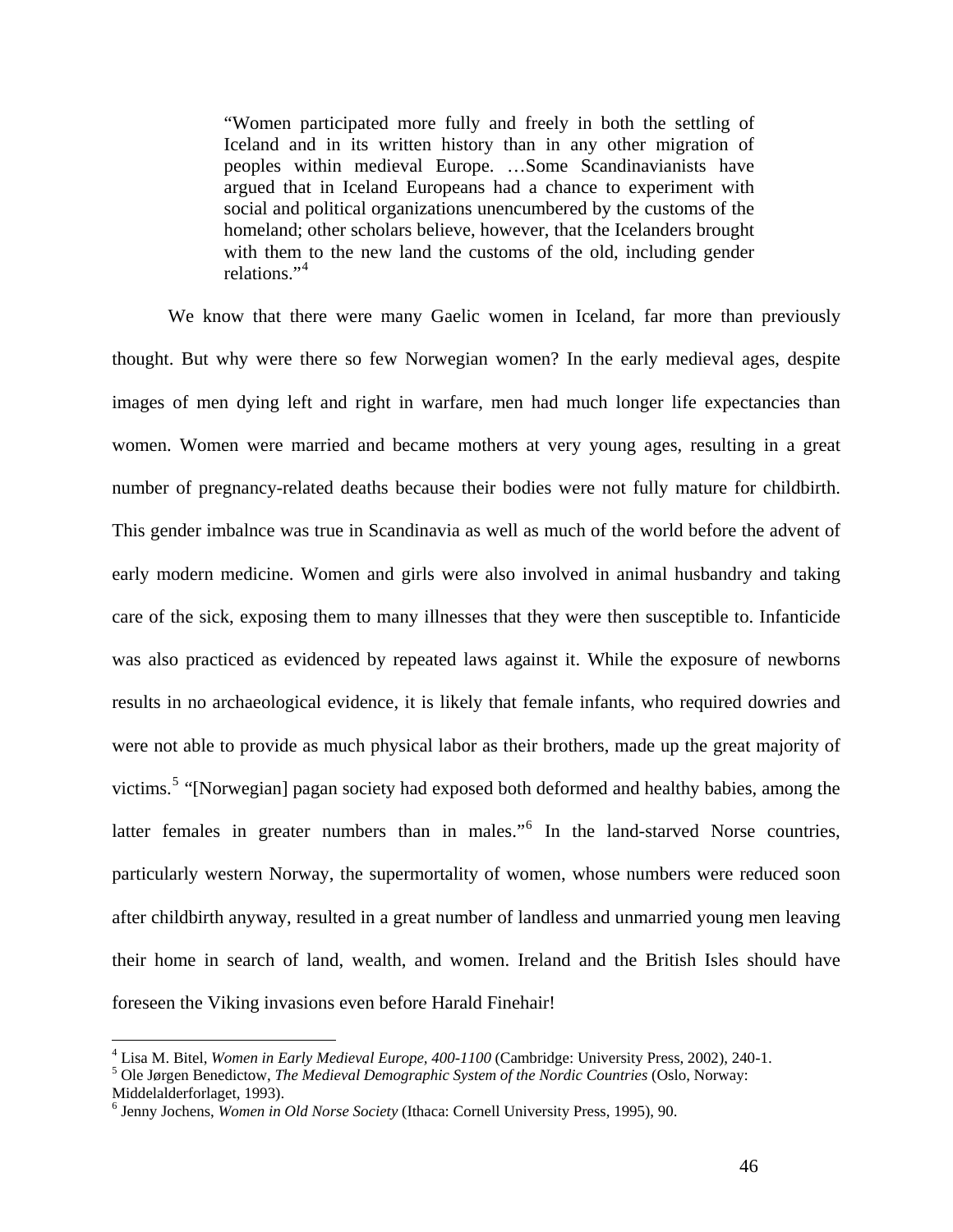<span id="page-46-0"></span>"The abduction of Irish women to be sold as slaves is confirmed by a contemporary source…the *Life of St. Findan*....'Foreigners called Norsemen had captured Findan's sister, along with other women during raids on that Scottish island called Ireland'."<sup>[7](#page-46-0)</sup> Modern genetics indicates that there was apparently no shortage of Irish and Scottish women, as something like three thousand were brought to Iceland in the space of less than a century without an accompanying population crisis in their homeland. This may indicate that a smaller number of women of Gaelic descent in Iceland were freshly captured, as opposed to second-generation daughters of chieftain's wives, or slaves brought back to Norway.

It is also very likely that women were carefully preserved in early Icelandic society, due to their relative scarcity. "The statistics suggest that the sex ratio – defined by modern demographers as the number of men available per one hundred women – must have been extremely high among the first few generations of Icelanders. In other words, in ancient Iceland as in all colonial societies, women were scarce and, as a consequence, highly valued…."[8](#page-46-0)

Marriage in the sagas seems surprisingly familiar for a medieval institution. Women technically did not have agency with their first husband; they were married off by their fathers or brothers, but had the opportunity to argue against the choice. Within the sagas, the young woman's caretaker almost always asks of her opinion before consenting to the man or the man's petitioner, and usually the woman has already met and conversed with her potential husband. "First acquaintance may have occurred at drinking feasts, where women – always in the minority – were assigned by lot to men. Each couple shared a [drinking] horn in *trímenningr*, leaving some men to drink alone."<sup>[9](#page-46-0)</sup> "In the case of the death of one of the spouses, rapid remarriage was

<sup>&</sup>lt;sup>7</sup> Judith Jesch, *Women in the Viking Age* (Woodbridge, Suffolk, England: The Boydell Press, 1991), 107.

<sup>&</sup>lt;sup>8</sup> Jochens, *Women in Old Norse Society*, 86.

 $<sup>9</sup>$  Ibid., 69.</sup>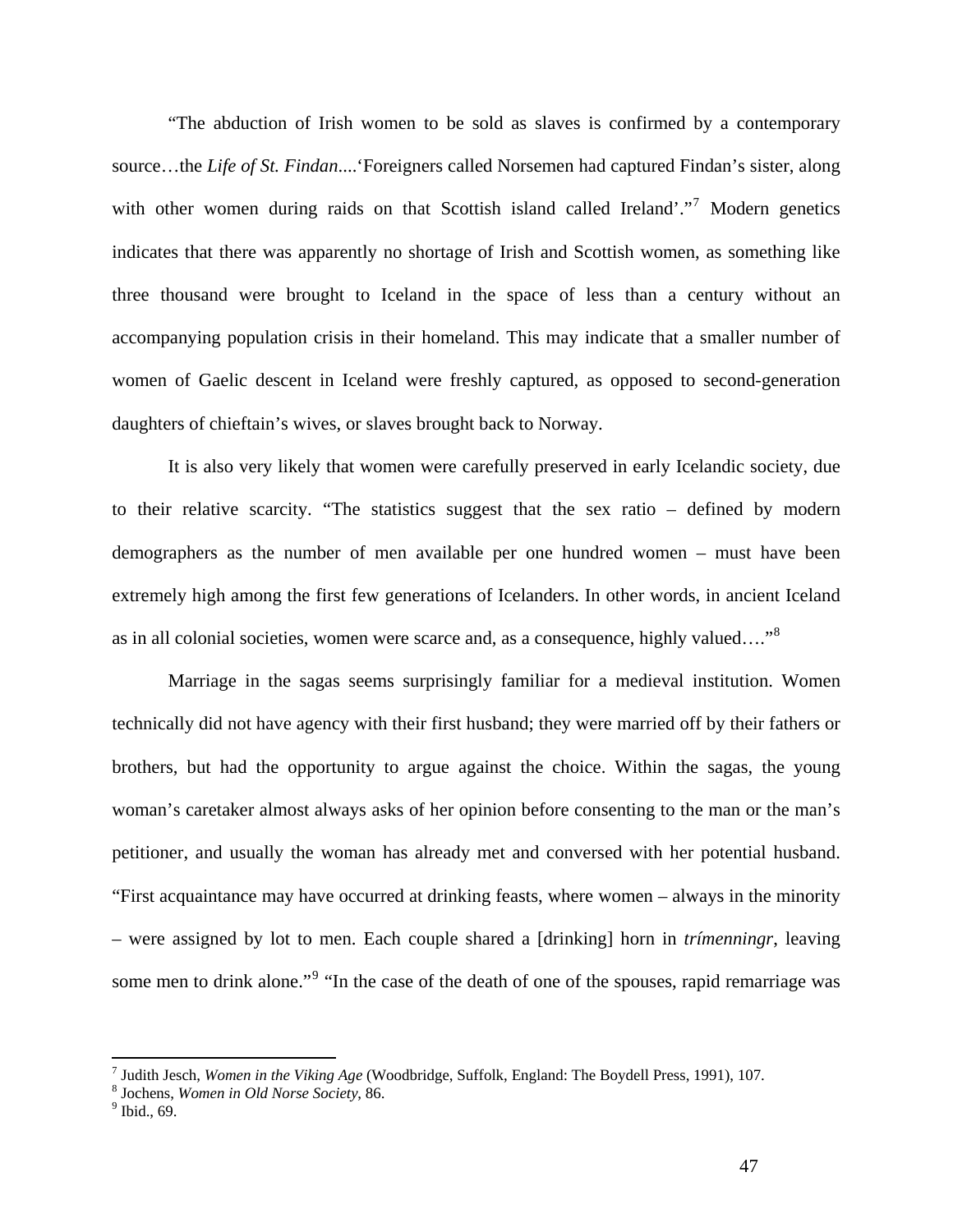<span id="page-47-0"></span>a practical necessity...[there is no] single old maid" in the Icelandic family sagas. All women were married, and at a young age.<sup>[10](#page-47-0)</sup>

But the marriage decided by her father or brother was not until death, and rarely lasts a long time in the tragic sagas. Divorce is initiated by the husband or the wife, and while a good reason and witnesses are required, it occurs with enough frequency in the sagas to indicate that it was acceptable. If a woman becomes divorced from her first marriage, she enters under the care of her oldest close male relative, which sometimes was her own son. But when a wife becomes a widow, she achieves agency for the rest of her life.

 In the analysis of the post-contemporary sources, the role of women of Gaelic descent can be found both in what is said and what is not said. In an exhaustive and influential volume on female Scandinavian studies published in 1995, Jenny Jochens writes,

> "According to *Landnámabók*, the first generation of named settlers contained nearly six times as many men as women. Given this imbalance, it is remarkable that almost three-quarters of the men in this first cohort managed to establish families. Nearly two-thirds of these, however, were identified only by the name of the father and his children with no indication of whether he was a widower or of the children's legal status [i.e. whether they were born in wedlock]. Who were these unknown women who produced the first generation of native Icelanders? One intriguing proposition is that they were Irish slaves whose names were suppressed because their ancestry was not worthy of comment and added little luster to the family."<sup>[11](#page-47-0)</sup>

Jochens and others who hypothesized along with her appear to have been prescient.

<sup>&</sup>lt;sup>10</sup> Benedictow, *The Medieval Demographic System of the Nordic Countries*, 53. <sup>11</sup> Ibid., 86-7.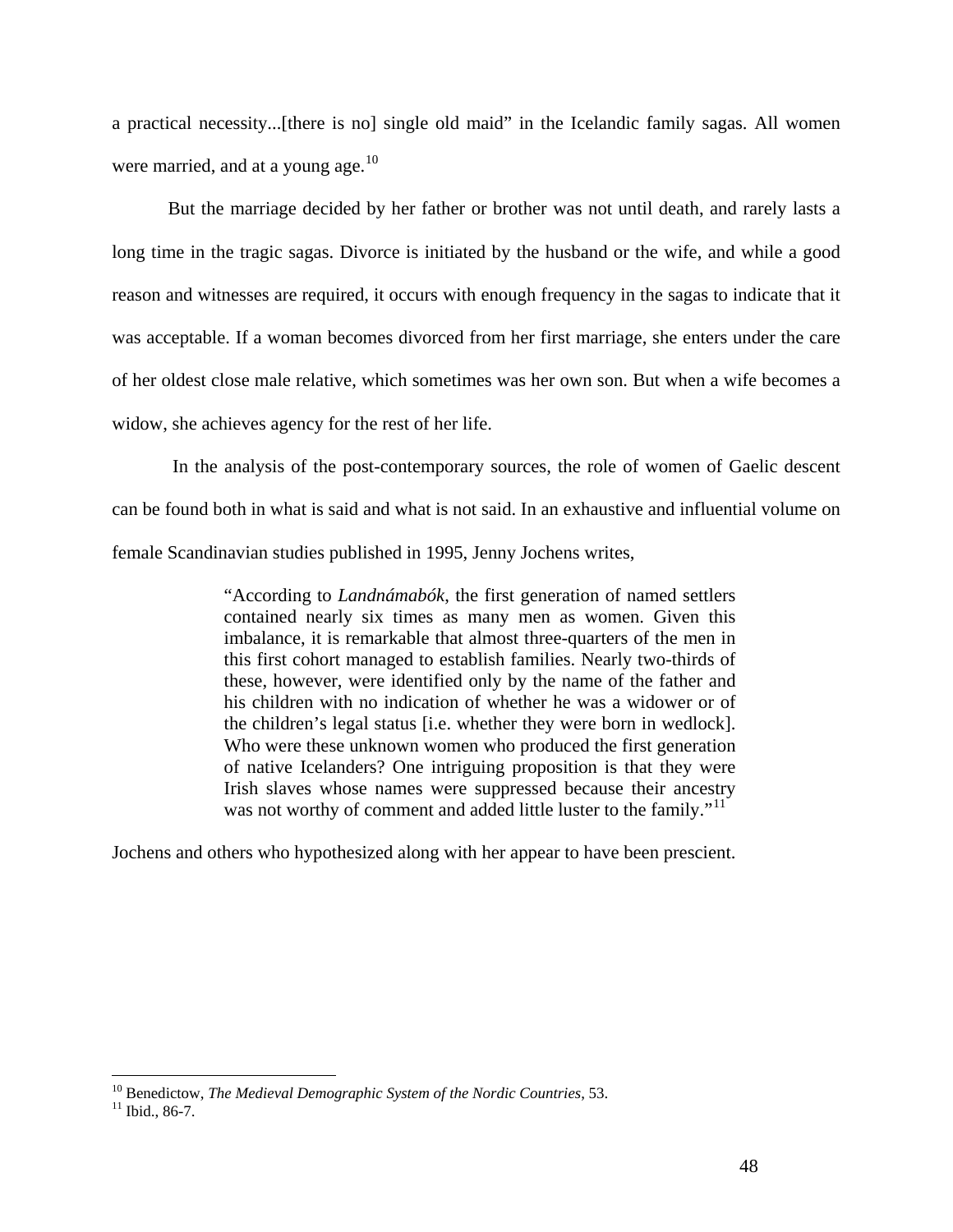#### *Landnámabók*

<span id="page-48-0"></span> "…[I]n under a quarter of cases (around ninety settlers) we are told the name of the wife of a first settler…. In thirteen instances we are told of a first settler who was a woman."[12](#page-48-0) Recall that the number of people mentioned in *Landnám* is estimated to be a small fraction of the total number of Icelandic settlers. If we fill in the gaps of recorded settlers' wives and mothers with unnamed Gaelic women, and the rest of the settlers with slaves and slave-women, we create an enormous number of Gaels involved in the settlement. It is far more than modern genetics implies and so far beyond what the literature suggests that it becomes impossible to entertain. It would be unfounded to assume that every untold story was that of a Gael; certainly there were many Norwegians and people of other ethnicities whose names were forgotten, and Gaels, as shown, are not hard to find within the literature.

 Nevertheless, it is important to look at entries and passing mentions of notable women within *Landnám*. While slave-girls and women from Ireland and the Hebrides are mentioned, and have been covered in the preceding chapter, *all* women recorded in the thirteenth-century history who are *not* just wives or daughters should be analyzed. The authors may have conflated the actions of a Gaelic woman with a Norwegian one, or fabricated a story that gives honor to a woman – even more extraordinary for a thirteenth-century author than the oral preservation of a particularly bold woman's story. With more Gaels than Norwegian women in Icelandic society from the start, the roles, actions, and influences of women were bound to affect the formation of the early medieval culture that preserved their memory in *Landnám*.

1

<sup>12</sup> Jesch, *Women in the Viking Age*, 81.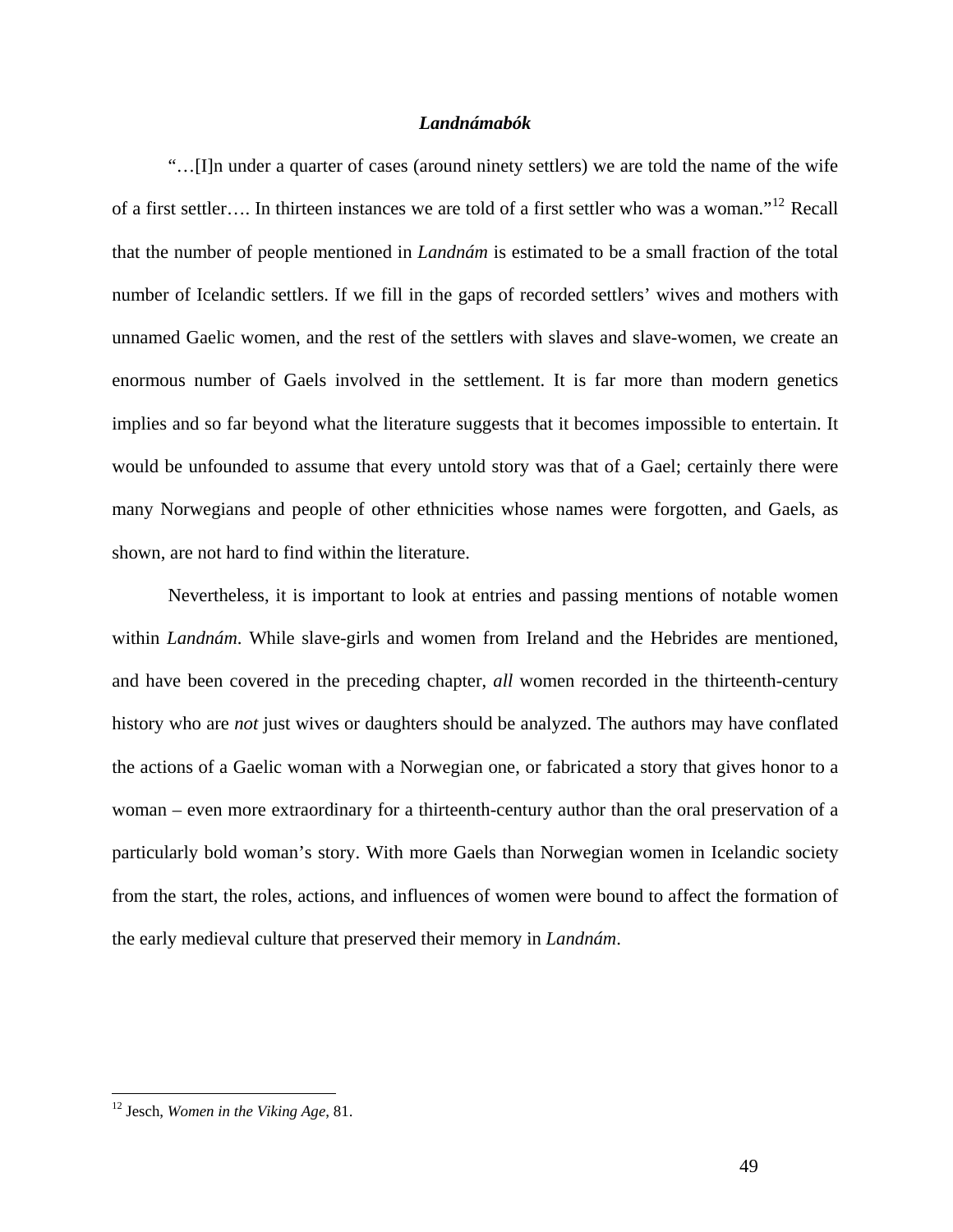<span id="page-49-0"></span> Gardar Svafarsson, the Swedish explorer whose slaves were denied the title of first settlers, went to Iceland "guided by his mother, who had second sight."<sup>[13](#page-49-0)</sup> Second sight will be discussed in the chapter on religion, but in brief it is the ability to "see" or sense things that are invisible, such as disembodied spirits or far-off lands. Second sight is taken seriously by the Icelanders and their Scandinavian ancestors, as evidenced by Gardar undertaking a dangerous and uncharted trip based on his mother's extrasensory vision. *Landnám* records that Gardar sailed around Iceland to "prove" that it is an island. By use of the term *prove* rather than *discover* it can be inferred that Gardar's mother had "seen" that Iceland was an island and her son made the physical journey to confirm her vision.

 In many places in *Landnám* a settler is traced directly to a prominent Icelander by several generations. For example, "Thormod was the father of Bork, father of Thord, father of Audun of Brautarholt."<sup>[14](#page-49-0)</sup> This is easy to understand because of Icelandic patronymics; unless they had earned a distinctive (or infamous) epithet, the formal names of the men listed would be Thormod Thjostarson, Bork Thormodsson, Thord Borksson, and Audun Thordsson. The patronymic system was used across Scandinavia, and in certain places and circumstances complimented by matronymics. In *Laxærdal*, one Thorgils is "identified with his mother and known as Halla's son (Holluson) because she had outlived his father."[15](#page-49-0) The underrated Icelandic scholar Barði Guðmundsson noted that a much higher fraction of Icelanders used their mother's name, <sup>[16](#page-49-0)</sup> but this was still a very small amount and the vast majority used their father's name. The use of the mother's name indicates that the mother was more present and important in the child's life than

1

<sup>13</sup> Hermann Pálsson and Paul Edwards, trans., *Landnámabók*, vol. 1 of *University of Manitoba Icelandic Studies* (Winnipeg, Manitoba: University of Manitoba Press, 1972), 17.

 $14$  Ibid., 25.

<sup>15</sup> Keneva Kunz, trans., "The Saga of the People of Laxardal" in *The Sagas of Icelanders*, ed. Örnólfur Thorsson (1997; repr., New York: Penguin Books, 2001), 383.

<sup>16</sup> Barthi Guthmundsson, and Lee M. Hollander, trans., "Skalds, Magic, Women's Rights" in *The Origin of the Icelanders* (Lincoln: University of Nebraska Press, 1967), 23-40.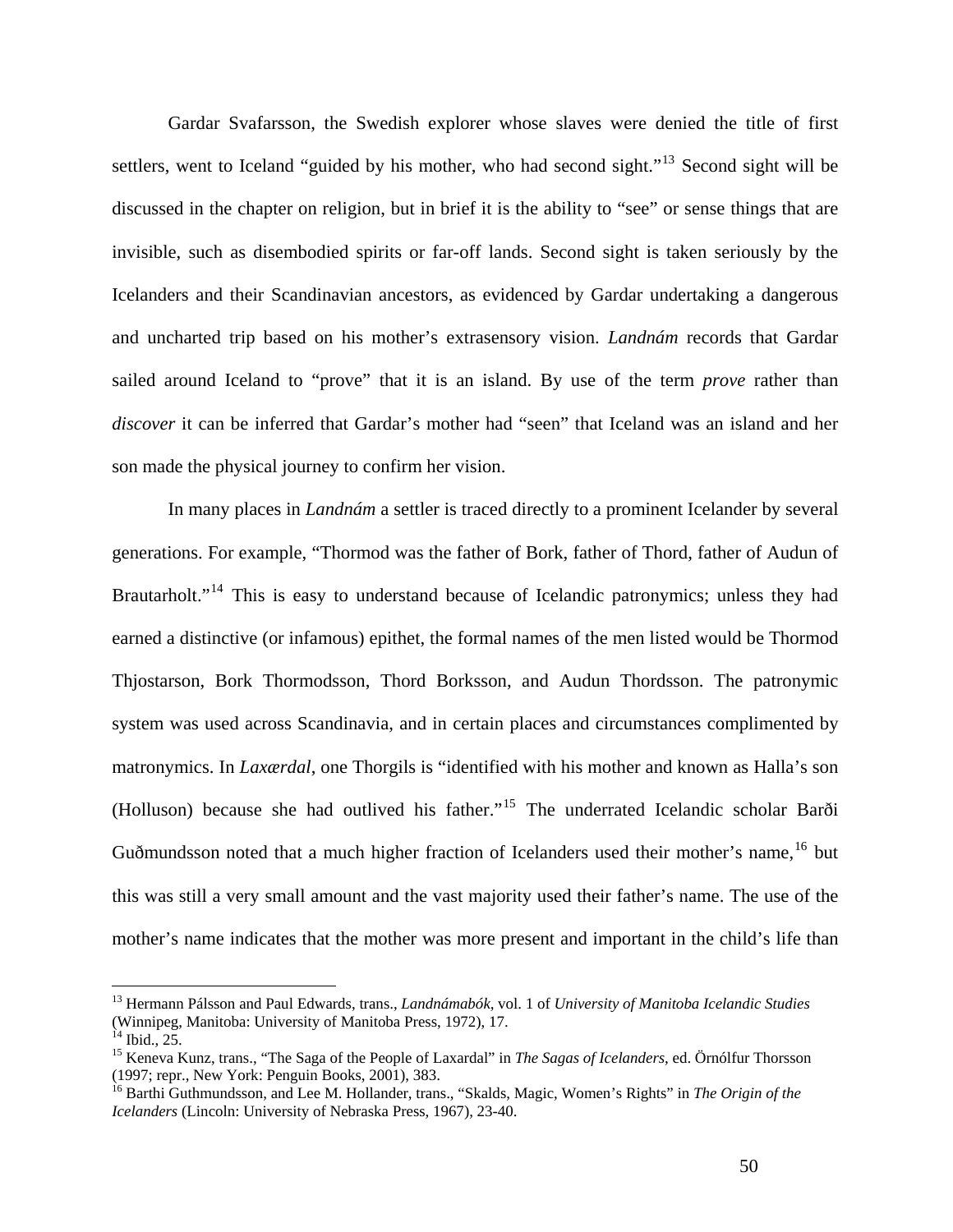<span id="page-50-0"></span>the father, a clear sign of an active woman whose son or daughter honors her independence by choosing her name over the father's.

In light of this, *Landnám* proves very interesting, as there are multiple entries where female links between the settler and the prominent Icelander are preserved. "[Helgi Bjolan] was the father of Killer-Hrapp and Kollsvein, father of Eyvind Hjalti, father of Thorgerd, mother of Thora, mother of Ogmund, father of Bishop Jon the Holy."<sup>[17](#page-50-0)</sup> "...Hrolf the Younger, who married Thurid…their children were … Solvi of Geitland, father of Thord of Reykholt, father of Solvi, father of Thord, father of Magnus, father of Thord, father of Helga, mother of Helga, mother of Gudny, the mother of the Sturlusons."<sup>[18](#page-50-0)</sup> The influential Sturlusons who were contemporary with *Landnám* lent their name to the Sturlung Period and included Snorri, a famous author whose *Prose Edda* will be discussed in the chapter on religion. These two sentences from *Landnám* remember five women, four separate from their husbands, and they are just two examples from throughout the text! The evidence demonstrates that the thirteenthcentury authors of *Landnám* did not forget their female ancestors, or that they only existed as wives of more important men.

Women were believed to be able to hold land, as shown by *Landnám*'s memory of single or widowed women on property bearing their name. "Tongue-Odd had an aunt called Kjolvor, who lived at Kjolvararstead."<sup>[19](#page-50-0)</sup> "A woman named Arinbjorg lived at Arinbjorg Brook. ...A woman called Thorunn lived at Thorunnarholt. She owned land down as far as Vidi Brook and up to the part belonging to Thurid the Prophetess… Thorunnar Pool in Thver River takes its name after her…."<sup>[20](#page-50-0)</sup>

<sup>&</sup>lt;sup>17</sup> Pálsson and Edwards, *Landnámabók*, 23.<br><sup>18</sup> Ibid., 31.

 $^{18}$  Ibid., 31.<br> $^{19}$  Ibid., 30.

 $20$  Ibid., 34.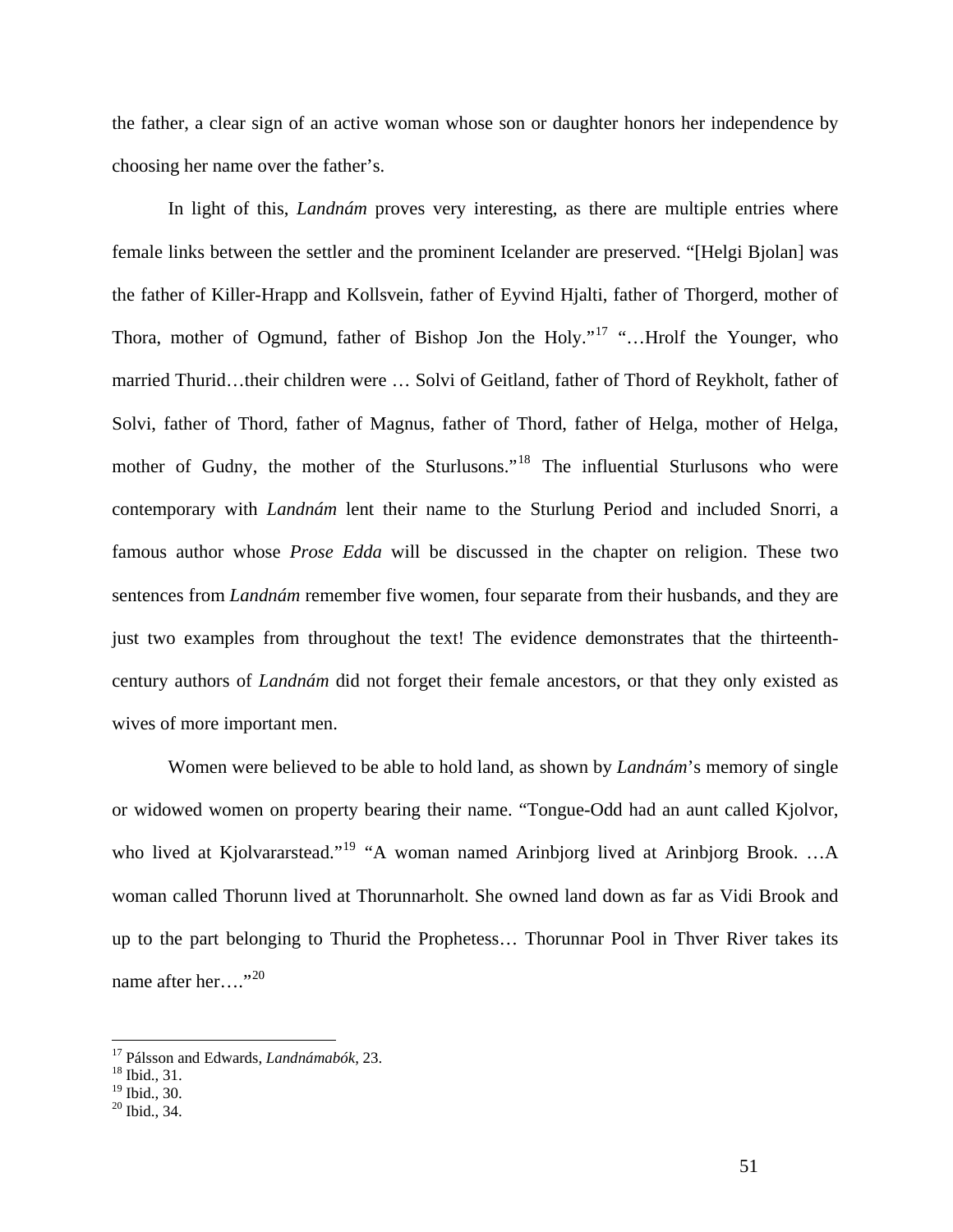<span id="page-51-0"></span>The appearance of women settlers, the record of mothers whose husbands time had forgot, and the supernatural power of women recorded in *Landnám* all indicate an Germanic and Icelandic appreciation for their female ancestors. "Icelandic sagas granted women fresh lands in imitation of men, but soon settled them down as wives and mothers."<sup>[21](#page-51-0)</sup> While the great majority of settlers and figures in *Landnám* are male, there are enough women mentioned to demonstrate a belief in their importance in the settlement of the country. Icelandic historical identity is not purely a male domain as demonstrated by the appearance of women in *Landnám*.

## *Egil's Saga*

 Just as in *Landnám*, it is worth analyzing the appearance of all women in the sagas as an indication of thirteenth-century Icelandic concepts of gender, which likely bears the influence of the great number of Gaelic women involved in the Settlement. It is worth repeating that the sagas are not being read for historical accuracy in this thesis, but rather as a window into the contemporary worldview of their author or authors.

 Long before the title character is born, *Egil's* details the struggle of Egil's ancestors against the tyrannical King Harald Finehair of Norway. Thorolf Kvedulfson, Egil's uncle, is singled out for punishment, and wakes up one morning to find the king's troops surrounding his house. "One of the king's men called out to the house and ordered the women, children, old people, slaves and bondsmen to leave. Sigrid, Thorolf's wife, went out with the women who had been inside and the others who had been allowed to go out.  $\ldots$  Take me to the king,' she said."<sup>[22](#page-51-0)</sup>

Sigrid is granted audience with the king, who tells her that he will spare Thorolf if he surrenders unconditionally. Thorolf refuses and dies in the ensuing battle. Sigrid's meeting with

<sup>&</sup>lt;sup>21</sup> Bitel, Women in Early Medieval Europe, 262.

<sup>&</sup>lt;sup>22</sup> Bernard Scudder, trans., "Egil's Saga" in *The Sagas of Icelanders*, ed. Örnólfur Thorsson (1997; repr., New York: Penguin Books, 2001), 34-5.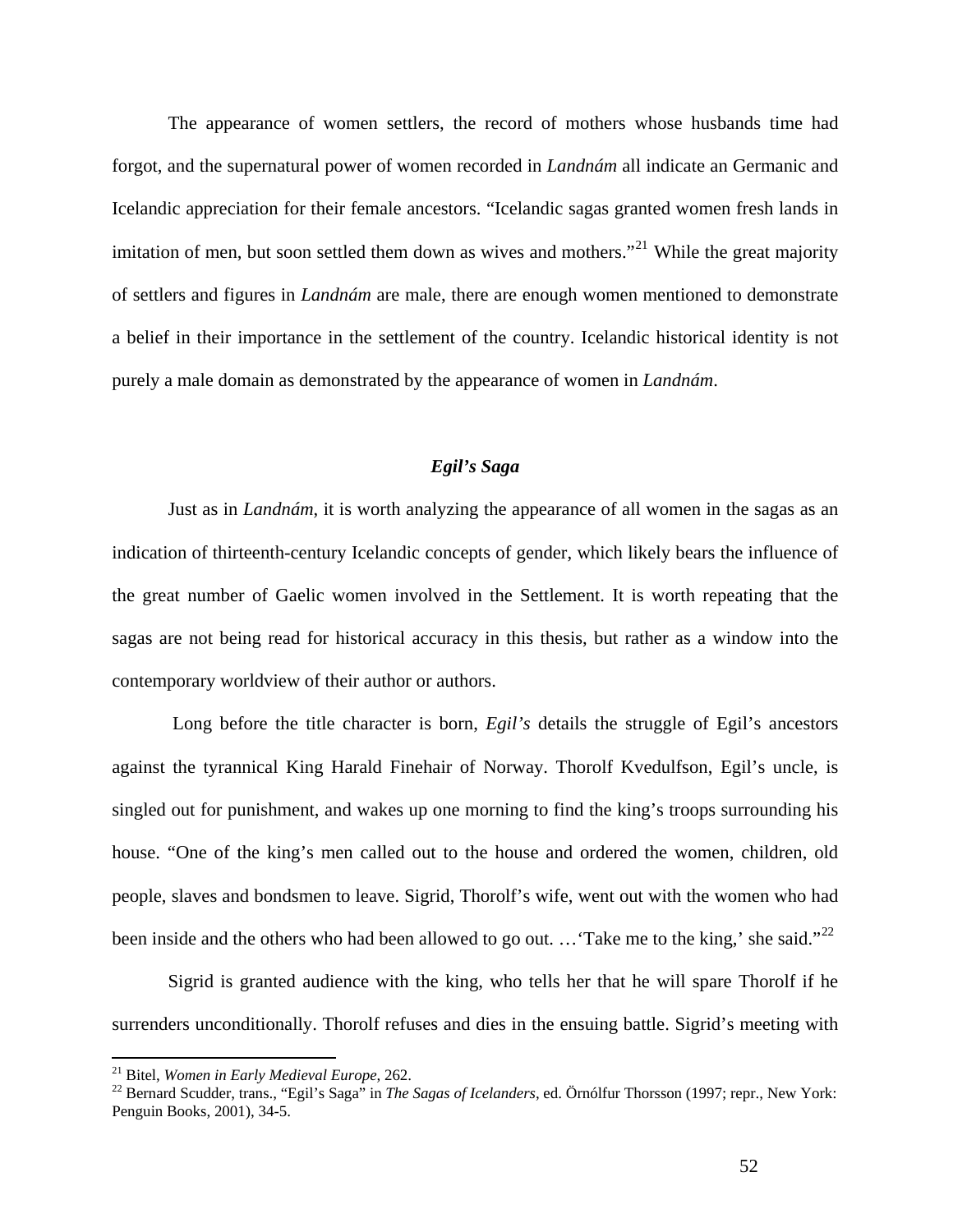<span id="page-52-0"></span>the king is a calm and rational appeal, rather than a teary-eyed petition for love. It is interestingly juxtaposed with the list of people ordered out of the house, the people who traditionally hold little to no agency in Icelandic society. While Sigrid is included among them, she meets with the king with no comment from the authors on her apparent audacity. The literary character of Sigrid is obviously Norwegian, but whether the historical Sigrid ever met the king so boldly, or if this is an episode invented by Icelanders, is unknown.

 Kvedulf, Egil's father, decides to move to Iceland. He packs up two merchant vessels called *knörrs* and brings "thirty able men on each, not counting women and children."<sup>[23](#page-52-0)</sup> Does the author mean that all men who went were physically fit and socially free, or just not infirm? Are there slaves on board who are not mentioned, or are they among the sixty "able men"? From *Landnám* we know that Skallagrim Kvedulfsson had at least two slaves that he freed in Iceland,<sup>[24](#page-52-0)</sup> and as Kvedulf died on the passage to Iceland it is more than likely that he had brought the slaves from Norway and their ownership passed to his son. The interest is where these slaves fit in, because if they were not counted among the able men, then they must have been counted with the women or children.

 In a side-plot, a Norwegian named Bjorn Brynjolfson falls in love a woman called Thora of the Embroidered Hand and asks her father Thorir for her hand in marriage. When Thorir refuses, Thora runs away with Bjorn and he takes her home to his father's house. Brynjolf diffuses the situation by adopting Thora as a foster-daughter, which indicates to Thorir that Brynjolf will take care of Thora and also prevent a marriage between foster-siblings. Bjorn is furious but Brynjolf provides him with gear for a trading expedition to get him out of the house. Just before he leaves, Bjorn visits his mother and asks to take Thora with him. Bjorn's mother

 $^{23}$  Ibid., 43.

<sup>24</sup> Pálsson and Edwards, *Landnámabók*, 35.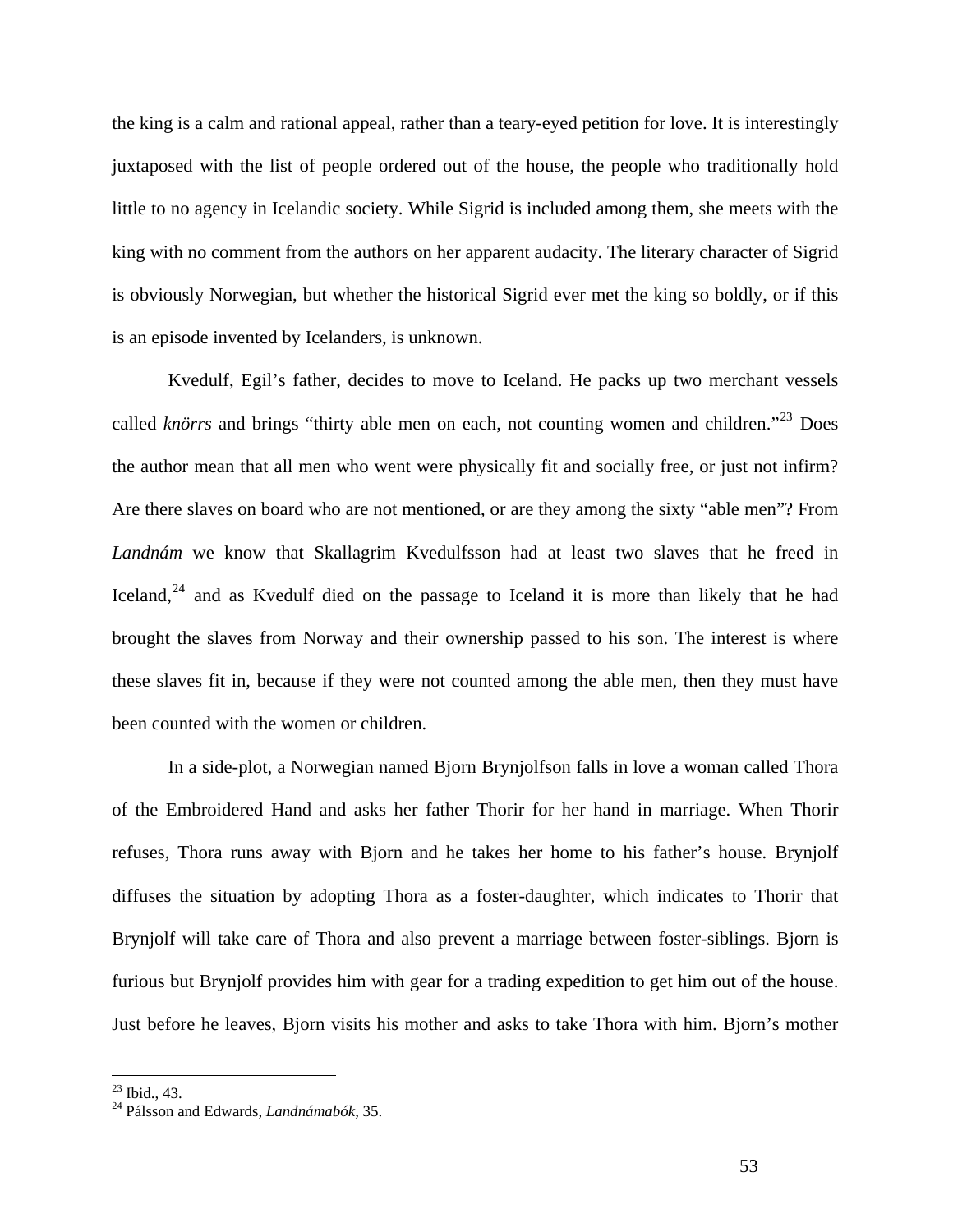<span id="page-53-0"></span>helps the lovers escape from under her husband's nose.<sup>[25](#page-53-0)</sup> Both Thora and Bjorn's mother demonstrate bravery and initiative and are not punished for it, either for acting "unwomanly" or betraying their male relations.

 Thora and Bjorn end up in Iceland at the farm of Egil's father, Skallagrim, which is where they join the rest of the story and the years pass. Egil and his older brother Thorolf grow into maturity, and Thorolf falls in love with Bjorn's daughter Asgerd. Asgerd is described as a "fine and accomplished woman, wise and knowledgeable", demonstrating aspects that thirteenth-century Icelanders remembered as good feminine characteristics of tenth-century women. Compare the flattery offered to the queenly Emer in the Irish story "The Feast of Bricriu": "As the sun outshines the stars of the sky, so you outshine the women of the entire world, and that by reason of your shape and form and lineage, your youth and beauty and fame and your intelligence and discernment and eloquence."<sup>[26](#page-53-0)</sup>

At a community feast, the young Egil is assigned to "an attractive and nubile daughter" in *trímenningr*, the assigned-pair drinking mentioned above. The young woman flirts with everyone but Egil and when he finally tries to share her drinking horn, she gives him a snappy and rather raunchy retort:

> "What do you want my seat for? You have not often fed wolves with warm flesh; I'd rather stoke my own fire."<sup>[27](#page-53-0)</sup>

The naïve Egil misses the reference and regales the woman with tales of battle, and they "drank together that night and got on well together."[28](#page-53-0) While the woman's name is unrecorded, her audacity is remembered well and written in the saga to be funny rather than condemned.

 $25$  Scudder, "Egil's Saga", 52-3.

<sup>26</sup> Jeffrey Gantz, trans., "Bricriu's Feast" in *Early Irish Myths and Sagas* (Penguin Books, 1981), 227. 27 Scudder, "Egil's Saga", 76.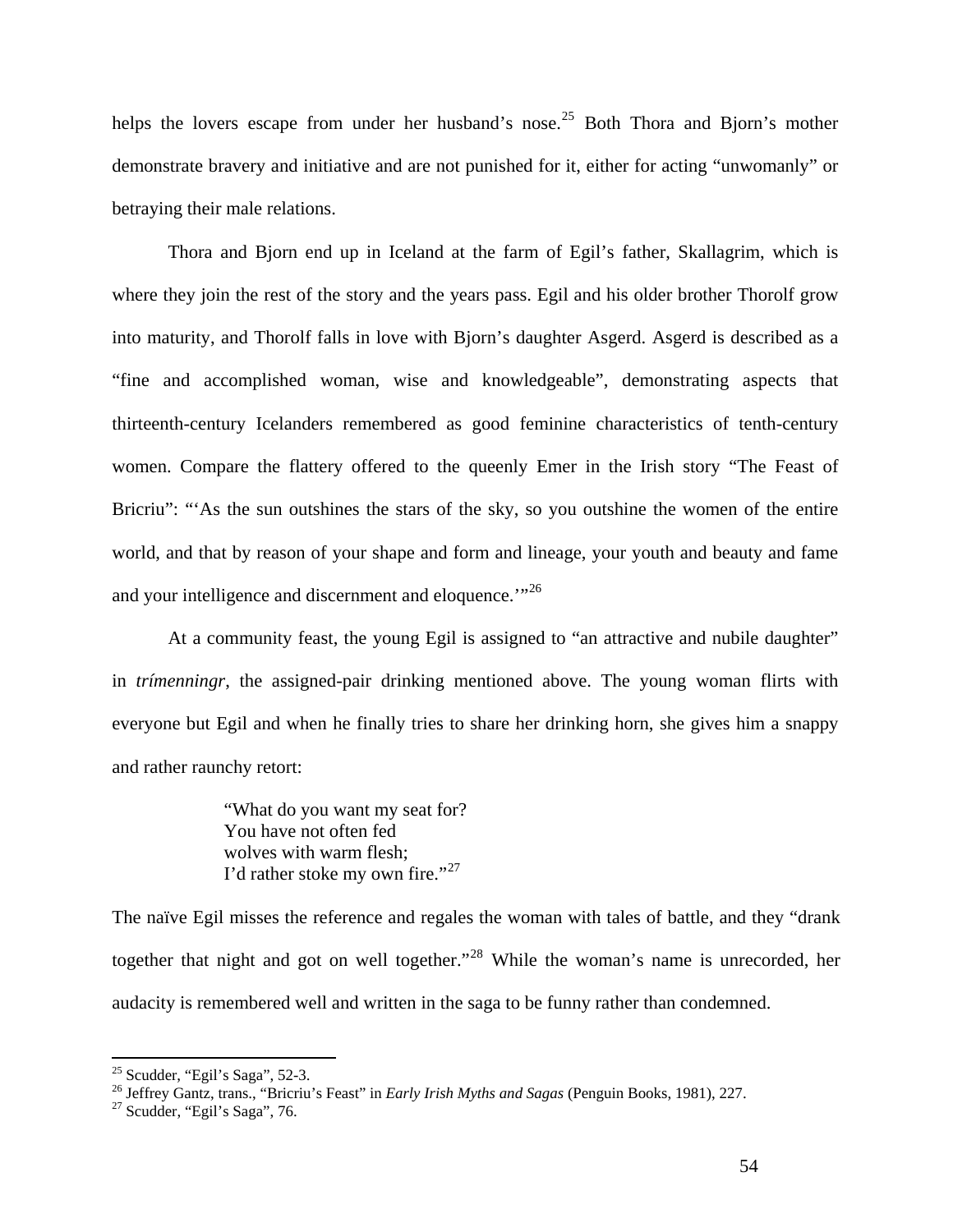<span id="page-54-0"></span> Thorolf marries Asgerd and, after he dies, Asgerd marries Egil. They have a son Bodvar and a daughter Thorgerd, and when Bodvar dies in battle, Egil locks himself in a bed-closet and refuses to come out until he has died of thirst and starvation. When Thorgerd hears this, she has "a horse saddled at once and set off with two men…. Asgerd greeted her and asked whether they had eaten their evening meal. Thorgerd replied in a loud voice, 'I have had no evening meal, nor will I until I go to join Freyja."<sup>[29](#page-54-0)</sup> This is a direct reference to Snorri Sturluson's *Prose Edda*, and one of the reasons he is believed to be the author of *Egil's*.

> …Freyja is the most renowned of the goddesses. She owns that homestead in heaven known as Fólkvangar, and whenever she rides into battle she has half the slain['s souls] and Óðin half, as it says here:

> > Fólkvangar's where Freyja decides who shall sit where in the hall; half the slain every day she chooses and Óðinn has half. $30$

Note that Norse mythology described by Snorri involves a female deity making the *choice* of people to host in the afterlife, while a male deity gets the ones she does not select. This passage in the *Prose Edda* has often been interpreted to mean that only warriors slain in warfare have an enjoyable afterlife in Norse heathenism, but Thorgerd's assurance that she will join Freyja after starving herself to death indicates that being a woman off the battlefield does not prevent a happy afterlife.

 Thorgerd joins Egil in his bed-closet and claims that she will join him in his death. She starts chewing something and Egil asks what she is doing. "'I'm chewing dulse,' she replied,

 $28$  Ibid.

 $29$  Scudder, "Egil's Saga", 151.

<sup>30</sup> Snorri Sturluson, *The Prose Edda: Tales from Norse Mythology*, trans. Jean I. Young (Berkeley: University of California Press, 1954), 53.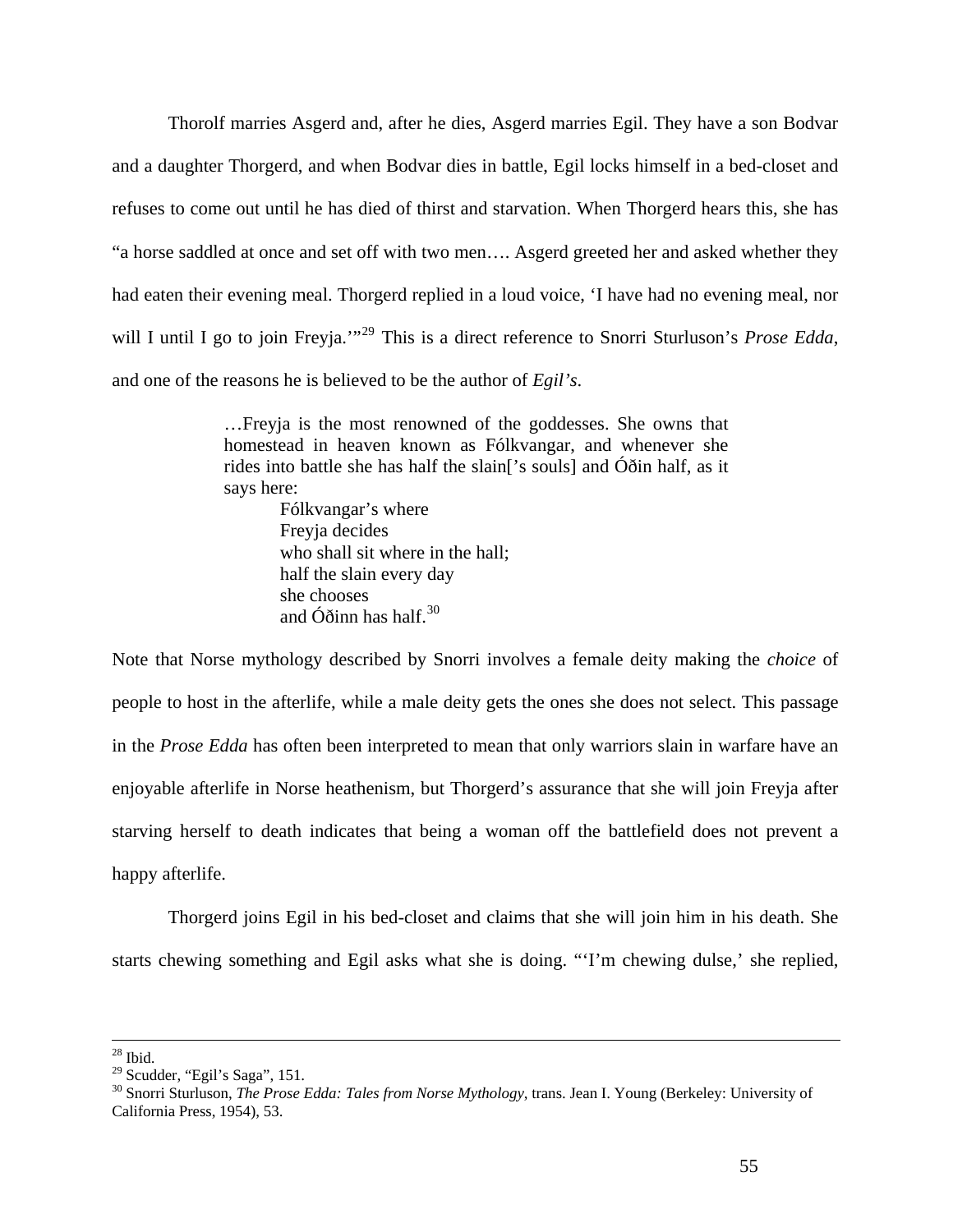<span id="page-55-0"></span>'because I think it will make me feel worse. Otherwise, I expect I will live too long.'"[31](#page-55-0) Dulse, edible seaweed, was consumed in Ireland and the Faroes but not in Norway. Whether the Icelanders learned it from trading or the tradition was begun in Iceland by Gaels, this passage in *Egil's* hints that survival tactics used by Gaels in impoverished areas were carried into Iceland.<sup>[32](#page-55-0)</sup>

Thorgerd and Egil eat the salty dulse and become uncomfortably thirsty, so Thorgerd calls for a drink of water. They are handed a drinking horn of milk, which is probably according to a secret plan which Asgerd and Thorgerd have coordinated. Thorgerd drinks and then passes the horn to Egil, who takes "a great draught…then threw the horn away [in anger]. Then Thorgerd said, 'What will we do now? Our plan has failed. Now I want us to stay alive, father, long enough for you to compose a poem in Bodvar's memory and I will carve it on a rune-stick."<sup>[33](#page-55-0)</sup> Thorgerd is literate in the early alphabet of northern Europe, the runes, whose magical powers will be explained in the next chapter. Most memorial stones in Scandinavia were carved by women as markers for fallen male relatives<sup>[34](#page-55-0)</sup> and this passage indicates that the female role as the guardians of memory was remembered in tenth-century Iceland.

### *The Vínland Sagas*

"She [Freydis] was a domineering woman, but Thorvard was a man of no consequence. She had been married to him mainly for his money."<sup>[35](#page-55-0)</sup> Freydis was the daughter of Eirik the Red and Leif Eiriksson's half-sister. "Domineering" may be an understatement, as later quotes will attest. Though the sagas remember her for being forward to the point of bloodthirsty, she is just

1

 $31$  Scudder, "Egil's Saga", 151.

<sup>32</sup> Gísli Sigurðsson, *Gaelic Influence in Iceland: Historical and Literary Contacts, a Survey of Research* (1988, repr. Reykjavík: University of Iceland Press, 2000), 98-99.

 $33$  Scudder, "Egil's Saga", 151.<br> $34$  Bitel, Women in Early Medieval Europe, 272.

<sup>34</sup> Bitel, *Women in Early Medieval Europe*, 272. 35 Keneva Kunz, trans., "The Vínland Sagas" in *The Sagas of Icelanders*, ed. Örnólfur Thorsson (1997; repr., New York: Penguin Books, 2001), 636.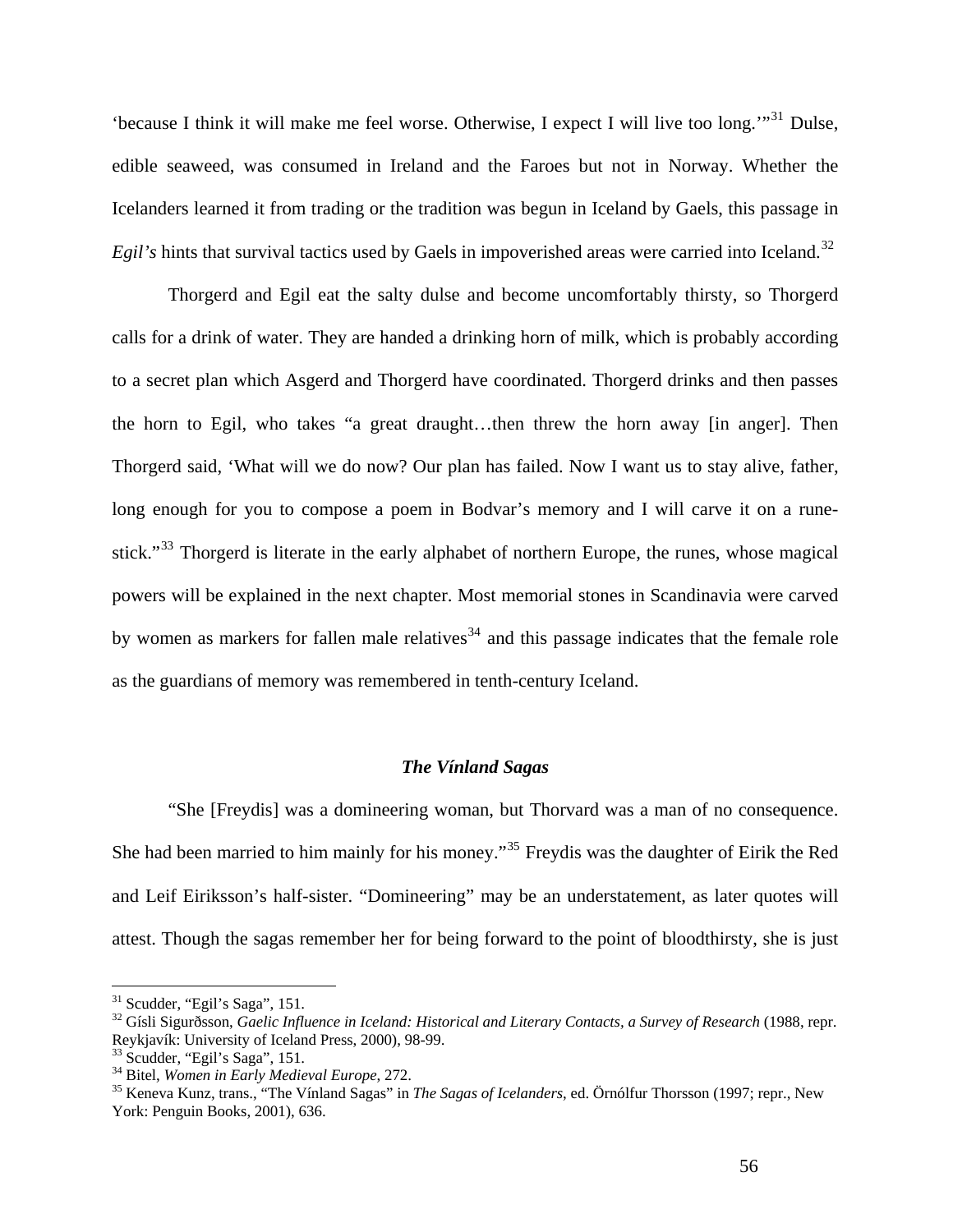<span id="page-56-0"></span>recorded as "domineering" rather than atrocious or even unfeminine. In the sagas, women who take the role of men can suffer ridicule and even divorce, but in the right situations they are commended rather than abhorred. Mentioning that her husband was of "no consequence" indicates that in contrast, Freydis was.

"She [Grimhild] was a very large woman, with the strength of a man."<sup>[36](#page-56-0)</sup> Grimhild is only introduced as a plague victim in Greenland. The mention of her physique was used as evidence for the devastating power of the sickness. Where women who are "very large" and have the "strength of a man" are uncommon in medieval European literature and even today sometimes treated with scorn, Grimhild is used as an example of a powerful woman whose death of sickness was surprising.

"Once he had decided to make the journey he hired himself a crew of sixty men and five women."<sup>[37](#page-56-0)</sup> The aforementioned spindle-whorl is archaeological evidence that women came to Vínland. In the sagas, it is remembered that Thorfinn Karlefsni's journey to Vínland specifically included both men and women. Of particular interest is that, according to this saga, women were a part of his *hired* crew.

"He sought a solution [to barter with the natives] by having the women bring out milk and milk products."<sup>[38](#page-56-0)</sup> As will be mentioned in the introduction, Icelandic (and thus Greenlandic) women were in charge of domestic functions and goods. It is remembered centuries later that it was up to the women to initiate peaceful trade with the natives of Vínland with their homemade products.

<sup>36</sup> Ibid., 644.

 $37$  Ibid., 646.

<sup>38</sup> Ibid., 647.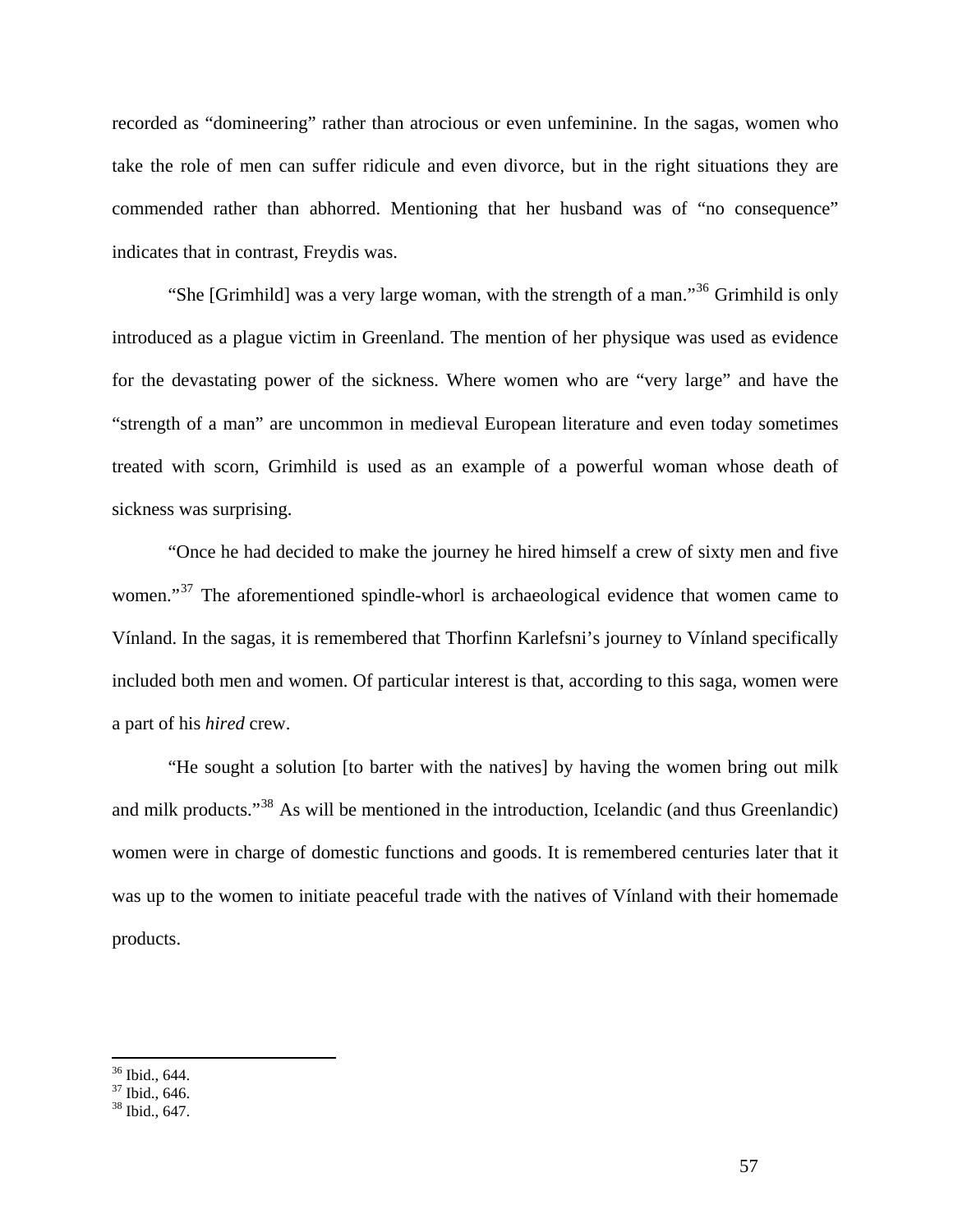<span id="page-57-0"></span>"According to the agreement between Freydis and the two brothers, each was to have thirty fighting men aboard his ship and women in addition."[39](#page-57-0) Again, a crew is recorded as including both men and women. Also of note is that Freydis and the two men all function as equals in their agreement with Freydis as her own free agent.

Freydis feels slighted in the agreements made with the two brothers and demands that Thorvard, her husband, exact vengeance. When he refuses, Freydis takes it upon herself to order her fighting men to kill the brothers and their men. Of note is that the men would not kill the women. Freydis finishes the massacre by killing the women for them. "Soon all the men had been killed and only the women were left, as no one would kill them. Freydis then spoke: 'Hand me an axe'. This was done, and she then attacked the five women there and killed them all."<sup>[40](#page-57-0)</sup> While these actions are horrific today, in the age of the sagas, bloodshed over trivial affairs of honor was common. Sagas record this very matter-of-factly. Freydis participates in the slaughter and is not condoned or shunned any more than a man of her actions would be.

"She [Aud the Deep-minded] had a knorr [type of ship] built secretly in the forest and, when it was finished, set out for the Orkneys."<sup>[41](#page-57-0)</sup> After her husband and son die, Aud prepares a graceful escape from the British Isles. Despite being outside her land of origin (Norway) and with no men to support or vouch for her, she has enough money and connections to commission a ship built just for her, as well as have it done in secret. The *Laxdæla Saga* details her departure from the British Isles, marrying off two of her granddaughters on the way, and her arrival in Iceland where she claims an entire valley as her homestead. Clearly, Aud does not face any difficulties or challenges from either her contemporaries or the author of the saga for being independent.

<sup>39</sup> Ibid., 648.

 $40$  Ibid., 650.

 $41$  Ibid., 653.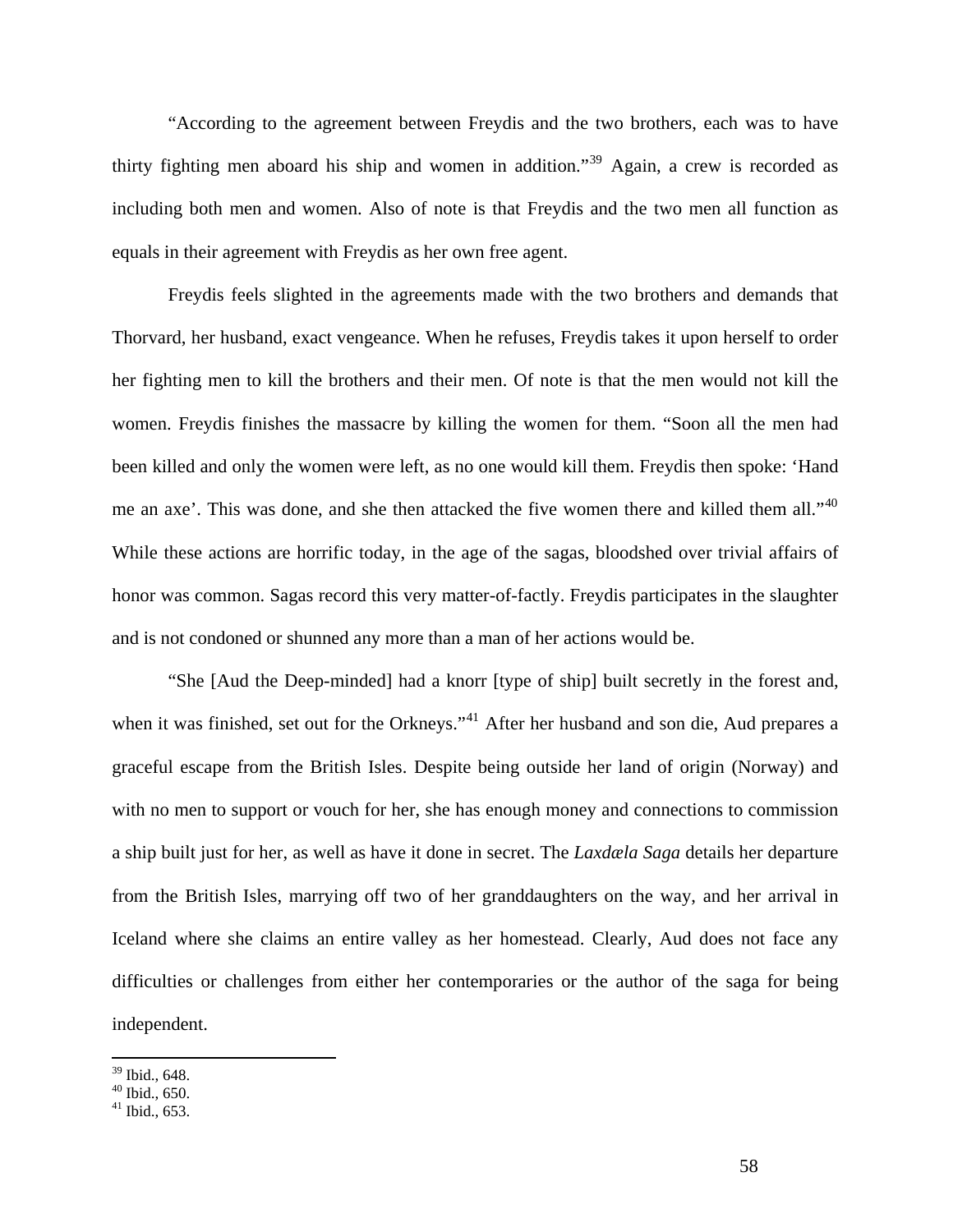<span id="page-58-0"></span>"She [Gudrid Thorbjornsdottir] was the most attractive of women and one to be reckoned with in all her dealings."<sup>[42](#page-58-0)</sup> "She [Thorgunna of the Hebrides] was of good family, and Leif realized that she knew a thing or two."<sup>[43](#page-58-0)</sup> Throughout the sagas, women are presented as beautiful and/or intelligent; both qualities being important. In contrast to many contemporary medieval stories (for example, *Parzival*) where the appearance of women is all that matters, Gudrid, Thorgunna and many other women in the sagas are remembered for, among other things, their skill at crafts, eloquence, capability in managing a farm, being "one to be reckoned with in all her dealings", and knowing "a thing or two". It is likely that in the wilderness of Iceland, women were valued more for their ability to conserve resources or produce a handicraft than to look pretty.

"As it turns out, she [Gudrid Thorbjornsdottir] is choosy about her husband, as is her father as well.<sup>"[44](#page-58-0)</sup> This line is spoken by Orm to Einar of Thorgeirsfell, the son of the freed slave mentioned earlier (*Landnám*). Orm is trying to save Einar the embarrassment of being turned down by Gudrid's father for being the son of a freed slave. Because Gudrid has never been married before, it is technically her father's decision. But Orm mentioning that she is "choosy" indicates that she still had some say in the choice of her first husband. While not a widow, Gudrid still holds some agency over her marriage partner by her ability to complain or worse if she disagrees with the choice. As will be seen in *Njal's* below, marrying a daughter off without ensuring her acceptance is technically legal but carries disastrous consequences.

> Freydis came out of the camp as they were fleeing. She called, 'Why do you flee such miserable opponents…? Had I a weapon I'm sure I would fight better than any of you.'

> …His sword lay beside him, and this she snatched up and prepared to defend herself with it as the natives approached her. Freeing one

 $42$  Ibid., 655.

 $43$  Ibid., 660.

 $44$  Ibid., 656.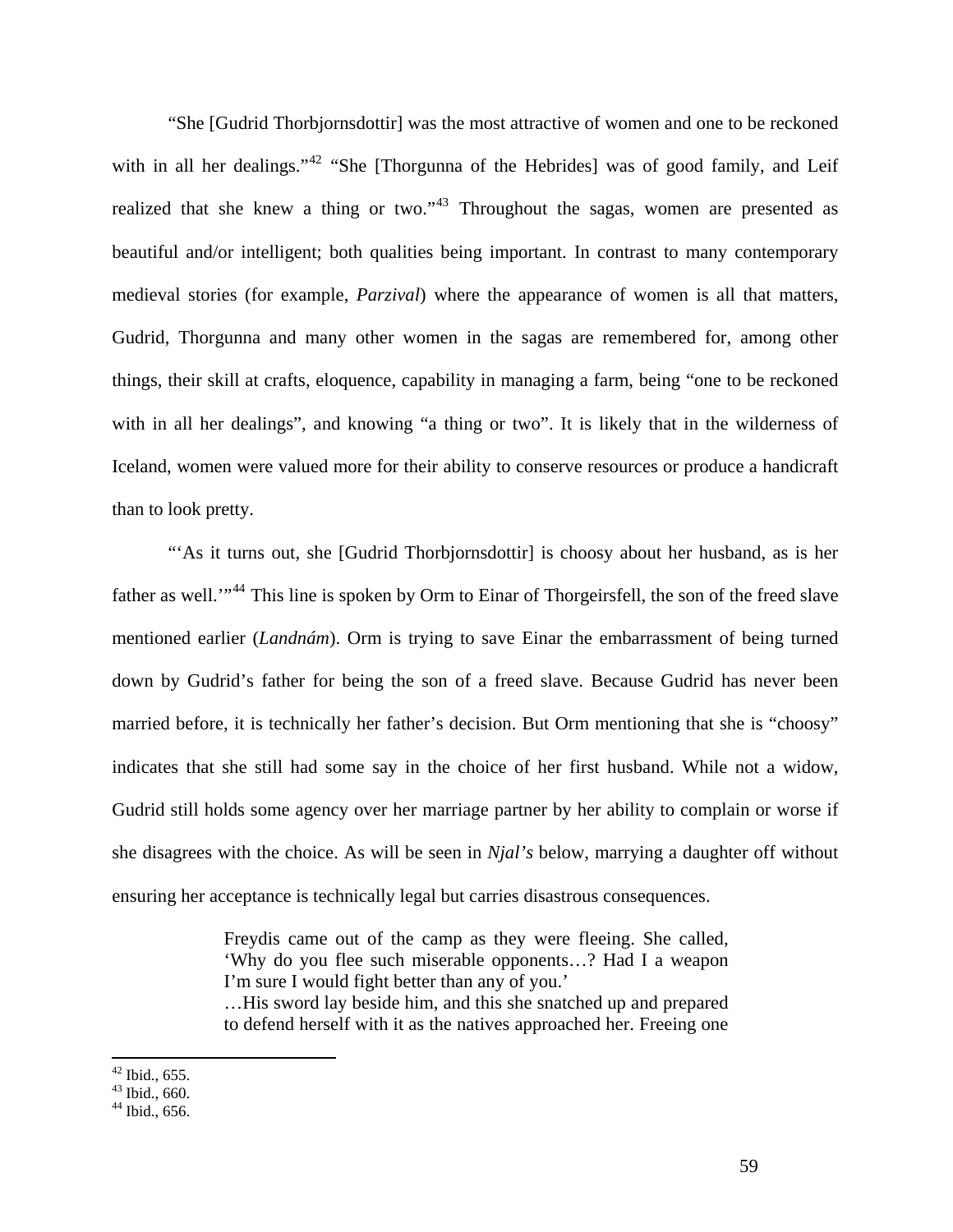of her breasts from her shift, she smacked the sword with it. This frightened the natives, who turned and ran back to their boats and rowed away.<sup>[45](#page-59-0)</sup>

<span id="page-59-0"></span>A memorable passage of female courage, this reveals that in at least one case a woman could berate the strength of men and just be ignored rather than argued with or punished. It also includes the bizarre image of the pregnant Freydis using a sword and her breast (!) in a successful defensive maneuver. Were this a goddess in mythology, it may be possible to extrapolate some sort of symbolism from the encounter, but as the record of a real-life event it leaves many questions about the role of women in warfare. Obviously Freydis does not know how to wield a sword but she uses it anyway; "fearless" is an adequate description.

 The women in the Vínland sagas are remembered for their intelligence, their ingenuity, and their courage. The appearance of women in two sagas about dangerous faraway exploration, nonetheless their importance in it, indicates that the thirteenth century author did not disagree with presence of women on long voyages, or as preliminary explorers alongside the men. This may further indicate a celebration of the women who colonized Iceland in the first place, a cherishment of the woman settler and an acknowledgment of the externality of the Icelandic woman as opposed to a forced domesticity.

# *Laxdæla Saga*

 "It is a drama of passion, of pride and jealousy and injured love, a drama dominated throughout by demanding women of iron wills and tempestuous desires. In their forceful presence the men of the saga, however heroically presented, pale almost into insignificance. They are not the prime mover of action and event; they are the moved."<sup>[46](#page-59-0)</sup> *Laxdæla* is always

1

 $45$  Ibid., 670-1.

<sup>46</sup> Magnus Magnusson, *Iceland Saga* (1987; repr., Stroud, Glouchester: Tempus Publishing Limited, 2005), 244.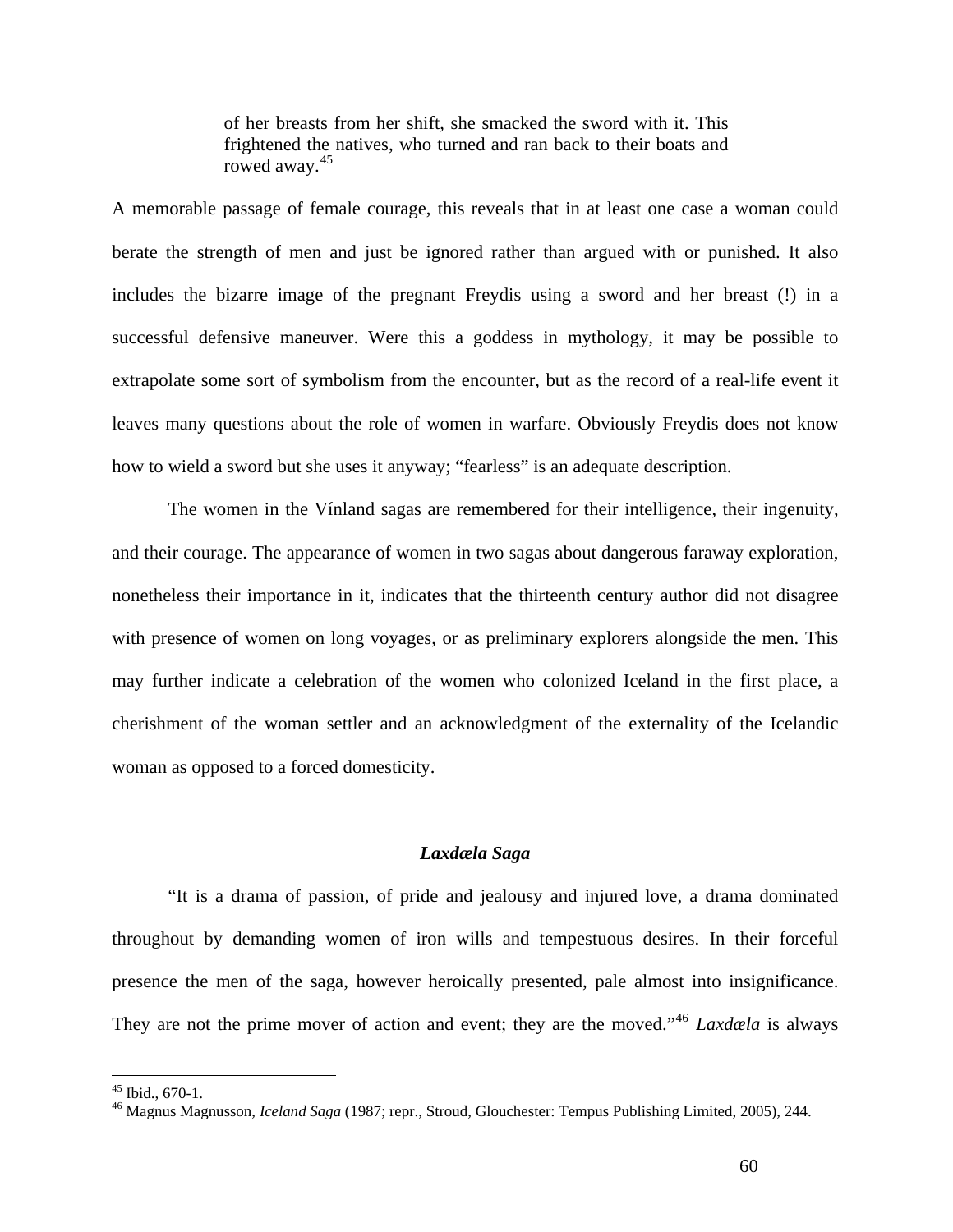<span id="page-60-0"></span>distinctive among the Icelandic saga for its romance and female-centricity. Two of the main characters, the matriarchal Auð/Unn the Deep-minded and Guðrún Ósvífsdóttir, are forceful women who use men to accomplish their goals and, in their old age, function as their own agents without criticism or contempt. While it is likely that *Laxdæla* overemphasized female power and influence as a kind of golden age interpretation of the Settlement, the fact that such a story exists and enjoyed such popularity is a testament to thirteenth-century Icelander's appreciation for the feminine will.

*Laxdæla* opens with the celebrated story of Unn the Deep-minded and her settlement in Iceland. The author or authors comment, "…it is hard to find another example of a woman managing to escape from such a hostile situation with as much wealth and so many followers. It shows what an exceptional woman Unn was."[47](#page-60-0) The saga also details her naming of the landscape based on her actions there. "…In the spring she crossed Breidafjord, arriving at a promontory where they had a morning meal and which has since been known as Dagverdarnes (Morning Meal Point)…. She lost a comb [elsewhere] and the point has since been called Kambsnes (Comb Point)."[48](#page-60-0)

Compare this practice to the Irish *dinnsenchas* or landscape-naming, where local features' names become associated with myths and ancient heroes to aid memory. Often, the name would remain but not its significance, leading to confusion and creativity:

> "'Bracan, a warrior…had a virgin daughter, Alma by name. Cumall, son of Trénmór, wed her and she died bearing his son. This green-surfaced mound was raised over her, and from her the mound is named. …Or Alma was the one who held it in the time of Nemeid. Or else Núadu Drúi built a fort and stronghold there, and

<sup>47</sup> Keneva Kunz, trans., "The Saga of the People of Laxardal" in *The Sagas of Icelanders*, ed. Örnólfur Thorsson (1997; repr., New York: Penguin Books, 2001), 278.

<sup>48</sup> Ibid., 279.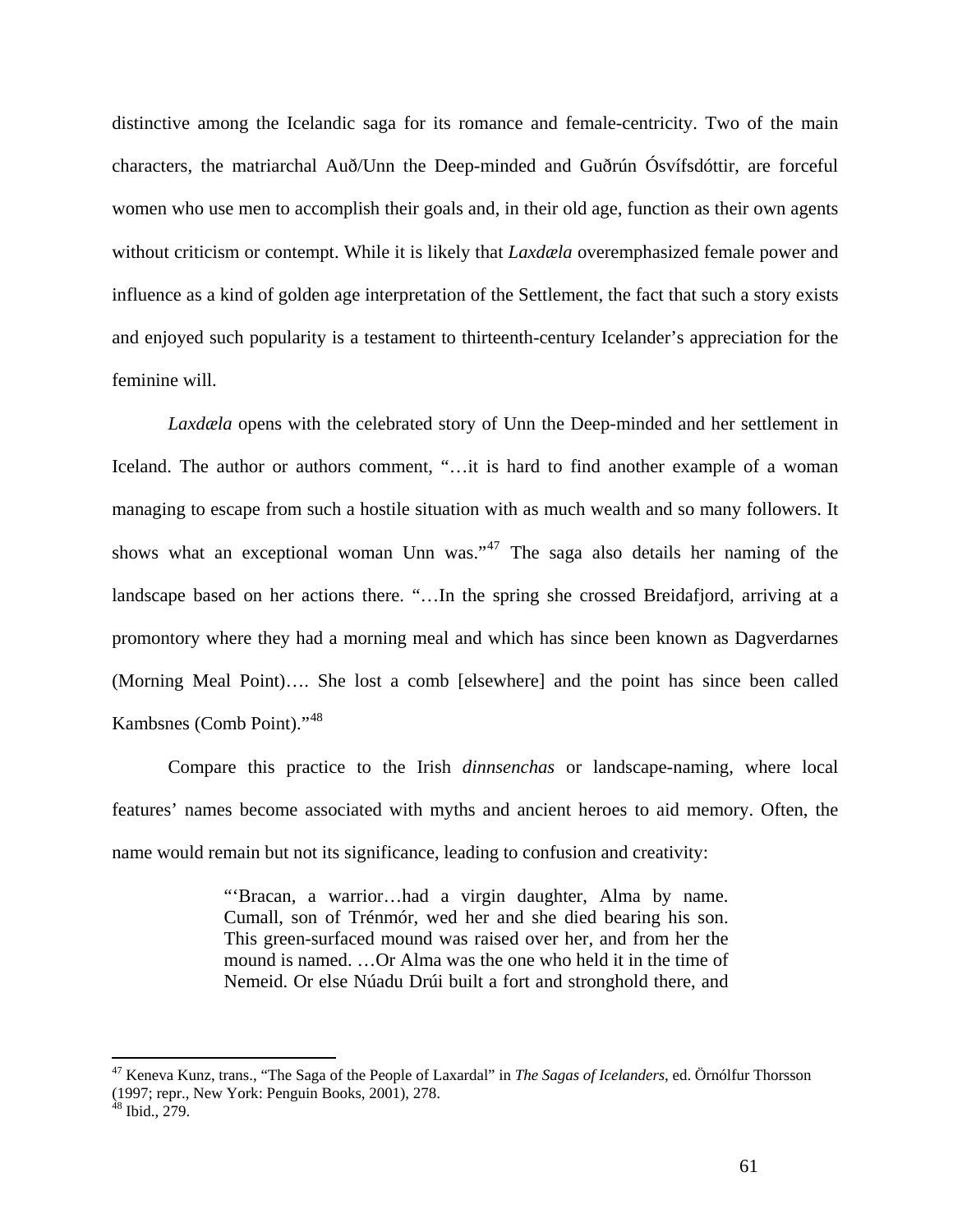took a herd [*almu*] from the fort, so that it is called Alma from this $"$ <sup>[49](#page-61-0)</sup>

<span id="page-61-0"></span>Unn's naming abilities recreate in miniature her ability to claim land on her own; she has choice and agency over the very naming of the landscape itself.

One of Unn's granddaughters becomes widowed and decides to move back to Norway. A man named Herjolf proposes marriage to her. "…[A]s a widow, Thorgerd was free to decide for herself, and on the advice of her kinsmen, she decided not to refuse his offer… [Herjolf] enjoyed even greater respect after having married a woman like Thorgerd."<sup>[50](#page-61-0)</sup> Thorgerd is old enough to be the mother of an adult but she is still considered attractive, marriageable, and even an improvement to her groom's reputation; clearly thirteenth-century Icelanders did not see women as only worth their fertility, youthfulness, and appearance.

While Thorgerd's freedom of choice was standard for widows, another woman in *Laxdæla* has the opportunity to reject a suitor despite still being under her parents' control. The young Hoskuld asks Bjorn for his daughter Jorunn's hand in marriage. "Bjorn consented for his part, and said in his opinion his daughter could not wish for a better marriage, but referred the question to her…she answered [favorably], '…In this, however, my father will have the deciding say, as I will abide by his wishes."<sup>[51](#page-61-0)</sup> Jorunn appears to politely decline agency, but there may be deeper things at work; Bjorn may have a temper or feel insecure, and Jorunn's deferment to him is a kind of honor that only a woman can bestow. If she knew what was in store for herself and Hoskuld however, Jorunn may have protested, because Hoskuld soon goes to Norway and brings home the mysterious, dumb slave-woman who turns out to be the Irish princess Melkorka.

<sup>&</sup>lt;sup>49</sup> Ann Dooley and Harry Roe, trans., *Tales of the Elders of Ireland: A new translation of Acallam na Senórach* (New York: Oxford University Press, 1999), 39.<br><sup>50</sup> Kunz, "The Saga of People of Laxardal," 283.

<sup>51</sup> Ibid., 284.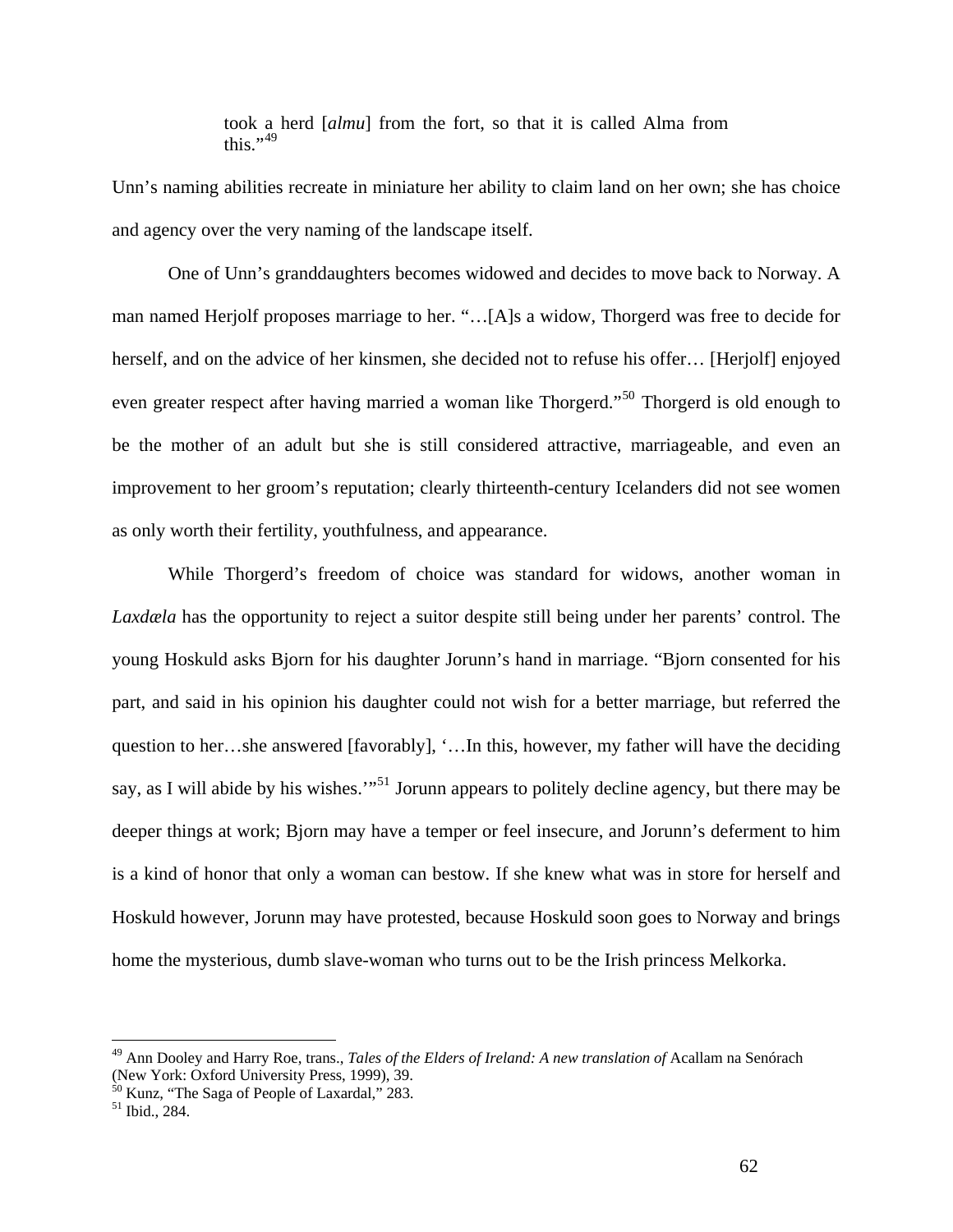<span id="page-62-0"></span>Melkorka is portrayed as an extraordinary woman both in her appearance as well for her accomplishments. The author writes, "Everyone noticed the obvious air of distinction about her and realized that she was no fool"<sup>[52](#page-62-0)</sup> and also hints that she seemed suited to fine clothes.<sup>[53](#page-62-0)</sup> Melkorka is able to hide her speaking ability for years while teaching her son Olaf Old Irish, and appears to speak flawless Old Norse in her first conversation with Hoskuld. Most extraordinarily, she gives Olaf a knife, belt, and "heavy gold arm ring"<sup>[54](#page-62-0)</sup> from her childhood that she had managed to keep hold of despite being the property of at least two different men. How can a slave possess her own knife, or an arm-ring made of gold, particularly when it is mentioned that Hoskuld and Gilli the slave-trader dressed her and thus she lost her clothes?<sup>[55](#page-62-0)</sup> It is either a plothole on the part of the author, or else a subtle hint of Melkorka's ingenuity.

 Melkorka's son quickly grows into an attractive and capable young man. He attempts to court Thorgerd, Egil's daughter who tricked Egil into eating seaweed and milk, but Thorgerd feels above Olaf. "'I have heard you say, Father, that of all your children I was your favorite. It seems to me that can hardly be true if you intend to marry me to some slave-girl's son, however and handsome he may be."<sup>[56](#page-62-0)</sup> Egil feels that Olaf's royal Irish ties make him more than worthy to marry his daughter, as explained in the preceding chapter. Olaf and Thorgerd's first encounter is the quote at the beginning of this chapter.

Grima and Kotkel, the Hebridean sorcerers, appear on the scene to harass the residents of Skalmarfjord. Kotkel is the husband and Grima the wife, and they have two sons, Hallbjorn Slickstone-eye and Stigandi (High Stepper), all of whom are equally villainous magicians. "The

<sup>52</sup> Ibid., 289.

<sup>53</sup> Ibid., 288.

<sup>54</sup> Ibid., 305.

<sup>55</sup> Ibid., 288.

<sup>56</sup> Ibid., 313.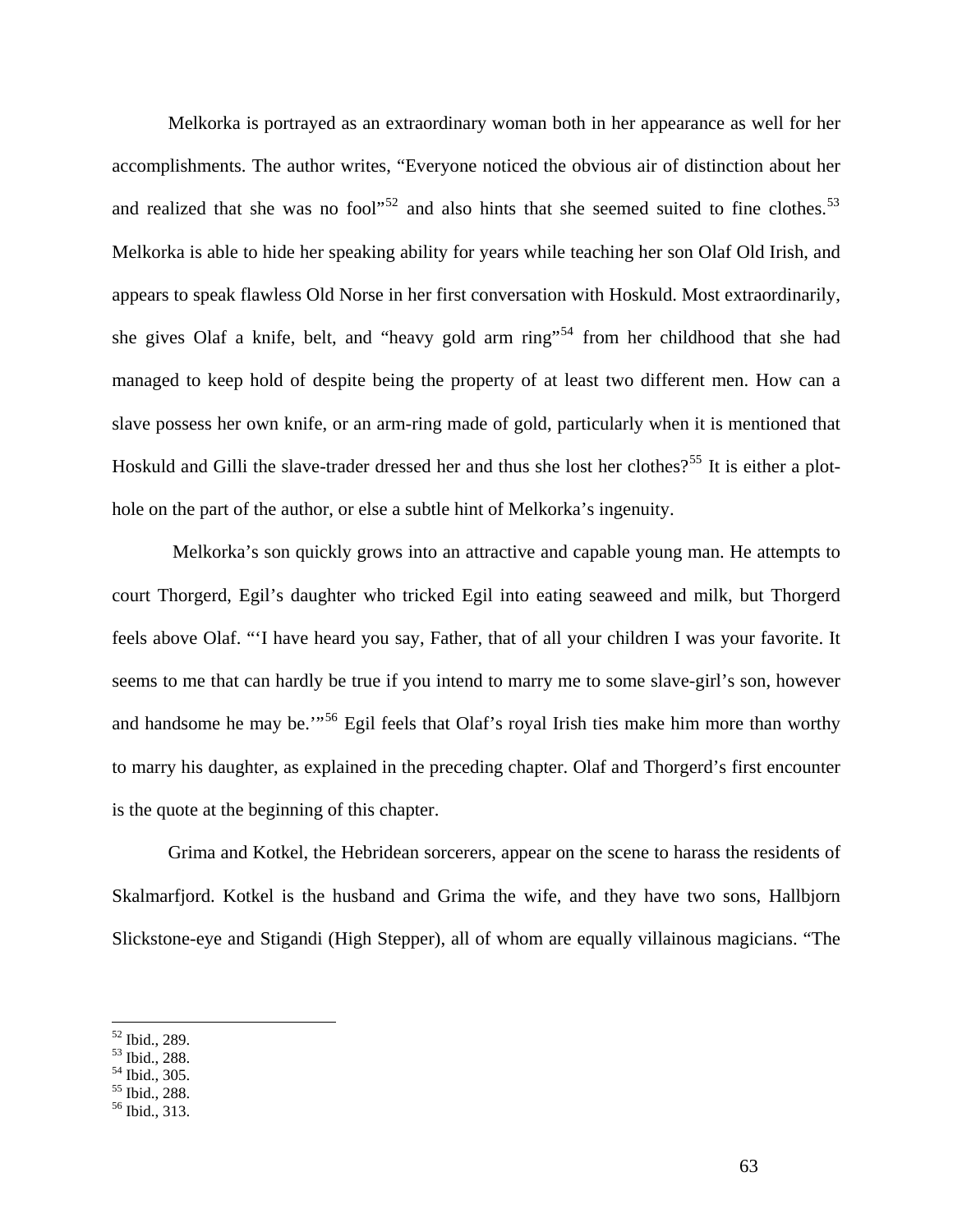<span id="page-63-0"></span>sagas name seventy-eight witches, half of them male and half female."<sup>[57](#page-63-0)</sup> Being a sorcerer was by no means synonymous with being evil, as will be explained in the next chapter, but it was also no synonymous with being an old woman either. Thirteenth-century Icelanders were equalopportunity witch-finders.

The treatment of evil magicians was also the same for both genders: "Before witnesses, Thord charged Kotkel and his wife and sons with theft and sorcery, an offence punishable by full outlawry."[58](#page-63-0) After committing various atrocities by magic in retaliation, the Hebrideans face much worse than outlawry. "Kotkel and Grima were taken on the ridge between Haukadal and Laxardal. They were stoned to death and their bodies placed in a shallow grave heaped with stones, the remains of which are still visible. It is called 'Sorcerers' Cairn'."[59](#page-63-0) Grima suffers precisely the same fate as her husband. Clearly, women witches received neither sympathy nor pardon in comparison to their male cohorts in the mind of the thirteenth-century Icelandic author.

Grima's outcome is interesting when compared to many other saga women, who incite brothers, husbands, and sons to violence but never receive direct retaliation for their forceful suggestions. The indication is that women can be punished for active crimes – in this case witchcraft – but can never be charged as accessories, even when they are the guiding malefactor. What a difference would there be in the next saga if women could be held accountable:

#### *Njal's Saga*

For all of its emphasis on law and blood-feud, the traditional domain of men in Icelandic and many other societies, *Njal's* contains a number of forceful women who influence the course of actions through speech in the same way that men influence with weapons. Women initiate

<sup>&</sup>lt;sup>57</sup> Nancy Marie Brown, *The Far Traveler: Voyages of a Viking Woman* (United States: Harcourt, Inc., 2007), 247.<br><sup>58</sup> Kunz, "The Saga of the People of Laxardal", 336.

<sup>&</sup>lt;sup>58</sup> Kunz, "The Saga of the People of Laxardal", 336.<br><sup>59</sup> Ibid., 341.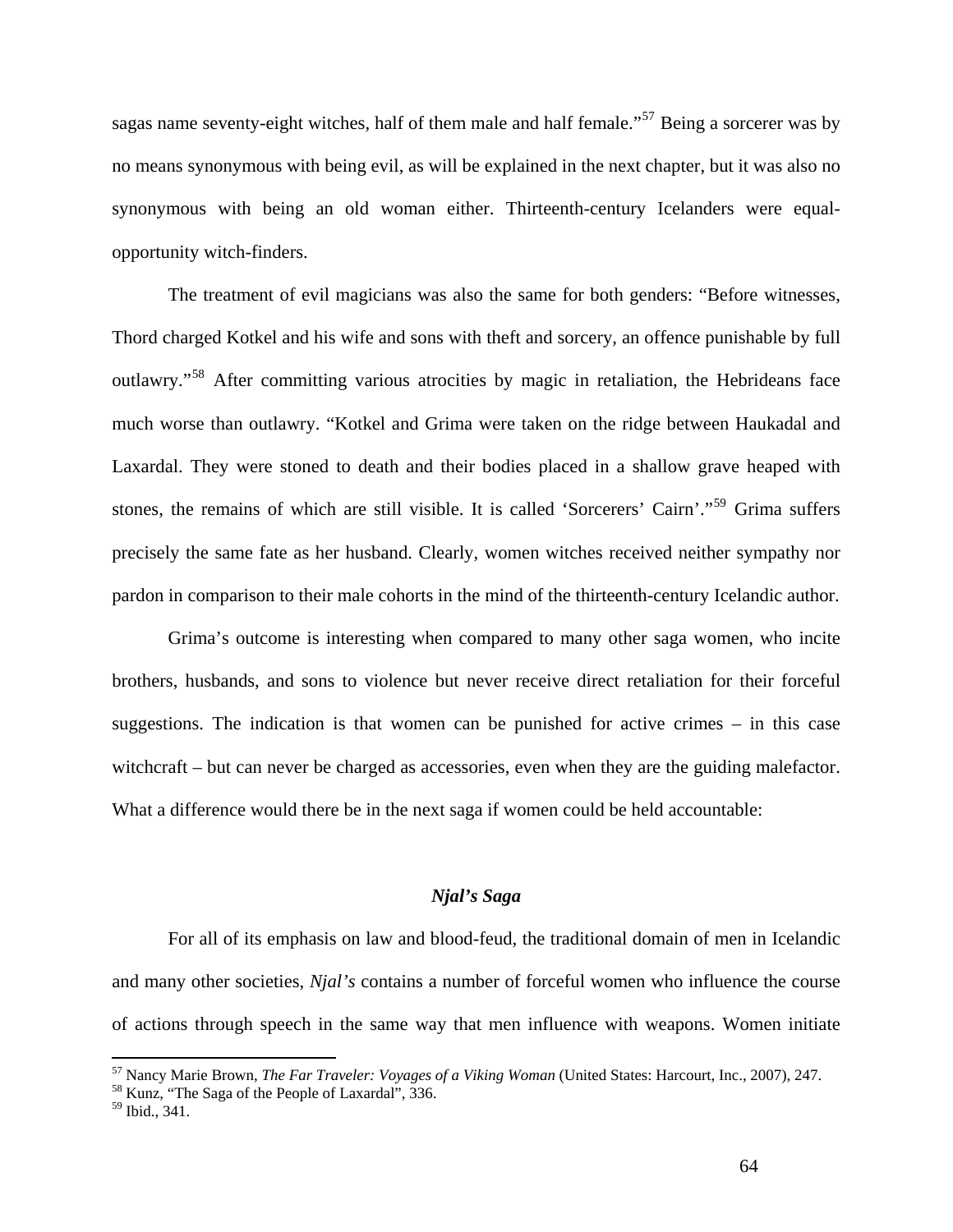<span id="page-64-0"></span>divorce, settlement, and murder as will be shown below, all in the framework of early Icelandic law. Finally, two independent and sexually liberated queens, Gunnhild from Norway and Kormlod from Ireland, appear towards the beginning and end of *Njal's* respectively.

"Hoskuld said to Hrut, 'I wish, brother, that you would improve your way of living and take a wife."<sup>[60](#page-64-0)</sup> According to Hoskuld, and presumably the author who composed this, having a woman implies a better life for men. Hrut asks for the hand of Unn Mordsdottir and receives it conditionally; Unn will inherit everything of her father's because she is an only child, so Mord tells Hrut "if you have heirs you are to share the property equally."[61](#page-64-0) Elsewhere in the saga, *Njal's* concerns impeccable treatment of early Icelandic law as preserved in later law texts, so there is no reason to doubt that Mord's assurance of his grandchildren's inheritance through a female line is historically realistic.

Hrut and Unn are betrothed, but Hrut finds out about an inheritance to claim in Norway. He changes the wedding arrangements to three years in the future and goes to Norway. One of Hrut's kinsmen remarks about the queen, "'…I know Gunnhild: if we don't go to her [immediately] she will drive us from the land and grab all our possessions. But if we go to her she will show us the honor she has promised."<sup>52</sup> When they arrive at the king's hall, Hrut boldly sits in Gunnhild's throne and she allows him to remain in it. "That evening she said, 'You shall lie with me tonight in the upper room, just the two of us.' 'That's for you to decide,' he said."<sup>[63](#page-64-0)</sup> They sleep together every night for two weeks, but Hrut's motivation – lust, fear, curiosity, loyalty – is unexplored. Neither does the king seem to notice or mind his wife's affair.

1

 $60$  Robert Cook, "Njal's Saga" (1997, repr. Penguin Classics: 2001), 4.

 $61$  Ibid., 5.

 $62$  Ibid., 7.

 $63$  Ibid., 9.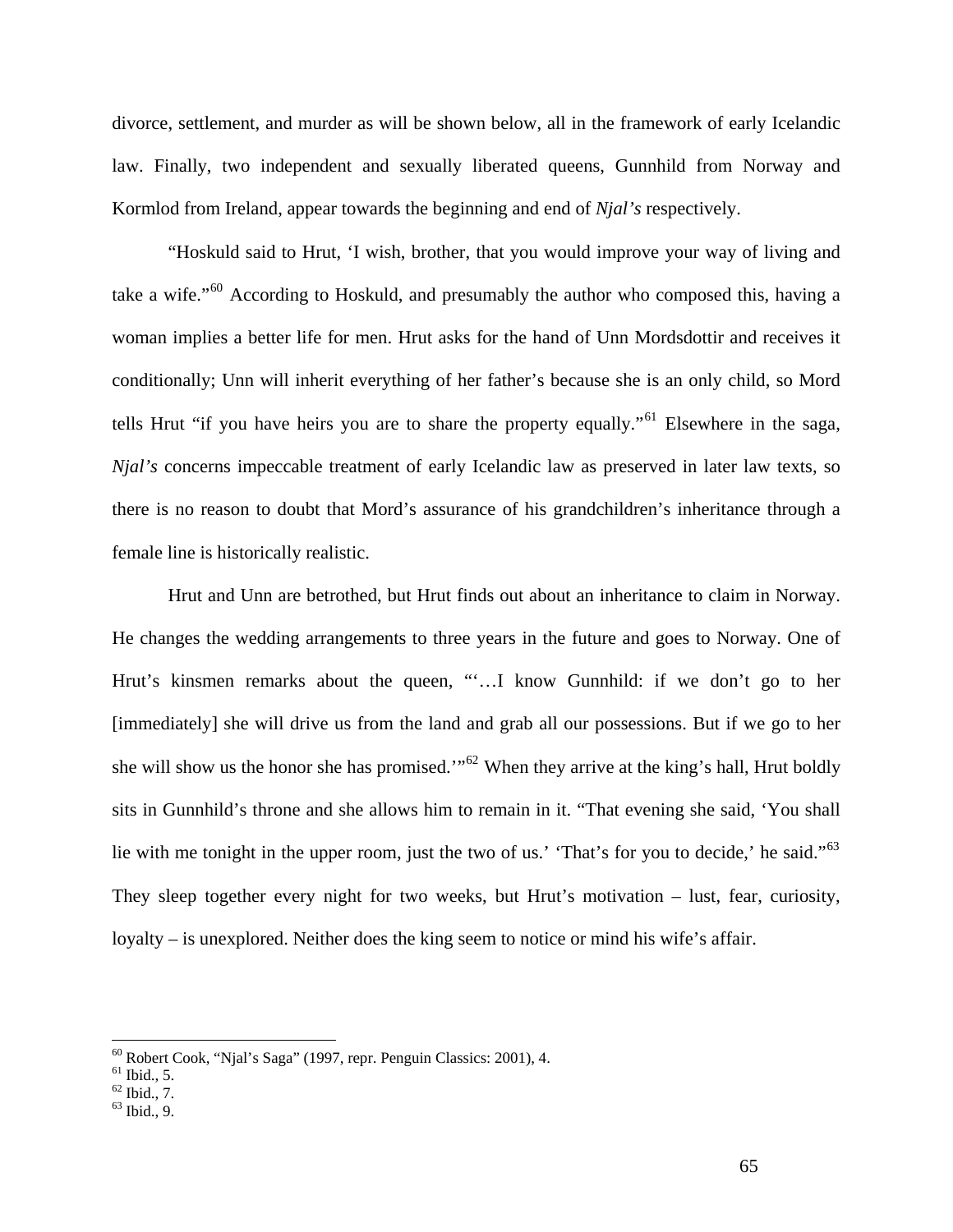<span id="page-65-0"></span>When Hrut prepares to return home, Gunnhild asks him if he plans to marry a woman in Iceland. Hrut lies and replies in the negative, and Gunnhild places a spell on him that he will be unable to have sexual pleasure with his pledged woman. This spell is further investigated in the following chapter. Hrut returns to Iceland, marries Unn, and Gunnhild's spell turns out to be true. Unn complains to her father at the Alþing about the marriage but after investigating Mord sides with Hrut against Unn, believing that she is complaining about her role as wife in Hrut's household. Mord found however that "Hrut [had] placed in her hands full authority over matters inside the house, and everyone was pleased at that."<sup>[64](#page-65-0)</sup> Finally Unn reveals that "he is not able to have sexual intercourse in a way that gives me pleasure". She divorces him for this reason, indicating that divorce could not only be initiated by women, but that it could be for seemingly petty issues.<sup>[65](#page-65-0)</sup>

Not all women in *Njal's* end an unfavorable marriage so peacefully, however. When Thorvald takes an interest in the high-spirited Hallgerd, her father Hoskuld agrees immediately to Thorvald's marriage proposal.

Hoskuld did not consult his daughter, because he had his mind set on marrying her off…[Hallgerd replies] '…you do not love me as much as you have always said, since you didn't think it worth consulting me on this matter. Besides, this marriage is beneath what you promised me.'

Hoskuld replies forcefully that '…it's my word that counts when we disagree, not yours.'"[66](#page-65-0) Thorvald and Hallgerd are married against Hallgerd's will, and when he strikes her for wasting food, her foster-father, Thjostolf the Hebridean, murders Thorvald on Hallgerd's suggestion.

<sup>64</sup> Ibid., 15.

 $65$  Ibid., 15-6.

<sup>66</sup> Ibid., 19-20.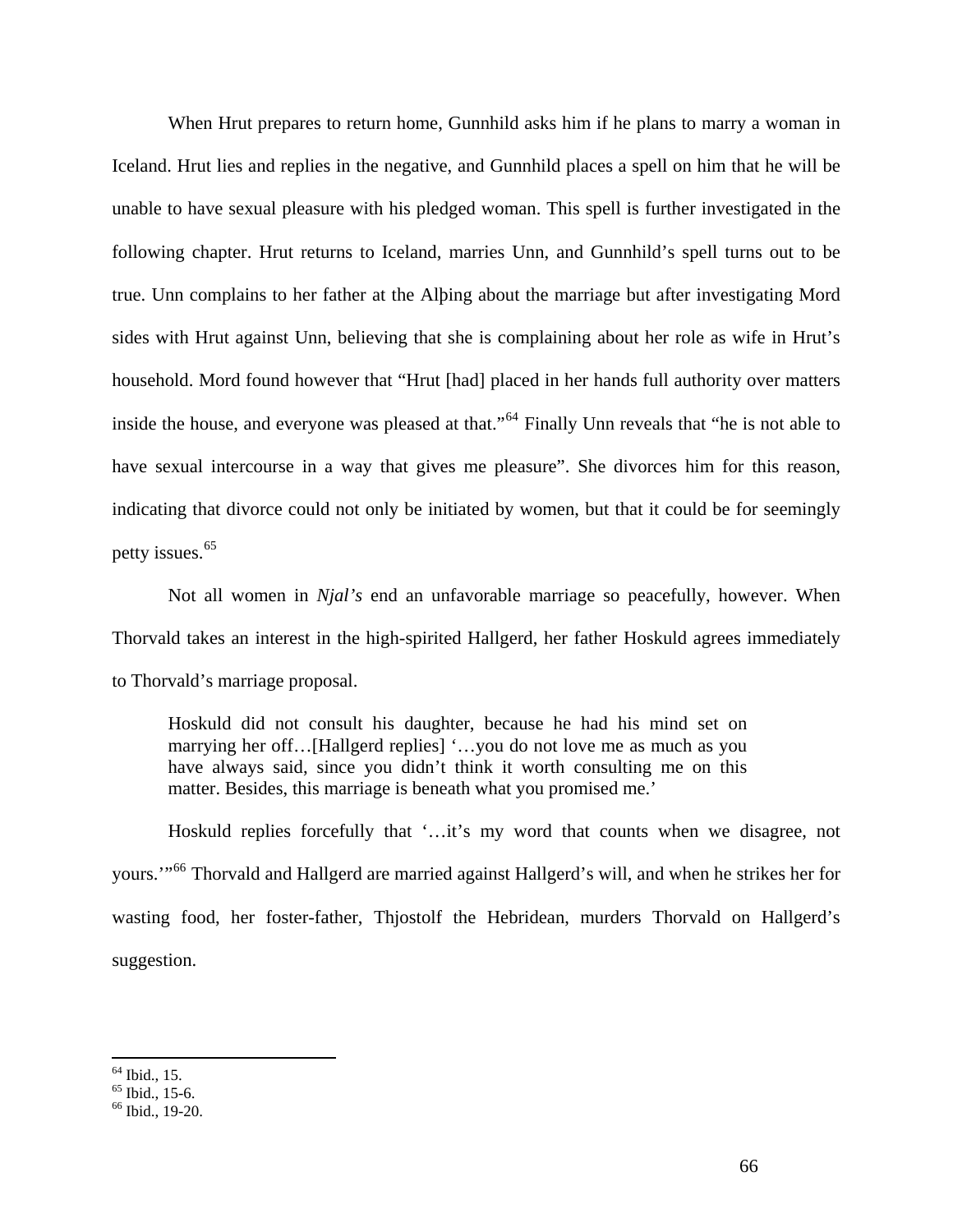<span id="page-66-0"></span>Now, as a widow (albeit an underhanded one), Hallgerd has consummate agency. She and a man named Glum find themselves mutually attracted and Glum proposes marriage. A witness says, "'I propose…that Hallgerd betroth herself – if this seems correct to the law expert here.' 'It is correct,' said Thorarin.'"<sup>[67](#page-66-0)</sup> Glum and Hallgerd get on well until Glum gets on the wrong side of Thjostolf and then Hallgerd is a widow once more. She marries Gunnar and their tribulations are even worse.

 Hallgerd is unable to manage a household properly and runs out of food. She orders the Irish slave Melkolf to steal food on pain of death, which he does.<sup>[68](#page-66-0)</sup> When Gunnar, Hallgerd's husband, finds out that he has been served stolen food, he refuses to eat it and punishes Hallgerd. "'It's a bad thing if I'm partner to a thief' – and he slapped her on the face. Hallgerd said she would remember this slap and pay it back if she could."<sup>[69](#page-66-0)</sup>

She indeed finds her revenge later in the saga when a band of men are attacking Gunnar within his home. When his bowstring is cut in battle, he asks Hallgerd for locks of her hair to twist into a new bowstring. She snidely remarks that she remembers his slap from before and that she does not care whether he lives or dies.<sup>[70](#page-66-0)</sup> Gunnar's mother witnesses this and blames Hallgerd for the inevitable death of her son: "[s]he was so fierce towards Hallgerd that she was on the verge of killing her".  $71$ 

 Other independent women appear in *Njal's* but are not recorded as so violent in their dealings. "Asgerd, the daughter of the Norwegian hersir Askel the Silent; she had come out to Iceland and settled to the east of the Markarflot river."<sup>[72](#page-66-0)</sup> Her son is mentioned, but not her

- 68 Ibid., 81.
- 69 Ibid., 82.
- 70 Ibid., 128.
- $71$  Ibid., 129.
- $72$  Ibid., 35.

<sup>67</sup> Ibid., 29.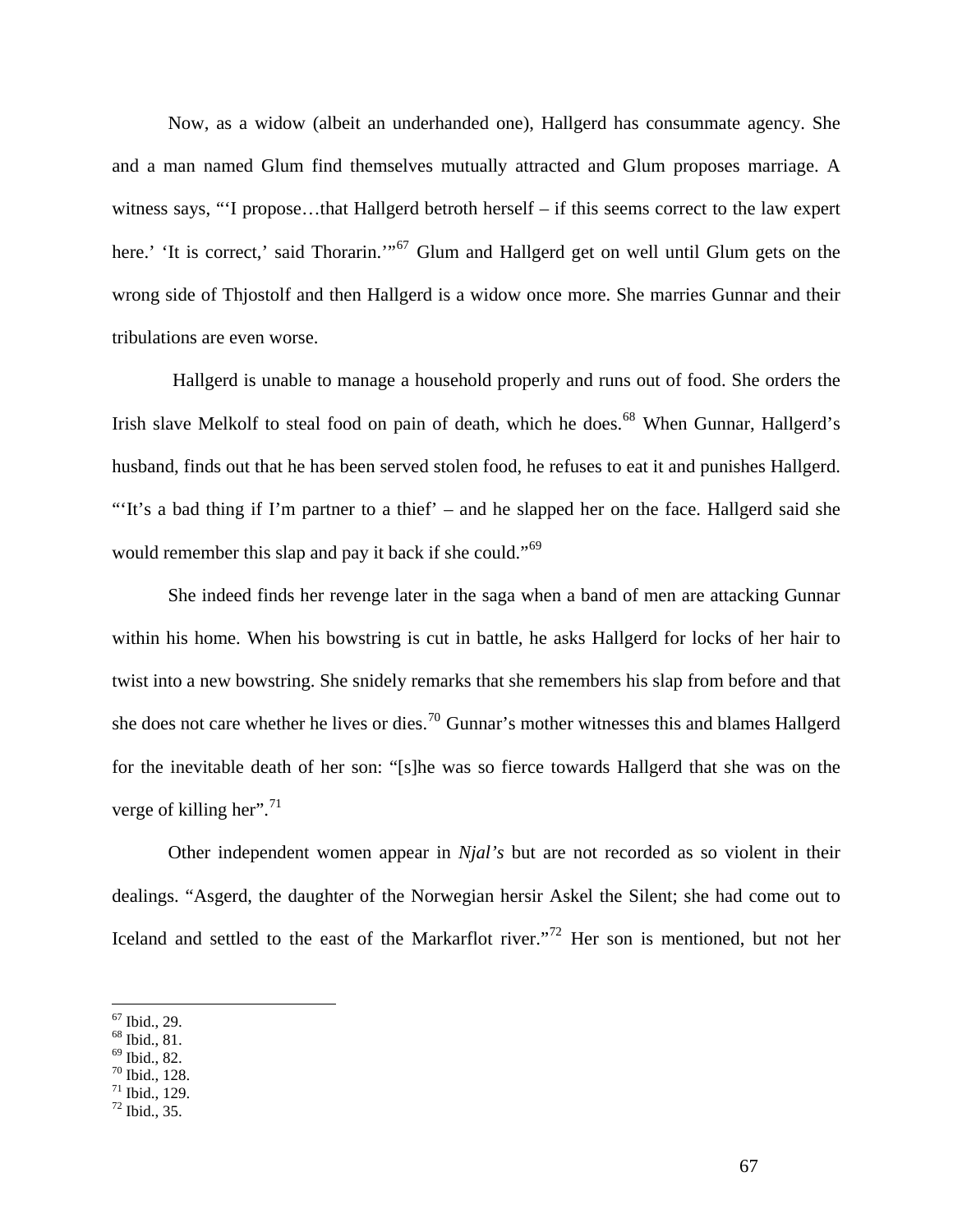<span id="page-67-0"></span>husband and his father, making Asgerd an independent settler whose name survived the years without the addition of her husband. Hildigunn is a subtly forceful woman in *Njal's*; described as "with a mind of her own...unusually tough and harsh-tempered"<sup>[73](#page-67-0)</sup>, she uses a bloodied cloak to incite her kinsman to seek revenge for her dead husband.<sup>[74](#page-67-0)</sup> Bjorn's wife, who is unnamed throughout the saga, warns her husband that if he does not help a kinsman as he has promised, that "'you'll never come into my bed again'", indicating that she will divorce him.<sup>[75](#page-67-0)</sup> The women of *Njal's*, even when background characters, are shown as free-thinkers who not afraid to use their right to divorce to coerce husbands into action.

Just as Gunnhild the Norwegian queen was powerful and wealthy in her own right, so was Kormlod, the mother of the influential Norse king Sitric Silkenbeard and wife of Irish hero Brian Ború. "…[Sigtrygg/Sitric's] mother's name was Kormlod [Gormflaith]. She was a very beautiful woman, but her best qualities were those over which she had no control, and it was commonly said that her character was evil insofar as she had control over it. Brian [Ború] was the name of the king to whom she had been married but they were divorced…Kormlod was not the mother of Brian's children.<sup>[76](#page-67-0)</sup> Despite no longer being married to Brian, Kormlod is still remembered and valued as an important figure in the Battle of Clontarf recorded in *Njal's.*

 The saga includes an extraordinary scene known as the *Darraðarljoð* (The Song of Dorrod) or "The Fatal Sisters",<sup>[77](#page-67-0)</sup> which describes *valkyries* or semi-divine women warriors foretelling the carnage of the Battle of Clontarf.[78](#page-67-0) The symbolism of this scene has been studied before, but for now it is sufficient to note that the image of the women weaving is a domestic,

 $73$  Ibid., 163.

<sup>74</sup> Ibid., 194-5.

<sup>75</sup> Ibid., 288.

<sup>76</sup> Ibid., 296.

 $77$  Ibid., 342-3.

<sup>78</sup> Ibid. 303-7.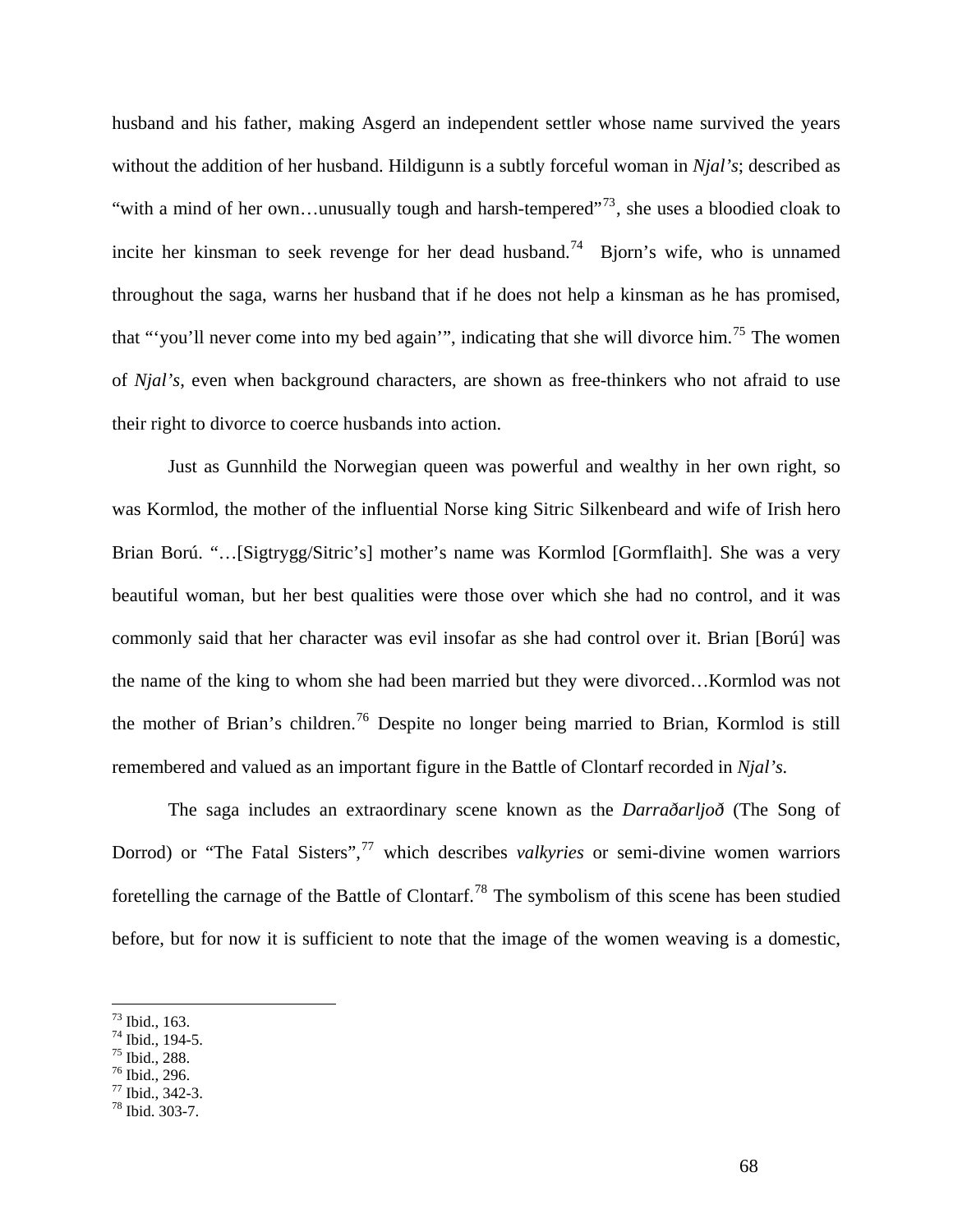<span id="page-68-0"></span>feminine, common activity. The fact that they are weaving human entrails on a loom of body parts is a gruesome subversion of women's roles and further heightens the supernatural horror of the vision by its destruction of the tranquility of weaving women. It is an inversion of the natural order of things for the thirteenth-century Icelandic author to have women engaged in such a bloody task, intimately involved with battle carnage and destruction when they should be creating warm and protective cloth.

*Njal's* contains a kind of subversion built into the saga itself. Just as the saga runs on the correct application of the law and proper procedure for court cases, the women who utilize the law for their own benefit, setting their male kinsmen against others to exact revenge for themselves, may indicate an intention on the part of the author to warn against the wiles of women. A famous quote from the saga is "Cold are the counsels of women".<sup>[79](#page-68-0)</sup> Lisa Bitel cautions, "Female [saga] characters seem to be sexually unrestricted but their actions conveyed messages about morality to medieval readers."[80](#page-68-0)

#### **Conclusion of "Gender"**

 The evidence is such that whatever conclusions we wish to draw about the depiction of women in *Landnám* and the sagas will perpetually be insufficient. We do not know to what degree the literature depicts what life was really like for Icelandic women either at the settlement or in the thirteenth century. As there is no literary parallel in Scandinavia the Icelandic evidence exists in a vacuum. Not only can we not say for sure whether saga women were more historical or fictive, but we cannot even compare the literature to foreign sources to try and discern a

<sup>79</sup> Ibid., 195.

<sup>80</sup> Bitel, *Women in Early Medieval Europe*, 244.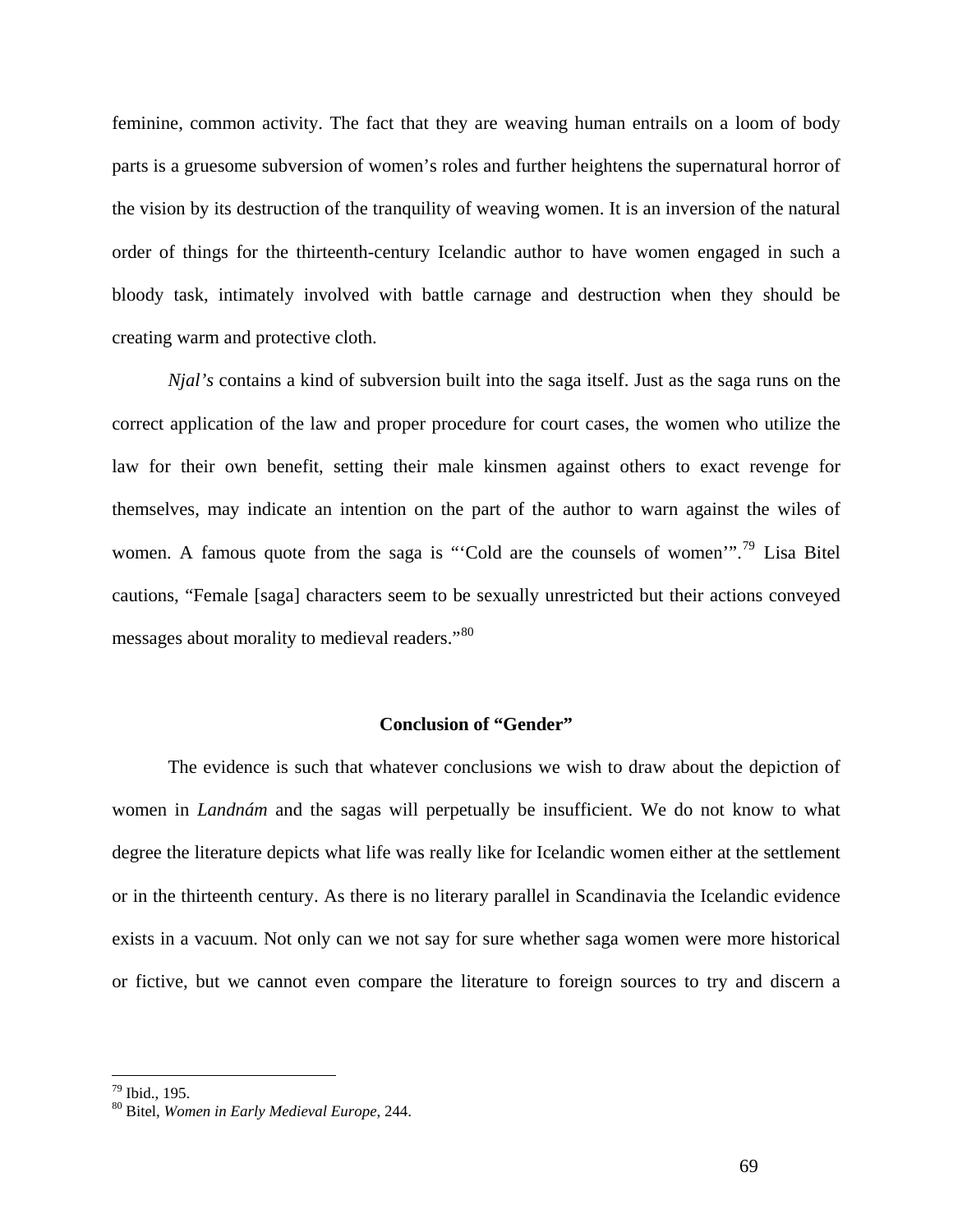difference in the treatment and depiction of women. Instead, we must try to draw conclusions on a leap of faith until such time as better evidence and source comparison can be made.

 As shown in the preceeding sagas, Icelandic women in early medieval literature are individually characterized, more or less independent, and vital to the survival of the nation as a whole. Whether or not this reflects historical reality, these figures demonstrate the thirteenthcentury Icelandic memory of female ancestors as important and influential. Early medieval Icelandic identity included an admiration for strong-willed women and awareness of their power in conflict and jurisprudence, as evidenced by this depiction in the sagas. Whether or not their contemporary women were as active, the Icelandic saga authors relished in recording the antics of settlement-era women as part of their national heritage as well as for posterity.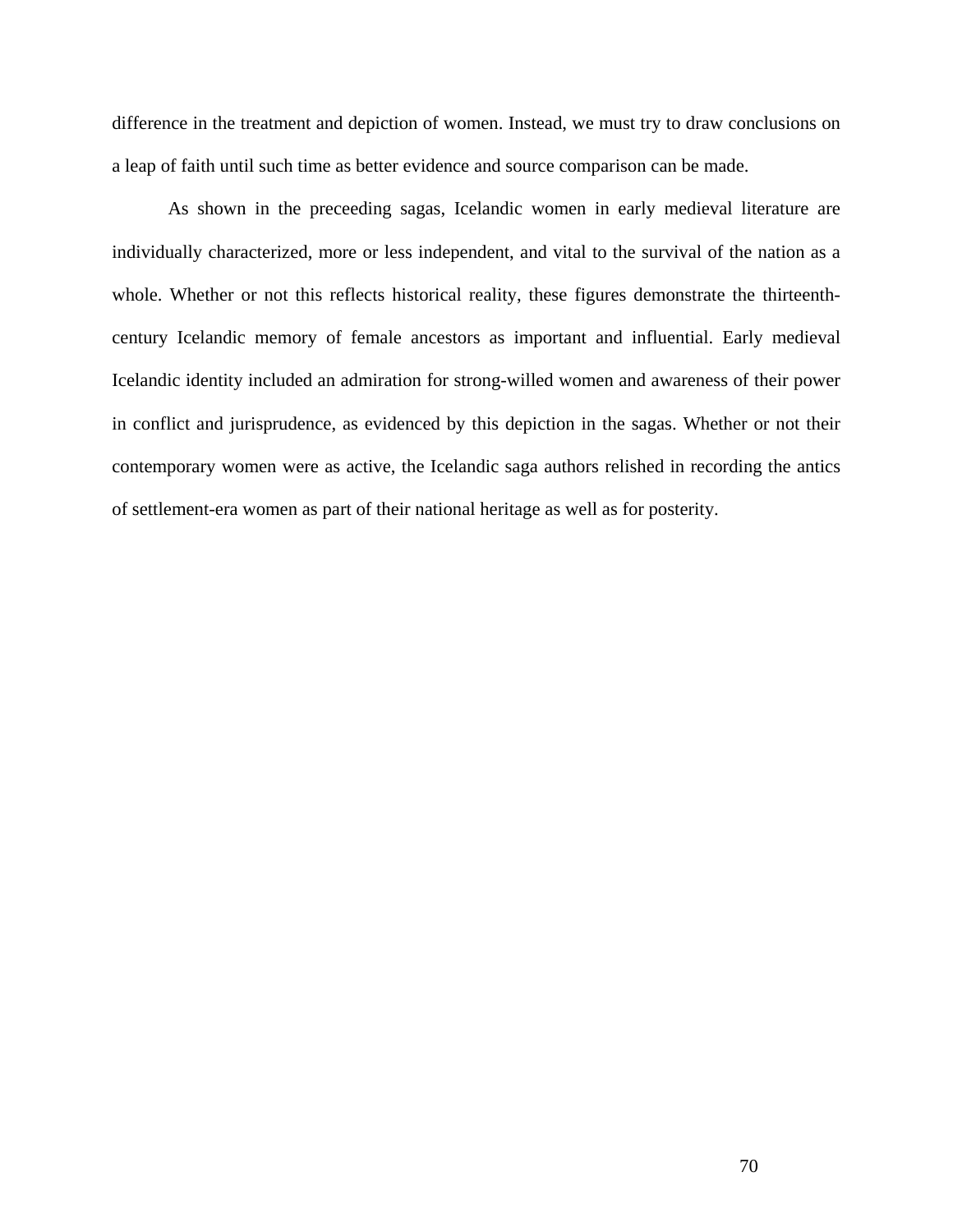# IV. Religion in Early Medieval Icelandic Literature

<span id="page-70-0"></span>*According to well-informed people some of the settlers of Iceland were baptized, mostly those who came from the British Isles. …Some of them kept up their faith till they died, but in most families this didn't last, for the sons of some built temples and made sacrifices, and Iceland was completely pagan for about 120 years.*  Chapter 399 of *Landnámabók*

Studies concerning religion and spiritual practices in Iceland generally treat pre-Christian beliefs as an unfathomable void. No holy texts, liturgies, or theological treatises were composed by the Scandinavians before the arrival of Christianity and thus the precise and detailed nature of the heathen spiritualities cannot be ascertained today. This, however, does not mean that their general form and function are irretrievable, nor that religious studies of Icelanders should not be considered before the national conversion in 999 or 1000 CE.

 Two extraordinary documents called the Eddas were composed alongside the sagas we have already seen. The two Eddas contain pre-Christian mythology, cosmology, and moral codes – or so it is believed; the so-called accuracy of the documents is still debated but not relevant to this discussion. The author of the *Prose Edda*, Snorri Sturluson, was a famous poet and lawmaker who was aware of the decline in knowledge of heathen stories and sought to preserve them for artistic use by poets. In doing so he wrote a treatise on Norse mythology as consummate and explicit as any modern introductory book on mythology. Snorri died young in 1241, placing the *Prose Edda* firmly in the thirteenth century. The author or authors of the *Poetic Edda*, also erroneously known as the *Elder Edda*, compiled many poems into a loose assortment of heathen theology and heroic action stories. At least one of the poems originated in Norway and it is likely that others had very old roots,<sup>[1](#page-70-0)</sup> but the *Poetic Edda* was compiled in Iceland at a date no earlier than 1[2](#page-70-0)70."<sup>2</sup> Thus the Eddas preserve what the early medieval Icelanders thought their heathen

<sup>&</sup>lt;sup>1</sup> Gabriel Turville-Petre, "The cult of Óðinn in Iceland" in *Nine Norse Studies*, Vol. 5 of *Viking Society for Northern Research* (Bristol: Western Printing Services Ltd., 1972), 3.

Patricia Terry, trans., *Poems of the Elder Edda*, rev. ed. (Philadelphia: University of Pennsylvania Press, 1990), xvi.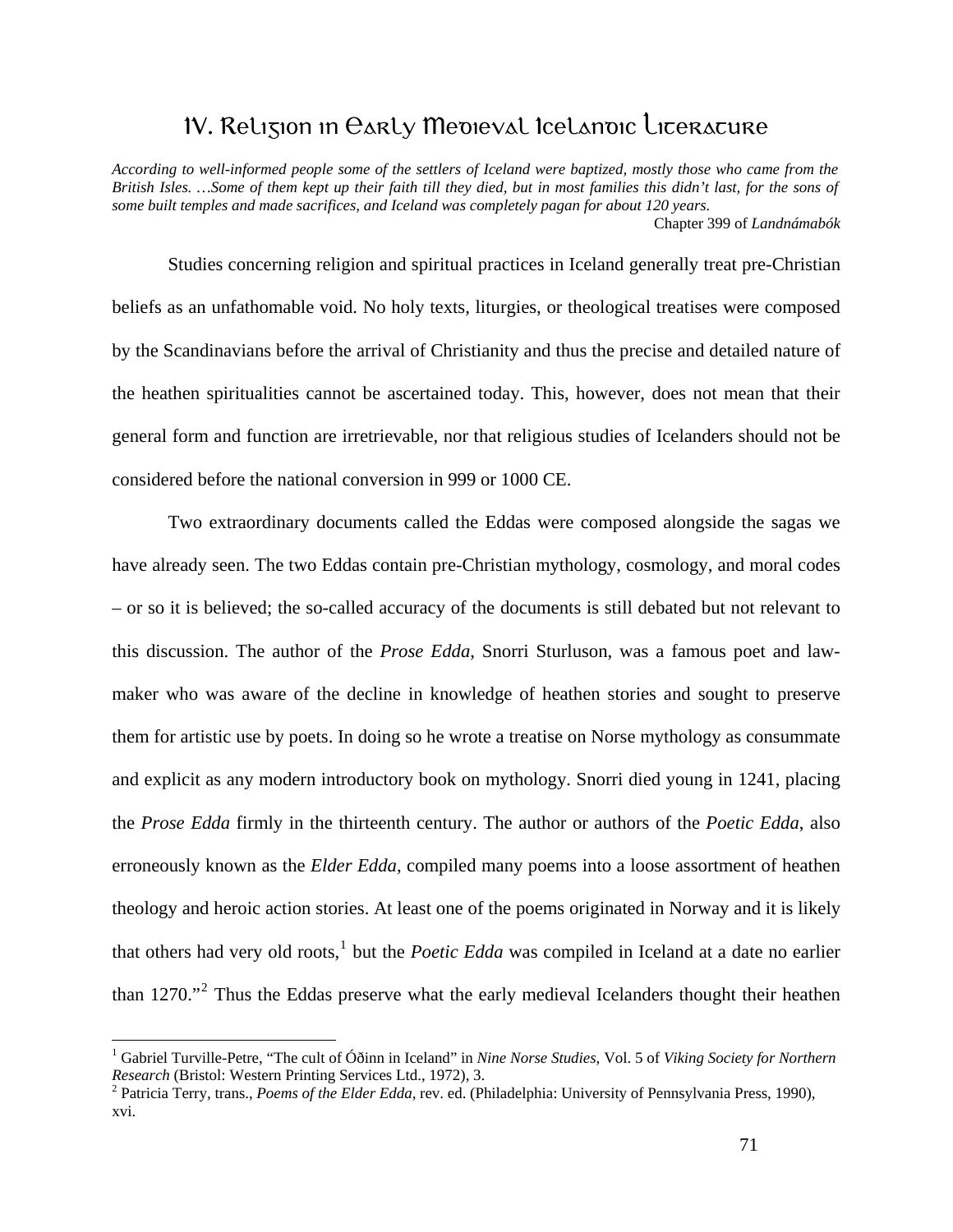<span id="page-71-0"></span>forebears believed, and provide a convenient handbook for the students of the sagas on the pre-Christian religion of the figures described.

 Any reader of medieval Icelandic literature will immediately notice the great number of names beginning with the element Thor-/Þórr-. Thor is described in the Eddas as a mighty, compassionate, and yet rather dim-witted god. While Odin or Óðinn is given prominence in the Eddas the great number of Thor- names, among other factors, indicates his popularity among the common Icelanders.<sup>[3](#page-71-0)</sup> Other deities appear in common name elements, such as Frey- or Ing-(Freyr or Yngvi, a fertility god<sup>[4](#page-71-0)</sup>), Ran- (a sea goddess), -dis (*dísir*, female ancestral deities), Helor Hal- (Hel, a death goddess), As- (*æsir*, the name of the main tribe of deities), and -grim (another name for  $\acute{O}$ ðinn<sup>[5](#page-71-0)</sup>). The use of heathen names does not immediately disappear after Christianization and even today many people across Scandinavia have the element Thor-/Þórr- /Tor- in their name.

 In his influential book on Icelandic history, Jón Jóhannesson wrote, "Although the majority of the colonists of Iceland were pagan, their beliefs were of two different kinds. On the one hand there was the belief in *landvættir* (guardian spirits of the country); on the other, there was *goðatrú* or *ásatrú* (the faith in the gods)."[6](#page-71-0) Jóhannesson also declared that the belief in guardian spirits was much more primitive. The notable Oxford professor Gabriel Turville-Petre replied to this,

> I would not wish to assert that this opinion is correct, but we can safely say that the belief in the lower beings was considerably more persistent than the belief in gods. Even today, many people both in

<sup>&</sup>lt;sup>3</sup> The discrepancy and unsympathetic treatment are very likely explained by Thor being a god of the common man while Odin is a god of poets – which is precisely what Snorri and the *Poetic Edda* author(s) were. Turville-Petre, "The cult of Óðinn in Iceland".

 $<sup>4</sup>$  Ibid., 7.</sup>

<sup>&</sup>lt;sup>5</sup> Terry, *Poems of the Elder Edda*, 48.<br><sup>6</sup> Lép Jébennesson, A History of the Oi

Jón Jóhannesson, *A History of the Old Icelandic Commonwealth: Íslendinga Saga*, trans. Haraldur Bessason, vol. 2 of *University of Manitoba Icelandic Studies* (1974; repr., Winnipeg, Manitoba: University of Manitoba Press, 2006), 118.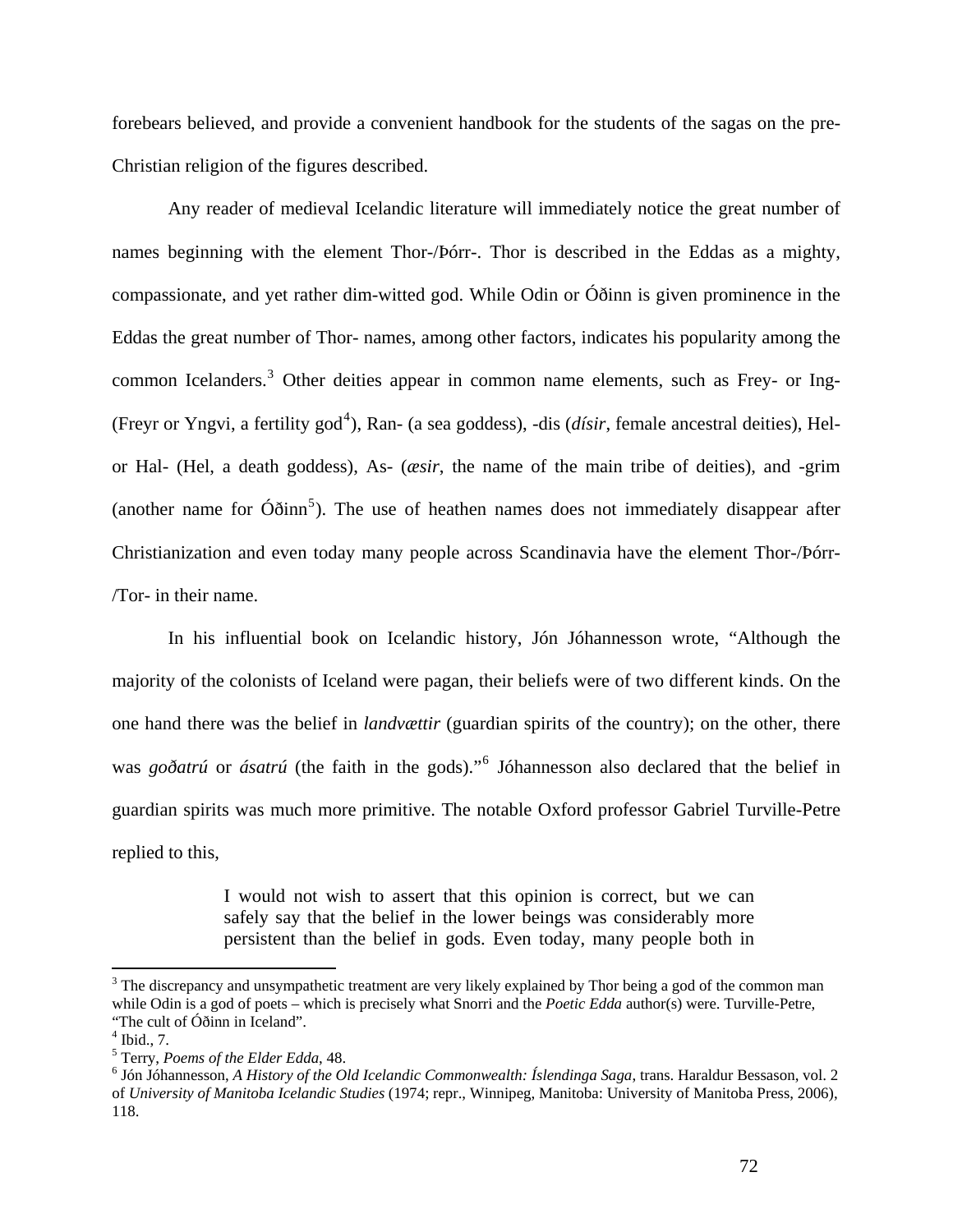Iceland and other western lands believe in fairies or 'hidden people', even trolls and such-like elemental beings. Belief in these lower beings is not inconsistent with orthodox Christianity; it hardly concerns Christianity.[7](#page-72-0)

<span id="page-72-0"></span>A modern Icelandic highway was famously re-routed so as to avoid knocking down a troll-stone,<sup>[8](#page-72-0)</sup> paralleling the Irish concern with preserving *raths* or fairy-forts.<sup>[9](#page-72-0)</sup> As nature spirit beliefs have persisted to the twentieth century, clearly they were still a factor in twelfth- and thirteenthcentury Iceland.

 The nature of heathen religion is not vital to this discussion on its own merit. Instead, it is a way to discern religious identity within *Landnám* and the early sagas. It is notable when someone offers a sacrifice,<sup>[10](#page-72-0)</sup> raises a temple, or has a son with the epithet *Priest*. The settlers were not just heathen and Christian. There were those who worshipped the *landvættir* and those who worshipped a specific god or gods, those who saw Christ as one of their gods, and even those who did not worship anything. There are also many figures who are described as sorcerers or shape-shifters, and amazingly, there are just as many men as women, and just as many "good" people as "bad" with these talents. The nature of Icelandic magical practices is also not essential to this discussion, but serves as a barometer for early medieval Icelanders' opinion on the number, quality, and personality of magic-workers.

What is remarkable is that modern readers know this today from medieval documents, from the hand of Christian scribes. Unlike many other cultures who demonized their ancestors' pre-Christian traditions, Iceland instead cherished their prehistoric customs by recording them for posterity in the Eddas. Snorri rationalized his composition of heathen beliefs by turning the

<sup>&</sup>lt;sup>7</sup> Gabriel Turville-Petre, "The cult of Óðinn in Iceland", 4.

<sup>&</sup>lt;sup>8</sup> Sarah Lyall, "Building in Iceland? Better Clear It With the Elves First," *New York Times*, July 13, 2005.

<sup>&</sup>lt;sup>9</sup> Eddie Lenihan and Carolyn Eve Green, *Meeting the Other Crowd* (Tarcher: 2003).<br><sup>10</sup> *Sacrifice*, from Latin *sacri fice*, 'to make sacred'. While nowadays it has a connotation of wanton or evil destruction, sacrifice was an important part of heathen religion. Slaughtering animals for meat and skins, dedicating buildings to gods, and making offerings for a desired outcome are all examples of heathen sacrifice.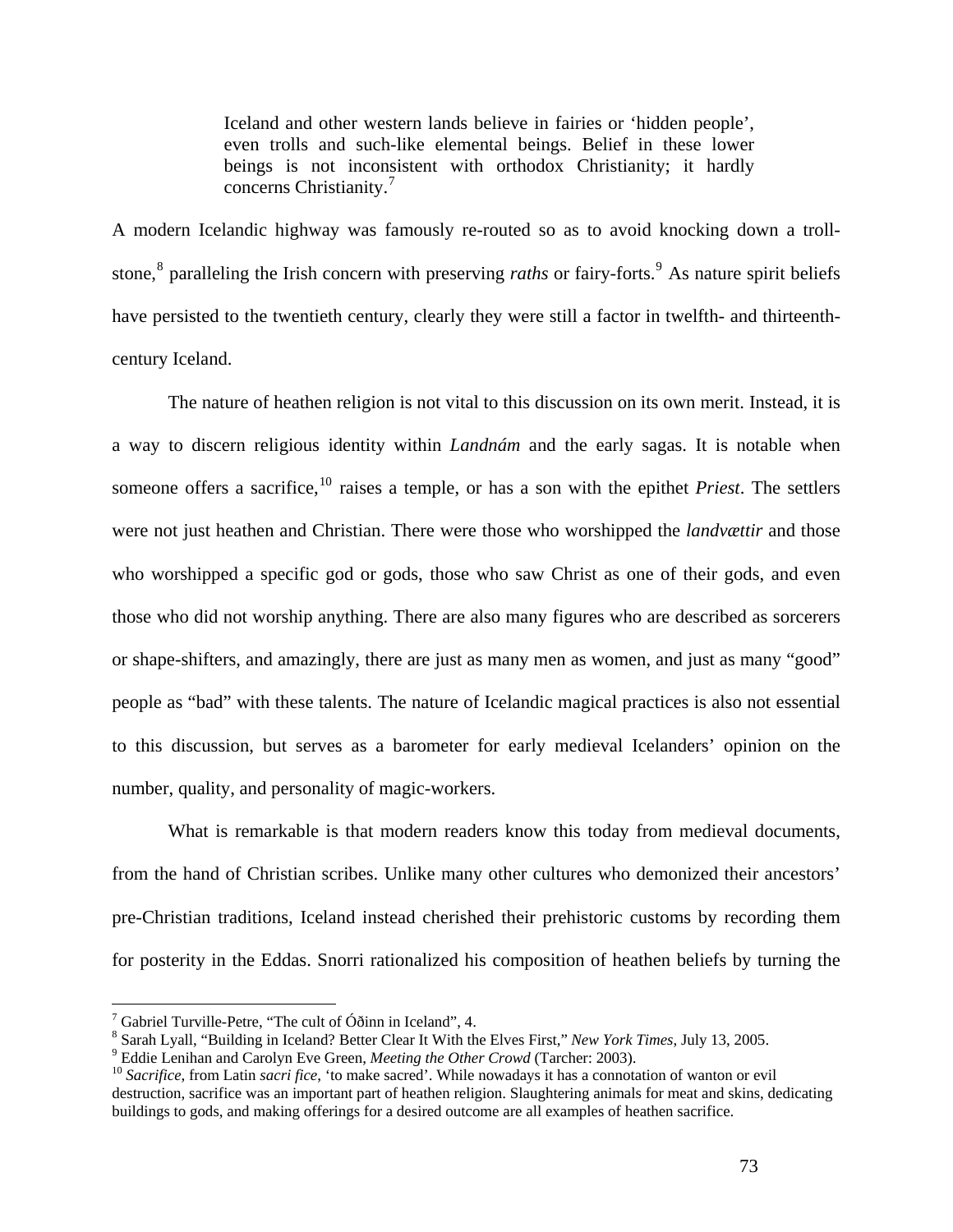<span id="page-73-0"></span>gods into Trojan heroes who came to Norway and became deified over the centuries.<sup>[11](#page-73-0)</sup> A similar "sanitization" of heathen mythology is found in the twelfth-century Irish tale *Acallam na Senórach* (*Colloquy of the Sages*), where two ancient god-heroes meet St. Patrick, become baptized, and are then allowed to tell their tale – and indeed, St. Patrick is encouraged by angels to record their pagan antics $^{12}$  $^{12}$  $^{12}$ .

The *Poetic Edda* does not have a central narrative and thus no voice to avert suspicion. It is distinctly subversive, particularly the poems *Völuspá* and *Hávamál*, the former an explicit and unapologetic description of heathen cosmology and the latter a collection of proverbs clearly pre-Christian in origin. The stories in the *Poetic Edda* evoke short prose stories from eighth-century Ireland which remember the gods without any Christian interruption, such as *Serglige Cón Chulainn* (*The Sickness of Cú Chulainn*) and *Tochmarc Étaín* (*The Wooing of Étaín*) [13](#page-73-0). These Irish stories and the *Eddas* were composed in the vernacular, a celebration both of pre-Christian traditions and of linguistic identity.

Christian figures are also not immediately given special treatment in the early medieval Icelandic literature, as will be seen below. Sometimes they are praised for their Christian virtue or luck, but in most cases their religion is mentioned without any emphasis. It is said that most of the Christians in the settlement of Iceland had come from the British Isles $14$  and scholars assume that this was true in the reverse; Ireland and Scotland had been Christian countries for centuries and thus all Gaels captured in the eighth and ninth centuries were Christian. This is not necessarily true, however. There is evidence of Irish pagan practices persisting into the eleventh

<sup>&</sup>lt;sup>11</sup> Snorri Sturluson, *The Prose Edda: Tales from Norse Mythology*, trans. Jean I. Young (Berkeley: University of California Press, 1954), 25-6.

<sup>&</sup>lt;sup>12</sup> Ann Dooley and Harry Roe, trans., *Tales of the Elders of Ireland: A new translation of Acallam na Senórach* (New York: Oxford University Press, 1999), 5, 12.<br><sup>13</sup> Both stories can be found in Jeffrey Gantz, trans., *Early Irish Myths and Sagas* (London: Penguin Books, 1981).<br><sup>14</sup> Hermann Pálsson and Paul Edwards, trans., *Landná* 

<sup>(</sup>Winnipeg, Manitoba: University of Manitoba Press, 1972), 147.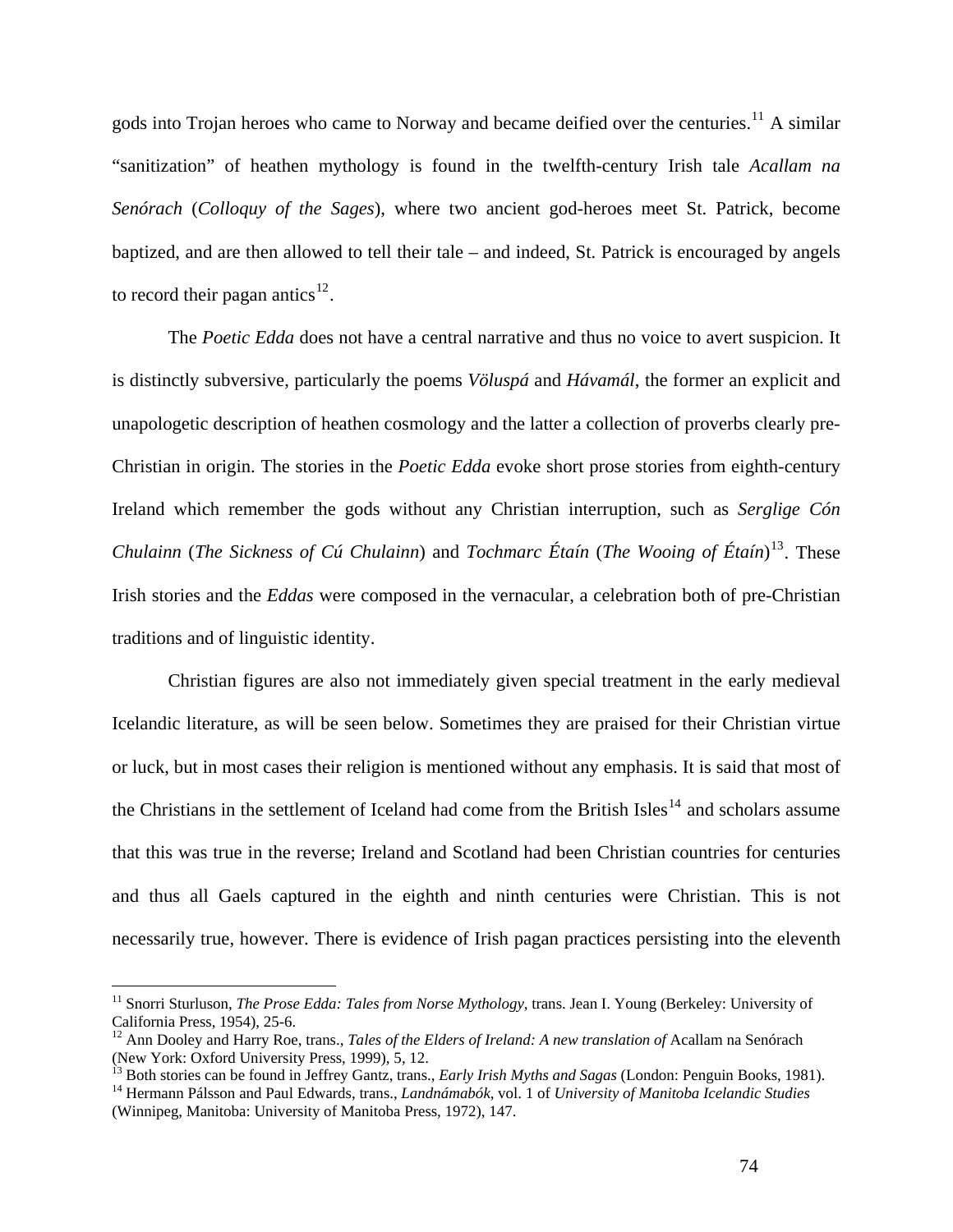<span id="page-74-0"></span>century[15](#page-74-0) and as demonstrated by the modern reverence for *raths* mentioned above, pre-Christian traditions have very long lives in Ireland. The number of Gaelic sorcerers is small but very notable in the early medieval Iceland sources.

If Iceland was pagan for 120 years, as *Landnám* states,<sup>[16](#page-74-0)</sup> what happened to the children of Irish Christian settlers? Some scholars have suggested that they maintained their religion and eased the conversion of Iceland to Christianity in the year 999 or 1000 CE. However, descriptions of the conversion of Iceland are remarkably cool and neutral, and it is emphasized that it was a prudent political conversion decided by logical debate rather than an impassioned religious frenzy. This will be expanded upon below. Is it not more likely that most of the Icelanders of Irish descent became heathen themselves? Would they worship their Norse contemporaries' gods and *landvættir* or those of their ancestors? It has been suggested that some stories in the *Prose Edda* and other early medieval Icelandic literature bears a remarkable similarity to Irish myths.<sup>[17](#page-74-0)</sup> "It seems that, when the settlement of Iceland began, people were very liberal about religious belief."<sup>[18](#page-74-0)</sup> Is it possible that Irish descendents revived their ancestors' beliefs in this liberal Icelandic religious climate of the first century?

 Religious syncretism between Gaelic and Norse is not as surprising a concept as it may appear on the surface. Much research has been done in the past decade on proto-Indo-European linguistic and culture. This hinges on the concept that all speakers of an Indo-European language, including the Celtic Old Gaelic and Germanic Old Norse, are descendents of a singular culture

<sup>&</sup>lt;sup>15</sup> For example, Gilla Lugán's annual trip to Newgrange to commune with the gods, described in the present tense in the1084 CE *Annals of Tigernach*. John Carey, "Sacred Places in Celtic Religion and Mythology" (lecture, University College Cork, Ireland, January 24, 2008).

<sup>16</sup> Hermann Pálsson and Paul Edwards, trans., *Landnámabók*, vol. 1 of *University of Manitoba Icelandic Studies* (Winnipeg, Manitoba: University of Manitoba Press, 1972), 147.

<sup>&</sup>lt;sup>17</sup> Gísli Sigurðsson dedicates half of his *Gaelic Influence in Iceland* to this theory. John Carey, professor of Celtic Civilization at University College Cork in Ireland, believes that the old Irish tale "Cormac's Adventure in the Land of Promise" was the direct source of the *Prose Edda* story of Utgarð-Lóki, which has no parallel in Scandinavian literature.

 $18$  Turville-Petre, "The cult of Óðinn in Iceland", 6.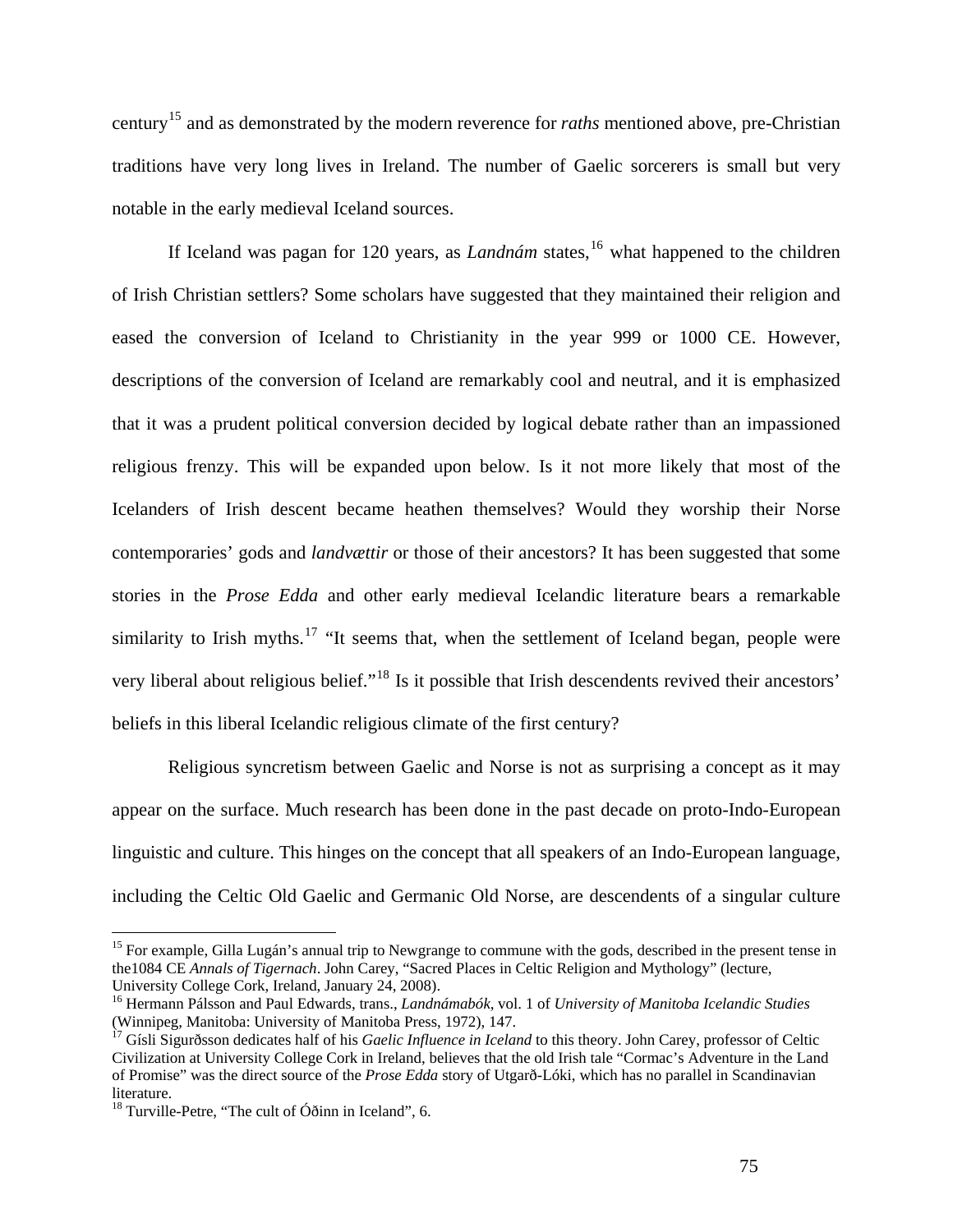<span id="page-75-0"></span>with a political, social, and religious structure that has echoed in every subsequent society. Since Old Gaelic and Old Norse speakers have the same linguistic root, the theory suggests, there must be a shared religious root as well, which is why religious practices and mythology of Gaelic and Norse heathenism are capable of integration.

With this Indo-European link in mind, let us turn first to *Landnám* and analyze the religious labels of the settlers therein. What did the early medieval composers of *Landnám* record about the settlers? What is said about Christian practices, heathen practices, and sorcery? How many people described in *Landnám* warranted a religious label, and what did the twelfthcentury authors term them?

#### *Landnámabók*

 As mentioned in the previous chapter, *Landnám* acknowledges the Irish *papar* but does not comment on their religion. The first recorded comment appears in the story about Hjorleif and Ingólfr Arnarson, Iceland's first settlers. Ingólfr offers a sacrifice but Hjorleif refuses to participate. Later, when Hjorleif is dishonorably slain by his slaves, Ingólfr comments "…in my experience, this is what always happens to people who won't hold sacrifices."<sup>[19](#page-75-0)</sup> While Hjorleif is disgraced in death, Ingólfr is celebrated as Iceland's first settler and also as a pious heathen.

This surprisingly un-Christian comment is followed several entries later by a subtle compliment towards the religion of the *Landnám* authors. "Thorkel Moon…gave himself to the god who created the sun. He had led a life as blameless as the best of Christians."[20](#page-75-0) In the *Acallam na Senórach*, it is stressed that the characters who had died before Christianity arrived Ireland, were yet proto-Christians who had adhered to a Christian model of virtue without

<sup>&</sup>lt;sup>19</sup> Pálsson and Edwards, *Landnámabók*, 19-20.<br><sup>20</sup> Ibid., 22.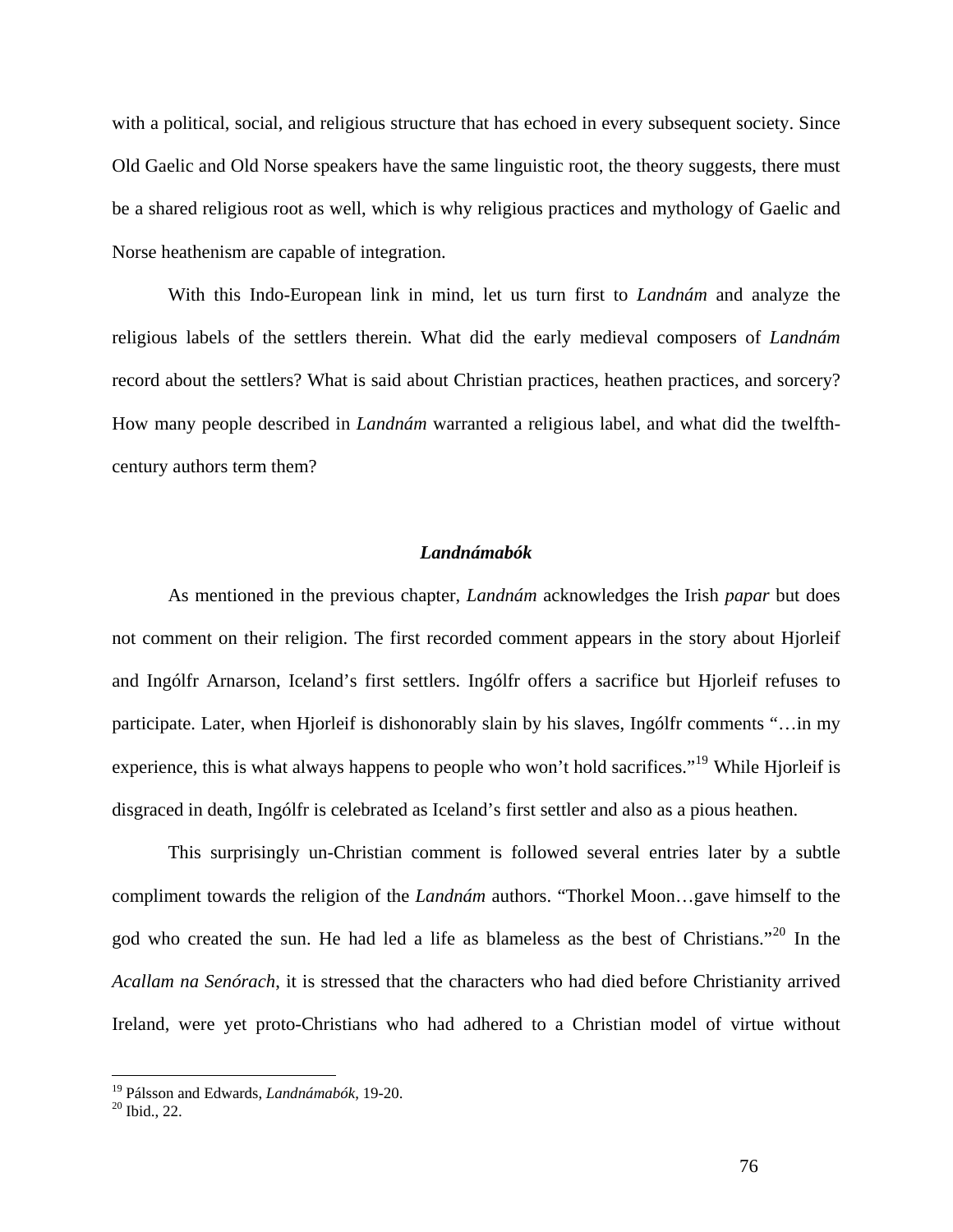<span id="page-76-0"></span>actually encountering Christianity. Just as the author of the *Acallam* stressed that native traditions were worth transmitting because of their inherent virtue<sup>[21](#page-76-0)</sup>, the authors of *Landnám* retained a memory of heathens who were not Christian only because they had not heard of it yet.

> Hrapp, Bjorn Buna's son, had a son called Orlyg whom he gave in fosterage to the Holy Bishop Patrick of the Hebrides. He had a great desire to go to Iceland, and asked the Bishop for guidance. The bishop provided him with church timber, an iron bell, a plenarium, and consecrated earth which Orlyg was to place beneath the corner posts of his church. …[H]e was to build a house and a church dedicated to St. Columba. $^{22}$  $^{22}$  $^{22}$

This bishop Patrick is unknown and it seems likely that it refers to the famous St. Patrick of Ireland who died in  $461CE.<sup>23</sup>$  $461CE.<sup>23</sup>$  $461CE.<sup>23</sup>$  While that part of Orlyg's story seems confused, the fact that he came out of the Hebrides and built a church to St. Columba is not at all surprising. On a small island in the western Hebrides is the monastery of Iona which St. Columba founded, and at one time it was the mother-house of monasteries and bishoprics across Scotland, Ireland, and northern England<sup>[24](#page-76-0)</sup>. Reading between the lines, it is possible that Orlyg was a monk at Iona who wished to follow the *papar*, though his penitential fervor is somewhat negated by Iceland's occupation at this time. Orlyg's provisions from the bishop are fascinating, but it is later in *Landnám* where the significance – and oddity – of the consecrated earth will become clear.

> Thorhadd the Old was a temple priest at Moere in Trondheim [in Norway]. He had a great desire to go to Iceland, but before he set off, he dismantled the temple and took the pillars and some earth from under the temple with him. He put in at Stodvarfjord, and declared the whole fjord sacred, just as his place in Moere had been. $25$

<sup>&</sup>lt;sup>21</sup> Kevin Murray, "The *Acallam na Senórach*" (lecture, University College Cork, Ireland, January 17, 2008).<br><sup>22</sup> Pálsson and Edwards, *Landnámabók*, 23.<br><sup>23</sup> Ibid., 23.

<sup>24</sup> John Carey, "Colm Cille and Iona" (lecture, University College Cork, Ireland, January 17, 2008). 25 Pálsson and Edwards, *Landnámabók*, 117.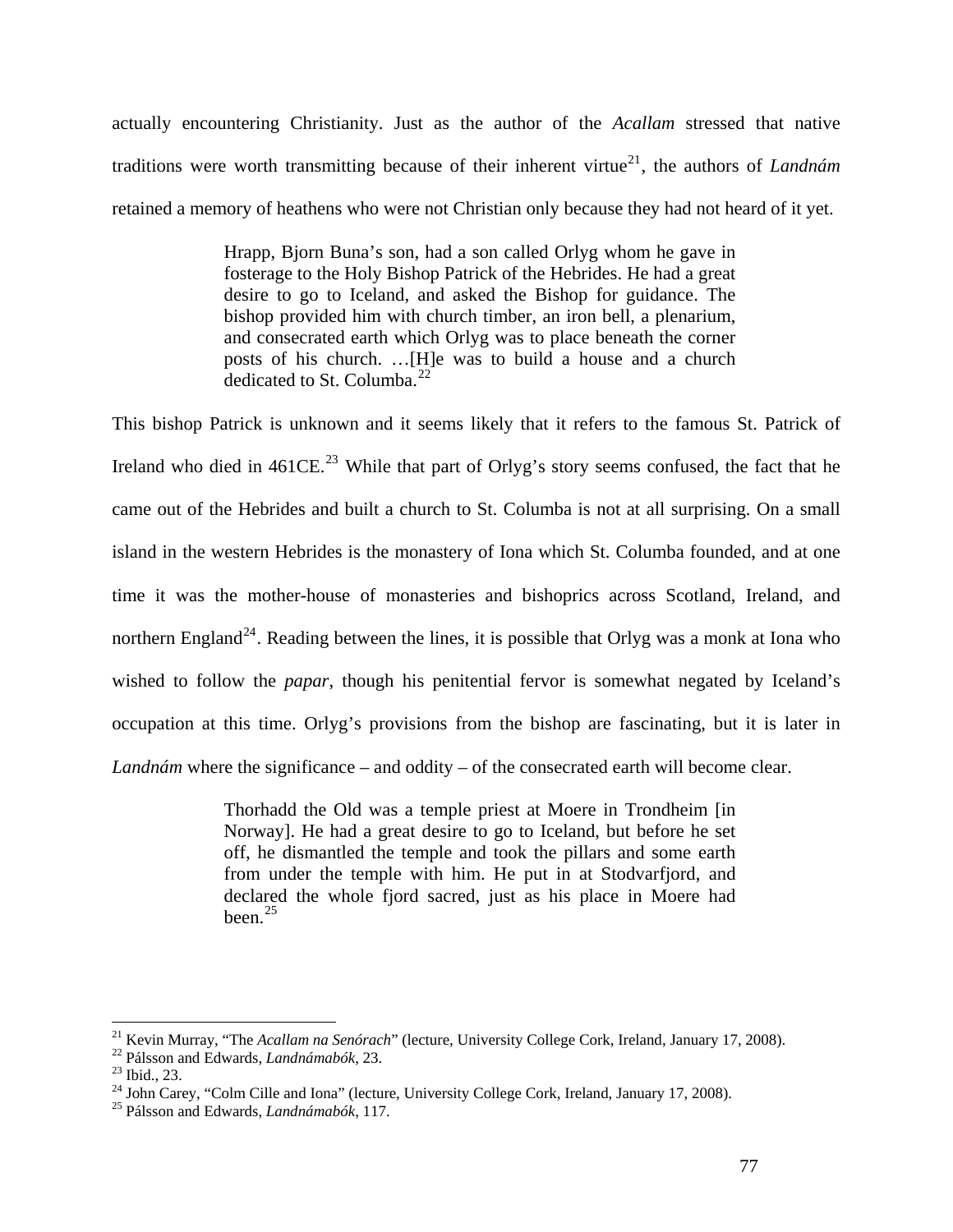<span id="page-77-0"></span>An earth-based religion, such as that practiced in Norway and Iceland in the tenth century, values dirt from a sacred region as imbued with holiness. It is similar to the medieval Catholic concept of the saint's relic, except that natural objects rather than body parts serve as the focus for worship and conduit to the divine. The Christian concept of consecrated earth was a concern for early Icelanders who did not have churches to be buried in, resulting in some ingenious methods of holy burial. $^{26}$  $^{26}$  $^{26}$ 

But the difference between consecrated and unconsecrated earth was a priest's blessing; it was not a transitive property. Why would Orlyg's bishop send him to Iceland with consecrated earth to put under the corners of the church in much the same way as the heathen priest Thorhadd sanctified his temple? If a mistake was made, it seems much more likely that the Christian authors would confuse a heathen ritual for a Christian one, rather than the other way around. Was this how monks from Iona consecrated land, in a suspiciously heathen manner? Were the Christian authors making a subtle dig at the Gaels by implying that their Christian rituals were the same as heathen ones?

 If so, it seems no real insult, as the description of heathen practices abound in *Landnám*, particularly that of landscape veneration. The surprising story of Sel-Þorir involves a merman, a prophecy concerning a mare, and a prevision of a volcanic eruption. His story ends with, "When they died Sel-Thorir and his pagan kinsmen went into Thoris Cliff."[27](#page-77-0) The family of the Christian Auðr the Deep-Minded "lost their faith" and "believed they would go into the hills when they died".<sup>[28](#page-77-0)</sup> "[Thorir Flap] made his home at Lund [Grove] and held the grove sacred."<sup>[29](#page-77-0)</sup>

<u>.</u>

<sup>&</sup>lt;sup>26</sup> For example, the Christian Auðr the Deep-Minded was buried at the high tide mark. Pálsson and Edwards, *Landnámabók*, 55. The Greenlanders in *Eírik the Red´s Saga* had an even more brilliant solution that will be discussed below.

<sup>27</sup> Pálsson and Edwards, *Landnámabók*, 38. 28 Ibid., 55, 52.

 $29$  Ibid., 103.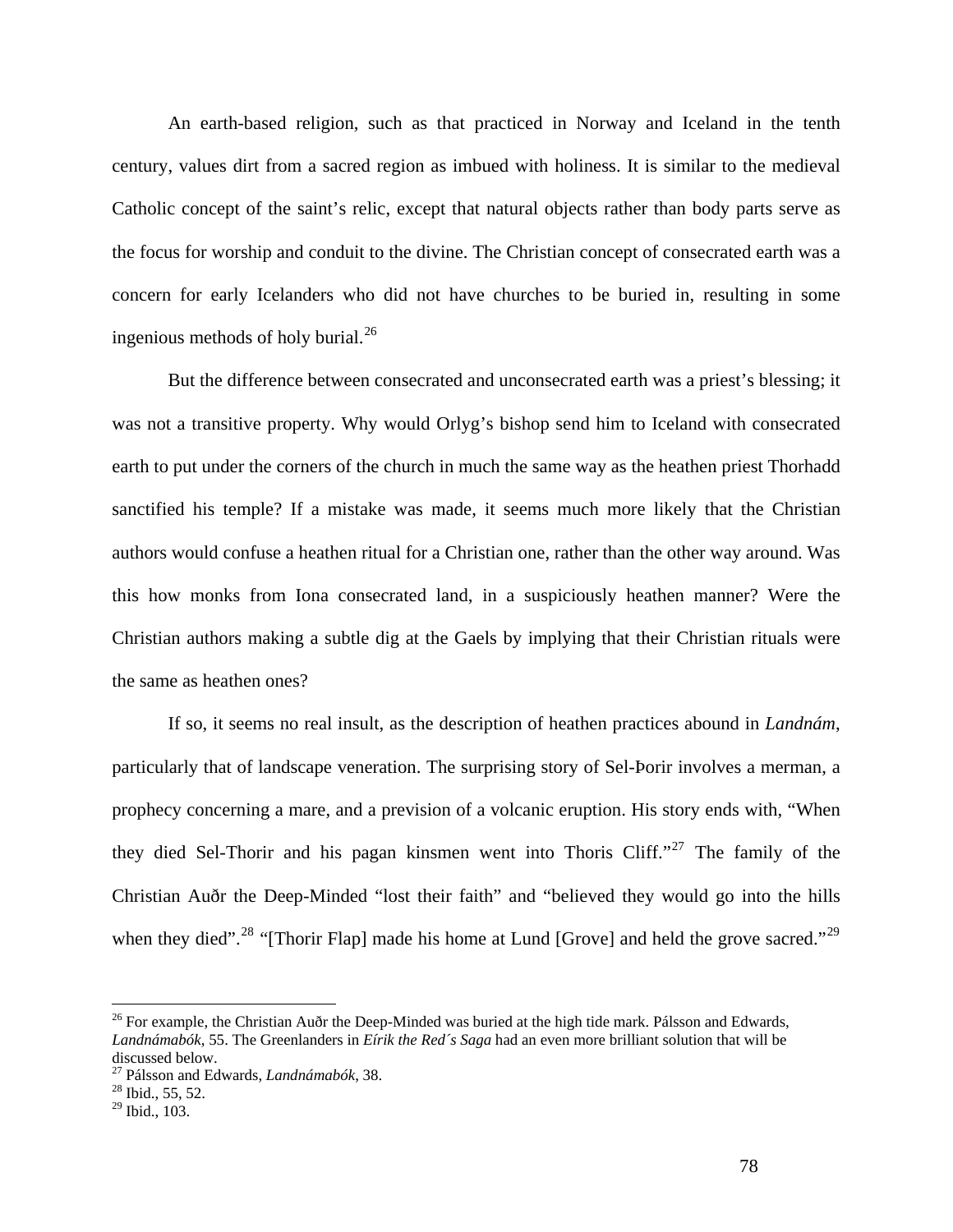<span id="page-78-0"></span>"There was a man called Lodin…His son Eyvind took possession of Flateyjardale up to Gunnsteinar, and held the boulders there sacred."<sup>[30](#page-78-0)</sup> "[Eyvind Thorsteinson] made his home at Helgastead, and that's where he was buried, in a grave mound."<sup>[31](#page-78-0)</sup> "[Thorolf Mostur-Beard] held the mountain on that headland so sacred that he called it Helgafell [Holy Mountain] and no one was allowed even to look at it unless he'd washed himself first…Thorolf and his kinsmen all believed that they would go into the mountain when they died."<sup>[32](#page-78-0)</sup> Clearly, there was a strong belief in the inherent power of the earth, and the somewhat anticlimactic afterlife that so many early Icelanders believed in.

 Belief in the *landvættir* was also strong, as *Landnám* can attest. "Olvir Eysteinsson took possession of land east of Grims River where no one had dared to settle for fear of land-spirits, since Hjorleif was killed there [by his Irish slaves early in the settlement]."<sup>[33](#page-78-0)</sup> "There was a man called Thorir the Troll-Burster."<sup>[34](#page-78-0)</sup> "People with second sight could see that all the guardian spirits of the land accompanied Hafur-Bjorn when he attended the Althing, and Thorstein and Thord when they went out fishing."<sup>[35](#page-78-0)</sup>

*Landnám* talks casually about "second sight" in several locations, usually referring to the sight of shape-shifters in their spiritual form. It is hard to describe what second sight is but it appears to be an ability to see or sense an otherwise invisible spirit or being. To a modern skeptic, there is no difference between the ability to see a visiting spirit and the ability to physically change into an animal, both being equally impossible; but to medieval Icelanders the former was an actual skill. "While literary scholars…tend to regard dreams, hauntings, and other

- $31$  Ibid., 105.
- 32 Ibid., 45-6.
- 33 Ibid., 126.
- $34$  Ibid., 99.
- 35 Ibid., 126.

<sup>30</sup> Ibid., 104.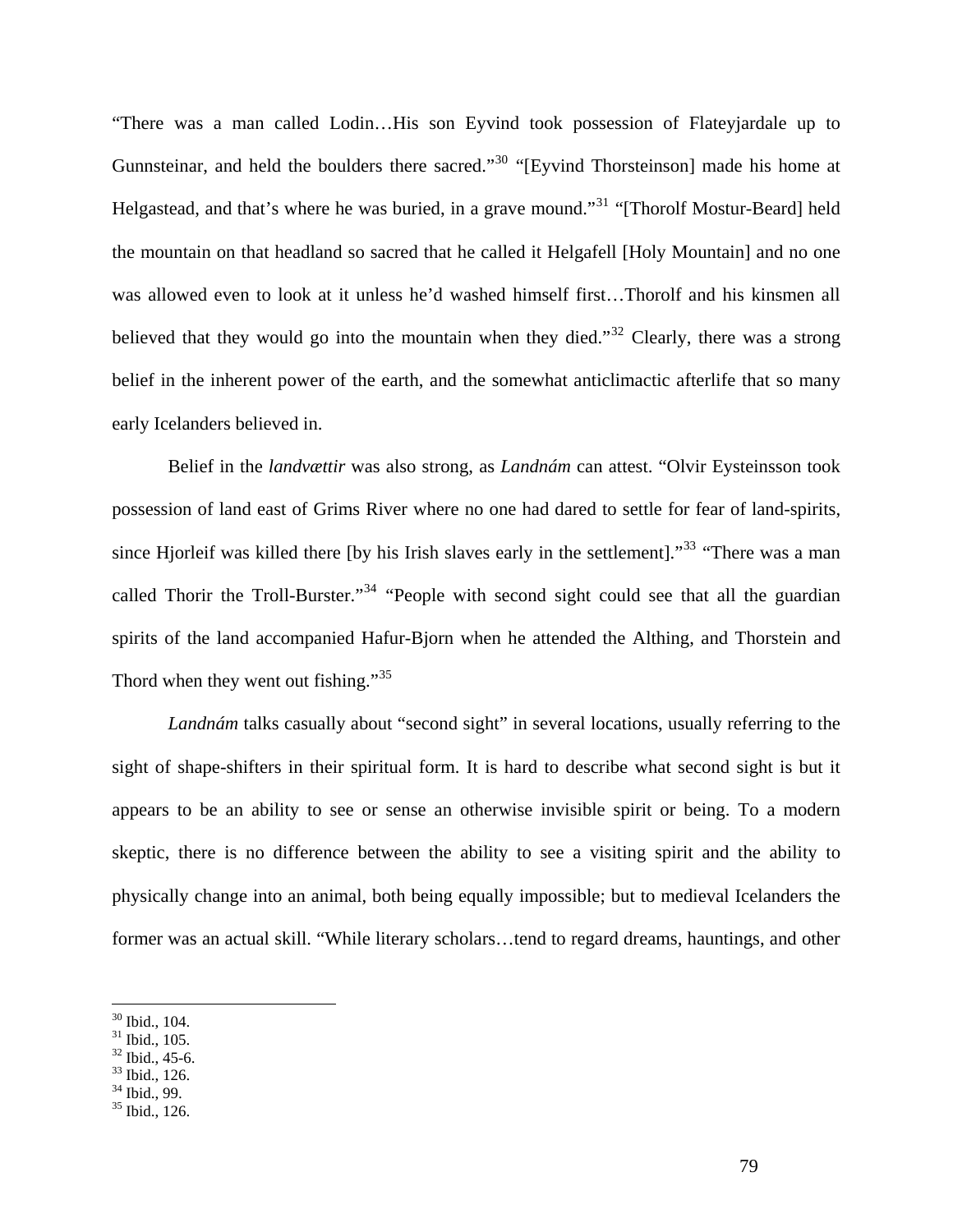<span id="page-79-0"></span>such 'bizarre' phenomena as literary devices rather than social realities…events that seem fantastic to us do not seem fantastic to other people…they may, in fact, be aspects of their culturally constituted realities."[36](#page-79-0)

 A fascinating story is relayed in *Landnám* about the son of the unusually named Thorir the Troll-Burster.

> His son was Steinrod the Strong, who saved a good many people when they were attacked by monsters. There was a vile sorceress called Geirhild, and people with second sight saw Steinrod going for her, taking her by surprise; but she changed herself into a bull's hide bag filled with water. Steinrod was a blacksmith and went after her with a huge iron pike in his hand.<sup>[37](#page-79-0)</sup>

*Landnám* reveals the outcome with a short poem, the last lines of which are "*The witch must have suffered/from sore ribs after*<sup>[38](#page-79-0)</sup>. This entry illuminates an interesting link between blacksmithing and magic. An eighth century Irish prayer called *St. Patrick's Breastplate* calls for protection against the spells of women, smiths, and druids, and as druids were the priestly class of pagan Ireland, it reveals that smiths were also spoken reverentially of in terms of their un-Christian powers.[39](#page-79-0) This passage in *Landnám* demonstrates that this fear and/or respect of blacksmiths' supernatural powers could be found in early medieval Iceland as well as in Ireland. Another blacksmith is mentioned in *Landnám*, and it appears that one of his sons has unusual ancestry: "His sons were Thorstein, Bjorn, and Hrafsi, who was descended from giants on his mother's side."[40](#page-79-0) The word *was* rather than *were* implies that only Hrafsi was part-giant. Reading between the lines, it appears that the blacksmith had a concubine of foreign origin, and the blacksmith's ancestors celebrated the story that this woman was descended from giants.

<sup>&</sup>lt;sup>36</sup> E. Paul Durrenberger, "Anthropological Perspectives on the Commonwealth Period", in E. Paul Durrenberger and Gísli Pálsson, ed. *The Anthropology of Iceland* (Iowa City: University of Iowa, 1989), 230.<br><sup>37</sup> Pálsson and Edwards, *Landnámabók*, 99.<br><sup>38</sup> Ibid

<sup>39</sup> John Carey, "The Druids" (lecture, University College Cork, Ireland, January 16, 2008), and John Carey, "*Echtra Connlae*" (lecture, University College Cork, Ireland, October 4, 2007). 40 Pálsson and Edwards, *Landnámabók*, 56.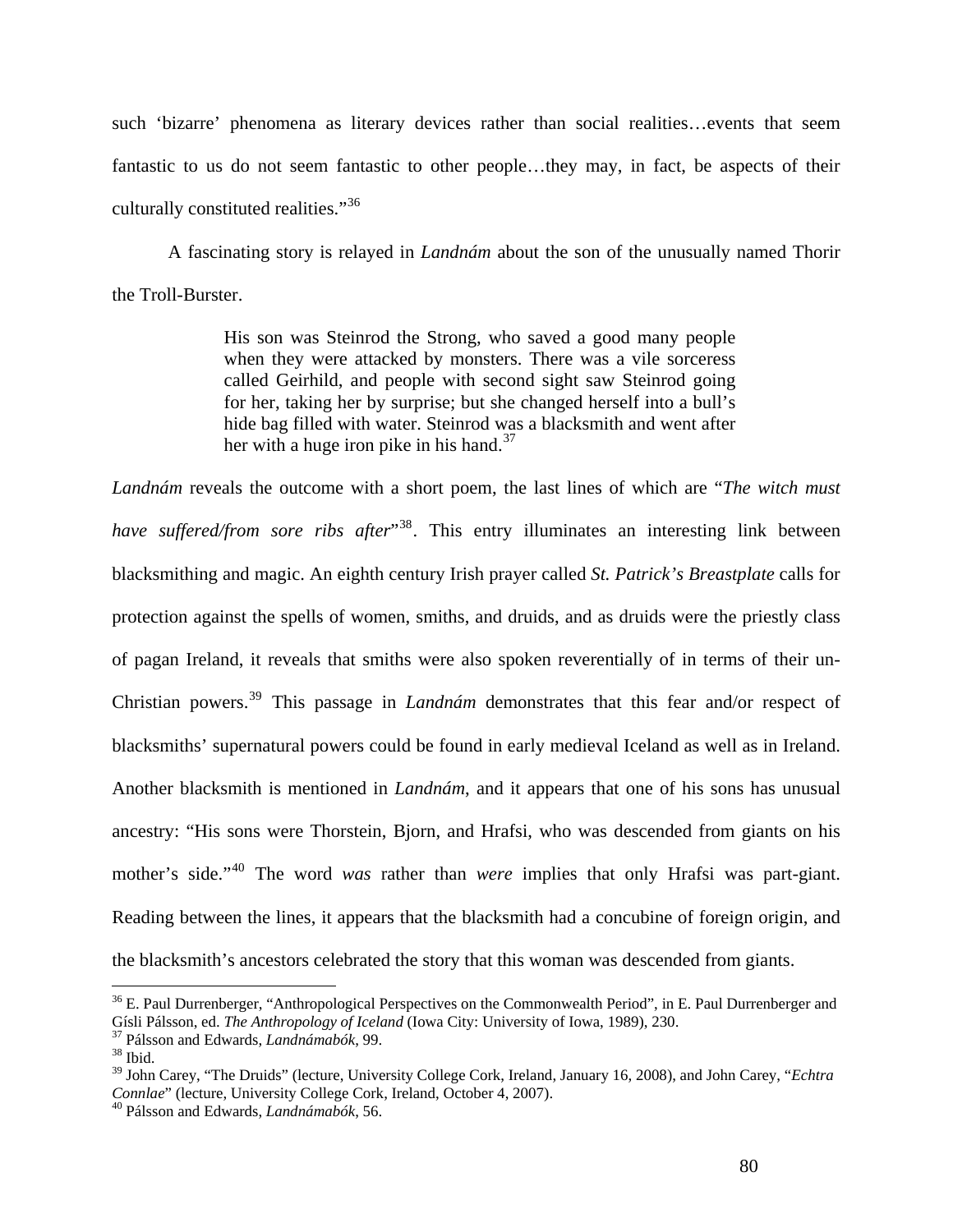<span id="page-80-0"></span> Dufthak or Dubthach the Sorcerer of Dufthaksholt was mentioned in the previous chapter as an Irish freedman. Also included in *Landnám* is an account of a supernatural, shape-shifter fight he participated in.

> Storolf [Ketilsson] lived at Hvoll, and he and Dufthak quarreled over grazing. One evening, about sunset, someone with second sight noticed a huge bear set out from Hvoll, and a bull from Dufthaksholt. They met at Storolfsboll and set upon one another in a fury, the bear getting the best of it. In the morning, people saw there was a hollow where they had met, and it was just as if the earth had been turned upside down. ...Both men were badly hurt.<sup>[41](#page-80-0)</sup>

Shape-shifters dot the Icelandic literature landscape and are presented matter-of-factly throughout the medieval period. This passage hints at their "true" nature; not people actually altering their physical form, but spiritual animals that could only be seen by people with special skill who could move and interact with other spiritual animals. These forms were either the spiritual appearance of their mind separated from their body, or else their "fetch" (*fylgia*). The fetch is a complicated aspect of Icelandic folklore and, in brief, appears to be a guardian or attendant spirit attached to every person from birth and intimately linked with the physical afterbirth<sup>[42](#page-80-0)</sup>. In short, when shape-shifters appear in the literature, do not discard them as pure fantasy or fiction, as they were as real as anything else to the medieval Icelanders who recorded them.

 For the most part, the origin of shape-shifters' powers are not provided. For example, one entry blandly begins, "There was a man called Vekell the Shape-Changer who took possession of land…<sup>[43](#page-80-0)</sup> without any expansion upon this epithet. But the source of one man's change is

<sup>&</sup>lt;u>.</u>  $41$  Ibid., 133.

<sup>42</sup> Gabriel Turville-Petre, "*Liggja Fylgjur Þínar Til Íslands*" in *Nine Norse Studies*, Vol. 5 of *Viking Society for Northern Research* (Bristol: Western Printing Services Ltd., 1972), 52-8. See also Gabriel Turville-Petre, "Dreams in Icelandic Tradition" in *Nine Norse Studies*, Vol. 5 of *Viking Society for Northern Research* (Bristol: Western Printing Services Ltd., 1972), 48.

<sup>43</sup> Pálsson and Edwards, *Landnámabók*, 90-1.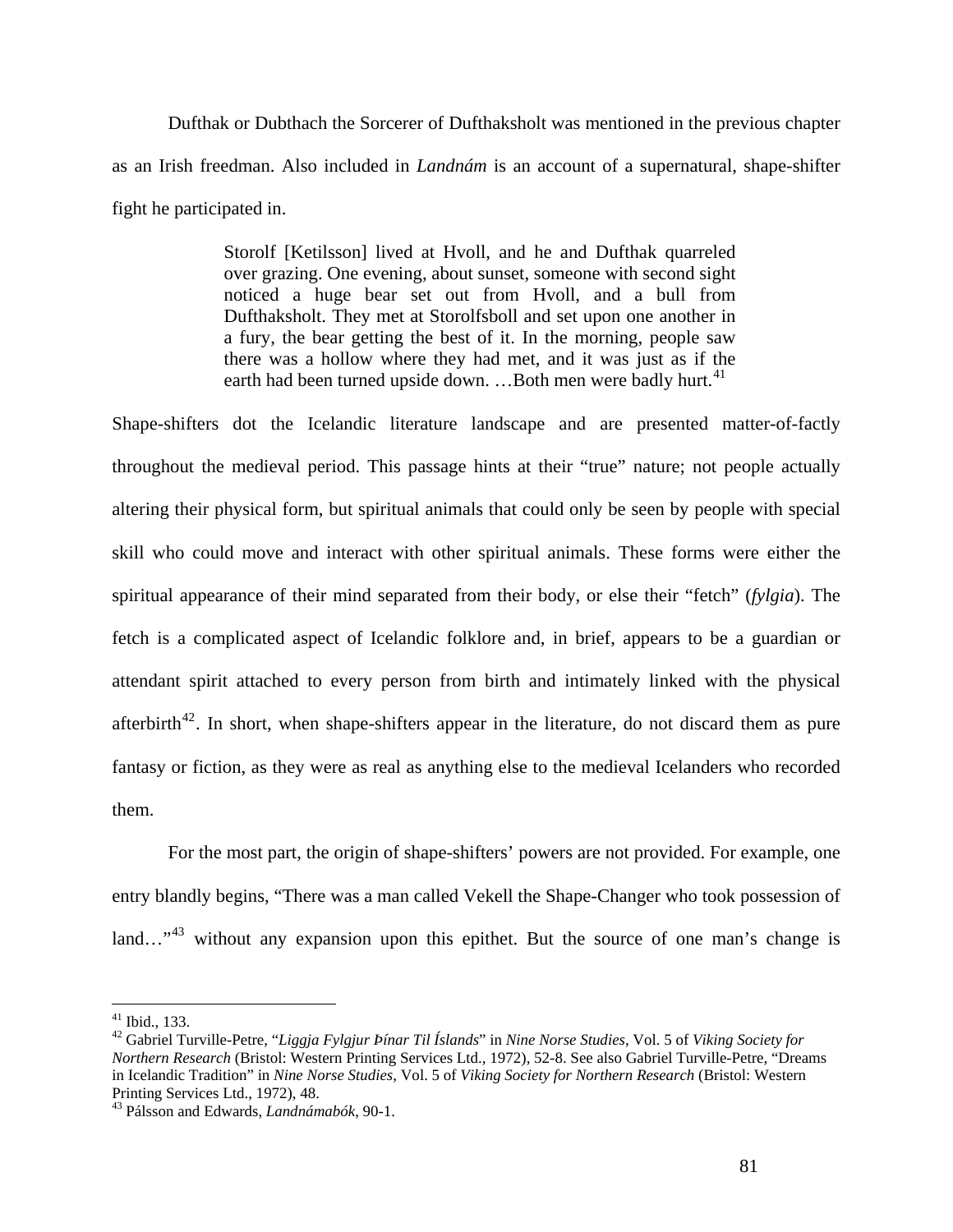<span id="page-81-0"></span>recorded in an extraordinary story preserved by *Landnám*. A man named Odd loses his father and brother to a polar bear. He "avenged his father by killing it, and his brother by eating it." After that Odd turned out to be "an evil man, very hard to deal with...a great shape-changer...." Odd is also recorded as being able to move across Iceland in a night, in order to save his sister "when the men of Thjoriverdale want to stone her to death."<sup>[44](#page-81-0)</sup> No explanation is given for this rather Old Testament treatment, but the implication is that both Odd and his sister survived.

As recorded in *Landnám*, the power of second sight provides great economic value to Thorstein Red-nose*.* Described as "a great sacrificer" who used a waterfall as his deposition site, he was capable of seeing which of his sheep would die over the winter and slaughter them in the autumn, meaning that he would never lose meat or wool from his livestock. His flock eventually was counted at 2,400. Thorstein's predictive powers did not stop at his sheep. "The last autumn of his life, he said at the sheep-fold, 'Now you can slaughter any of the sheep you like. Either I'm doomed to die or the sheep are doomed, or all of us are'. The night he died, all the sheep got swept into the waterfall by a gale."<sup>[45](#page-81-0)</sup> The Christian authors who recalled Thorstein's supernatural prowess, and an end as pat as any modern short story, did not preach or moralize his abilities or death. They are simply remembered, and perhaps even respected by their inclusion.

Increasing livestock is not just Thorstein Red-nose's domain in *Landnám*. Hafur-Bjorn, the Icelander whose guardian spirits attended him at the Althing as mentioned above, earned his name (Billy-goat Bjorn) by a "strange billy-goat" who "came to join his heard of goats, and his live-stock began to multiply so fast that soon he was a wealthy man."<sup>[46](#page-81-0)</sup> In three separate entries, pigs are recorded as multiplying significantly when left alone in the wilderness. Their numbers

 $44$  Ibid., 109.

<sup>45</sup> Ibid., 134.

<sup>46</sup> Ibid., 126.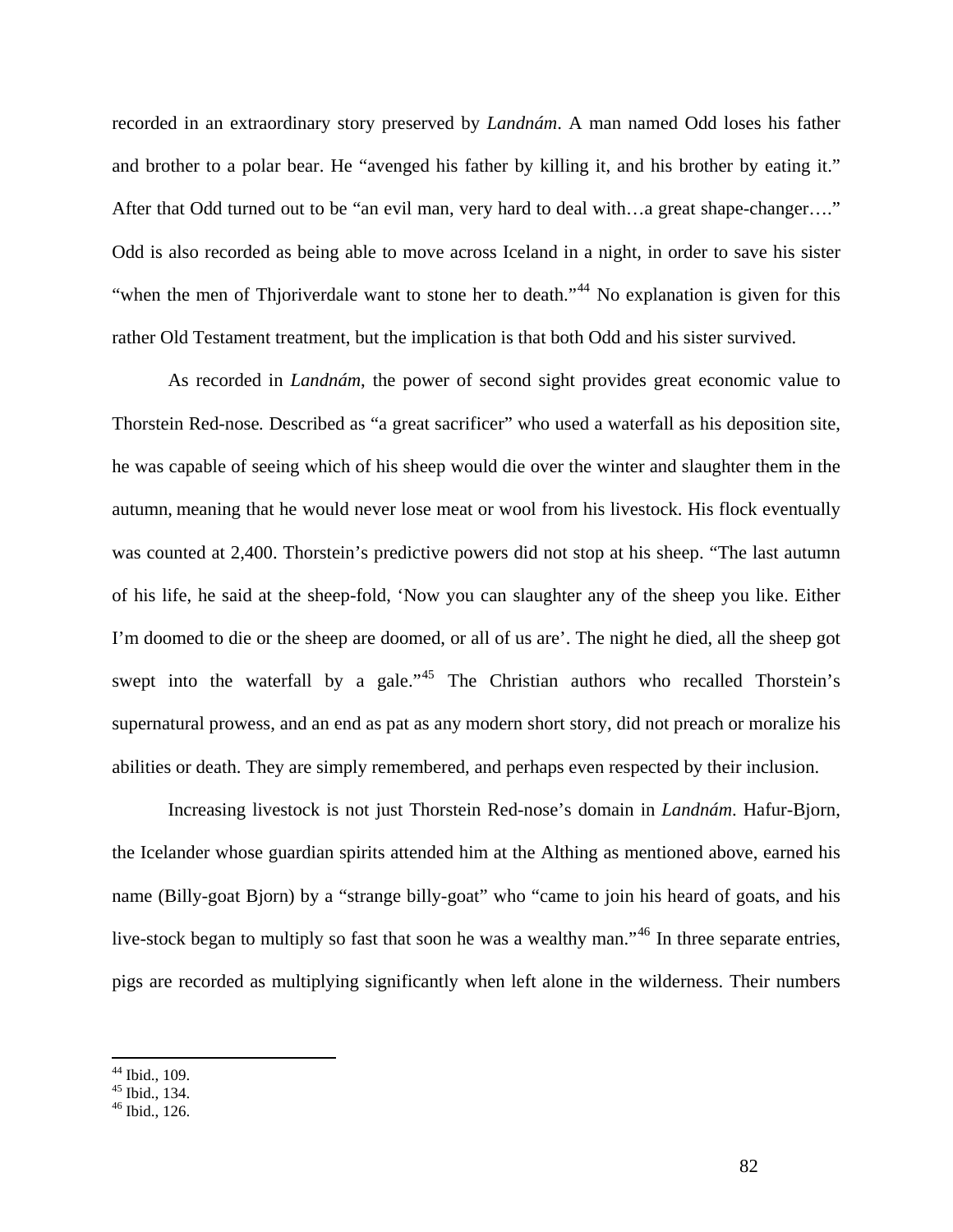<span id="page-82-0"></span>rise from three to thirty,  $47$  from ten to one hundred and twenty,  $48$  and from two to seventy  $49$  in the space of two or three years. Pigs are a very magical animal in both Irish and Icelandic mythology. In Ireland and its neighbor Wales, pigs were believed to move back and forth between the world of man and the world of the gods<sup>[50](#page-82-0)</sup>, while in Iceland and other Germanic countries it was believed that Frey, a fertility god, rode in a chariot pulled by a boar.<sup>[51](#page-82-0)</sup> Also appearing in both Icelandic and Irish literature is a pig that is slaughtered for feasting every night and comes alive the next day.<sup>[52](#page-82-0), [53](#page-82-0)</sup>

The most extraordinary memories in *Landnám* concerning religion and magic involve landscape features and fish, and there are just as many heathens involved as Christians.

> [Asolf] was a devout Christian and would have nothing to do with the heathen. He wouldn't even accept food from them. He built himself a house...and kept out of people's way, so they tried to find out what he used for food, and saw there was a lot of fish in the house. When they came to the stream that flowed past the house it seemed to be teeming with fish....<sup>[54](#page-82-0)</sup>

When the other settlers see the stream, they make Asolf leave so they can fish in the stream. However, the stream empties of fish, and instead Asolf's new river becomes full with fish. He is chased over his district with repeated results until he seeks refuge at a relative's house and lives out his life there. *Landnám* remarks, "…people now think of him as the holiest of men."[55](#page-82-0) While fish have an obvious Christian connection, this power is not limited to Christians. "Thurid the Sound-Filler went from Halogaland [in Norway] to Iceland…. The reason why she was called

 $47$  Ibid., 60.

<sup>48</sup> Ibid., 85.

 $49$  Ibid., 97.

 $^{50}$  John Carey, "Math son of Mathonwy" (lecture, University College Cork, Ireland, November 29, 2007).<br><sup>51</sup> Snorri, *The Prose Edda*, 82.

<sup>&</sup>lt;sup>52</sup> John Carey, trans., "The Adventure of Cormac [son of Art and] Grandson of Conn", in *The Celtic Heroic Age*, ed.<br>John Koch (4<sup>th</sup> ed., Aberystwyth: Celtic Studies Publications, 2005). The pig is only cooked by telling  $53$  Snorri, The Prose Edda, 63. The boar is in the hall of Óðinn and serves the warriors who live there in their afterlife.

<sup>54</sup> Pálsson and Edwards, *Landnámabók*, 26. 55 Ibid., 26.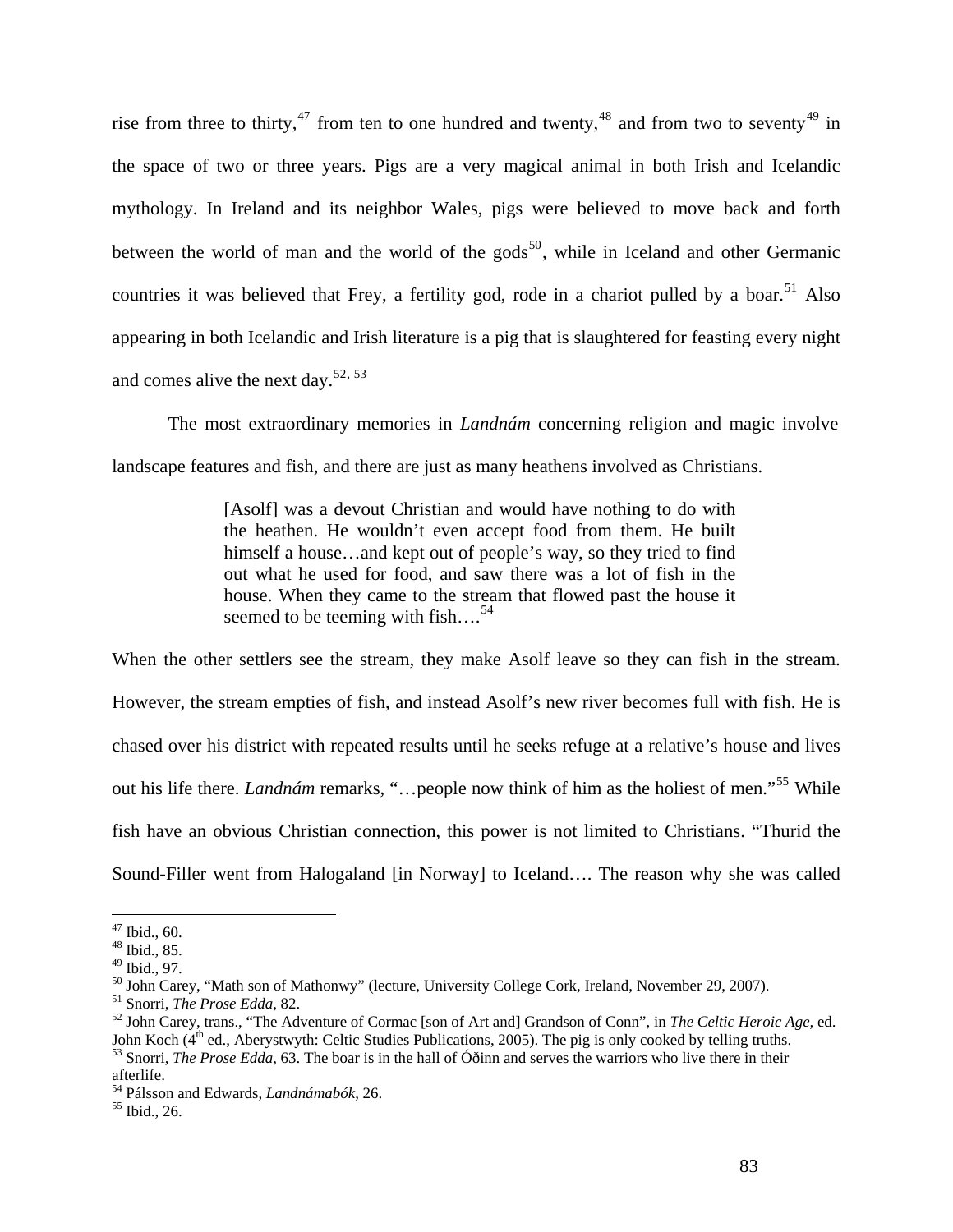<span id="page-83-0"></span>the Sound-Filler was that during a famine in Halogaland she filled every sound with fish by means of witchcraft."<sup>[56](#page-83-0)</sup>

 Kalman or Colman the Hebridean was mentioned in the previous chapter as a free Gaelic settler. His son was Sturla the Priest (the use of this term will be discussed later), and Sturla's son was Bjarni. Bjarni had a property dispute with a neighbor over land beyond the Hvit River, where Bjarni's land technically ended. When "Bjarni promised to become a Christian…Hvit River changed its course and made a new channel where it flows now, so Bjarni gained possession" of the disputed land.<sup>[57](#page-83-0)</sup> Note how it is not prayer or saintly intercession that moves the river, but rather the *promise* of becoming Christian. This brings to mind the popular story of Emperor Constantine and the Battle of Milvian Bridge where he promised to become Christian if he won the battle – a sort of bribery to the Christian God. The authors of *Landnám* record that Bjarni did in fact become a Christian and built a church on the acquired land; is it implied that if Bjarni went back on his word, the river would change course again?

 "When Lodmund was an old man, another sorcerer, Thrasi, was living at Skogar. It happened one morning that Thrasi saw a great flood of water, and by means of his witchcraft he directed the flood east to Solheimar [Lodmund's farm]." The two sorcerers push the flood back and forth and then agree on a point "where the distance to the sea was shortest. This river is now called Jokuls River, and forms the Quarter boundary."<sup>[58](#page-83-0)</sup>

The Quarters are important in Icelandic history, and it is very notable that magic created the boundary between two of them as recorded in *Landnám*. Iceland was partitioned into directional quarters early on in its history; there were quarterly law-courts in the tenth century and *Landnám* itself is divided by the four regions. Ireland also was divided into four directional

<sup>56</sup> Ibid., 70.

<sup>57</sup> Ibid., 32.

<sup>58</sup> Ibid., 116.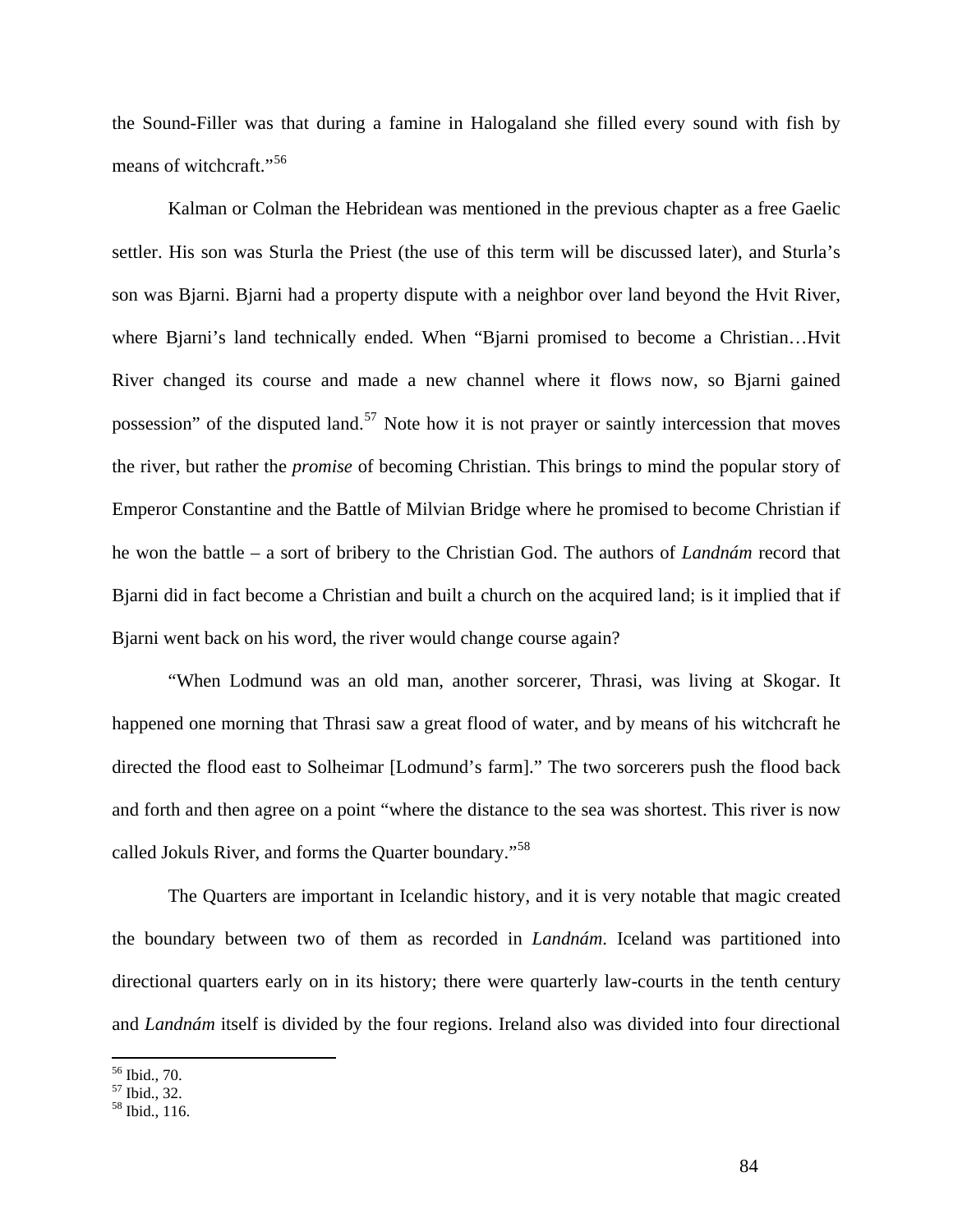<span id="page-84-0"></span>quarters from its earliest history and the divisions, now called provinces, are still important in modern government and culture.<sup>[59](#page-84-0)</sup> Iceland and Ireland also contain a fifth "nether" region that is supposedly in the middle of the country but actually sandwiched into an accessible corner: Þingvellr in Iceland where the national law-court met, in the south-west, and Meath ["Middle"] in Ireland where the High Kingship of Tara was based, in the mid-east.

Much has been made of the connections between Irish druids and liminal places<sup>[60](#page-84-0)</sup>, and it is possible that Lodmund and Thrasi's magical division echoes Irish stories of magical boundaries.

*Landnám* contains another story of supernatural landscaping. Lodmund, the sorcerer who had made Jokuls River with Thrasi, moved away from the place he had originally settled and then caused it to become inhabitable. "…[W]hen they hoisted sail he lay down and gave everyone strict orders not to mention his name. After he'd been lying there for a short while there was a loud crash, and his men could see a landslide sweeping down the farmstead where he had lived."<sup>[61](#page-84-0)</sup> The reason for Lodmund's decisive departure is that his "high-seat pillars" were found in another area; this is a famous aspect of the Icelandic settlement that appears repeatedly within *Landnám* and the sagas.

 High-seat pillars appear to be decorated staves that were part of, or flanked, the seat at the head of the table. These were vital to every household, carved with sacred images, and they floated – perfect navigation tools for religious people asking their gods to guide them to the best location. "Some scholars doubt whether this pious exercise ever took place at all, because the

<sup>&</sup>lt;sup>59</sup> Munster, Leinster, Ulster, and Connacht. Each has their own sports teams, dioceses, and cultural divides, most notably Ulster which contains, but is not synonymous with, Northern Ireland.

 $60$  The driving concept is that Irish mythology and presumably heathen religion runs on contact between the world of humans and the world of the gods, and thus boundaries or edges are where the worlds meet. John Carey, "The Location of the Otherworld in Irish Tradition" in *The Otherworld Voyage in Early Irish Literature*, ed. Jonathan M. Wooding (Dublin: Four Courts Press, 2000), 116-7.

<sup>61</sup> Pálsson and Edwards, *Landnámabók*, 116.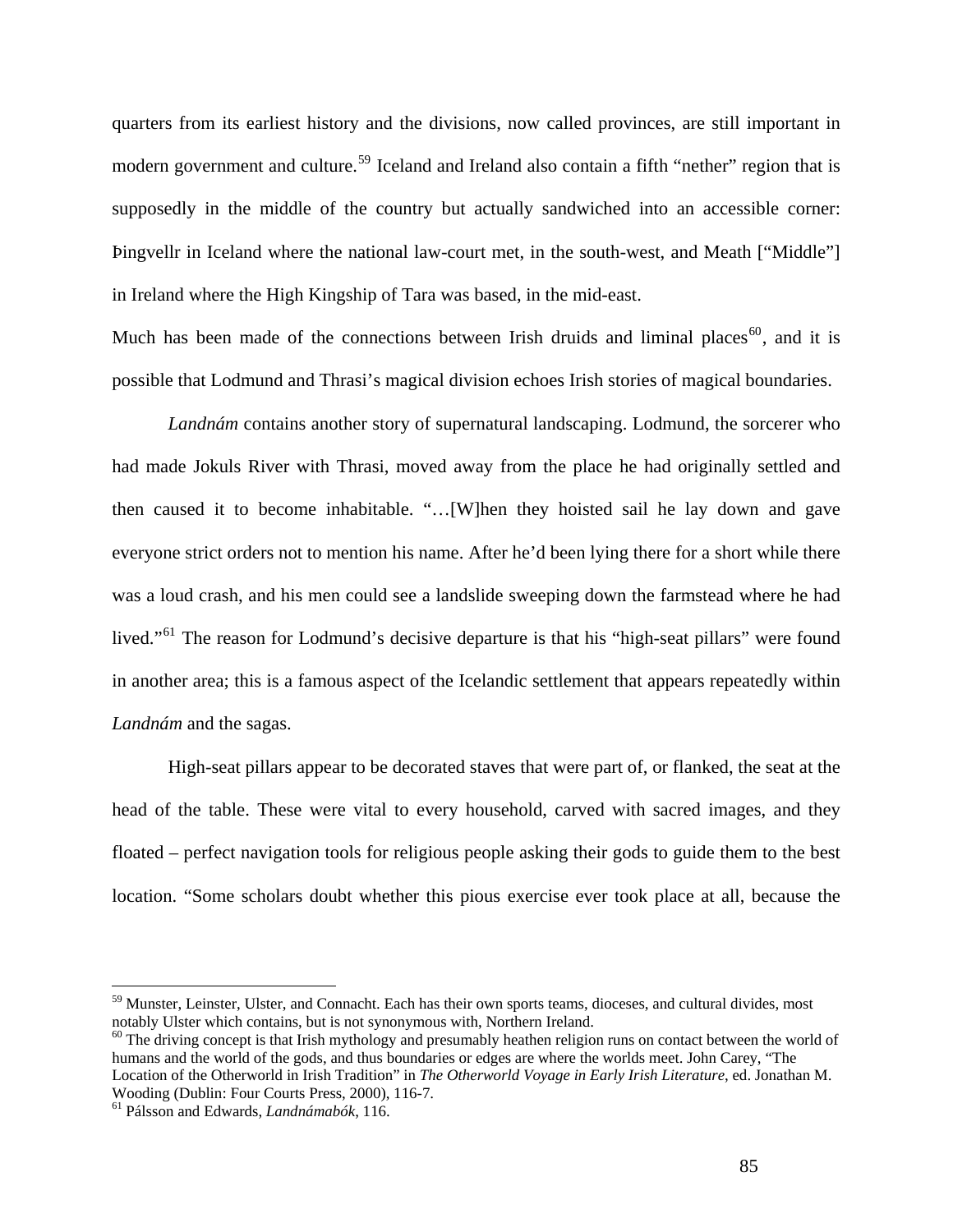<span id="page-85-0"></span>odds against finding them again must have been astronomical."[62](#page-85-0) Yet settlers are mentioned as throwing their pillars overboard in at least three entries<sup>[63](#page-85-0)</sup>, and variations on this theme often arise. Skallagrim Kvedulfsson uses his father's coffin<sup>[64](#page-85-0)</sup>, Hastein Atlason uses his bench-boards<sup>[65](#page-85-0)</sup>, and Crow-Heidar announces that "he wasn't going to throw his high-seat pillars overboard as he thought it a stupid way to make one's decisions."66

Hallstein Thorolfsson appears to have gone to Iceland without pillars, a problem in the nearly treeless island. "He held sacrifices so that Thor would send him high-seat pillars. Then a tree was washed ashore on his land, sixty ells long and two fathoms thick, and this was used for making high-seat pillars for almost every farm there in the fjords."<sup>[67](#page-85-0)</sup> It should be noted that within *Landnám* and other medieval Icelandic literature that heathens along with their gods are almost always remembered respectfully. Successful petitions are recorded from both heathens and Christians throughout the sagas, as will be shown below.

The well-known scholar of Norse heathenism, Gabriel Turville-Petre, remarks that among the Icelanders, "Some thought that belief in Þórr was not inconsistent with the Christian faith."[68](#page-85-0) The epitome of this observation is Helgi the Lean, the honored settler whose mother was an Irish princess. "Helgi's faith was very much mixed: he believed in Christ but invoked Thor when it came to voyages and difficult times. When Helgi sighted Iceland, he consulted Thor as to where he should put in…. Helgi believed in Christ and called his home after him."<sup>[69](#page-85-0)</sup> The polytheist pre-Christian religion of the Icelanders was not just the belief in a plurality of certain gods, but rather the *belief* in all gods everywhere, and individual *devotion* to one or a small

<sup>62</sup> Magnus Magnusson, *Iceland Saga* (1987; repr., Stroud, Glouchester: Tempus Publishing Limited, 2005), 76. 63 Pálsson and Edwards, *Landnámabók*, 21, 45, 116. 64 Ibid., 27-8.

<sup>65</sup> Ibid., 138.

<sup>66</sup> Ibid., 90.

 $67$  Ibid., 62.

<sup>68</sup> Turville-Petre, "The Cult of Óðinn in Iceland", 6.

<sup>69</sup> Pálsson and Edwards, *Landnámabók*, 97.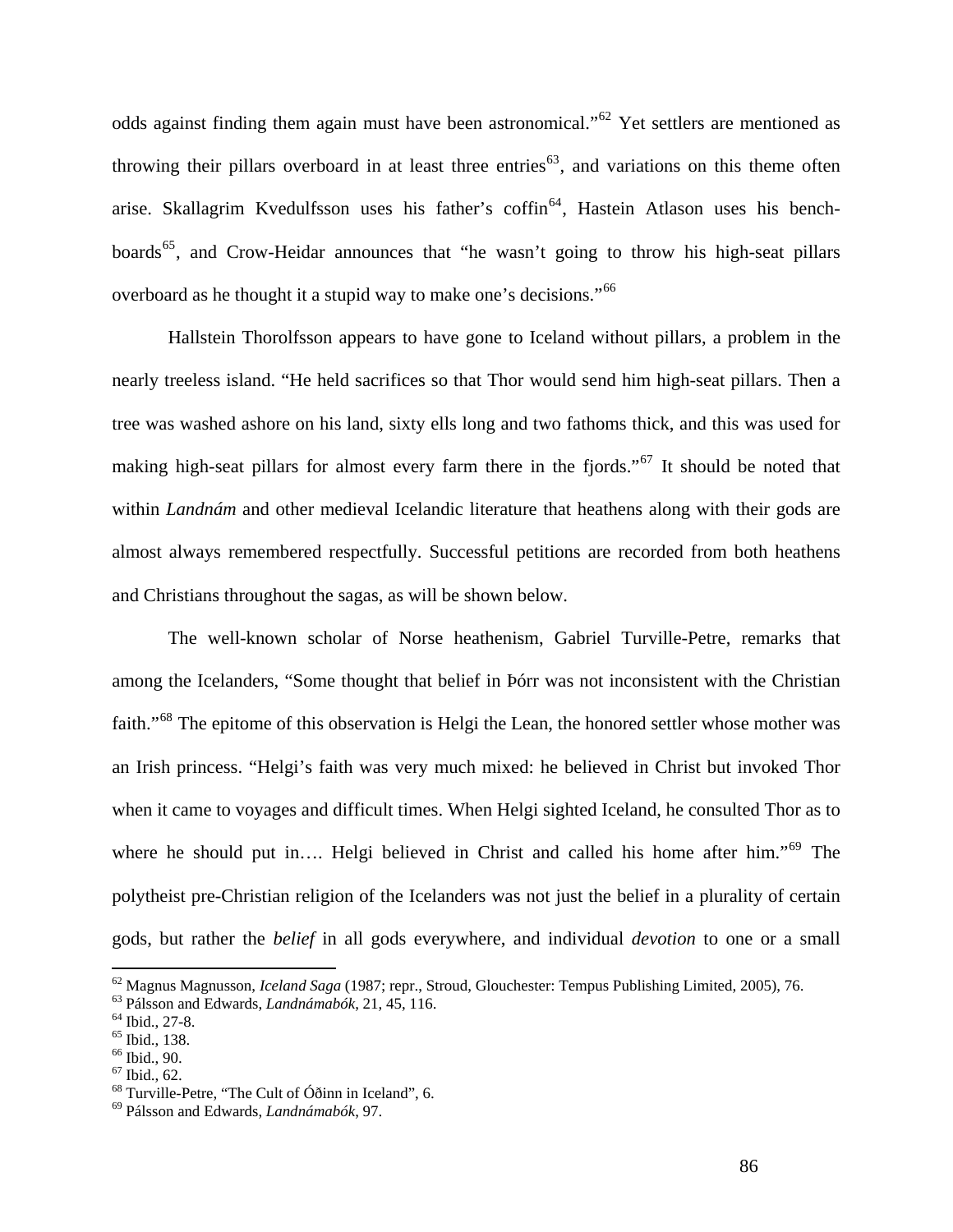<span id="page-86-0"></span>number of them. The figure of Christ preceded Christian monotheism into northern Europe. Until Iceland converted en masse and got the full message, Christ was seen as one of countless deities throughout the world who could be worshipped at the choice of the devotee.

Helgi's mother Rafarta should have taught him better – or else she was not a monotheist Christian herself. It is not beyond the improbable that as an Irish royal woman, Rafarta and her family had retained Irish polytheist religious traits. Kingship in Ireland was intimately connected with the land and therefore all the ancient, pre-Christian nature-based traditions bound up in it. For example, in the seventh-century Irish text *Lives of St. Patrick*, a pagan king named Loegaire allows St. Patrick to proselytize in his kingdom but refuses to accept baptism himself. After his death, Loegaire is required to be buried upright in his armor, facing his people's enemies, so that he can serve as their guardian even in death.<sup>[70](#page-86-0)</sup> This kingly burial is also reminiscent of previously covered stories in *Landnám* where Icelandic heathens believe in an underground afterlife.

The term *priest* occurs in many places throughout *Landnám*. The religion of the priest is only definitive in three entries. The first is Thorhadd the Old, the Norwegian temple priest described earlier in the chapter. The second is: "Thord Frey's-priest, from whom many people are descended."<sup>[71](#page-86-0)</sup> This indicates that being a heathen priest did not preclude marriage, or at least having children. The third priest is Christian: "Arngrim the Priest was asked by the twelve jurymen to give judgment in the case, and he dismissed the charge after Thorarin [the defendant's brother] had invalidated the case by taking an oath at the sacred ring."<sup>[72](#page-86-0)</sup> The oathring was apparently a feature of Germanic temples across northern Europe; it was a large ring

<u>.</u>

<sup>&</sup>lt;sup>70</sup> John Carey, "Branwen Daughter of Llyr" (lecture, University College Cork, Ireland, November 8, 2007).<br><sup>71</sup> Pálsson and Edwards, *Landnámabók*, 122.<br><sup>72</sup> Ibid., 42.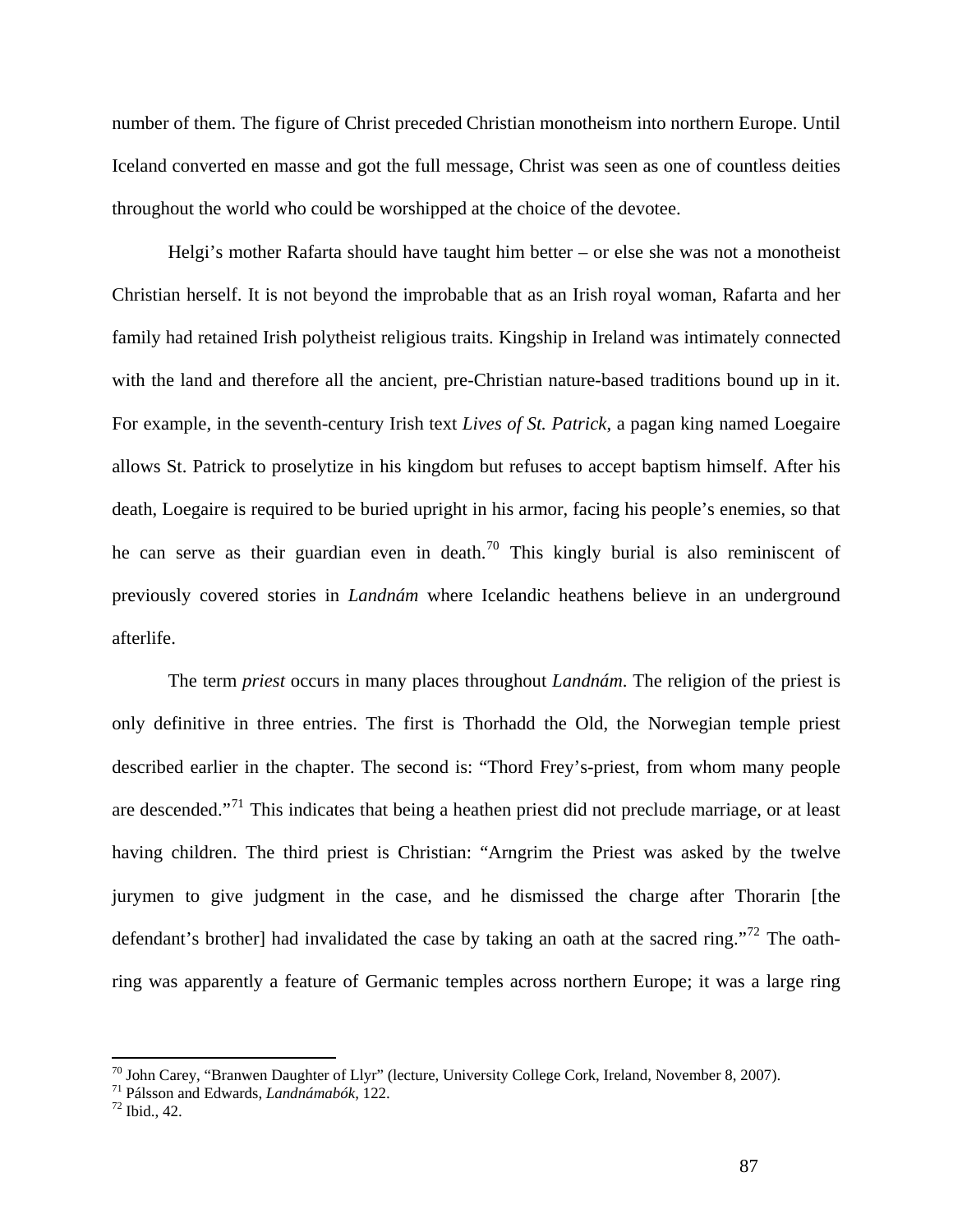<span id="page-87-0"></span>made of precious metal kept on an accessible altar for swearing oaths<sup>[73](#page-87-0)</sup>. In this story, it appears that Thorarin has invalidated Arngrim's Christian judgment by using heathen protocol.

Among the other priests in *Landnám* are Valgard the Priest and Ulf Aur-Priest,<sup>[74](#page-87-0)</sup> the priests Thorbjorn and Hamund of Goddales,<sup>[75](#page-87-0)</sup> a father named Ljotolf the Priest,<sup>[76](#page-87-0)</sup> a husband named Thorgeir the Ljosawater-Priest, $^{77}$  $^{77}$  $^{77}$  and two married men named Askel the Priest and Thorstein the Priest<sup>[78](#page-87-0)</sup>. It is likely that the priests at Goddales (God-dales) were Christian, but the rest could easily be either. A priestess is also mentioned in *Landnám*[79](#page-87-0), along with two bishops, one of whom is a father<sup>[80](#page-87-0)</sup> while the other is married<sup>[81](#page-87-0)</sup>. Clearly, there was no shortage of religious figures around, and most importantly, the authors of *Landnám* did not feel the need to clarify between the two wildly different kinds of priests. Icelandic heathen religion "is described as highly organized and, in the opinion of some scholars, suspiciously reminiscent of the Christian Church."[82](#page-87-0) There were no bishops in heathen religion as far as we know, nor were there Christian priestesses, but in the isolated early medieval Iceland religious rules could have been bent.

The early medieval record of the settlement of Iceland is full of Christians, heathens, sorcerers, and people who were somewhere in between. There were also three entries of people whose epithet was "the Godless", who "believed in their own strength and refused to hold

<sup>73</sup> Turville-Petre, "The cult of Óðinn in Iceland", 4. An oath-ring sacred to Thor in Dublin was called in Irish *fa il nó faínne* or "ring of destiny". This catchy title indicates that the Christian Irish respected the oath-ring, and may indicate that they had something similar in their pre-Christian traditions. For example, the *Lia Fail* or "Stone o f Destiny" was used to grant high-kingship; clearly the adjective *fail* had divine and/or powerful connotations. 74 Ibid., 131.

 $75$  Ibid., 139.

 $76$  Ibid., 95.

<sup>77</sup> Ibid., 103.

 $78$  Ibid., 106.

 $79$  Ibid., 86.

<sup>80</sup> Ibid., 113.

<sup>81</sup> Ibid., 145.

<sup>&</sup>lt;sup>82</sup> Gunnar Karlsson, *The History of Iceland* (Minneapolis: University of Minnesota Press, 2000), 19.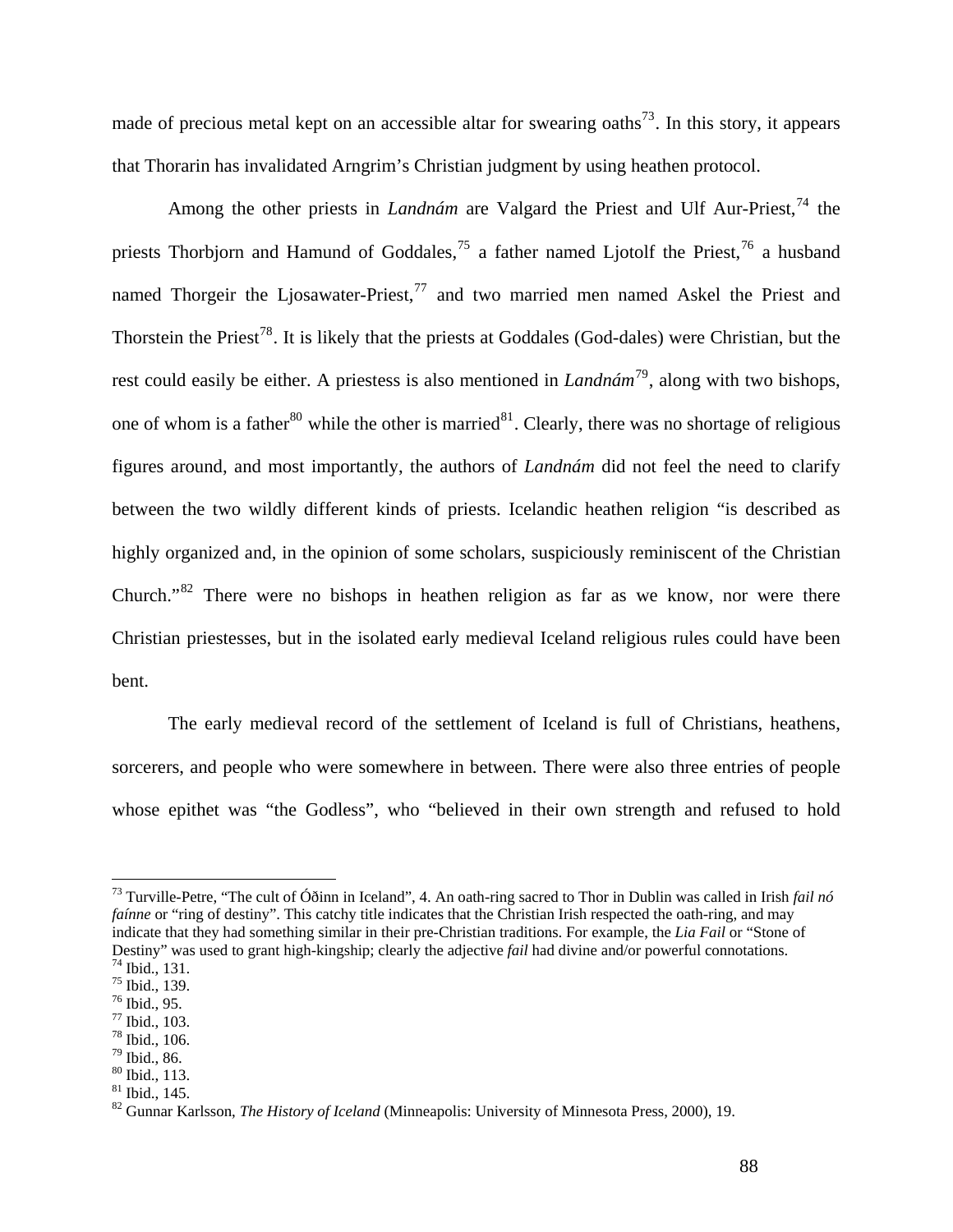<span id="page-88-0"></span>sacrifices".<sup>[83](#page-88-0)</sup> Recall the untimely, dishonorable demise of Hjorleif who also refused to honor the gods. Apparently, being a self-sure atheist was the only religious transgression to the authors of Landnám.

# *Egil's Saga*

other than Snorri Sturluson.<sup>[84](#page-88-0)</sup> If this is true it is possible that he used the saga as a complement to the *Prose Edda* as a showcase for heathenism in action. *Egil's* is a remarkable saga for its casual portrayal of heathen practices and beliefs. Figures throughout the saga have extraordinary talents and abilities, and are yet treated as normal people with mundane problems. The eponymous hero and many of his associates demonstrate a great aptitude for magic of various types. It is believed that the author of *Egil's* may be none

 "Skallagrim [Egil's father] …chose the strongest and boldest of his men and neighbors to go with him…[including] the brothers Thorbjorn Hunchback and Thord Hobbler. They were known as Thoranna's sons – she lived near Skallagrim and was a sorceress."<sup>[85](#page-88-0)</sup> Note that the brothers are both named for their debilitating deformities, and yet Skallagrim considers them of the "strongest and boldest". It is very likely that they inherited or learned sorcery from their mother to make up for their physical disabilities. If they are known as Thoranna's sons then they value her name over the name of their father and term themselves such, an important note to make while considering identity. "In all there were twelve in the party, all outstandingly

*ók*, 22, 35.

<sup>&</sup>lt;sup>83</sup> Pálsson and Edwards, *Landnámabók*, 22, 35.<br><sup>84</sup> Magnusson, *Iceland Saga*, 236.<br><sup>85</sup> Bernard Scudder, trans., ''Egil's Saga'' in *The Sagas of Icelanders*, ed. Örnólfur Thorsson (1997; repr., New York: Penguin Books, 2001), 40.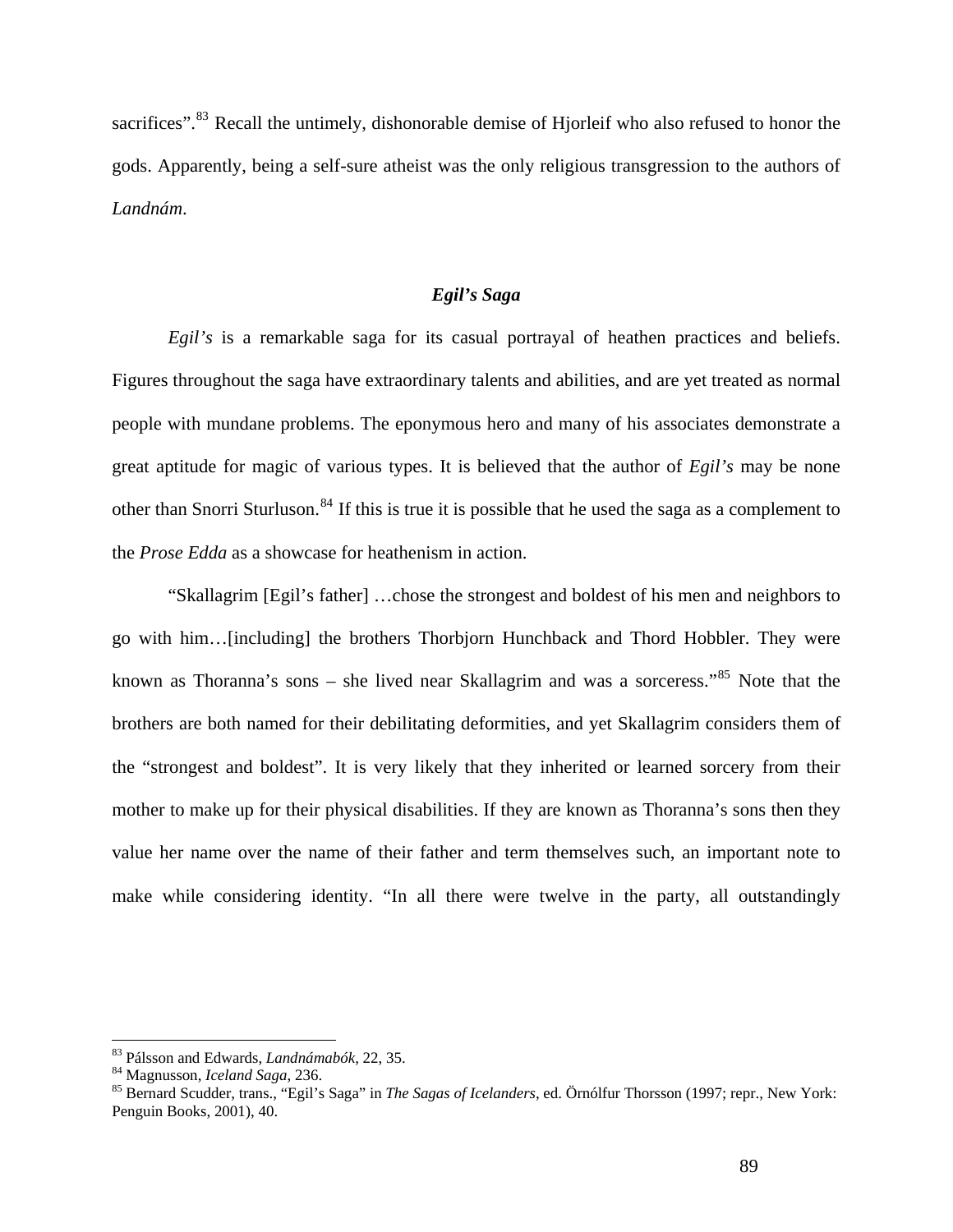<span id="page-89-0"></span>powerf ul men, and many of them were shape-shifters. '…[T]hey are more like giants than human beings in size and appearance."<sup>[86](#page-89-0)</sup>

appear strange are considered to think or act strangely as well, a common literary motif of the outside appearance echoing the inner self. But not only people with deformities or unnatural The unusual abilities and appearance of these men may indicate a relationship between physical appearance and spiritual or psychic power. The hero of the tale, who has not been born yet, is known for his ugliness as well as his intelligence. It is a common association in traditional cultures, including Ireland. Deformity is associated with sinister magic in stories of the *Fomori* ("Under-horrors") and other Irish tales, $^{87}$  $^{87}$  $^{87}$  while ancient pagan heroes of Ireland are described as gigantic in comparison to modern or contemporary people.<sup>[88](#page-89-0)</sup> It seems to be that people who height possess the ability to do witchcraft in *Egil's.* 

intentio nal. Gunnhild, Thorgeir and Thorgerd are all upstanding characters within *Egil's* and the "Gunnhild was outstandingly attractive and wise, and well versed in the magic arts…Thorgeir was very wealthy, made many sacrifices to the gods and was well versed in the magic arts…. Skallagrim had a servant woman named Thorgerd Brak…. She was an imposing woman, as strong as a man and well versed in the magic arts."<sup>[89](#page-89-0)</sup> The repetition of the phrase "well versed in the magic arts" three times in the space of five modern printed pages is surely author must have been making the point that knowing sorcery was common in Skallagrim's time.

Of great interest is Thorgerd Brak the servant woman. Brak is likely Old Irish *brecc*  ("freckled") meaning Thorgerd is an Irish sorceress. The deformity-magical skill relationship

<sup>86</sup> Ibid., 41.

<sup>&</sup>lt;sup>87</sup> John Carey, "The Adventure of Loegaire son of Crimthann" (lecture, University College Cork, Ireland, November 2, 2007).

r and horror at the sight of these enormous men, warriors of an earlier age." Dooley and Roe, *Tales of the Elders of* 88 For example, the warriors in *Acallam na Senórach*: when St. Patrick's men saw them they "were seized with fea *Ireland*, 5.

<sup>89</sup> Scudder, "Egil's Saga", 59-63.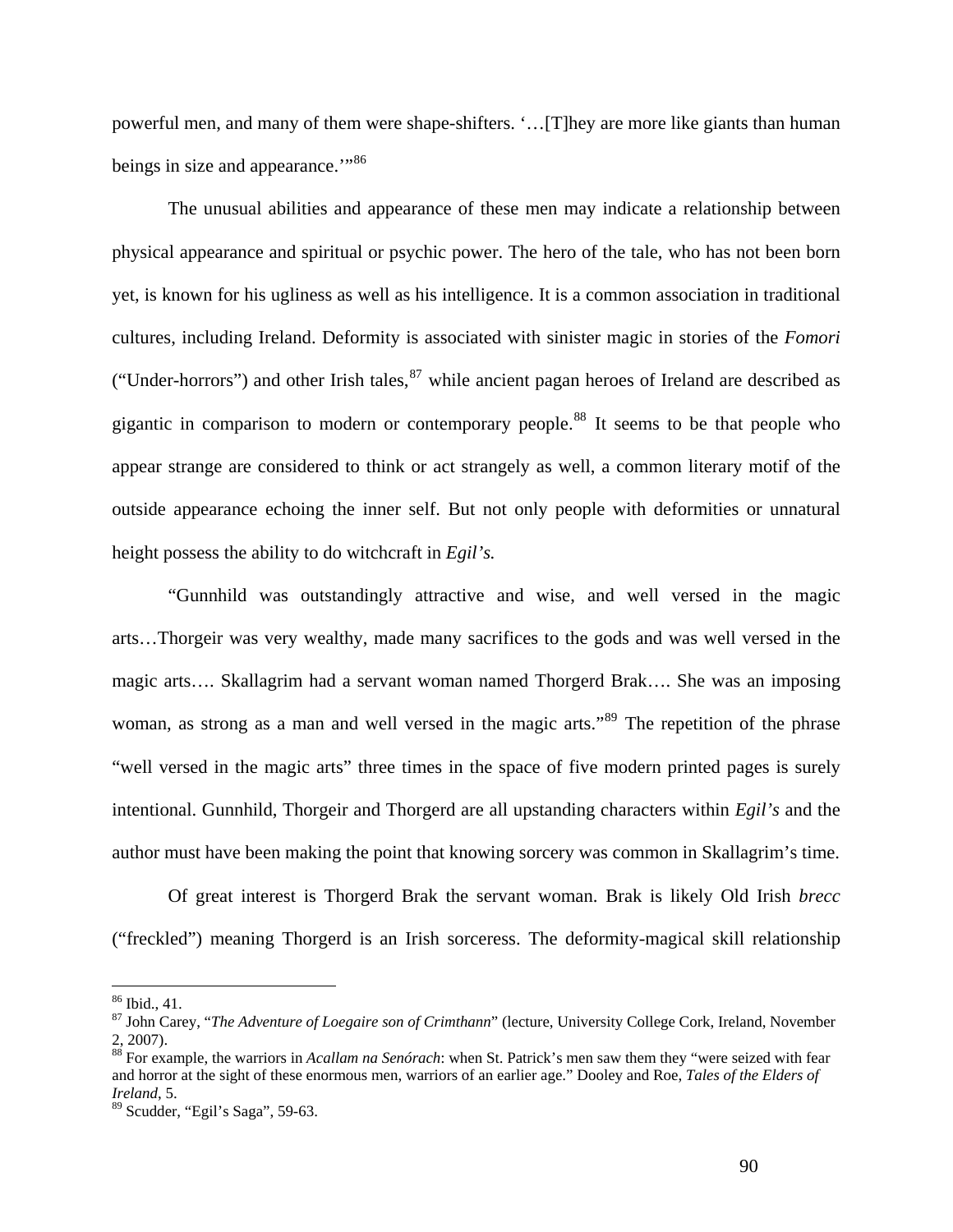<span id="page-90-0"></span>arises again with the term *brecc*. While seen as quintessentially Irish today, freckles were unattractive in early medieval Ireland<sup>[90](#page-90-0)</sup>, and *brecc* has the connotation of "spotted" or "marked". Thorgerd Brak is thus a symbol of the crossroads between Gaelic Christianity and Norse heathenism, as a heathen woman from a nominally Christian land.

his thirst, so she slips poison into his drinking horn. "Egil took out his knife and stabbed the palm of his hand with it, then took the drinking-horn, carved runes<sup>[92](#page-90-0)</sup> on it and smeared them with "Bard had prepared a feast for [King Eirik Blood-axe] because a sacrifice was being made to the *dísir*…Many toasts were drunk, each involving a whole ale-horn."<sup>[91](#page-90-0)</sup> This passage from *Egil's* describes a heathen ritual known as the *sumbel* (Old English *cymbol* and many other spellings) where a horn of alcohol, usually ale or mead, is passed around while toasts are made. Egil proves to have a strong stomach and the queen feels embarrassed by her inability to quench blood.... The horn shattered and the drink spilled on to the straw."<sup>[93](#page-90-0)</sup>

whalebone and hid it under her pillow, but he actually carved runes for sickness and no one By using mystical carvings imbued with his blood, Egil is able to avert his death, a very delicate magical art. Runes appear again within *Egil's* when Egil diagnoses a sick girl's illness as an improper use of runes. A besotted farmer's son carved what he thought were runes for love on thought to look for the offending item before Egil.<sup>[94](#page-91-0)</sup> Clearly Egil has great power in a heathen sense and the thirteenth-century author has no qualms about preserving this talent of his.

<sup>90</sup> Kevin Murray, "*The Wooing of Ailbe*" (lecture, University College Cork, Ireland, February 29, 2008).

<sup>&</sup>lt;sup>91</sup> Scudder, "Egil's Saga", 67.

<sup>&</sup>lt;sup>92</sup> Runes are one of the most intriguing and misunderstood aspects of pre-Christian Scandinavian religion. They were an alphabet that could be used for writing messages, but more often they were used for magical purposes, where each letter had a certain meaning and the combination and placement of them signified different meanings and desired outcomes. Runes show up everywhere from Nazi Germany insignia to decorated gemstones in modern New Age shops, and intense debate rages over their use and design. For an excellent introduction to historical and modern usage of the runes, see Diana L. Paxon, *Taking Up the Runes* (York Beach, ME: Red Wheel/Weiser LLC, 2005).  $93$  Ibid., 68.

<sup>&</sup>lt;sup>94</sup> Ibid., 141, 147.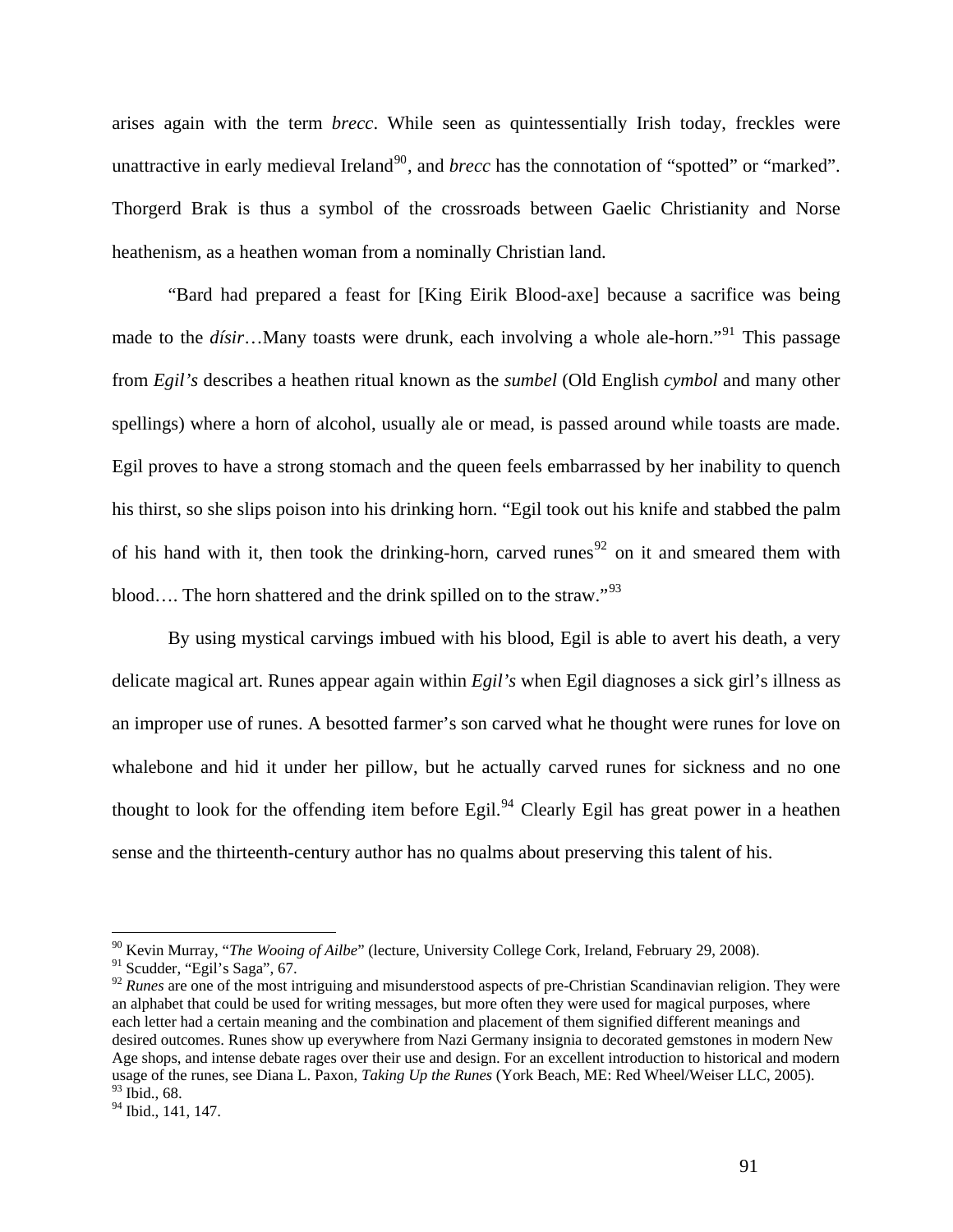<span id="page-91-0"></span> The first signs of Christianity in the Scandinavian world appear in relation to merchants in *Egil's*. If heathens wanted to trade with Christians, they would need to receive the *primo signatio*, a kind of pre-baptism which was treated reverentially by the Christians and indifferently by the heathen merchants. "Anyone who had taken the sign of the cross could mix freely with both Christians and heathens, while keeping the faith that they pleased."<sup>95</sup> This compromise favoring the Christians is a preview, perhaps intentional, of the Icelandic Conversion in 999 or 1000 CE, covered in the following saga:

### *Laxærdal Saga*

medieval Icelandic calendar began on September 1, confusing contemporary historians' concept The Conversion of Iceland is covered in many different sources, and they more or less agree: it was a decision made at the national law-court called the Alþing, it was made based on political rather than moral or religious motivation, and it allowed heathen practices to persist in private for at least several years<sup>[96](#page-91-0)</sup>. The date shifts between 1000 and 999 CE because the early of events occurring in the "same" year.<sup>[97](#page-91-0)</sup> By far the most personable and revealing coverage of the Conversion is found in *Laxærdal*, which includes the story of Bolli Bollarson and Kjartan Olafsson's trip to Norway and their personal conversion.

 "King Olaf [Tryggvason] decreed that the Norwegians should adopt a new religion, and far from all of his subjects were prepared to agree to this… The Icelanders held counsel and agreed among themselves to refuse to adopt the new religion which the king had decreed."<sup>[98](#page-92-0)</sup>

<u>.</u>

. 97 Magnusson, *Iceland Saga*, 163

<sup>&</sup>lt;sup>95</sup> Ibid., 81.

Kristni Saga: The Book of the Icelanders, The Story of the Conversion, vol. XVIII of Viking Society for Northern Research Text Series, ed. Anthony Faulkes and Alison Finlay (University College London, 2006), 35-56. 96 The text that deals with this topic most directly is, of course, *Kristni Saga*. Siân Grønlie, trans., *Íslendingabók,* 

<sup>98</sup> Scudder, "Egil's Saga", 347.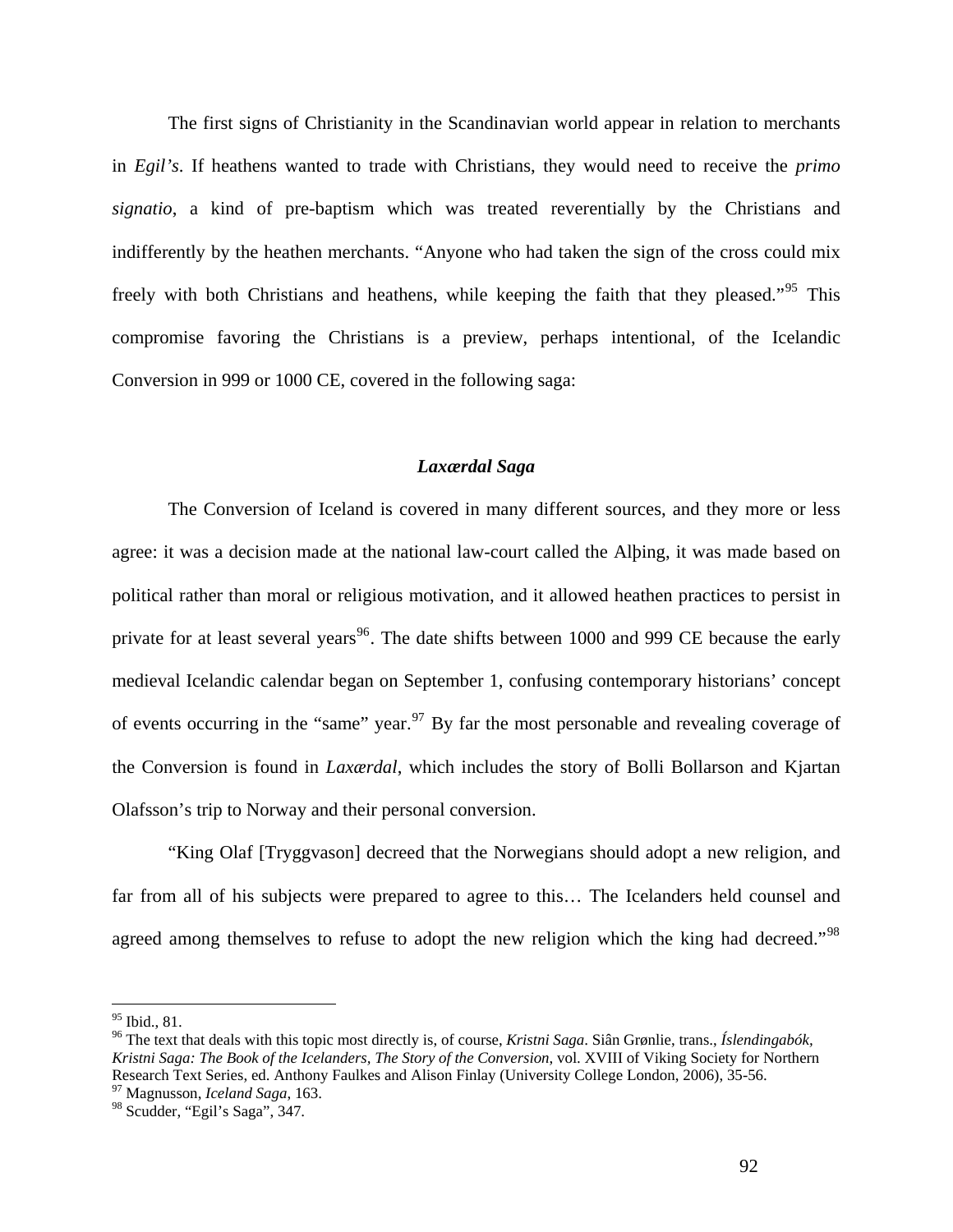<span id="page-92-0"></span>Within Kjartan and Bolli's trip to Norway, *Laxærdal* recalls the dissent as well as the support of Christianity in Norway under King Olaf. Unlike many Irish tales where a saint walks into a kingdom and everyone lines up to receive baptism<sup>[99](#page-92-0)</sup>, early medieval Icelandic literature preserves the conflict that surrounded the official adoption of Christianity. The Icelanders had to maintain a polite disinterest in the Norwegian political issue, but before long it would become an Icelandic issue as well. Their displeasure is hilariously and subtly summed up in two lines: "[King Olaf] ordered the Icelanders to come before him and asked whether they wish to be baptized. Not really, they replied."<sup>[100](#page-92-0)</sup>

Christian Gaelic slaves in Iceland? Did they all forget about Lent in their new country? Either Before long, though, Kjartan realizes the political advantage he and other Icelanders would have if they became Christian. "'It seems to be that our welfare depends on our believing this God whom the king supports to be the one true God. I doubt that the king is any more eager to have me convert than I am to be baptized."<sup>[101](#page-92-0)</sup> Kjartan, Bolli, and the rest of the Icelanders become baptized, and Kjartan becomes a model Christian. "Kjartan fasted on dry foods alone during Lent, the first man known to have done so in Iceland."<sup>[102](#page-92-0)</sup> What about all the supposedly way, the author of *Laxdæla* did not consider the Gaelic Christians' Lent, if they held one, to count. Note his use of the term "known to have done so": this could be a hint that he was aware of, or envisioned, enslaved Christians secretly holding Lent.

 Kjartan's acceptance and support of Christianity in *Laxdæla* may be connected to his Irish grandmother and Gaelic name. If this were the case though, why would the author write that Kjartan felt no attraction to the religion, and converted for political reasons after personal

<sup>&</sup>lt;sup>99</sup> Stories of this nature concerning St. Patrick are ubiquitous.

 $\frac{101}{102}$  Ibid., 351.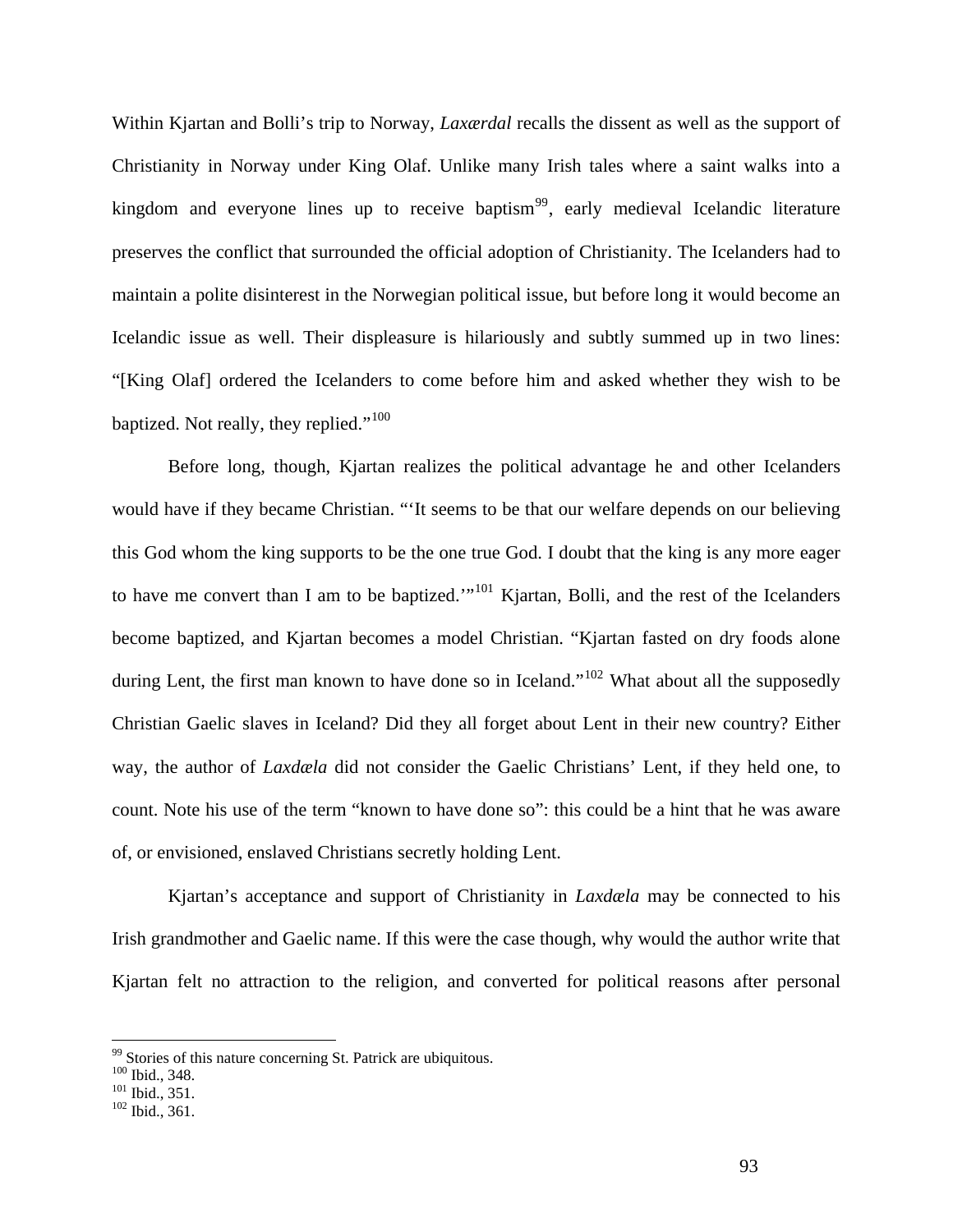<span id="page-93-0"></span>deliberation? It seems instead that Kjartan is Iceland in miniature in terms of his conversion: reluctance at first, then acceptance for political advantage, and finally a genuine expression of piety. By using the figure with the Gaelic name, who is one-eighth Irish, the author may be making a subtle statement of the Gaelic connection with Christianity before the Conversion, and promot ing Icelandic identity as a pious nation by associating piety with people of Gaelic descent.

#### *The Vínland Sagas*

Norway, Olaf Tryggvason, was a devout Christian and anyone who wanted to gain power in the North S ea had to be his ally and thus Christian. This saga speaks about Greenlanders as a unit "Heathen were the people of Greenland at that time."<sup>[103](#page-93-0)</sup> "Greenland had been converted to Christianity by that time, although Eirik the Red had died before the conversion."<sup>[104](#page-93-0)</sup> "In those days Christianity was still in its infancy in Greenland."<sup>[105](#page-93-0)</sup> During the course of the Saga of Greenlanders and Eirik the Red's Saga, a mass conversion occurs in Greenland in a bloodless and logical movement similar to that of Iceland. It was politically motivated, as the king of without examining the individual, and uses the conversion as a conventional chronological marker.

to learn their own future or what was in store for the upcoming year." A detailed description of her costly and unusual wardrobe is written, continuing the theme of unusual appearance Early in the saga is a remarkable passage about a woman named Thorbjorg the "Little Prophetess" and her visit to Herjolfsnes in Greenland. She is a fortune-teller and spends "the winter visiting, one after another, farms to which she had been invited, mostly by people curious

<sup>103</sup> Keneva Kunz, trans., "The Vínland Sagas" in *The Sagas of Icelanders*, ed. Örnólfur Thorsson (1997; repr., New York: Penguin Books, 2001), 636.<br><sup>104</sup> Ibid.. 643.

 $105$  Ibid., 644.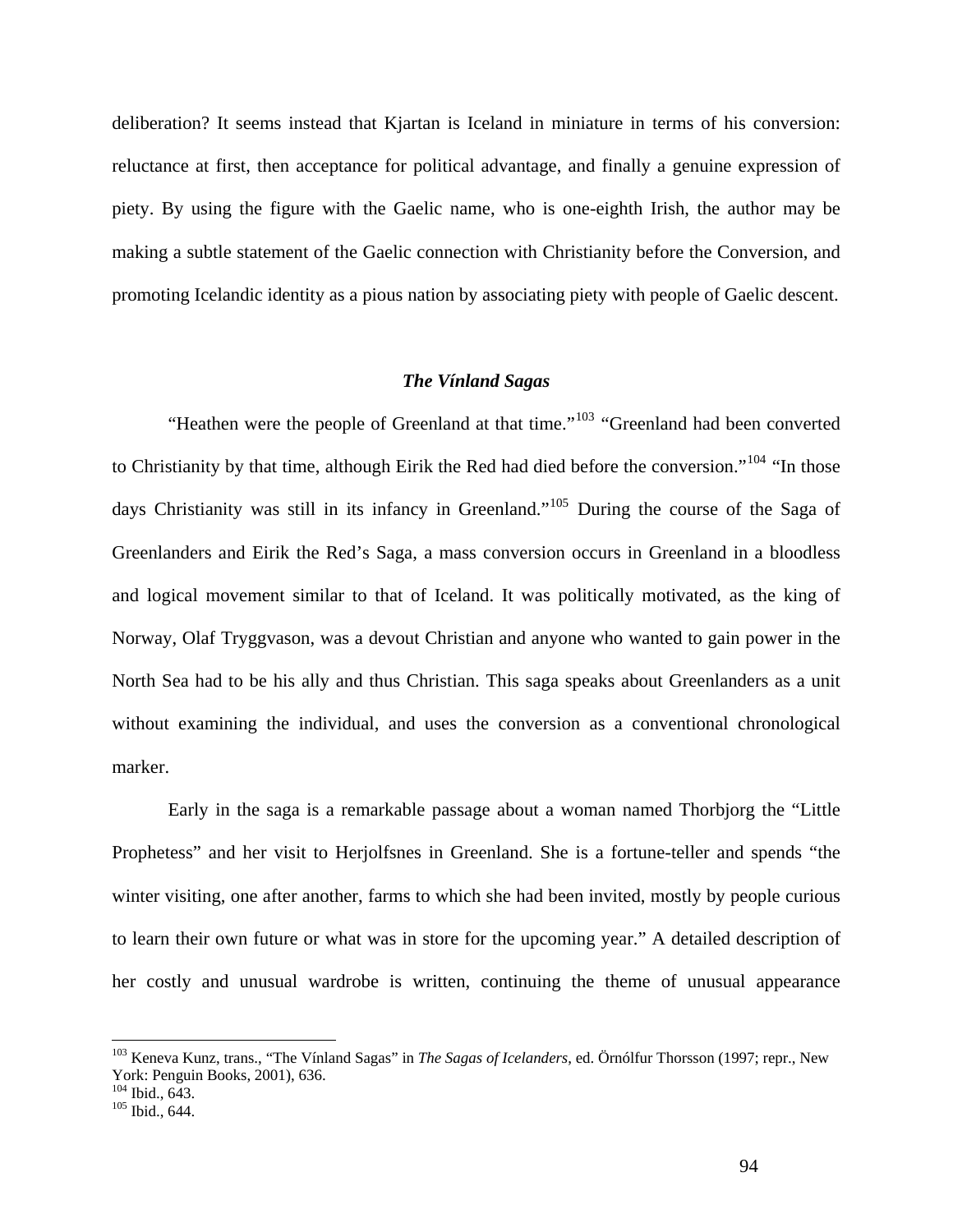<span id="page-94-0"></span>connected with witchcraft. She is clearly well-paid for her services, which are depicted as true and useful rath er than the work of a charlatan.

> out magic rites, which are called ward songs [*varðlokkur*]…. prophecy, but in Iceland my foster-mother, Halldis, taught me She asked for women who knew the chants required for carrying Gudrid answered, 'I have neither magical powers nor the gift of chants she called ward songs.'[106](#page-94-0)

[presumably heathen \(Halldis was deceased at this time\) an](#page-94-0)d remembers them despite having become a Christian. She also performs the songs and receives a prophecy despite her conversion. This passage indicates both that the conversion was not as sharply defined as previously claimed, as well as wom en playing an important role in magical rites. [At first Gudrid is hesitant to help Thorbjorg, as she is a Christian. However, she is persuaded by](#page-94-0)  [her husband to assist Thorbjorg and "spoke the chant so well and so beautifully that people there](#page-94-0)  [said they had never heard anyone recite in a fairer voice."](#page-94-0)<sup>107</sup> The ritual is a success and [Thorbjorg receives prophetic messages from disembodied "spirits". This passage demonstrates](#page-94-0)  [that heathenism was practiced in Greenland, likely the mysterious and feminine magic termed](#page-94-0)  *seið* [as all participants are female. Gudrid had learned the songs from her foster-mother who was](#page-94-0) 

Women were also important in the Christian conversion of Greenland.

[Olaf Tryggvason said] '...you will go as my envoy and convert [Leif] soon began to advocate Christianity… quick to convert and had a church built…. After her conversion, Greenland to Christianity.' Eirik was reluctant to give up his faith, but Thjodhild [his wife] was Thjodhild refused to sleep with Eirik, much to his displeasure.<sup>108</sup>

essentially divorces him after her conversion. It is not stated whether she is withholding sexual When Eirik's son becomes Christian, Thjodhild follows him despite Eirik's reluctance, and

 $106$  Ibid., 659.

 $\frac{107}{108}$  Ibid., 661.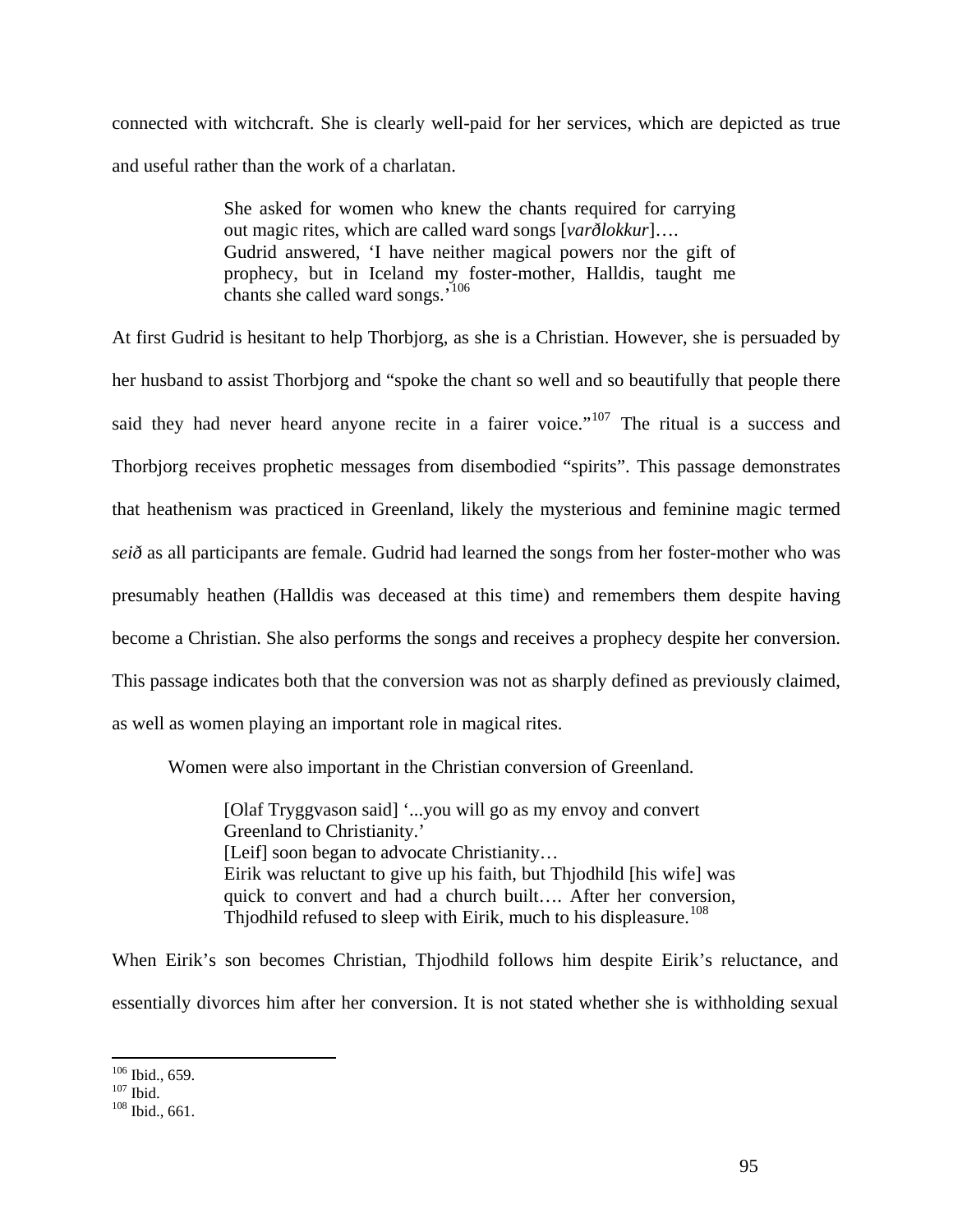<span id="page-95-0"></span>pleasur e from him as punishment for not converting, or whether she has become a nun; either way Thjodhild felt confident enough both in her own agency as well as the new faith to stand up to her husband.

Thorhall disappears for several days. They find him "staring skywards, with his mouth, nostrils and eyes wide open...mumbling something."<sup>[109](#page-95-0)</sup> Thorhall is elsewhere introduced as paying Karlefsni and his men sail south of Leif Eiriksson's settlement in Vínland and run out of food during the winter. Karlefsni tells his men to pray to God but nothing happens, then one "scant heed to the faith since it had come to Greenland" and his strange behavior is explained when a whale beaches itself nearby.

When the other men realize that the whale was procured through heathen prayer, they refuse to ""Didn't Old Redbeard [Thor] prove to be more help than your Christ? This was my payment for the poem I composed about Thor, my guardian, who's seldom disappointed me."<sup>110</sup> eat it. This saga, while recorded by Christians about a time after the conversion, recalls that at least one member of Karlefsni's crew is still heathen, and that his petition to his guardian deity worked.

outright condemnation, as evidenced by its ample appearance in the Vínland and other sagas. Just as pre-Christian beliefs remained in the Gaelic mindset beyond the conversion to The author or author of the Vínland sagas was very comfortable with the presentation of pre-Christian beliefs and dissidents of the Conversion, despite the composition of the saga dating to more than two hundred years afterwards. Built into Icelandic identity was a reverence for native superstition and the heathen faith – not necessarily an approval, but definitely not an

 $109$  Ibid., 667.

 $110$  Ibid., 668.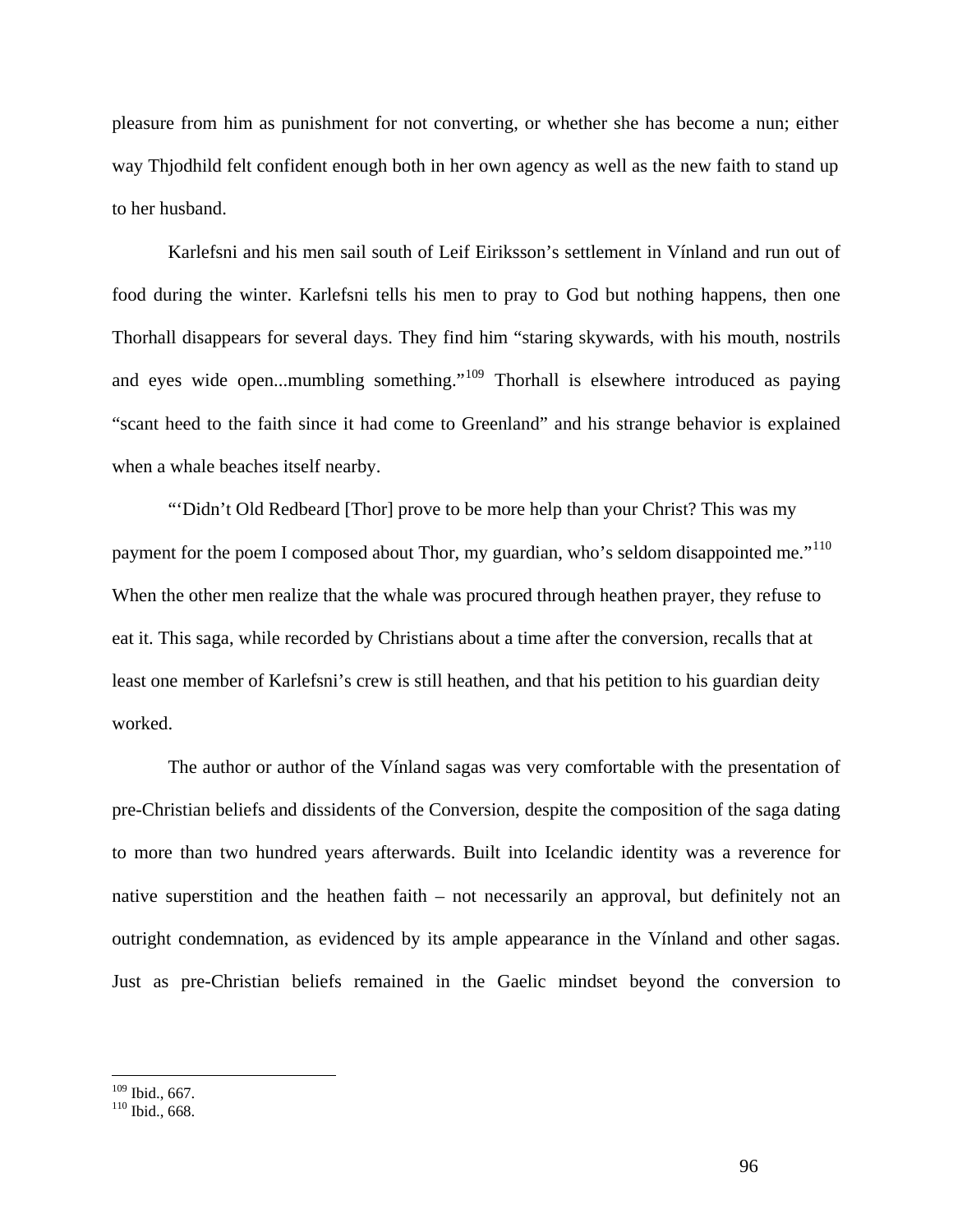<span id="page-96-0"></span>Christia nity, Iceland preserved elements of the native Norse faith long after it became outlawed. Respect for the past and ancestors extended to their faith.

# *Njal's Saga*

the plot. Personal spirits in the form of animals abound and a spell sets up one of the first conflic ts of the tale. Recall Gunnhild the Norwegian queen and Hrut, her Icelandic lover. "She *Njal's*, running on law and blood-feud issues, contains a smaller proportion of religion and witchcraft than *Landnám* and most other sagas. However, superstition and religious identity – whether someone was Christian or heathen – still played an important role in the progression of put her arms around his neck and kissed him and spoke: 'If I have as much power over you as I think I have, then I cast this spell: you will not have sexual pleasure with the woman you plan to marry in Iceland...because you did not tell me the truth."<sup>[111](#page-96-0)</sup>

[higher social rank towards Hrut. As described in the preceding chapter, Gunnhild's spell wo](#page-96-0)rks perfect ly. This is an interesting glimpse into thirteenth-century Icelandic concepts of witchcraft: [Gunnhild is elsewhere described as skilled in magic](#page-96-0) $112$  and could be by her use of the [phrase "power over you" that the efficacy of her spell is related to her sexual intimacy and/or her](#page-96-0)  Gunnhild appears to use no props or incantations and the authors did not make the point of providing the source of her magical powers. Is it possible that because she and Hrut were already in bed together and vulnerable that her spell could work without any kind of physical props?

Early in the saga, a particular wizard and his magical prowess prove important to the plot. "Svan was skilled in magic…he was overbearing and vicious to deal with." He is Hallgerd's uncle and meets her Hebridean foster-father Thjostolf at her first wedding, "and there was

<sup>&</sup>lt;sup>111</sup> Robert Cook, trans., "Njal's Saga" (1997, repr. Penguin Classics: 2001),13.

 $112$  Scudder, "Egil's Saga", 59.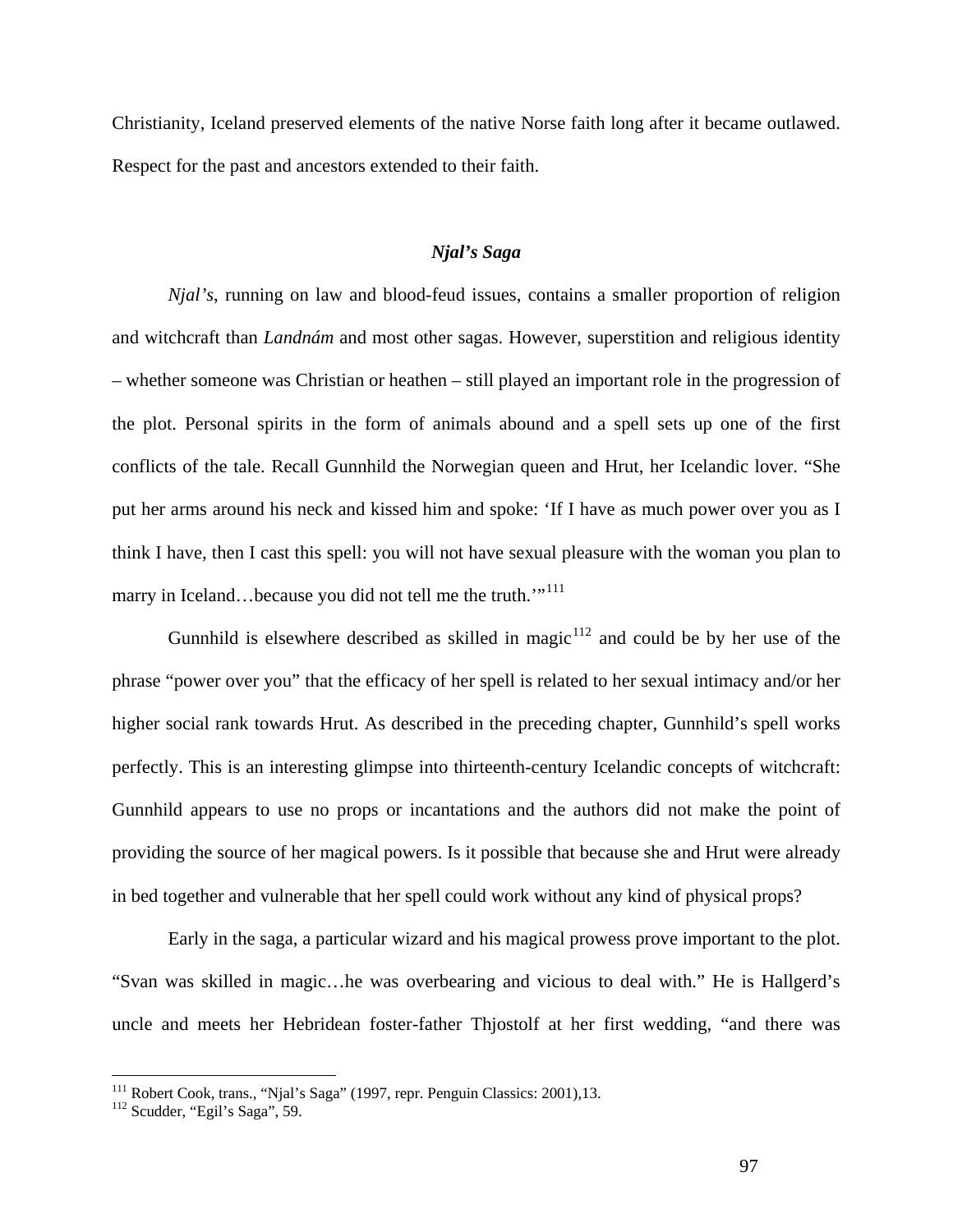<span id="page-97-0"></span>friendship between them at once."[113](#page-97-0) When Thjostolf slaughters Thorvald, he goes to Svan's farm for protection and receives it in a supernatural way. "Just then Svan had a yawning attack and de clared, 'Osvif's personal spirits are coming this way.'" Svan waves a goatskin over his head and recites an incantation, and Osvif and his men are unable to reach the farm through the blinding fog of Svan's creation.<sup>[114](#page-97-0)</sup> Thjostolf escapes unharmed, but Svan meets his death soon after, and he is seen to enter a mountain after his death.<sup>[115](#page-97-0)</sup>

[who had entered H](#page-97-0)oskuld's household in disguise.<sup>116</sup> The dream alerted Hoskuld to Gunnar's presenc e. In another chapter, the wise Njal and Thord are outside when Thord sees a bloody goat [It is unclear how Svan knew that his yawns were caused by Osvif's personal spirits, but](#page-97-0)  they play an important role elsewhere in *Njal's*[. Hoskuld dreams of a big bear and two bear cubs,](#page-97-0)  [and concludes, "'This bear was the personal spirit of none other than Gunnar of Hlidarendi,'"](#page-97-0)  that Njal cannot. "'You must be a doomed man,' said Njal, 'and you have seen your personal spirit, and now you must be on your guard.' 'That won't do me any good,' said Thord, 'if my fate is sealed."<sup>[117](#page-97-0)</sup>

[has become stu](#page-98-0)ck in the shape of a dog and becomes an ally of the king. The second is the appearance of blood on a weapon, which is explained "that when such a thing happened in other [Two important Irish superstitions appear in](#page-97-0) *Njal's* that are explicitly stated to come from [Ireland, indicating that the thirteenth-century author was aware of their source. The first is a dog](#page-97-0)  [from Ireland who "has the intelligence of a man – he will bark at anyone he knows to be your](#page-97-0)  [enemy, but never at your friends".](#page-97-0)<sup>118</sup> [This recalls the Breton lay of](#page-98-0) *Bisclavret*, a werewolf who

<sup>&</sup>lt;sup>113</sup> Cook, "Njal's Saga", 20.<br><sup>114</sup> 24.<br><sup>115</sup> 30.<br><sup>116</sup> 40.<br><sup>117</sup> 69.<br><sup>118</sup> 117.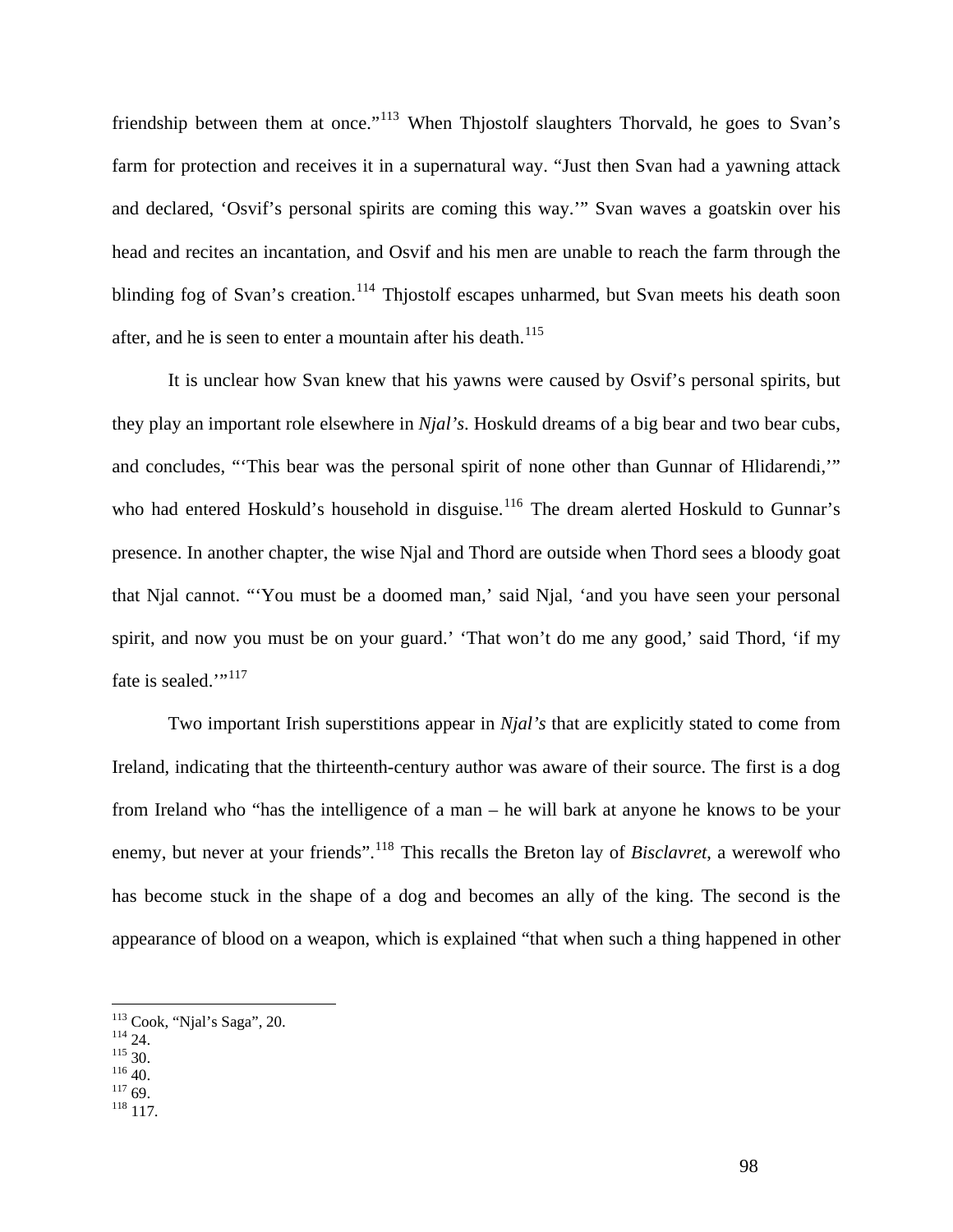<span id="page-98-0"></span>lands it was called 'wound rain'".<sup>[119](#page-98-0)</sup> Wound or blood rain appears in other chapters of *Njal's* and "occurs frequently as an omen of death in Old Icelandic literature, very likely under Irish influence."<sup>[120](#page-98-0)</sup>

not as a sweet-tempered missionary but instead a rather brutish agent of the Christian King Olaf ryggvason. It is possible that the thirteenth-century author cast the historical King Olaf as a T cruel king to emphasis his contemporary displeasure at loss of independence to the Norwegian king. *Njal's* also contains a surprisingly violent figure named Thangbrand who helps bring Christianity to Iceland. While the saga describes him as travelling to each district and converting them in sequence, he kills five people who disagree with him in three short chapters<sup>[121](#page-98-0)</sup> – not exactly embodying the Christian virtues of mercy. The author of *Njal's* remembered Thangbrand

#### **Conclusion of "Religion"**

left behind instead of ripped out from society. Thirteenth-century Christian Iceland did not see The very survival of the sagas is indebted to the spread of literacy in the wake of Christianity in Iceland. It is likely that the authors who could read and write well enough to record the epically long prose narratives had clerical training or perhaps were even monks writing in a cloister. Yet pre-Christian religious beliefs and practices are presented matter-offactly, preserved wholesale alongside the attributes, dialogue, and actions of the figures in the sagas. Also, Christians and stories of the Conversion are not treated with blessed reverence but rather a stark realism that indicates a conscious connection with native beliefs that were gently itself as a progressive or revolutionary culture but rather the evolutionary successor of the

 $119$  119.

 $\frac{120}{121}$  Ibid., 321.<br><sup>121</sup> Ibid., 174-7.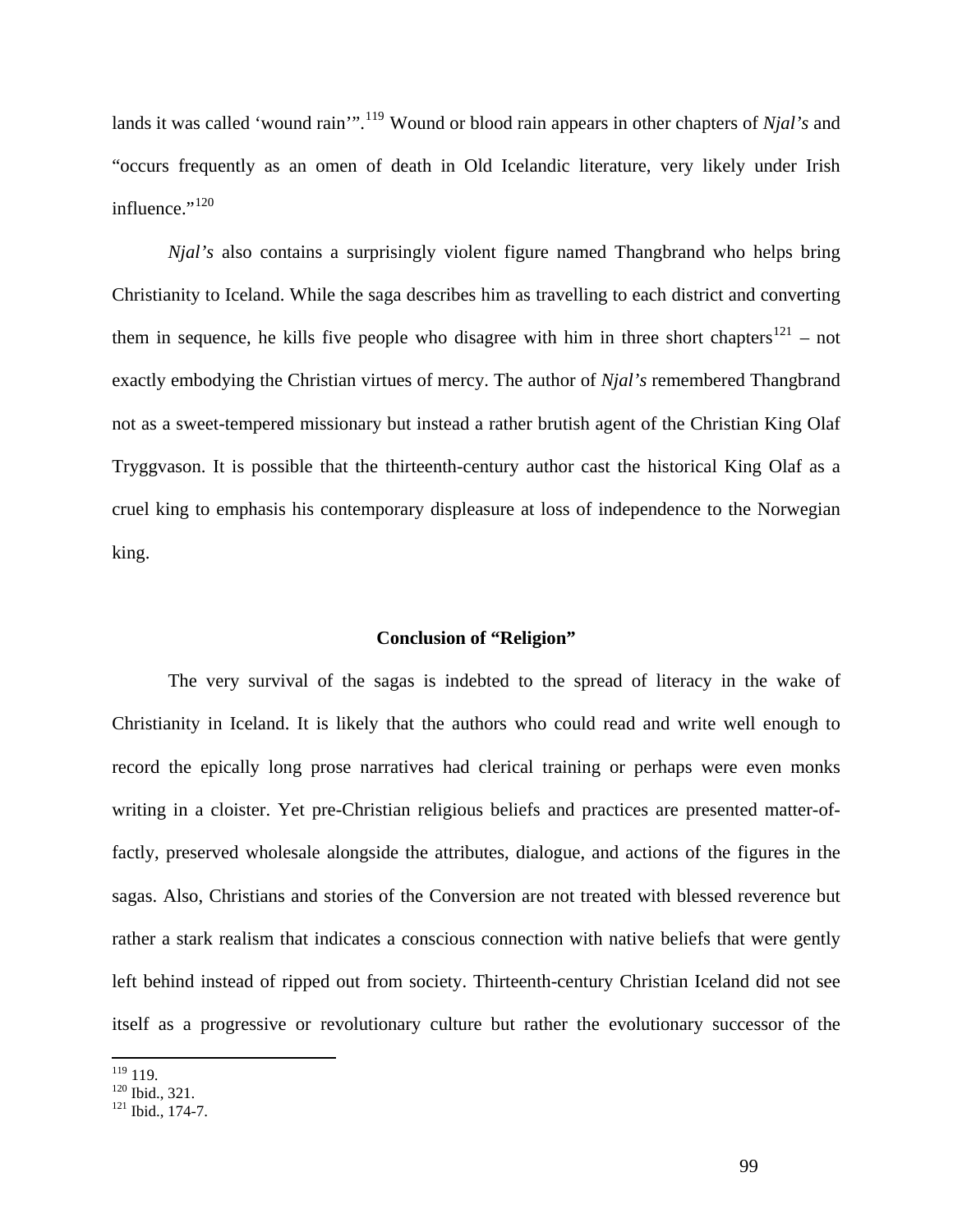<span id="page-99-0"></span>original heathen settlers. This was a cornerstone of their national identity: the restrained but indelible fondness for all things practiced by their settler ancestors.

 How else would Snorri Sturluson have the motivation, time, and audience to compose a thorough treatise on Norse mythology long after the Conversion? Why was the Poetic Edda compiled and preserved despite its explicitly non-Christian and in some ways subversive themes? What are all the benevolent witches and sorcerers doing in *Landnám* and the sagas when, according to Christianity, they are practicing demonology? Clearly the medieval Icelanders were not squeamish about their ancestors' actions nor in most cases felt the need to legitimize their inappropriate pre-Christian beliefs and rituals.

Thorbjorg continue to use magical practices to their benefit without any narrative harm or Instead, the Icelanders kept their ancestors' heathenism wholesale. While Snorri humanized the deities in his *Prose Edda* as well as his *Heimskringla*, characters like Egil and condemnation. The early medieval Icelandic identification with the settlers and ancestors extended to the religious and superstitious realm. Interestingly but probably not coincidentally, the only other western European country to also legitimize and preserve pre-Christian beliefs and practices was Ireland.

surviving as it does almost exclusively in Icelandic texts, is owed to the great numbers of Gaels in Iceland who naturally approved the transmission of pre-Christian stories. Add to that the There are literally dozens of stories in early Irish literature which include gods, goddesses, druids, talking animals, and other inappropriate figures as characters, whose stories are preserved unapologetically by the very Christian monks who were supposed to be eradicating them.<sup>[122](#page-99-0)</sup> It is not a great leap to conclude that the very preservation of Norse mythology,

<sup>&</sup>lt;sup>122</sup> John Carey, "Introduction to Celtic Religion and Mythology" (lecture, University College Cork, Ireland, January 9, 2008).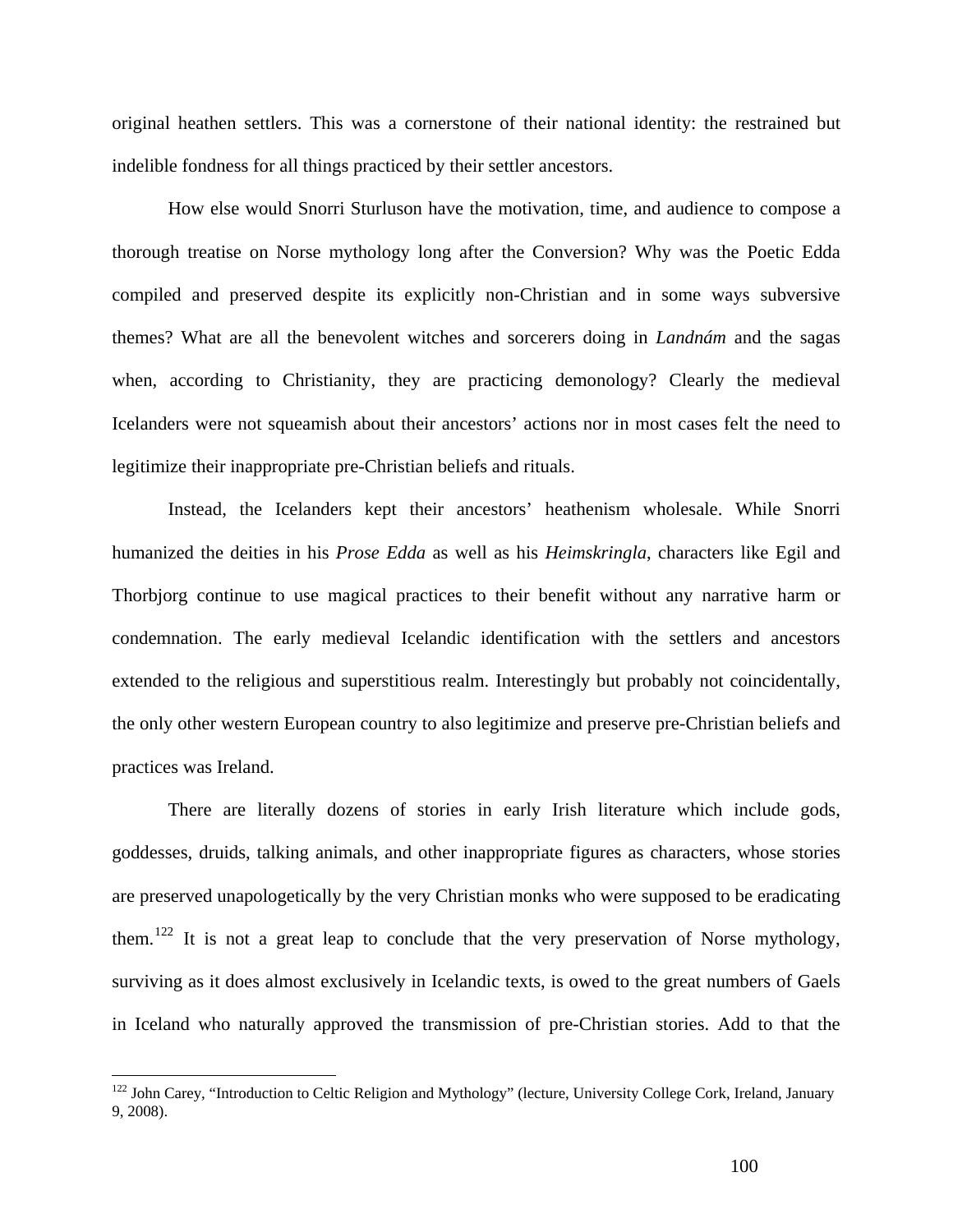Gaelic motifs in Icelandic literature such as talking severed heads, resuscitating pigs, and deceptive enchantments on whole landscapes, and the Gaelic influence on native Icelandic religious identity is profound.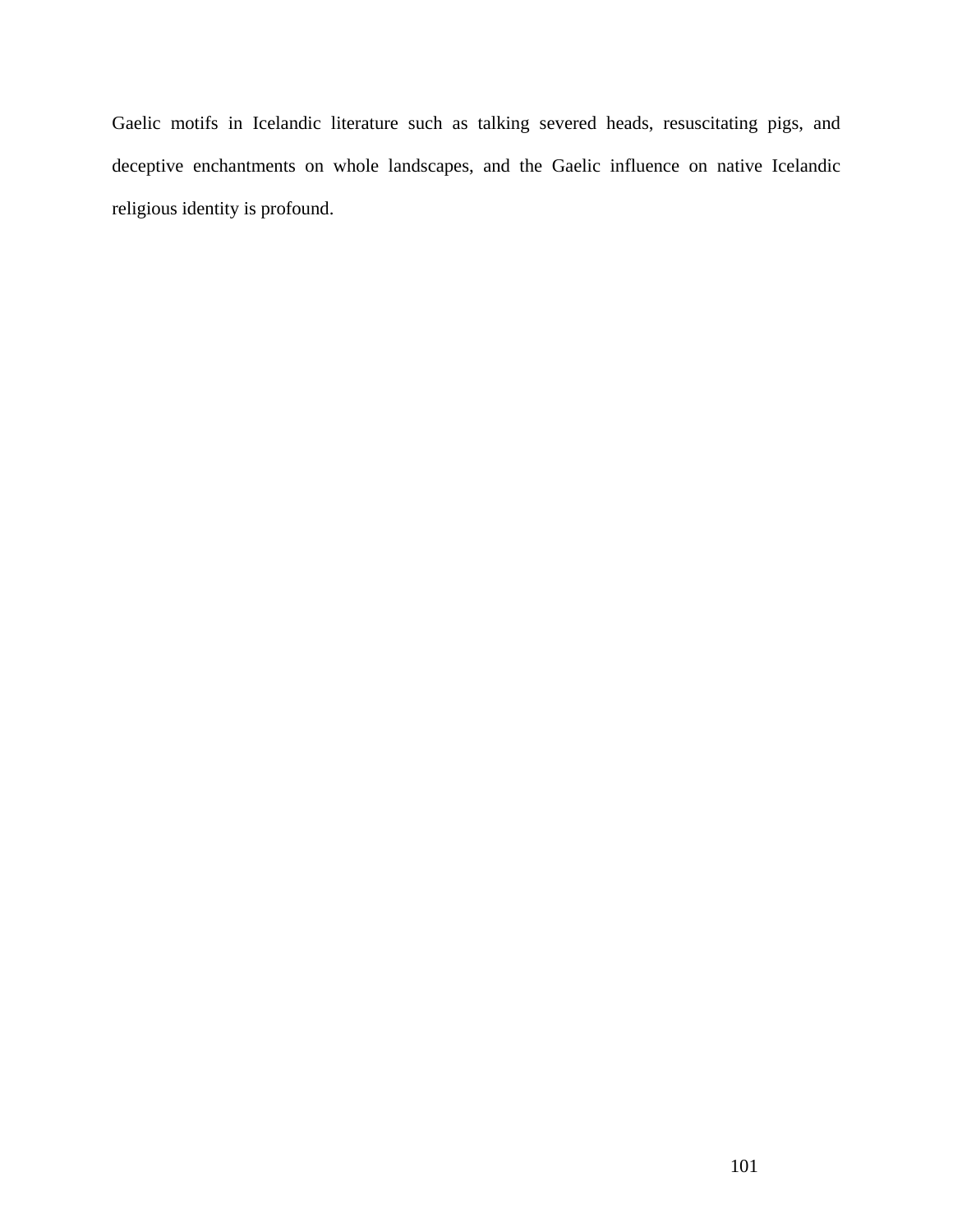# V. Concluding Remarks

Modern Icelanders, being the direct descendents of their settler forebears, are socially imbued with centuries of national history and ethnically encoded with the settlement of Iceland in their very genes. Without immigrations, revolutions, or indeed any kind of noteworthy break with tradition, in Iceland the long slow march of history becomes compacted into a simple matter of successive generations. The identity which medieval Icelanders constructed for themselves in the thirteenth century survives in many ways to the present day without alteration. However, the genetic revelation of a surfeit of Gaels involved in the settlement dramatically challenges the long-held assumption of a mostly Norwegian and almost purely heathen set of ancestors for the Icelanders. Whether this discovery will become carefully assimilated into the current belief or whether it will definitively replace it, is still to be seen.

In this thesis I have attempted to use the sagas and historical text of the *Landnámabók* as a window into the mind of the thirteenth-century Icelander, faced with the loss of national autonomy to Norway and desperately seeking a cultural identity of his or her own. Coupled with this task is the attempt to understand how Gaels were integrated into the medieval Icelandic society in some ways and discarded in others. Nothing is certain. The study of medieval Iceland seems to raise three questions for every one that is answered. I look forward to pulling out isolated arguments and unanswered questions as inspiration for theses, dissertations, and other graduate work to come.

Thank you for reading my work.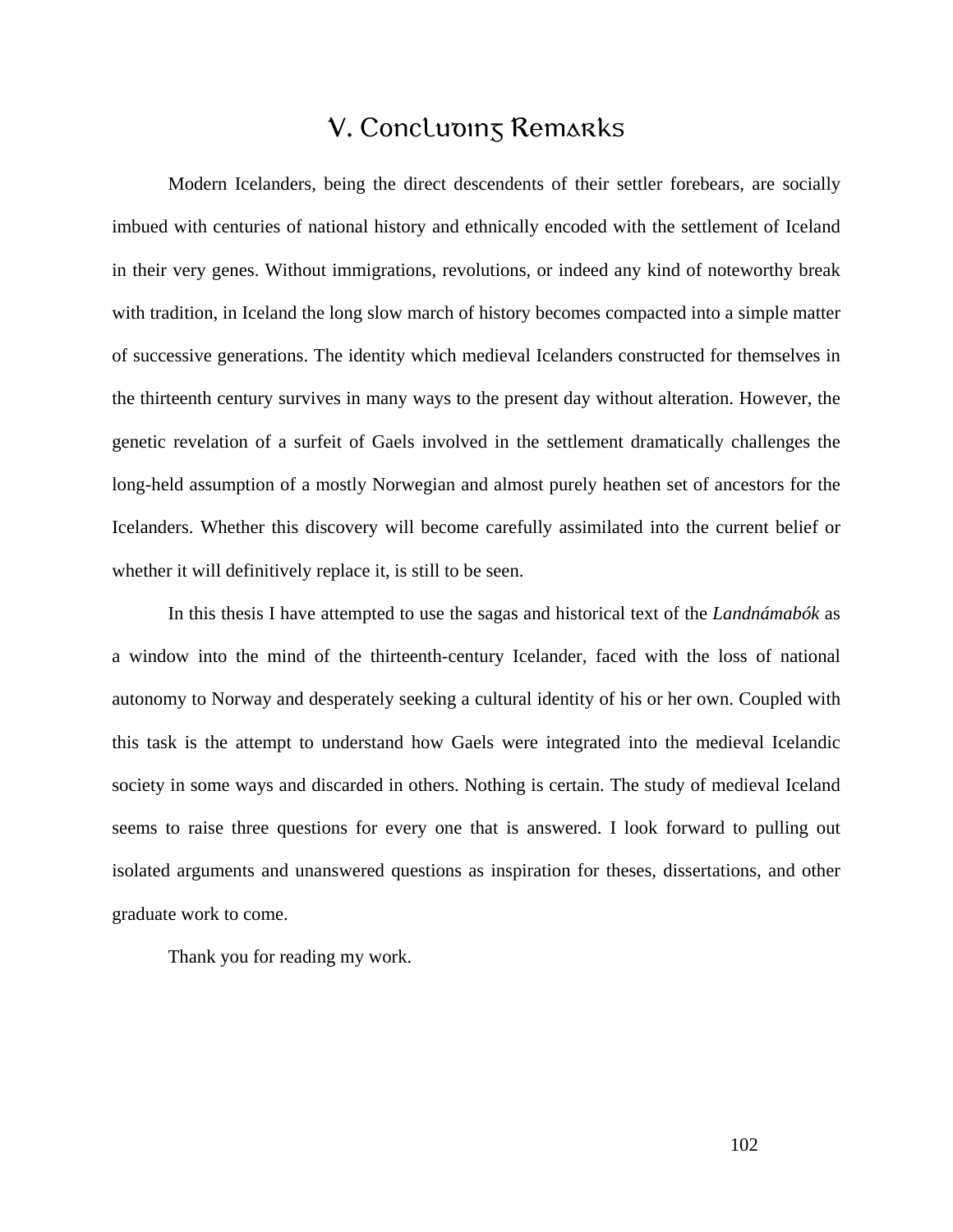# Works Cicep

### *Primary Sources*

Celtic Heroic Age, ed. John Koch, 4th ed., Aberystwyth: Celtic Studies Carey, John, trans. "The Adventure of Cormac [son of Art and] Grandson of Conn." In The Publications, 2005.

Cook, Robert, trans. "Njal's Saga." 1997, repr. Penguin Classics: 2001.

Dooley, Ann, and Harry Roe, trans. Tales of the Elders of Ireland: A new translation of Acallam na Senórach. New York: Oxford University Press, 1999.

Gantz, Jeffrey, trans. *Early Irish Myths and Sagas*. London: Penguin Books, 1981.

- *e*  Grønlie, Siân, trans. *Íslendingabók, Kristni Saga: The Book of the Icelanders, The Story of th Conversion.* Vol. XVIII of Viking Society for Northern Research Text Series, ed. Anthony Faulkes and Alison Finlay. University College London, 2006.
- Kunz, Keneva, trans. "The Saga of the People of Laxardal." In *The Sagas of Icelanders*, edited . by Örnólfur Thorsson, 270-421. 1997. Reprint, New York: Penguin Books, 2001

Kunz, Keneva, trans. "The Vínland Sagas." In *The Sagas of Icelanders*, edited by Örnólfur Thorsson, 626-76. 1997. Reprint, New York: Penguin Books, 2001.

- Pálsson, Hermann, and Paul Edwards, trans. *Landnámabók*, vol. 1 of University of Manitoba Icelandic Studies. Winnipeg, Manitoba: University of Manitoba Press, 1972.
- Scudder, Bernard, trans. "Egil's Saga." In *The Sagas of Icelanders*, edited by Örnólfur Thorsson, 3-184. 1997. Reprint, New York: Penguin Books, 2001.
- Berkeley: University of California Press, 1954. Sturluson, Snorri. *The Prose Edda: Tales from Norse Mythology.* Trans. Jean I. Young.
- Pennsylvania Press, 1990. Terry, Patricia. trans. *Poems of the Elder Edda.* Rev. ed. Philadelphia: University of

Yeats, W. B., ed. *Irish Fairy and Folk Tales.* 1898. Reprint, Barnes and Noble, 1993.

# *Secondary Sources*

Andersson, Theodore M. *The Problem of Icelandic Saga Origins*. New Haven and London: Yale University Press, 1964.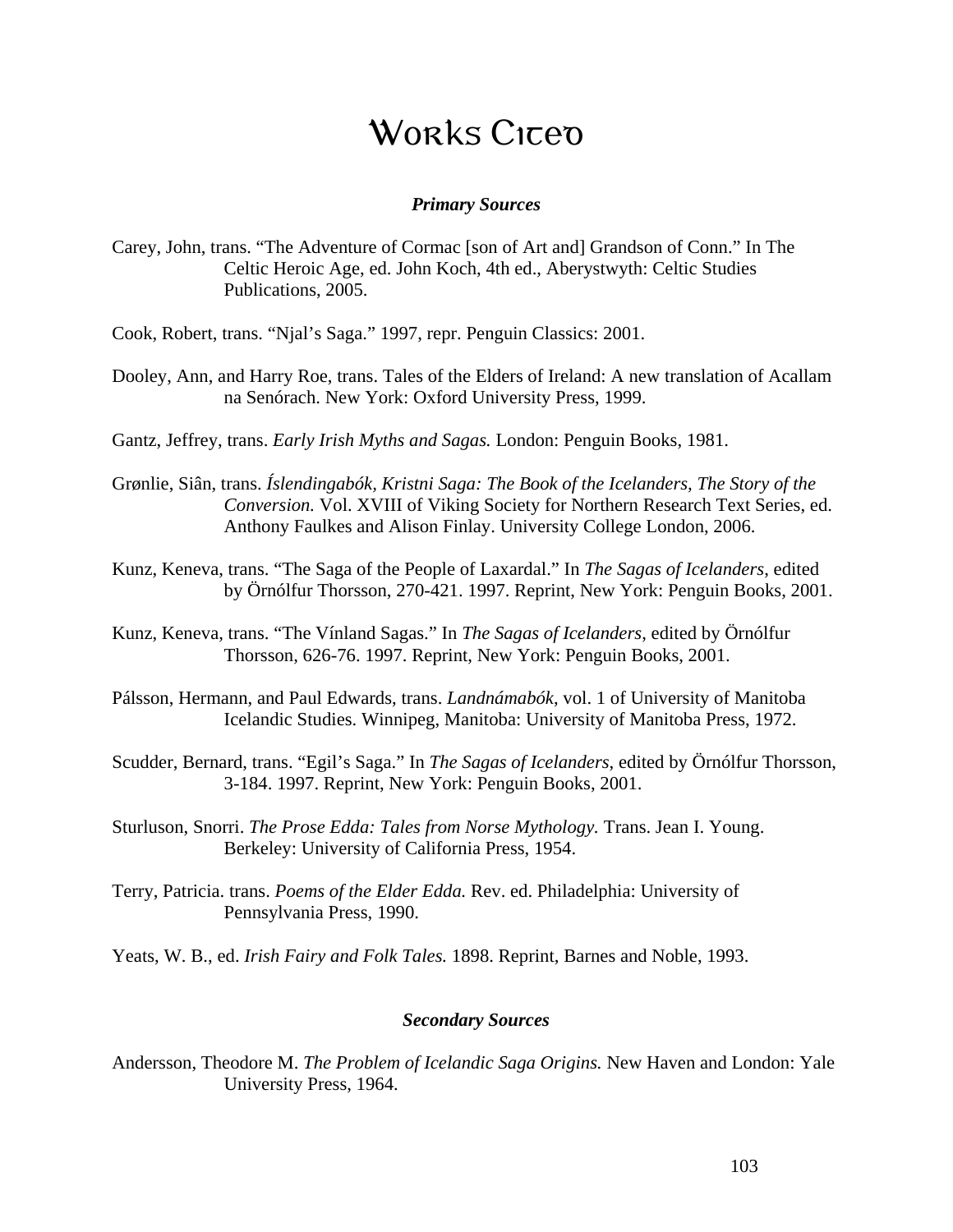- Benedictow, Ole Jørgen. *The Medieval Demographic System of the Nordic Countries.* Oslo, Norway: Middelalderforlaget, 1993.
- Bitel, Lisa M. *Land of Women: Tales of Sex & Gender from Early Ireland*. Ithaca: Cornell University Press, 1996.
- Bitel, Lisa M. Women in Early Medieval Europe, 400-1100. Cambridge: University Press, 2002.
- Brown, Nancy Marie. *The Far Traveler: Voyages of a Viking Woman.* United States: Harcourt, Inc., 2007.
- Carey, John. "Branwen Daughter of Llyr." Lecture, University College Cork, Ireland. November . 8, 2007
- Carey, John. "Colm Cille and Iona." Lecture, University College Cork, Ireland. January 17, 2008.
- Carey, John. "E chtra Connlae." Lecture, University College Cork, Ireland. October 4, 2007.
- Carey, John. "Introduction to Celtic Religion and Mythology." Lecture, University College Cork, Ireland. January 9, 2008.
- Carey, John. "Math son of Mathonwy." Lecture, University College Cork, Ireland. November 29, 2007.
- Carey, John. "Sacred Places in Celtic Religion and Mythology." Lecture, University College Cork, Ireland. January 24, 2008.
- Carey, John. "The Adventure of Loegaire son of Crimthann." Lecture, University College Cork, Ireland. November 2, 2007.
- Carey, John. "The Druids." Lecture, University College Cork, Ireland. January 16, 2008.
- Carey, John. "The ethos of early Irish pilgrimage." Lecture, University College Cork, Ireland, January 10, 2008.
- Carey, John. "The Irish in the North Atlantic." Lecture, University College Cork, Ireland, February 21, 2008.
- Carey, John. "The Location of the Otherworld in Irish Tradition." in *The Otherworld Voyage in* 2000. *Early Irish Literature*, ed. Jonathan M. Wooding, Dublin: Four Courts Press,
- Durrenberger, E. Paul. "Anthropological Perspectives on the Commonwealth Period." In E. Paul Durrenberger and Gísli Pálsson, ed. *The Anthropology of Iceland*. Iowa City: University of Iowa, 1989.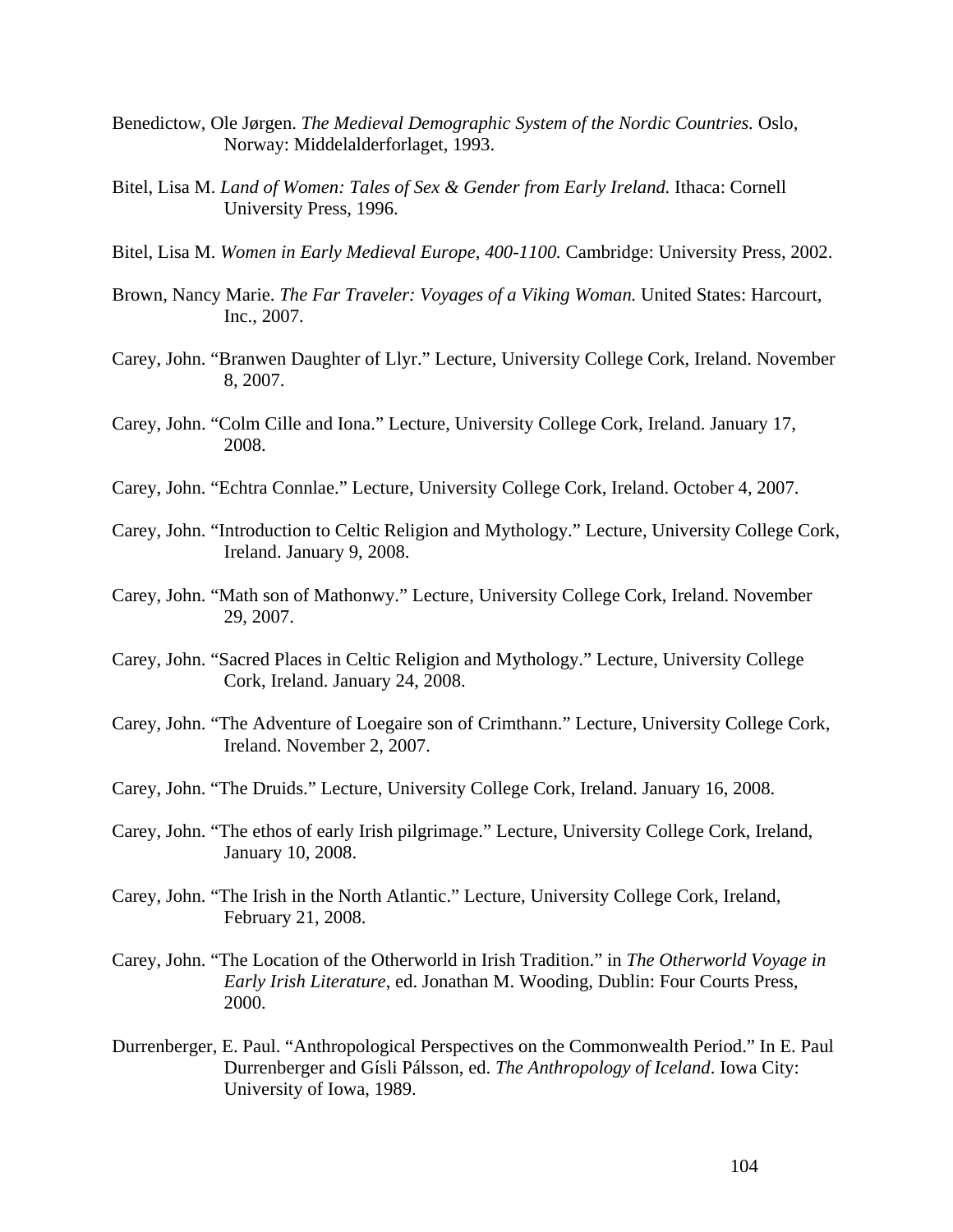- Guthmundsson, Barthi. *The Origin of the Icelanders.* Translated by Lee M. Hollander. Lincoln: University of Nebraska Press, 1967.
- Helgason, Agnar, et al. "Estimating Scandinavian and Gaelic Ancestry in the Male Settlers of Iceland." *American Journal of Human Genetics* 67, no. 3 (2000): 697–717.
- Helgason, Agnar, et al. "mtDNA and the Islands of the North Atlantic: Estimating the Proportions of Norse and Gaelic Ancestry." *American Journal of Human Genetics*  68, no. 3 (2001): 723–737.
- Jesch, Judith. Women in the Viking Age. Woodbridge, Suffolk, England: The Boydell Press, 1991.
- Jochens, Jenny. Women in Old Norse Society. Ithaca: Cornell University Press, 1995.
- University of Manitoba Icelandic Studies. Translated by Haraldur Bessason. 1974. Reprint, Winnipeg, Manitoba: University of Manitoba Press, 2006. Jóhannesson, Jón. *A History of the Old Icelandic Commonwealth: Íslendinga Saga*, vol. 2 of

Karlsson, Gunnar. *The History of Iceland*. Minneapolis: University of Minnesota Press, 2000.

- Kristjánsson, Jónas. "Ireland and the Irish in Icelandic Tradition." In *Ireland and Scandinavia in the Early Viking Age*, edited by Howard B. Clarke, Máire Ní Mhaonaigh and Ragnall Ó Floinn, 259-76. Dublin: Four Courts Press, 1998.
- Lenihan, Eddie, and Carolyn Eve Green. *Meeting the Other Crowd.* Tarcher: 2003.
- Magnusson, Magnus. *Iceland Saga.* 1987. Reprint, Stroud, Glouchester: Tempus Publishing Limited, 2005.
- Murray, Kevin. "The Acallam na Senórach." Lecture, University College Cork, Ireland. January 17, 2008.
- Murray, Kevin. "The Wooing of Ailbe." Lecture, University College Cork, Ireland. February 29, 2008.
- Ó Carragáin, Tomás. "Ireland and the Romans." Lecture, University College Cork, Ireland, February 13, 2008.
- Powell, Robert. "St. Brendan." Lecture, University College Cork, Ireland, November 21, 2007.
- Quin, E. G. *Old-Irish Workbook.* 1975, repr. Ireland: ColourBooks Ltd., 1992.
- Sigurðsson, Gísli. *Gaelic Influence in Iceland: Historical and Literary Contacts, a Survey of Research.* 1988. Reprint, Reykjavík: University of Iceland Press, 2000.